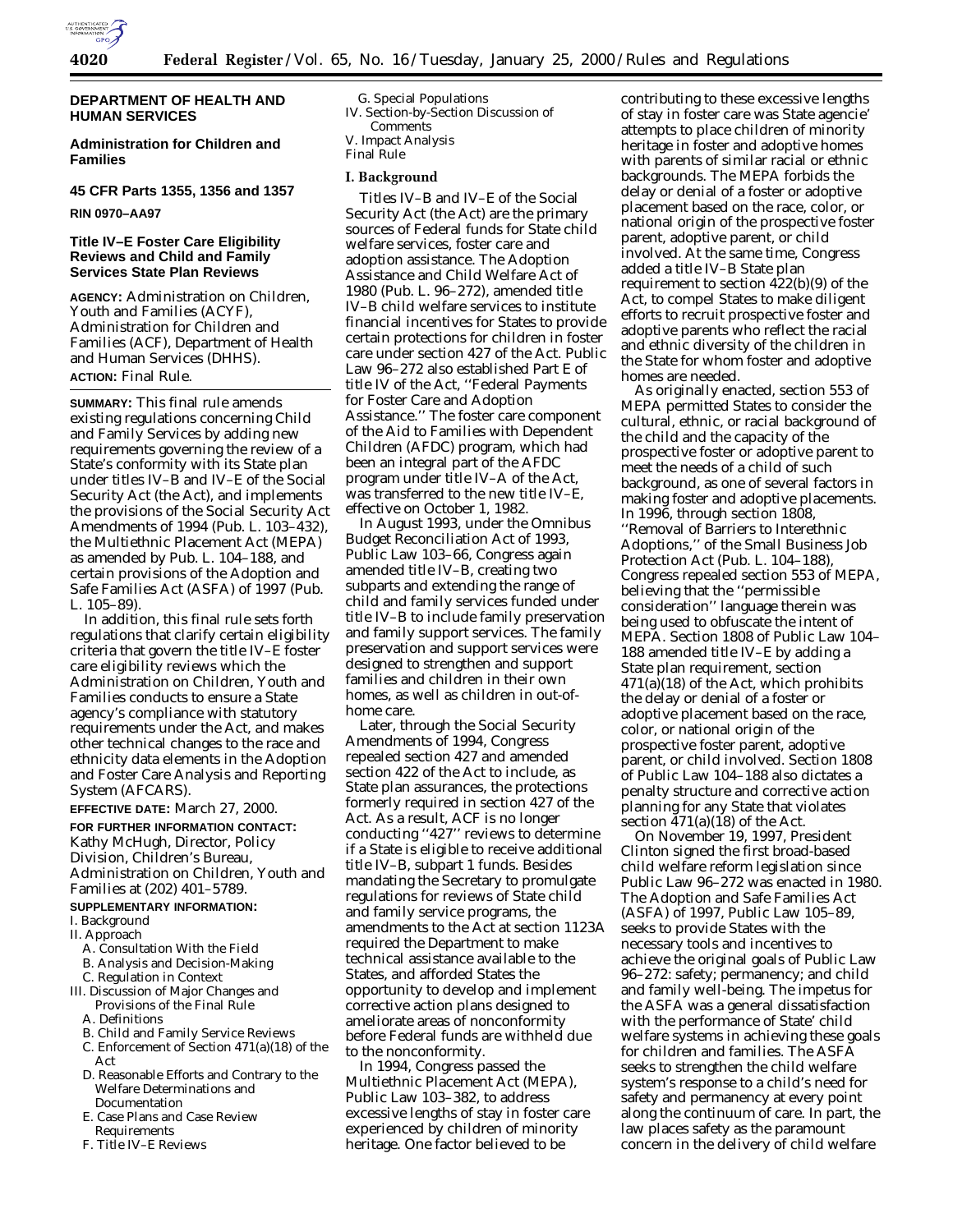services and decision-making, clarifies when efforts to prevent removal or to reunify a child with his or her family are not required, and requires criminal record checks of prospective foster and adoptive parents. To promote permanency, ASFA shortens the time frames for conducting permanency hearings, creates a new requirement for States to make reasonable efforts to finalize a permanent placement, and establishes time frames for filing petitions to terminate the parental rights for certain children in foster care.

#### **II. Approach**

#### *A. Consultation With the Field*

A Notice of Proposed Rulemaking (NPRM) was published in the **Federal Register** on September 18, 1998 (63 FR 50058–50098) with a 90-day public comment period. We received 176 letters within that period from State and local child welfare agencies, national and local advocacy groups for children, educational institutions, and individual social workers. Other commenters on the NPRM included: Members of Congress, providers of child welfare services, State and local courts, national and State associations representing groups of practitioners, Indian tribes, and local community organizations.

Prior to developing the NPRM, we consulted extensively with the child welfare field. We conducted a series of focus groups related to the child and family services reviews with representatives of State programs and national organizations, as well as with family and child advocates. In addition, State and Federal teams conducted 12 in-depth on-site pilots of the child and family services reviews that shaped our development of the regulation. We also conducted pilots of the title IV–E eligibility reviews in 12 States during the fiscal years 1995 through 1998. Shortly after the enactment of ASFA, we held focus groups in Washington, D.C. and in each of the 10 Federal regions to obtain input from the field on the implementation of the new law.

#### **B. Analysis and Decision-Making**

We received a wide range of written comments on the NPRM, representing a multitude of perspectives on Federal monitoring of State child welfare programs and meeting title IV–E statutory requirements. We received widespread support for an outcomesfocused approach to the child and family services reviews and the inclusion of a program improvement process subsequent to determinations of substantial nonconformity, and have thus retained these features in the final

rule. We also received comments expressing concerns about other provisions of the NPRM.

The major concerns from commenters centered around provisional and twotiered licensing systems for foster care homes, objectivity and clarity of substantial conformity determinations in the child and family services reviews, the enforcement of the Multiethnic Placement Act (as amended), documentation of reasonable efforts and other judicial determinations, and exemptions and exceptions from the termination of parental rights provisions. We amended and clarified many aspects of the final rule in response to these major issues and to other comments. To guide us in maintaining an appropriate balance in our analysis of the comments and decisionmaking for the final rule we used several principles. Those principles are to:

Focus on Achieving the Goals of Safety, Permanency and Well-being in State Child Welfare Systems

We believe that the Adoption and Safe Families Act of 1997 clearly establishes safety, permanency and well-being as the key goals for State child welfare systems. We were mindful, therefore, to have regulatory provisions that would support these statutory goals. For example, in the NPRM we proposed to prohibit provisional, or less than full licensure of foster care providers for title IV–E purposes. Many commenters opposed this prohibition for various reasons. Some were concerned that since relative caregivers were often granted less than full licensure, disallowing this practice for title IV–E purposes would reduce kinship care and the stability it can provide in a child's life. While we encourage States to consider permanency in kinship care arrangements, the ASFA clearly requires the safety of the child to be the paramount concern that will guide all child welfare services. In addition, the statute on its face requires that a home is fully licensed or approved as meeting the State's licensing standards for the purpose of title IV–E eligibility. Therefore, we decided to retain the proposed prohibition on less than full licensure, in part because the statute as amended by ASFA compels us to ensure that children are in safe placements.

We also chose to strengthen our focus on safety, permanency and well-being in the child and family services reviews in a number of ways. Many commenters were unclear about how we would measure these outcomes, so we have strengthened our process for measuring

and determining substantial conformity with the safety and permanency outcomes in particular, through the statewide assessment. We also heard concerns that one of the safety outcomes was in fact two separate outcomes, so we have divided the first safety outcome accordingly. We believe that these modifications will help clarify our expectations for States to achieve these outcomes.

Another example of strengthening our focus on permanency is in the termination of parental rights provisions. Many commenters believed that certain groups of children in foster care should be exempted from the application of the provision for States to file a petition to terminate parental rights. Consistent with the statutory framework and desire for timely permanency for all children in foster care, we have clarified that no group of children is to be exempted from the TPR provision and State or tribal agencies may make exceptions to the TPR requirements only on a case-by-case basis.

Move Child Welfare Systems Toward Achieving Positive Child and Family Outcomes While Maintaining Accountability

As we noted in the NPRM, we have dramatically changed the focus of State program reviews by examining the results that child and family services programs achieve, rather than the accuracy and completeness of the case file documentation. Most commenters overwhelmingly supported this approach as one that would improve the provision of child welfare services for children and families, and we have thus retained a focus on outcomes in the final rule.

Some of the comments, however, also suggested that the flexibility that is inherent in an outcomes-based approach must be properly balanced with sufficient Federal oversight and State accountability. We agree that flexibility and accountability must be balanced, and have strengthened several provisions in the final rule in this respect. For example, for States who were determined to be out of substantial compliance on a child and family services review, we proposed to allow States two years, with a possible extension to three years, to complete a program improvement plan. Some commenters supported this length of time as sufficiently flexible to address needed areas of improvement, while others believed the program improvement period to be too long. In response, we have clarified that we do not expect States to take the full two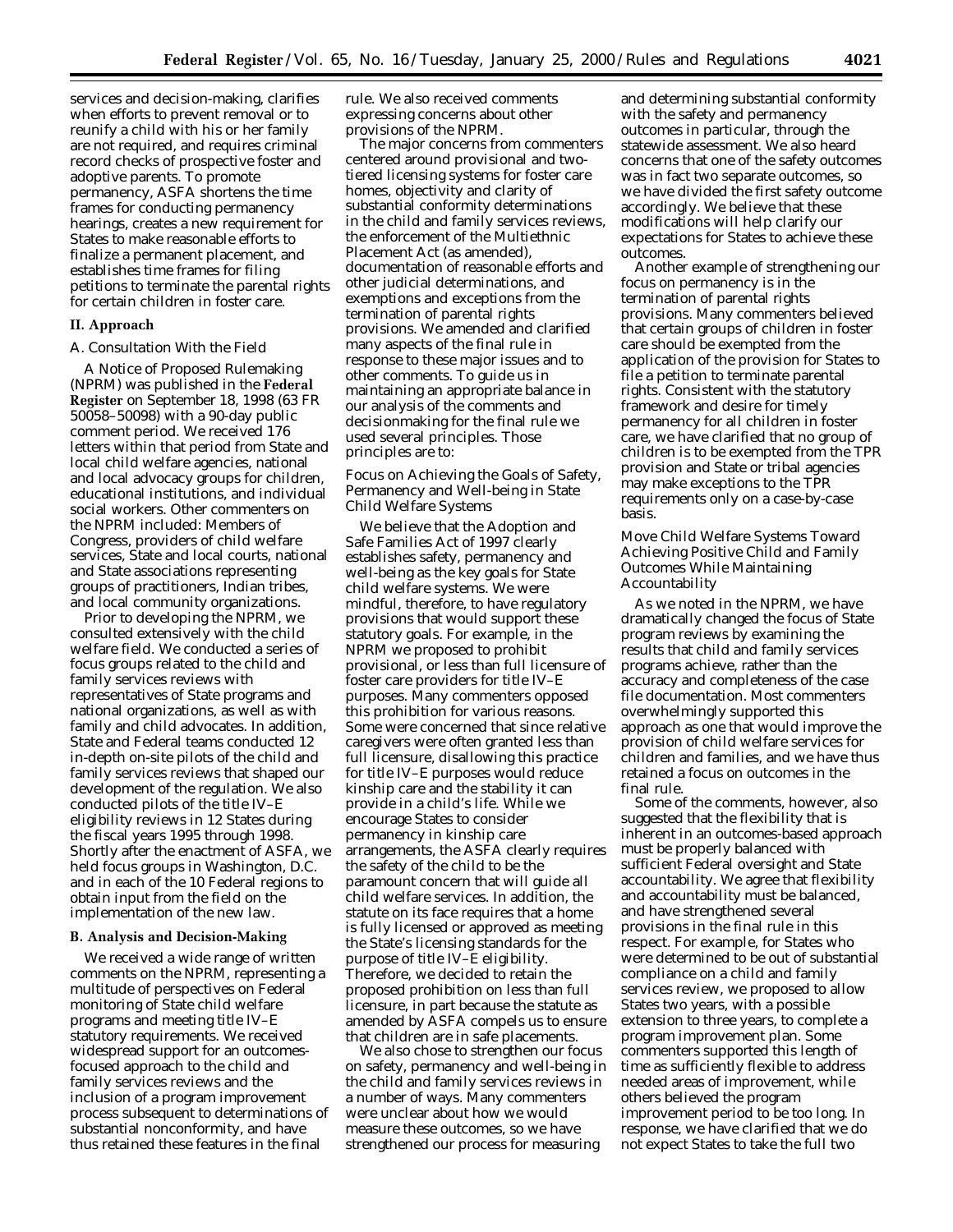years to complete program improvement used for these purposes. However, we in all cases, and note that a State will only be able to extend a program improvement plan to three years in rare circumstances subject to the approval of the Secretary. Finally, we will apply penalties for nonconformity as soon as a State fails to improve on an area of nonconformity within the interval noted in the program improvement plan, rather than at the conclusion of the entire plan. We believe that these changes to the final rule properly focus the State on achieving outcomes while maintaining flexibility and accountability.

We also believe it necessary to ensure State accountability in the areas of documentation of reasonable efforts and contrary to the welfare determinations and requirements related to enforcement of section 471(a)(18) of the Act. Some commenters were concerned that the documentation requirements and enforcement of section 471(a)(18) of the Act were too inflexible. However, we believe that State accountability and Federal oversight in these critical areas of child and family protections and antidiscrimination consistent with the statute, will lead to better outcomes for children and families.

Use Non-Regulatory Resources to Support Federal Statutory and Regulatory Provisions

As we analyzed the comments, we carefully considered whether Federal regulations were the appropriate vehicle to address certain comments. We believe that we can better respond to some comments in a venue separate from the regulatory process, such as through technical assistance activities or program guidance.

For instance, some commenters requested regulations on title IV–E training or programs under title IV–B of the Act. We have very limited authority to expand the scope of the final rule beyond the issues presented for public comment in the NPRM, but we are now aware of certain issues that we may consider for future clarification. Other commenters asked for specific guidance on working to reunify children with parents who have substance abuse problems, or guidelines for judges on reasonable efforts, while others requested information about ''best practices'' in concurrent planning. We are committed to providing practice level guidance and will provide technical assistance in a variety of forms rather than in regulation. Other commenters requested Federal funds to subsidize legal guardianships, or train courts and their staff. Under current authority, title IV–E funds cannot be

can direct States to our resource centers who may have information on seeking non-Federal funding sources for such initiatives.

#### *C. Regulation in Context*

This final rule incorporates many provisions of recently enacted legislation, including the Adoption and Safe Families Act of 1997, the Multiethnic Placement Act of 1994 as amended, and the Social Security Act Amendments of 1994. We received some comments that criticized us for not focusing on the requirements of ASFA and other amending legislation. We believe that some commenters were unclear that, to a large extent, provisions of ASFA, MEPA, etc. amend the Social Security Act (the Act), and that we refer to the requirements by their citation in the Act, rather than their citations in the amending legislation. We believe that this final rule does address the requirements of the amending legislation in the context of the existing requirements of titles IV– B and IV–E of the Act.

In addition to the guidance provided by this final rule, we encourage administrators to use the appropriate statutes as references in implementing Federal requirements. Also, the final rule amends existing regulations at 45 CFR part 1355 and 45 CFR part 1356. Therefore, we encourage the reader to examine and implement the rules herein in conjunction with existing regulations that have not been amended.

#### **III. Discussion of Major Changes and Provisions of the Final Rule**

Discussed below are some of the major changes and provisions of the final rule. A more thorough response to the individual comments can be found in the section-by-section discussion.

#### *A. Definitions*

Overall, we received comments that requested greater clarity on several definitions. We frequently encountered comments that noted that the Federal definitions did not encompass the variety of State definitions or practice. Where a definition was not essential to the proper implementation of the program, we chose to be flexible and leave definitions to the State's discretion. In particular, we deleted definitions of a ''full hearing'' and a ''temporary custody hearing'' as the comments revealed that they were limiting and not helpful to States. We also received comments that requested additional definitions for terminology used in the statute or in the regulation, e.g., "compelling reasons," "aggravated

circumstances,'' and ''reasonable efforts.'' In most cases we chose not to regulate additional definitions as we do not wish to be more prescriptive and restrict State flexibility.

The proposed definition of the ''date a child is considered to have entered foster care'' elicited many comments requesting more clarity and State flexibility. In response, we have revised the definition to mirror the statutory language more closely. The ''date a child is considered to have entered foster care'' is no longer different for children placed in foster care under voluntary placement agreements, but more consistently applied. We also have clarified that a State can use a date earlier than the outside Federal limit set in the statute to begin the ''clock'' for satisfying the requirements for holding periodic reviews, permanency hearings, and for the termination of parental rights (TPR).

We received many comments on the definition of a ''foster family home'' that urged us to allow provisional licensure and a two-tiered system of licensing and approval. Despite these comments, we are prohibiting these practices, consistent with the statute, to ensure that children receiving title IV–E funds are placed safely in licensed homes. In recognition that some time may lapse between the date when a foster family home satisfies all requirements for licensure or approval and the actual date the license is issued, we will allow States to claim title IV–E reimbursement during this period, not to exceed 60 days. To accommodate those States where current State practice is not consistent with the requirements for foster family homes, we will allow a sixmonth period for States to bring current foster family homes to the appropriate licensing standards.

#### *B. Child and Family Services Reviews*

We received many comments in response to the proposed child and family services review process that have helped us strengthen it significantly from that proposed in the NPRM. In the NPRM and in the early pilot reviews, we relied heavily on the findings from the on-site reviews to make determinations about substantial conformity. In the final rule, we believe we have balanced our use of statewide quantitative indicators with case-specific qualitative observations in our decision-making about substantial conformity. Among the major changes we have made in the child and family review process are the following: We have strengthened the use of the statewide assessment, selected particular statewide data indicators to use in determining substantial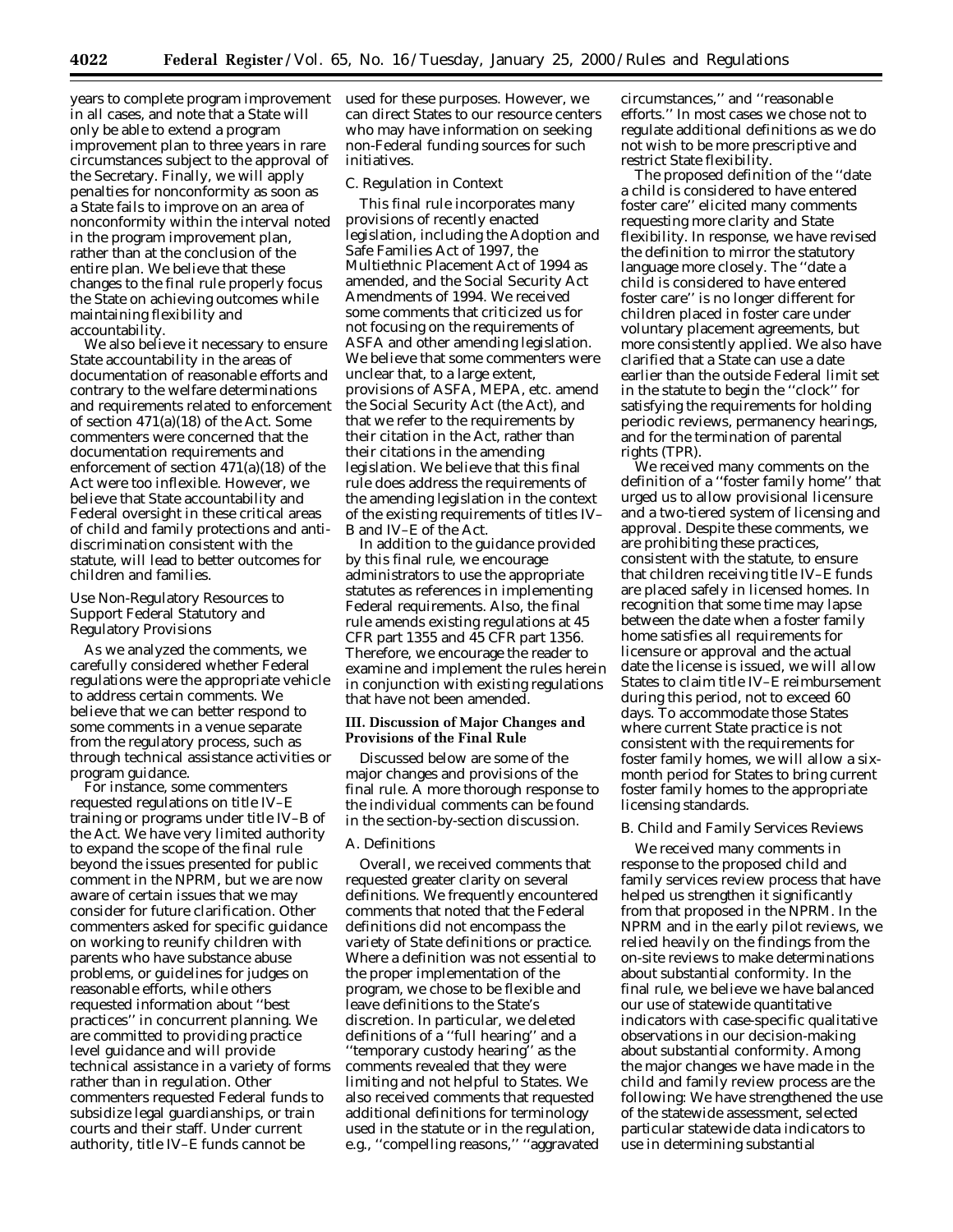conformity, more clearly defined the process for reviewing the systemic factors, clarified the criteria for determining substantial conformity, increased the frequency of full reviews for States not in substantial conformity, added a discrepancy resolution process, and added graduated penalties for continuous nonconformity.

Most of the comments we received, particularly from the States, strongly favored the change to the results-and outcome-based review process proposed in the NPRM from the prior emphasis on compliance with procedural requirements. Similarly, we received very strong support for proposing a review process that provides time for States to improve programs and enhance services to children and families rather than one that imposes immediate penalties for nonconformity with certain requirements. A number of comments also indicated concerns about the details of the review process and raised issues about the overall approach that ACF is taking in reinventing the child and family services reviews.

Since we did not include all of the details of the reviews in the proposed rule, we would like to explain the procedures in more detail prior to addressing the major changes we made to the child and family services review.

We will review State programs in two areas: (1) Outcomes for children and families in the areas of safety, permanency, and child and family wellbeing; and (2) systemic factors that directly impact the State's capacity to deliver services leading to improved outcomes. The outcomes are as follows:

#### Safety Outcomes

1. Children are, first and foremost, protected from abuse and neglect.

2. Children are safely maintained in their homes whenever possible and appropriate.

#### Permanency Outcomes

1. Children have permanency and stability in their living situations.

2. The continuity of family relationships and connections is preserved for children.

#### Child and Family Well-Being Outcomes

1. Families have enhanced capacity to provide for their children's needs.

2. Children receive appropriate services to meet their educational needs.

3. Children receive adequate services to meet their physical and mental health needs. Each outcome is evaluated by using specific performance indicators and two outcomes are evaluated using data indicators as well.

State programs will also be reviewed to determine the extent to which the State agency has implemented State plan requirements that build the capacity to deliver services leading to improved outcomes. We describe such State plan requirements as systemic factors. These systemic factors include: (1) Statewide information systems; (2) case review system; (3) quality assurance system; (4) staff and provider training; (5) service array; (6) agency responsiveness to the community; and (7) foster and adoptive parent licensing, recruitment and retention. Each of the systemic factors subject to review is based on specific State plan requirements. Our review and assessment of the systemic factors will be based on the extent to which the State is in conformity with those State plan requirements.

We also want to clarify how the various components of the review process will inform decisions regarding substantial conformity.

Four sources of information are included in the child and family services reviews in order to make decisions about substantial conformity:

• Statewide AFCARS and NCANDS data on foster care, adoption and child protective services, including the State's performance on statewide data indicators with respect to the national standards for such;

• Narrative information on outcomes and systemic factors;

• Case-specific qualitative information and family interviews on outcomes; and

• Interviews with non-case-specific State and local community representatives on outcomes and systemic factors.

To complete this review effort, several tools will be used, including:

• A field-tested CFSR procedures manual that addresses the steps to be followed in the reviews and supplements information included in the rule;

• A statewide assessment instrument that directs the utilization of statewide foster care, adoption and child protection data to complete a narrative discussion of the outcomes and systemic factors reviewed, and the State's performance in meeting the standards for the statewide data indicators;

• An on-site intensive review instrument;

• Interview protocols for use with State and local stakeholders; and

• A summary of findings and recommendations form that enables the review team to address each outcome and systemic factor reviewed. This

form, when completed, serves as the report of the review findings to the State.

There are five steps in the review process, from the point of initiating the review to assessing penalties where determinations of nonconformity are made:

• Prior to the State beginning work on the statewide assessment, ACF prepares and transmits data profiles of the State's foster care and child protective service populations, using AFCARS and NCANDS data submitted by the State. Some examples of the data included in the profiles include the length of stay in foster care, foster care re-entries, and repeat maltreatment rates of children. The data will indicate whether or not the State meets the national standards for those statewide data indicators used to determine substantial conformity.

• The State then completes the statewide assessment. This task requires the State to examine the data relative to the State programs, goals, and objectives, and consider them in light of the outcomes for children and families subject to review. The State also addresses in narrative the systemic issues under review relative to their influence on the State's capacity to deliver effective services. Based on the quantitative and qualitative findings of the statewide assessment, the State and the ACF Regional Office jointly make decisions about the locations of the onsite review activities and the types of cases that will be reviewed on-site.

• The on-site review is conducted by a joint Federal-State team that combines both the outcomes and the systemic factors being reviewed. In reviewing for the outcomes, a sample of cases is reviewed intensively using information from the case record and interviews with family members, the caseworker, and service providers involved with the family. The findings from the sample of cases are combined with the State's performance on selected Statewide data indicators to make determinations about substantial conformity on the outcomes. In reviewing for the systemic factors, interviews are conducted with State and local representatives, *e.g.,* courts, other agencies, foster families, and foster care review boards. The information from these stakeholder interviews is combined with information on the systemic factors in the statewide assessment to make determinations about substantial conformity on the systemic factors.

• The review team recommends a determination regarding substantial conformity, for each of the outcomes and systemic factors reviewed. The basis for the determinations is a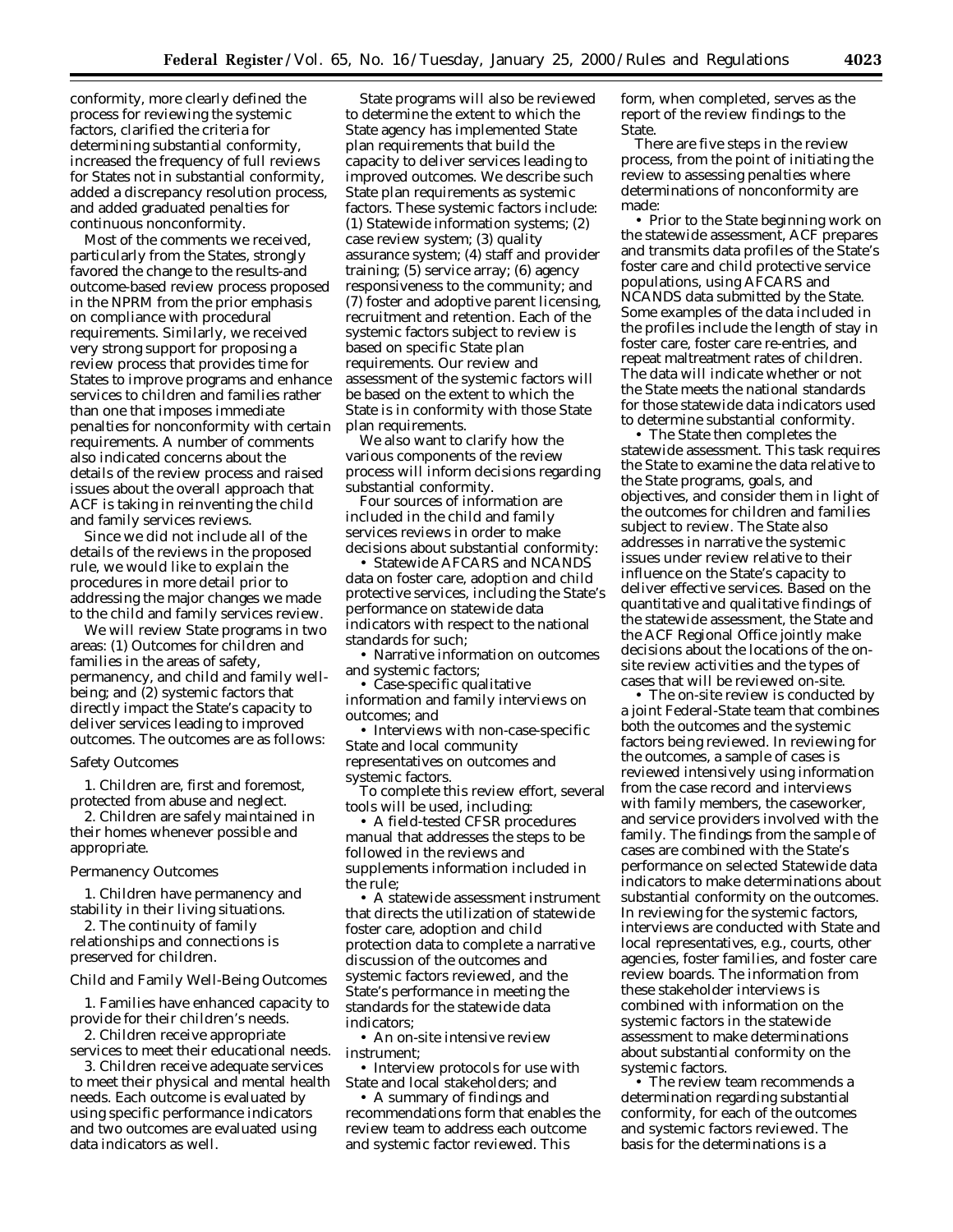combination of quantitative and qualitative information from the statewide assessment and the on-site review related to each outcome and systemic factor.

• States are immediately informed of any penalties associated with outcome and systemic factors determined not to be in substantial conformity. Program improvement plans are developed to address each area of nonconformity and the State has a limited period of time to successfully complete the program improvement plan before penalties are actually taken.

A number of the comments we received reflected a need for more clarity regarding the overall process. As noted earlier, we did not include all the details of the reviews in the proposed rule, but chose to regulate only the basic framework of the process, including the overall approach to the reviews, the standards for substantial conformity, and the State plan requirements subject to review as required in section 1123A of the Act. We chose to address specifics about how the reviews will be conducted, the performance indicators that will be used to measure outcomes, and some aspects of the process for determining substantial conformity in a procedures manual we developed separately from the NPRM. This procedures manual will supplement the regulation with additional detail that State and Federal staff will need to conduct the reviews. The procedures manual will be in final form for the initial reviews to be conducted following publication of this rule.

While we recognize the need to be clear on the details of the review process, we also need to maintain the flexibility to make appropriate changes that support the results-focused approach to Federal reviews of State programs. Although we have field-tested the proposed review process extensively in 12 States to date, we believe that not regulating certain aspects of the review process affords both the Federal government and the States an ongoing opportunity to benefit from lessons learned in future reviews and make improvements to the process where needed.

We have made significant changes to the review protocol in response to the concerns raised through public comment. The most significant concerns relate to:

• The process and specific criteria for determining substantial conformity with State plan requirements;

• The degree of subjectivity involved in determining substantial conformity;

• The small sample size used in the on-site portion of the reviews; and,

• The amount of penalties associated with nonconformity.

The following addresses the major issues noted above that were the subject of the majority of the comments and changes to the regulation:

Determining Substantial Conformity With State Plan Requirements

Most of the respondents to the NPRM generally supported a determination of 'substantial conformity,'' rather than requiring a determination of conformity on each specific title IV–B and IV–E State plan requirement. Of particular concern to commenters were:

• The standards used to make determinations of substantial conformity for outcomes;

• The process for resolving discrepancies in the aggregate data from the statewide assessment and the information obtained from the on-site review; and,

• The criteria used to determine substantial conformity for the systemic factors being reviewed.

Standards used to make determinations of substantial conformity for outcomes. The primary concerns regarding this issue include a lack of clarity with respect to how substantial conformity is determined and the standards that States are expected to meet in achieving substantial conformity. Commenters particularly requested that we set a more tangible, objective standard for substantial conformity. In response to these comments, and concerns raised about the sample size for the on-site portion of the review, statewide data indicators that are measured against national standards, in combination with the findings of the on-site review, will be used to determine substantial conformity.

*Statewide data indicators.* The following statewide data indicators will be used in combination with findings of the on-site review to determine substantial conformity with the outcomes.

Outcome S1: Children are, first and foremost, protected from abuse and neglect. Data indicators: Repeat maltreatment. Of all children who were victims of substantiated or indicated child abuse and/or neglect during the period under review, what percentage had another substantiated or indicated report within a 12-month period?

Maltreatment of children in foster care. Of all children in foster care in the State during the period under review, what percentage was the subject of substantiated or indicated maltreatment by a foster parent or facility staff?

Outcome P1: Children will have permanency and stability in their living situations. Data indicators: Foster care re-entries. Of all children who entered care during the period under review, what percentage re-entered foster care within 12 months of a prior foster care episode?

Length of time to achieve the permanency plan.

Of all children who were reunified with their parents or caretakers at the time of discharge from foster care, what percentage was reunified in less than 12 months from the time of the latest removal from home?

Of all children who exited care to a finalized adoption, what percentage exited care in less than 24 months from the time of the latest removal from home?

Stability of foster care placement. Of all children served who have been in foster care less than 12 months from the time of the latest removal from home, what percentage have had no more than two placement settings?

Length of stay in foster care. For a recent cohort of children entering foster care for the first time in the State, what is the median length of stay in care prior to discharge?

The national standard for each statewide data indicator identified above will be based on the 75th percentile of all State' performance for that data indicator, as reported in AFCARS and NCANDS. We considered using the 90th percentile and the median to establish the national standard and rejected both because these standards, respectively, were deemed either too high or too low. This is illustrated, based on 1998b (April 1– September 30) AFCARS data, and 1997 NCANDS data (available for repeat maltreatment only) in the chart below.

| Measure               | Median | 75th | 90th |
|-----------------------|--------|------|------|
| % of children with    |        |      |      |
| repeat maltreat-      |        |      |      |
| ment within a 12-     |        |      |      |
| month period          | 11     | 7    | ン    |
| % of children re-en-  |        |      |      |
| tering foster care    | 20     | 13   | 6    |
| % of children reuni-  |        |      |      |
| fied in less than     |        |      |      |
| 12 months from        |        |      |      |
| latest removal        | 72     | 80   | 88   |
| % of children adopt-  |        |      |      |
| ed in less than 24    |        |      |      |
| months from the       |        |      |      |
| latest removal        | 16     | 26   | 43   |
| % of children in care |        |      |      |
| less than 12          |        |      |      |
| months with no        |        |      |      |
| more than 2           |        |      |      |
| placements            | h.     |      | 85   |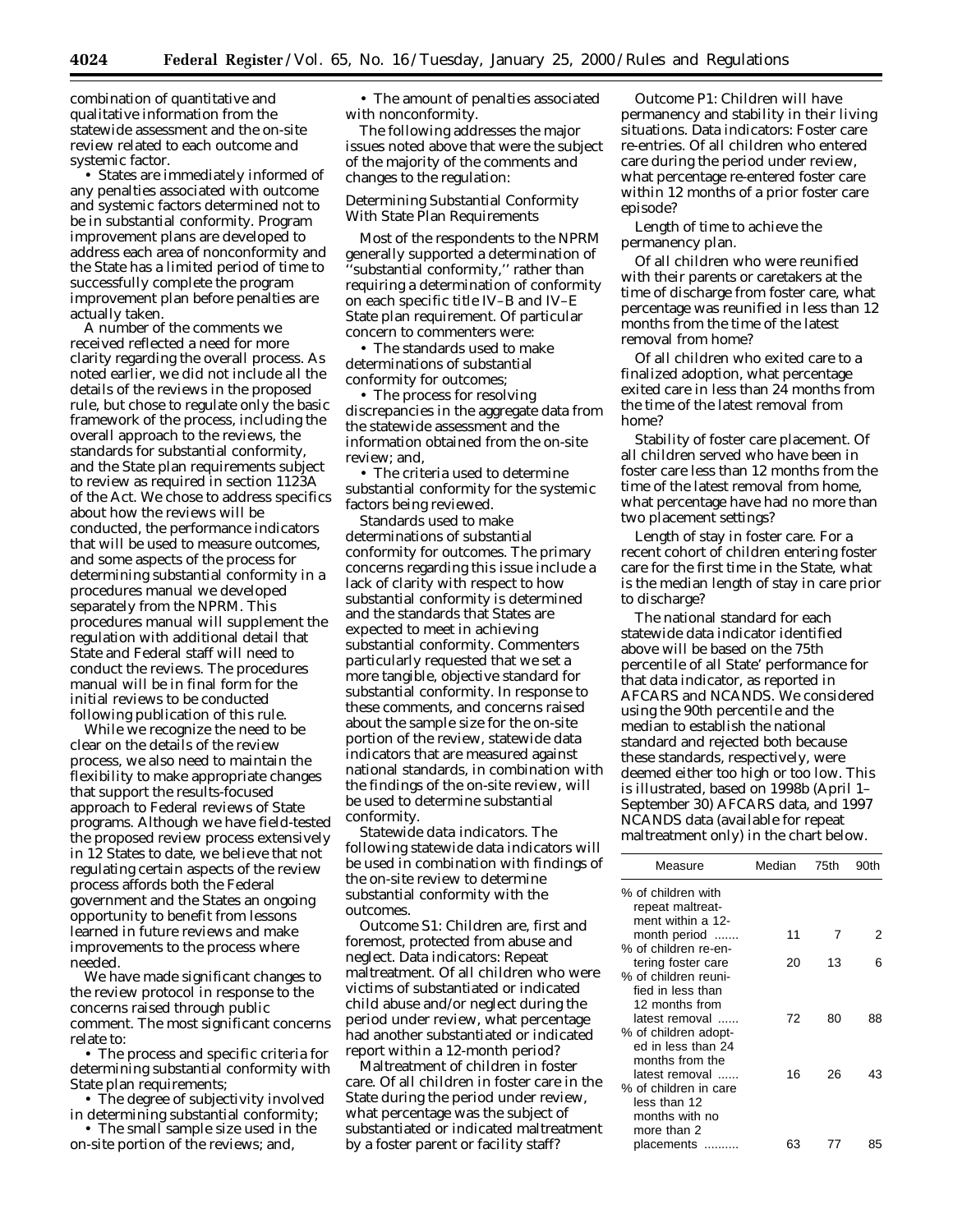| Measure                                                                   | Median | 75th | 90th |
|---------------------------------------------------------------------------|--------|------|------|
| Median length of<br>stay in foster care<br>prior to discharge<br>(months) | 18     | 12   | 10   |

**Note:** Data for maltreatment of children in foster care is not available for the purposes of this illustration, but will be available when we calculate the standard.

We recognize that we have set a high standard. However, we think it is attainable and that our overall approach for moving States to the standard through continuous improvement is sound.

We anticipate that the standard for each data indicator based on AFCARS data will be derived from the 1998b, 1999c (complete Federal fiscal year) and 2000a (October 1–March 31) reporting periods and the standard for each data indicator based on NCANDS data will be derived from the 1997 and 1998 reports. However, if we have more current and complete data available, for example the 1998 and 1999 NCANDS reports, we will use these data submissions to develop the standard. By using multiple reporting periods we will increase the number of States that participate in setting the standard. As we considered how to develop the

national standard, we noticed that States with smaller caseloads were clustered in the upper percentiles with respect to performance on the data indicators. We did not want States with larger caseloads to be disadvantaged, therefore, we explored setting multiple standards based on caseload size. We derived the variable ''number of children in foster care per 10,000 children under 18 years old in the general population'' and used it to test State performance on certain statewide data indicators. We found no correlation between the variables. In short, caseload size was not useful in explaining the variation in State performance with respect to the national standards, so it was not considered in setting the national standards.

Because this concept of setting a national standard for data and basing substantial conformity, in part, on a State's ability to meet such a standard is untested, we purposely limited the number of outcomes to which we assigned statewide data indicators. For example, we did not assign data indicators to Safety Outcome #2 or Permanency Outcome #2, although we will consider adding indicators to those outcomes at a later time. We will also consider adding to or revising the data indicators listed above as needed. For example, we will consider adding timeliness of initiating investigations of child maltreatment to the safety

outcomes later if there is a broad enough national data base through NCANDS to support that indicator. In addition, to date, there are no uniform national data indicators collected through AFCARS or NCANDS that can be used to review for the Well-being outcomes. We expect the statewide data

indicators to change over time and, therefore, did not regulate them. We chose to base the first set of statewide data indicators on the outcome measures that were developed in accordance with section 203 of the ASFA for two reasons:<br>• We received many comments

requesting that the section 203 measures and the child and family services reviews be consistent with one another;

and, • The section 203 measures were developed in conjunction with a consultation group and were published in the **Federal Register** for public comment.

We would also like to note that many of the data indicators and performance measures we selected are consistent with and support the work of ACF in meeting the requirements of the Government Performance and Results Act of 1993 (GPRA). Under GPRA, Federal agencies are required to work with the States to establish performance goals and monitor performance results for all Federal programs. We believe that the outcomes and data indicators used in the CFSR support one of ACF's objectives under GPRA to increase the safety, permanency, and well-being of

children and youth. We have, however, in regulation, retained our authority to add new data indicators, change existing data indicators, and suspend the use of data indicators as appropriate. We took a similar approach to setting the national standards. The standards will not change every year. Rather, we have retained our authority to periodically review and revise the standards if experience with the reviews indicates adjustments are necessary. *Findings from the on-site portion of*

*the review.* During the on-site portion of the review, a set of performance indicators is used to review the outcome and determine the extent to which the outcome has been achieved. Since the individual circumstances of each child and family are unique, the performance indicators serve most effectively as a guide to help the reviewer gather appropriate information from a variety of sources. Experience has taught us that reviewing only the information that is recorded in a written case record is insufficient for assessing outcome achievement. Therefore, the reviewer explores the performance indicators

through the case record review and through interviews with the individuals relevant to each case. Some components of the indicators are quantitative, such as the number of entries into foster care a child has experienced or the number of reports of maltreatment that have been received on a child. However, there are also indicators that are qualitative in nature that help explain the circumstances behind the numbers, such as reasons for re-entry into foster care or the nature of the reports of maltreatment received on a child. Indicators are rated as an area of strength or an area in need of improvement. For outcomes that have multiple indicators, if all but one of the indicators are rated as a ''strength,'' the outcome is determined ''substantially achieved'' in that particular case. We learned from the pilots that the information gathered in the on-site review using instruments structured in this way most often led reviewers to a general consensus regarding the degree of outcome achievement.

*Standard for substantial conformity with the outcomes.* For the outcomes to which statewide data indicators are assigned, a State must meet both the national standard for the statewide data indicators and substantially achieve the outcome in 90 percent (95 percent in reviews subsequent to the initial review) of the cases reviewed on-site to be considered in substantial conformity. We will resolve any discrepancies between the Statewide data and the onsite review findings so that substantial conformity does not rely totally on one or the other information source. This approach permits on-site exploration of the reasons why performance with respect to the statewide data indicators might not be an accurate indicator of statewide performance. Outcomes for which there are no assigned statewide data indicators must be substantially achieved in 90 percent (95 percent in reviews subsequent to the initial review) of the cases reviewed on-site to be considered in substantial conformity.

*Program improvement regarding statewide data indicators.* Any State found not to be in substantial conformity with an outcome must enter into a program improvement plan. When the national standard is not met on any of the statewide data indicators used to determine substantial conformity, States must engage in continuous improvement toward the national standard in the program improvement plan. This means that ACF will negotiate with the State to determine how much progress toward meeting the standard, in terms of absolute percentage points, the State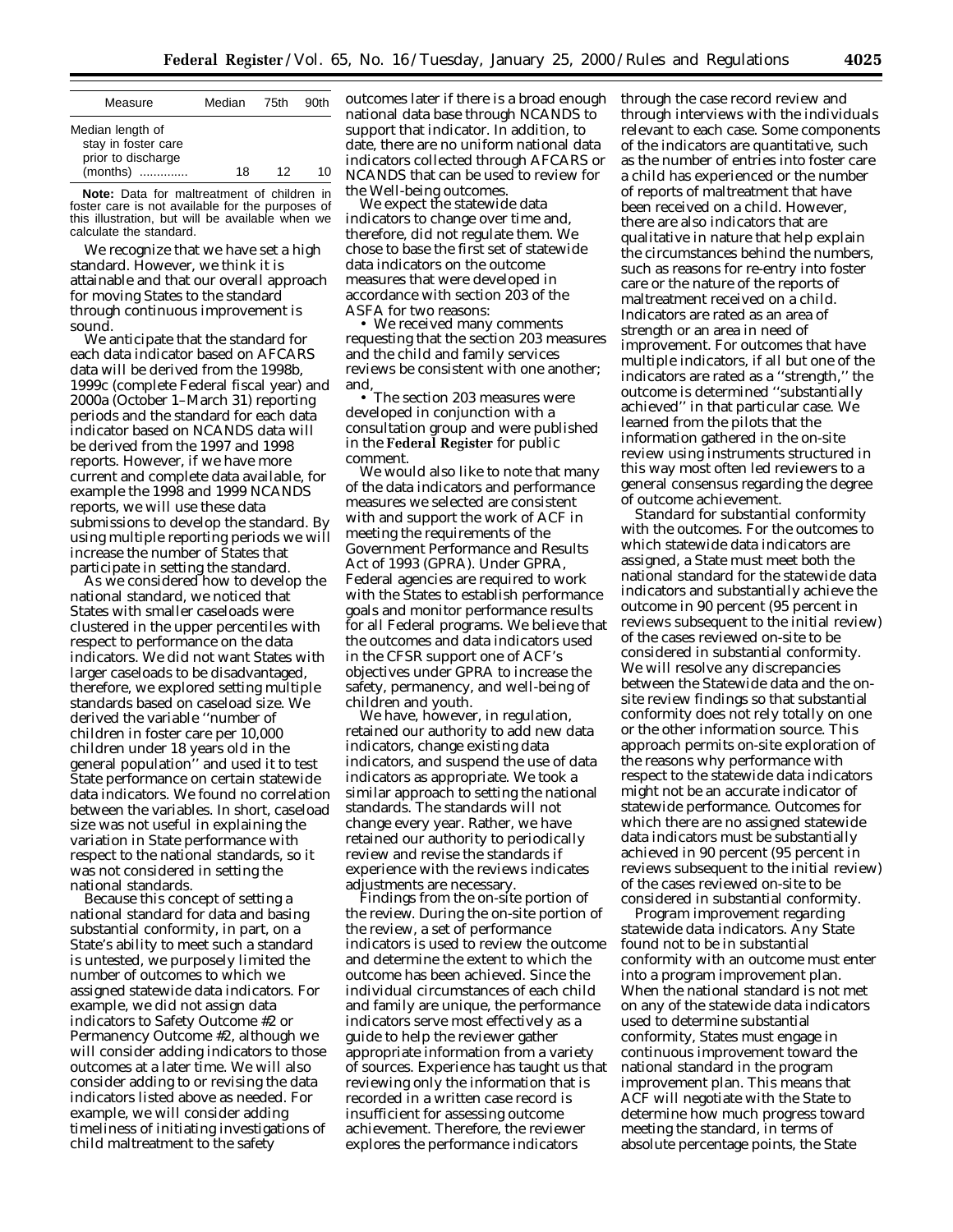will make to successfully complete a program improvement plan. We retain final authority to determine how much improvement the State must make. In reviews subsequent to the initial child and family services review, we will consider prior program improvement efforts, including continuous improvement in meeting the national standard, when negotiating the degree of improvement required to successfully complete a program improvement plan.

Resolving discrepancies in the aggregate data from the statewide assessment and the information obtained from the on-site review pertaining to the outcomes. We received a number of comments addressing this issue, particularly concerning how discrepancies between the two sets of information will be resolved. New § 1355.33(d) provides more detailed information on the steps we will take to resolve discrepancies between the aggregate data and the findings of the on-site portion of the review. In order to resolve discrepancies between the statewide assessment and the findings of the on-site portion of the review we will provide the State the option of either of the following:

• The submission of additional information by the State that will explain or resolve the discrepancy, such as additional data or analysis of the existing data, or

• ACF and the State will review additional cases, but only for the indicators with a discrepancy that must be resolved. The total number of cases reviewed may not exceed 150 cases, and will represent a statistically significant sample with a 90 percent (or 95 percent in subsequent reviews) compliance rate, a tolerable sampling error of 5 percent, and a confidence coefficient of 95 percent. The conclusions made from reviewing the additional cases will form the basis for determining substantial conformity.

Criteria used to determine substantial conformity for the systemic factors being reviewed. The concerns related to determining substantial conformity for the systemic factors: (1) Statewide information systems, (2) case review system, (3) quality assurance system, (4) staff and provider training, (5) service array, (6) agency responsiveness to the community, and (7) foster and adoptive parent licensing, recruitment and retention were similar to those for the outcome areas: A lack of clarity on how

substantial conformity is determined and on the standards that States are expected to meet in achieving substantial conformity. In response to these concerns, we have established a process for rating the State's conformity with State plan requirements that is based on information obtained from the statewide assessment and the on-site stakeholder interviews. Information from the statewide assessment and interviews with stakeholders on-site must support a determination of substantial conformity. The review team will rate the State's performance for each systemic factor using a Likert-type scale, with criteria attached to each rating, based on the total information obtained from a variety of stakeholders interviewed on-site.

Except for ''information system capacity,'' all of the systemic factors reviewed have more than one State plan requirement associated with them that are included in the review process. A State's conformity with each systemic factor will be rated on a scale of 1–4, based on the extent to which there are processes in place which meet the State plan requirements associated with that systemic factor. For example:

| Not in substantial conformity                         |                                                                                                                                                                                                 | Substantial conformity                                                                                                                                     |                                                                                                         |  |
|-------------------------------------------------------|-------------------------------------------------------------------------------------------------------------------------------------------------------------------------------------------------|------------------------------------------------------------------------------------------------------------------------------------------------------------|---------------------------------------------------------------------------------------------------------|--|
|                                                       |                                                                                                                                                                                                 |                                                                                                                                                            |                                                                                                         |  |
| None of the State plan require-<br>ments is in place. | Some or all of the State plan re-<br>quirements are in place, but<br>more than one of the require-<br>ments fails to function at the<br>level described in each require-<br>ment <sup>*</sup> . | All of the State plan requirements<br>are in place, and no more than<br>one of the requirements fails to<br>function as described in each<br>requirement*. | All of the State plan requirements<br>are in place and functioning as<br>described in each requirement. |  |

\* For the systemic factor, ''information system capacity,'' if it is determined that a system is in place but not functioning at the level described in the one State plan requirement reviewed, that factor is rated a "2", rather than a "3"

The statewide assessment requires the State to evaluate each of the State plan requirements. Information from that source is used in part to determine how the State is complying with each State plan requirement. During the on-site review, selected local and statewide stakeholders will be interviewed and asked a series of questions that relate to the State plan requirements. Not every stakeholder interviewed will be able to address each systemic issue thoroughly. Thus, for each systemic factor, the review team must use the total information obtained from all the interviews to evaluate the extent to which the requirements are being met. Both the information from the statewide assessment and the stakeholder interviews must indicate that the State should receive a ''3'' rating or better for that systemic factor in order for the State to be found in substantial

conformity. To ensure objectivity in the information gathered through stakeholder interviews, we have amended the regulation at  $\S 1355.33(c)(4)(iv)$  to set minimum requirements with respect to the selection of stakeholders who must be interviewed.

Subjectivity in Determining Substantial Conformity

Many respondents to the NPRM indicated that we needed to strengthen the rule to assure increased objectivity in making determinations of substantial conformity. Given the focus of the reviews on qualitative measures and degrees of outcome achievement, concerns raised included reviewers making subjective judgments on outcome achievement, holding States accountable for these judgments, and a

lack of clarity on the standards used to make decisions.

We agree that the need to insure objectivity in the decision-making process is extremely important. In fact, we realized early in the design process of the reviews that proposing a resultsfocused review, as opposed to the checklist-style reviews of documentation conducted in the past, would raise concerns about the level of objectivity in the reviews. However, to design a review process that focuses on results and outcomes we must evaluate not only what happens to children and families as a result of the State' interventions, but the circumstances and mitigating factors that affect both the interventions and the results. To accomplish this, our review process must utilize both quantitative and qualitative assessments. We also realize that determinations regarding outcome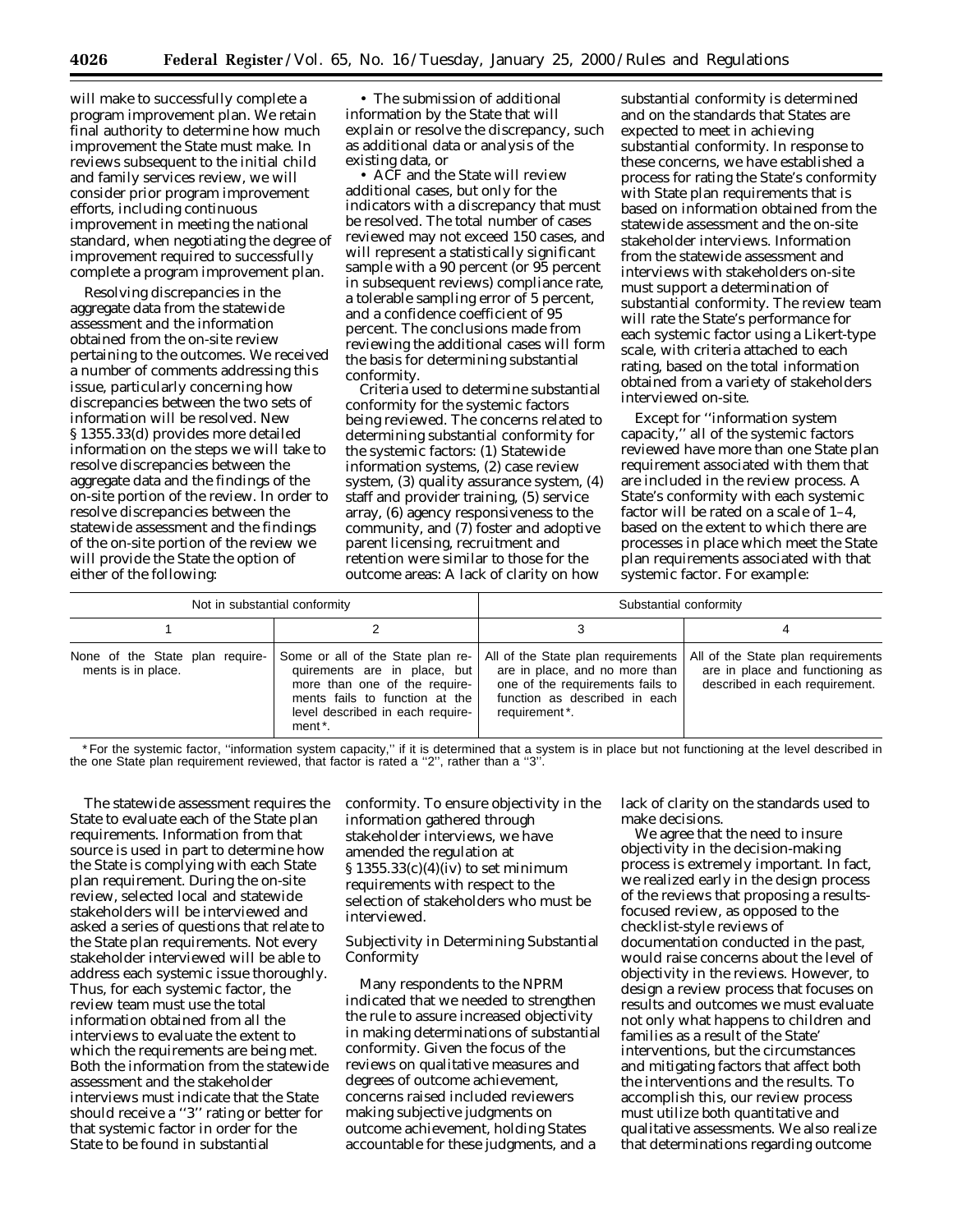achievement in the areas of safety, permanency and well-being require judgments based on the specific circumstances of individual children and families, and that we need to standardize the criteria for making those judgments in order to ensure objectivity.

As noted in the NPRM, we included several criteria and procedures in the pilot reviews that were designed to make the reviews as objective as possible and to result in consistency among reviewers and across States in making critical judgments about outcome achievement. Those measures include:

• Using statewide aggregate data and qualitative information from the statewide assessment to understand and interpret the status of outcomes and systemic factors;

• Applying uniform criteria or performance indicators that guide reviewers to an accurate conclusion about the extent to which the outcome is being achieved in each case;

• Training State and Federal reviewers in the use of standardized review instruments and protocols; and,

• Using a quality assurance procedure during the course of the review by requiring local team leaders to review case ratings and debrief daily with reviewers to ensure that criteria are applied consistently.

In piloting the reviews, we also determined that the objectivity and uniformity of the process could be strengthened in several areas. For example, we learned that the Statewide assessment was prepared differently among the pilot States and that the manner of collecting the data for the safety and permanency profiles was not uniform, particularly in States where AFCARS or NCANDS data were unavailable. These factors made it difficult to rely upon information in the statewide assessment.

In regard to case selection, we found that the manner of selecting cases for the on-site review varied among States in ways that made it difficult to assure randomness. Through the pilots and the comments we received on the instruments, we became aware that the protocols used to review cases could be improved to reflect, more objectively, those factors that determine conformity with State plan requirements.

In response to these lessons and others, we have strengthened the provisions for objectivity in the reviews by adding a number of measures to the final rule and the CFSR procedures manual. We are also making substantial changes to the content of the instruments used in the reviews that will assist in making objective

determinations and addressing the relevant areas of State plan conformity.

Most of the comments regarding subjectivity were related to the on-site review. The comments we received concerning subjectivity in the review process arise from genuine concerns that States be held accountable to an objective set of criteria. We also have learned from the pilot reviews that we must be willing to accept the professional judgment of reviewers in determining substantial conformity. Where there are adequate procedures in place to assure consistency and accuracy in decision-making, as we have described above, we believe professional judgments will be objective.

We recognize that it is much more difficult to determine whether or not a child is safe than it is to determine, for example, that a date on a court order meets specified time frames. Reviewing for outcomes requires gathering both qualitative and quantitative information, examining the information within an appropriate context and, ultimately, making a judgment about how well the outcome is or is not being achieved. Caseworkers in the field must make these judgments every day, and children's lives depend upon the accuracy of that process. A review process that only checks for procedural requirements and does not evaluate the quality of the decision-making process and service delivery that we expect of caseworkers is not likely to yield findings that will help States improve those processes where needed.

#### Sample Size for On-Site Reviews

In the NPRM, we proposed to review a sample of 30–50 cases. Most of the comments we received indicated strong concerns that reviewing only 30–50 cases may not be representative of the State' service populations and would not lead to credible judgments of substantial conformity. A number of commenters questioned how such a small sample could be statistically valid and expressed concern over imposing penalties based on a small sample of cases. Some respondents indicated a fear that we would be basing decisions about substantial conformity on ''anecdotal'' information in the absence of a much larger sample.

Clearly, to many of the commenters, sample size is a major issue, and we wish to explain our rationale for making only modest changes to this feature of the review in the final rule, based on the lessons we learned in the course of piloting the new review process. We want to emphasize that two changes also address these concerns about the

sample size: Adding the statewide data indicators and a process to resolve discrepancies that may include reviewing additional cases.

• We found little discrepancy between the statewide data and the findings from the small sample. We should note that we experienced minimal disagreement among reviewers (State and Federal) and between the statewide data and the findings made on the basis of the small samples in the pilot reviews. The findings of the pilots were similar to those noted in State quality assurance systems, where those systems were in place in pilot States. In most situations, the findings provided State officials with sufficient details about the functioning of their programs to make improvements where needed and to build on existing strengths in their programs.

• We learned that we cannot make accurate decisions in a results-focused review by only reviewing documentation in records. We began by pulling a large sample in the first four pilot States. We conducted a record review in all the cases, similar to prior reviews, except we were attempting to capture both qualitative outcome and quantitative information from the records. In a smaller subsample of the larger sample, we interviewed the relevant parties and focused less on record documentation and more on what was actually occurring in each case. Inevitably, the review team found that the small sample and the strategy of in-depth analysis through interviews was a more reliable source of information on outcomes and conformity with applicable requirements. The information obtained solely from the case records was often incomplete, not current, and left information gaps. Basically, we learned that we cannot apply traditional checklist-type reviews of documentation to determine the quality of decisionmaking and service delivery.

• We learned that reviewing cases intensely, including all the relevant interviews, requires a large number of staff resources and is an extremely timeconsuming process. The process of reviewing case records and conducting multiple interviews in each case reviewed, combined with other review team activities, allows a reviewer time for only two cases, possibly three, in one week. Even with a sample size of 50 cases, the process requires a team of approximately 25 reviewers in order to complete the on-site review in one week. Increasing the sample to 150 cases or more would mean that either a team of 75 reviewers would be needed to review a State in one week, or 25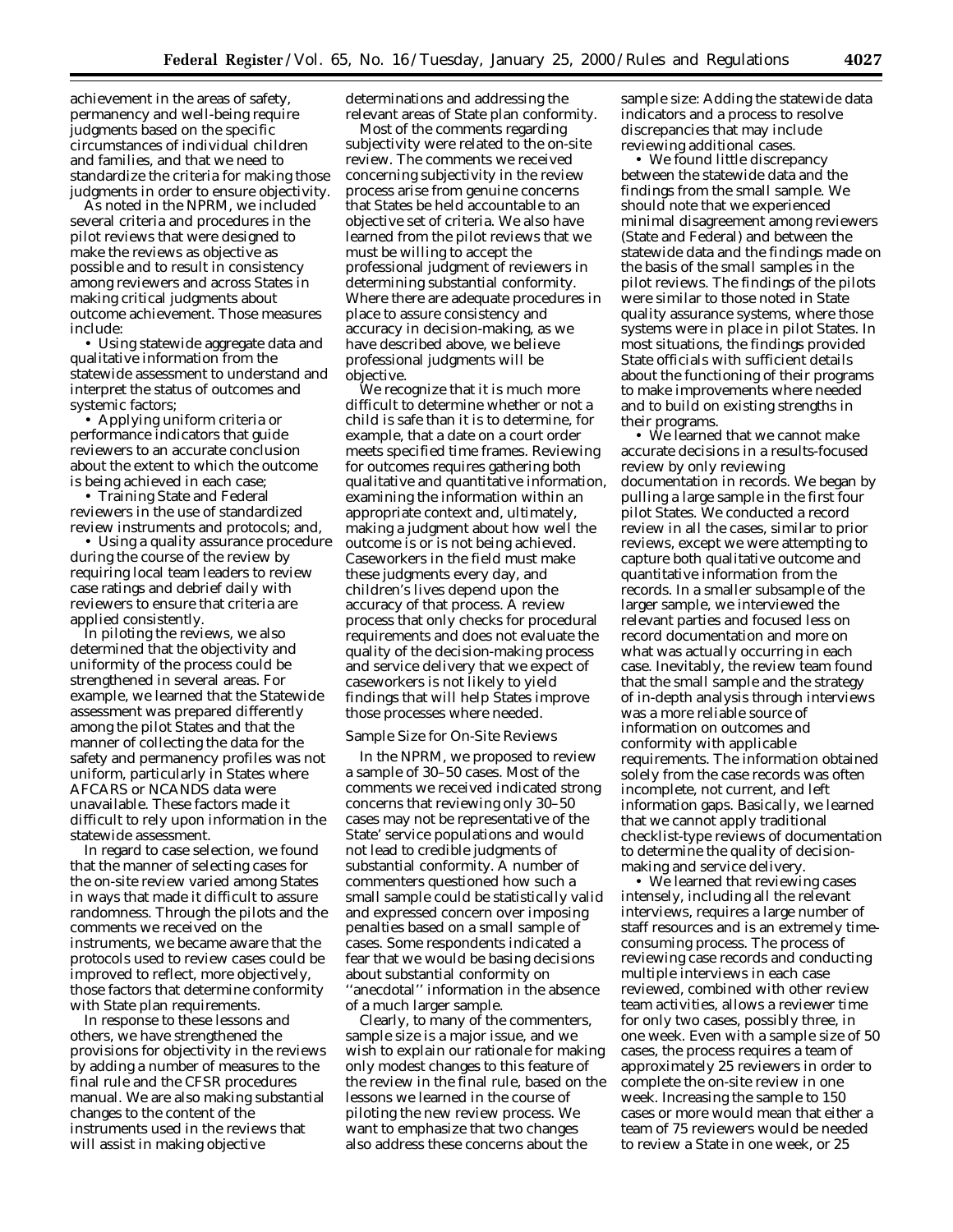reviewers would have to remain on-site for three weeks to complete the review. Either option creates unreasonable expectations for States and the Federal government in terms of staff resources and cost and, therefore, does not constitute a cost-effective approach to the reviews.

As originally proposed in the NPRM, the sample would be comprised of both in-home and foster care cases. In-home cases do not provide insight into the State's performance with respect to the permanency outcomes, meaning that not every case in the sample would inform decisions regarding substantial conformity for the permanency outcomes. On the other hand, we need to assure that the sample accurately captures information on in-home service cases in order to examine the safety outcomes based on recent practice and for children who never entered the foster care system.

Therefore, in certain circumstances, the sample size may be increased to assure that all program areas identified in the statewide assessment for further review are adequately represented. In addition, we are requiring, in regulation, that the sample of 30–50 cases include children who entered foster care in the State during the year under review.

We have also added provisions to the rule for resolving discrepancies between the aggregate data and the findings of the on-site review that address the sample of cases reviewed. We are providing States the option of resolving such discrepancies through the submission of additional information, or by ACF and the State reviewing additional cases that, in combination with the 30–50 cases reviewed on-site, will be a sufficient number to comprise a statistically significant sample. ACF and the State will determine jointly the exact number of additional cases to be reviewed, however, the total number of cases may not exceed 150. We chose a maximum of 150 cases because it exceeds the highest number of cases necessary to review a sample that will be statistically significant with a compliance rate of 90 percent (or 95 percent for subsequent reviews), a tolerable sampling error of 5 percent and a confidence coefficient of 95 percent. In order to assure that the sample of cases reviewed in the on-site review and the additional cases actually comprise one random sample, we will randomly select the oversample of 150 cases for the on-site review, from which a subsample of 30–50 cases will be drawn. If the State chooses a review of additional cases to resolve a discrepancy, those cases will be selected from the same oversample. In this

manner, we believe we will address concerns about the size of the sample, particularly in cases where discrepancies in the findings exist and must be resolved.

We recognize that the sample size does not represent a faultless approach to reviewing State programs, and we fully understand the varying perspectives on this issue. We must emphasize, however, that the quality of information gathered from the overall process, and not the on-site sample in isolation, will benefit children and families by tracking their outcomes and allowing States to focus on program improvements where needed.

### Penalties Associated With Nonconformity

We have made an important change in the final rule regarding withholding of funds in situations where States remain in nonconformity continuously on the same outcomes or systemic factors, and for States that elect not to engage in a program improvement plan. The final rule provides for graduated penalties in successive reviews if areas of nonconformity remain uncorrected. We have also applied the maximum withholding to those States that do not implement program improvement plans to correct the areas of nonconformity.

The comments we received on the imposition of penalties raised a number of issues that we considered in making this change to the rule. Some comments indicated concerns that the Federal government is not meeting its stewardship responsibilities by not taking a more aggressive approach to penalizing States found not to be in substantial conformity. Other comments indicated that the potential for penalties is substantial and could have a serious effect on the capacity of States to administer their programs. We also were encouraged to use the process for imposing penalties to assure that program improvements are made when and where they are needed.

We wish to note that we have not proposed an ''all or nothing'' approach to penalizing States. We have been faithful to the statutory mandate that applicable penalties be commensurate with the extent of nonconformity. Further, we have designed a review process that is based on substantial conformity with the requirements, rather than total compliance without exception, to be consistent with the statutory mandate. Penalties are attached to each outcome and systemic factor determined to be in nonconformity. We are providing timelimited opportunities for States to make needed program improvements prior to

withholding of Federal funds for nonconformity. Only when States fail to take advantage of program improvement opportunities or complete a plan successfully will they be faced with an actual loss of Federal funding as a result of the child and family services reviews.

At the same time, we have taken seriously the stewardship responsibilities of the Federal government in enforcing conformity with State plan requirements. These responsibilities are clear and we have not abandoned them. We intend to withhold Federal funds where States are not using those funds to achieve their designated purpose. To clarify that the need to make program improvements will be strongly enforced, we are strengthening sections of the final rule to assure that penalties will be taken in a timely and certain manner.

We do not wish to impose penalties in a manner that will impair a State's ability to provide essential services to children and families. However, we have a responsibility to assure that State plan requirements are met and that children and families are served in ways that will provide for their safety, permanency, and well-being.

### *C. Enforcement of Section 471(a)(18) of the Act*

We received a large response to the section of the regulation that enforces the Multiethnic Placement Act, as amended. Several commenters sought practice guidance on how to implement the law. We believe that we have addressed these issues in other forums through policy issuances and HHSfunded technical assistance and guides. Other commenters were concerned that we were not maintaining the partnership approach exemplified in the child and family services reviews. We have made no changes to the regulation in response to these comments, since we find that the statute is definitive in the manner in which we are to implement corrective action and enforce compliance with section 471(a)(18) of the Act.

In response to other comments, we have:

• Clarified that we will consider a State in violation of section 471(a)(18) when it maintains a policy, practice, law or procedure that, on its face, clearly violates section 471(a)(18) of the Act;

• Required States to notify ACF upon a final court finding that the State has violated section 471(a)(18) of the Act;

• Allowed States up to 30 days to develop a corrective action plan to respond to a violation of section 471(a)(18) of the Act resulting from a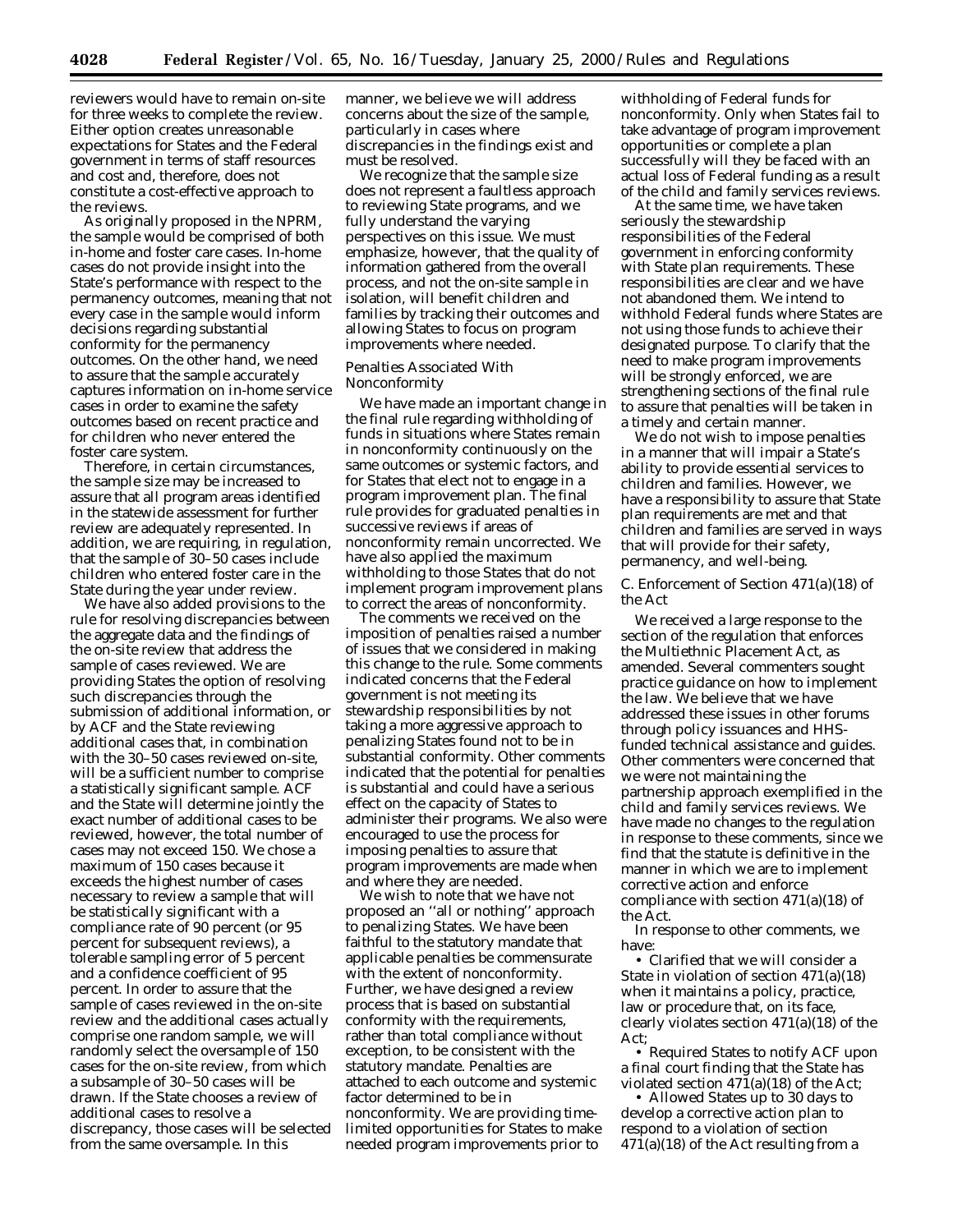State's statute, regulation, policy, procedure or practice, and six months in which to complete the plan;

• Clarified which title IV–E funds will be reduced in the event of a violation of section 471(a)(18) of the Act; and

• Added a definition of the term ''entity.''

### *D. Reasonable Efforts and Contrary to the Welfare Determinations and Documentation*

Many commenters believed that the requirements for reasonable efforts and contrary to the welfare determinations as proposed were inconsistent with current State practice. In some instances we agree that the regulation was unnecessarily restrictive, and have made the following changes to preserve State flexibility while keeping within the statute and maintaining the integrity of the program:

• Removed the distinction between emergency and non-emergency removals in the sections of the rule on contrary to the welfare and reasonable efforts to prevent removal. This change is in response to concerns that the distinction was artificial.

• Allowed States up to 60 days to obtain a judicial determination with regard to reasonable efforts to prevent removal of a child from home. This responds to concerns that our proposed policy restricted the timing for obtaining such a determination to a specific date rather than within a specified time frame.

• Consolidated the requirements regarding reasonable efforts to reunify the child with the family and efforts to make and finalize alternate permanent placements into a single requirement to be more consistent with actual State practice. Within 12 months of the date the child is considered to have entered foster care, the State is to obtain a judicial determination that the State agency made reasonable efforts with respect to the permanency plan that is in effect.

In other areas, we explained why we are maintaining our policy position rather than changing the regulation in response to commenter' concerns. We affirmed that judicial determinations regarding contrary to the welfare and reasonable efforts are inextricably linked to a child's eligibility for title IV– E. The statute makes these judicial determinations eligibility requirements which we cannot change despite the many opposing comments. We also retained the requirement for the State to make a contrary to the welfare determination in the first court order sanctioning the removal of the child

from the home, because it is a longstanding critical protection for children and families. Finally, we are not relaxing the documentation requirements or allowing *nunc pro tunc* orders because we wish to preserve the certainty that these determinations are made in accord with the statute.

# *E. Case Plans and Case Review Requirements*

To clarify our existing policy with regard to the timing of the case plan, we have amended the regulation to allow States up to 60 days from a child's removal from the home to develop the case plan. We also made a significant policy shift in the requirements for subsequent permanency hearings. We are now requiring subsequent permanency hearings for all children, including children placed in a permanent foster home or a preadoptive home. We believe that the ASFA compels us to ensure, through the protection of a permanency hearing, that permanency will be achieved for these children.

We received a significant number of requests to limit the TPR provision to only certain groups of the foster care population. We are unable to make this change in the regulation, as no statutory authority exists for doing so, and the clear intent of ASFA was to speed critical decision-making for all children in foster care. We clarify in the final rule that the exceptions to the requirement to file a petition for TPR must be done on a case-by-case basis and added additional examples of a compelling reason. We also clarify that States must begin the process of finding and approving an adoptive family for a child when the State files a petition for TPR.

#### *F. Title IV–E Reviews*

We made several changes to strengthen and clarify the title IV–E reviews. The title IV–E reviews are designed to review the eligibility of children in foster care and providers receiving title IV–E funds. Those changes to the final rule include:

• Clarifying that when using an alternate sampling methodology when AFCARS data are unavailable, we will review a six-month period that coincides with the AFCARS reporting period;

• Allowing all State' initial primary reviews to be held at a 15 percent threshold of ineligible cases regardless of whether or not the review occurs within the first three years of the final rule;

• Providing, on a case-by-case basis, an extension of a program improvement plan when a legislative change is

necessary for the State to achieve substantial compliance; and

• Increasing the initial amount of time to develop a program improvement plan from 60 days to 90 days for States found not to be in substantial conformity as a result of a title IV–E foster care eligibility review.

## *G. Special Populations*

Several issues of note recurred as themes throughout the comments and the regulation. One was the application of the rules to certain populations, such as Indian tribal children, adjudicated delinquent children, and unaccompanied refugee minors. We clarify how in particular the provisions of the final rule apply to these populations of children, but also emphasize that overall the statute must apply to these children as they would any other child in foster care. We have no statutory authority to exempt any group from provisions such as the safety requirements or termination of parental rights requirements. Furthermore, we strongly believe that, while these requirements must apply to all children, the statute affords the State agency the flexibility to engage in appropriate individual case planning.

For Indian tribes, numerous other issues were raised with regard to how title IV–E requirements and, more specifically, the recent amendments made by the Adoption and Safe Families Act apply to Indian tribes as sovereign nations. While we are committed to the government-togovernment relationship between the Federal government and Indian tribes, the foster care program under title IV– E is statutorily targeted to State agencies, and Indian tribes cannot receive title IV–E funds directly. Indian tribes can gain access to title IV–E funds on behalf of title IV–E eligible children if they enter into agreements with State agencies. Accordingly, Indian tribes must operate within the parameters of a particular State plan and the specifics of the agreement. Some commenters also requested that we explain how the requirements of the Indian Child Welfare Act work in the context of the ASFA. Although we can affirm that States must comply with ICWA and that nothing in this regulation supersedes ICWA requirements, we cannot expound on ICWA requirements since they fall outside of our statutory authority.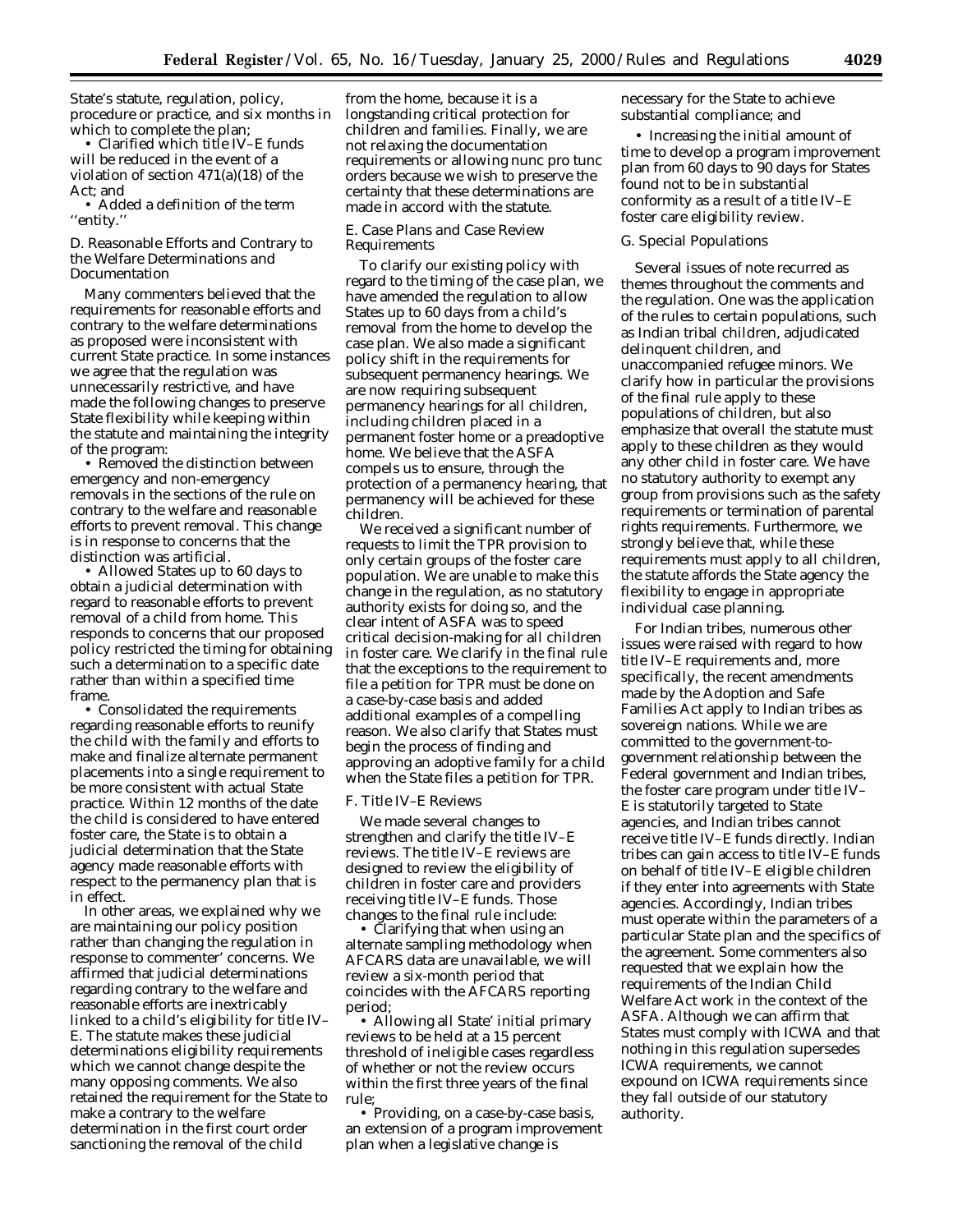## **IV. Section-by-Section Discussion of Comments**

# **Part 1355—General**

#### *Section 1355.20 Definitions*

This section amends 45 CFR 1355.20 to revise the definitions of foster care and foster family home and to define new terms used throughout the regulation.

*Child care institution. Comment:* Some commenters requested that we provide more specific guidance or parameters to determine whether a facility is a ''child care institution'' and offered a variety of suggestions and recommendations. For example, one commenter asked that we confirm whether the definition of ''child care institution'' precludes group child care programs from taking steps to assure safety for foster children, including locking facility doors at night and taking other reasonable measures to prevent foster children from leaving the facility without consent.

*Response:* We understand the desire for more expansive guidance for determining whether a facility is appropriate for title IV–E eligible children. We strongly believe that any such guidance should be developed with input from the field. We have begun this consultation process by inviting comments on a notice published in the **Federal Register** on December 7, 1998 (63 FR 67484). That notice specifically requested comments on defining appropriate child care facilities in which children adjudicated delinquent may be placed. Taking into account the comments received on the **Federal Register** notice, we are considering our options for setting forth more expansive guidance for identifying child care institutions that are appropriate for title IV–E eligible children.

*Comment:* One commenter suggested that language such as ''or tribal licensing authorities'' be inserted after ''State'' to clarify the definition of ''child care institutions'' on Indian reservations.

*Response:* We concur with the commenter and have revised the definition in the final rule to reflect the tribal licensing authority.

*Comment:* One commenter noted that many ''child care institutions'' care for more than 25 children.

*Response:* The limit of 25 children, by statute, specifically applies to public child care institutions and not private facilities. Therefore, no changes to the final rule are warranted.

*Date a child is considered to have entered foster care.* 

*Comment:* We received a great number of comments and suggestions regarding how to define the date a child is considered to have entered foster care in accordance with section 475(5)(F) of the Act (the date the State is to use in calculating when to hold periodic reviews in accordance with section 475(5)(B) of the Act, permanency hearings in accordance with section  $475(5)(C)$  of the Act, and for complying with the termination of parental rights (TPR) provision under section 475(5)(E) of the Act). Some commenters wanted us to define the term by using the date on which the child actually enters foster care and the agency assumes responsibility for the placement and care of the child. Others suggested that we define the term based on a variety of other points in time, such as: The date of a judicial determination that it was contrary to the child's welfare to remain at home; the date of the full hearing; the date of the initial shelter care hearing; the date of removal; or, the date a petition for removal is filed. Many commenters observed that, by linking the date the child is considered to have entered foster care to a finding of abuse or neglect and the agency receiving responsibility for placement and care of the child, we incorrectly implied that the aforementioned decisions occur at the same hearing when, in fact, these judicial decisions are often made at separate hearings.

*Response:* The time frames for considering when a child has entered foster care, *i.e.,* the earlier of a judicial finding of abuse or neglect or 60 days from the date the child is removed from the home, are statutory. However, nothing precludes a State from using a point in time that is earlier than that required by statute or regulation, such as the date the child is physically removed from the home. We have changed the regulation to reflect this option. Clearly, if a State uses the date a child is physically removed from the home, the requirements for holding periodic reviews, permanency hearings, and complying with the TPR provision within the time frames prescribed would be satisfied.

We also have removed to the reference to the agency's responsibility for the placement and care of the child so that the definition more closely follows the statutory language and is consistent with actual practice.

*Comment:* One commenter suggested that the time a child spends in shelter care not be factored into calculating the timing for holding periodic reviews, permanency hearings, and for complying with the TPR provision.

*Response:* Under long-standing Departmental policy, shelter care is considered a form of foster care (see the definition of ''foster care'' at 45 CFR 1355.20). Shelter care is one of many possible settings in which children in foster care are placed. Therefore, time spent in shelter care counts in determining when to hold periodic reviews, permanency hearings, and for complying with the TPR provision. We have made no changes to the final rule in response to this comment.

*Comment:* One commenter requested that we delete the word ''physically'' from the regulatory definition of the date a child is considered to have entered foster care to adhere strictly to the statutory language which provides no qualification of the term ''removal.''

*Response:* While we have deleted the word ''physically'' from the definition, we have retained the policy on physical removals because it is consistent with the intent of ASFA regarding expedited permanency. Linking the definition of the date a child is considered to have entered foster care to a physical removal ensures that children do not languish in care awaiting a judicial order that says that the child is removed from the home.

We have, however, created an exception. Under § 1356.21(k), we permit constructive removals (*i.e.,* paper removals) to equalize the situation in relative and nonrelative foster family homes. If a child is constructively removed from the home, the date he or she is considered to have entered foster care, absent a finding of abuse or neglect, is the date that is 60 days from the date of the constructive removal. We have amended the regulatory text by cross-referencing § 1356.21(k), which sets the parameters for the acceptable forms of removals.

*Comment:* One commenter was concerned about what appeared to be an inconsistency between the date a child is considered to have entered foster care and the timing for developing case plans. The outside limit for considering a child to have entered foster care is 60 days from the date of removal, while § 1356.21(g)(2) requires case plans to be developed within 60 days of the State agency " $* * *$  assuming responsibility for providing services including placing the child  $*$   $*$   $*$ "

*Response:* We understand the confusion and have amended the regulatory language at § 1356.21(g)(2) to state clearly that case plans must be developed within 60 days of the date the child is removed from the home.

*Comment:* We received several comments opposing the manner in which we applied this definition to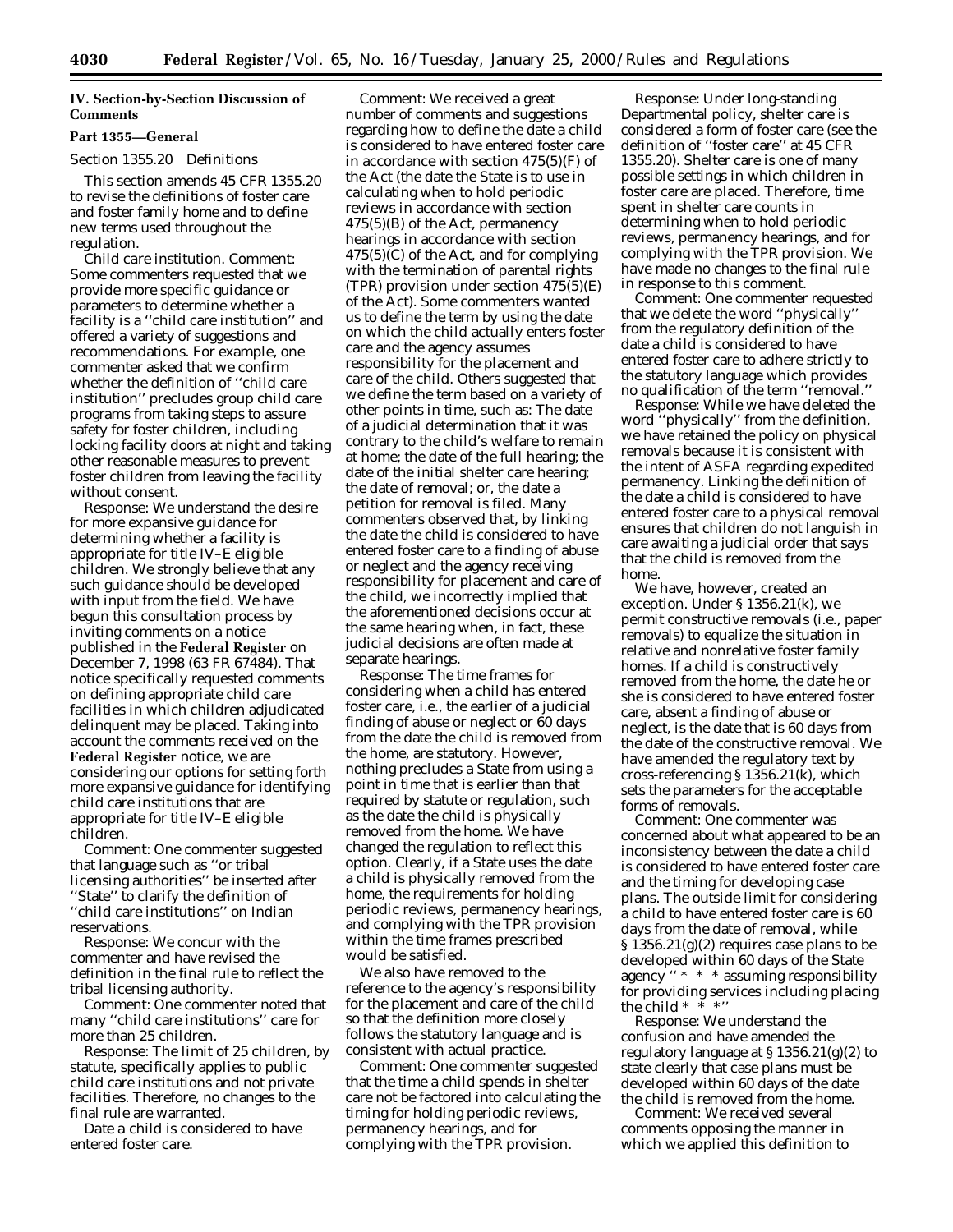voluntary placement agreements. In the NPRM, we set the date a child is considered to have entered foster care for a child placed via a voluntary placement agreement as the date the voluntary placement agreement is signed by all relevant parties. Many commenters wanted to be able to use the date the child actually is placed in foster care since the child may not enter foster care the same day the agreement is signed. Some commenters believed we lacked a statutory basis for not applying section  $475(5)(F)$  of the Act to all children, irrespective of how they enter foster care.

*Response:* We concur that it is more appropriate to adopt a consistent application of section 475(5)(F) of the Act for all children. We have amended the definition of the date a child is considered to have entered foster care so that it makes no distinction for children who enter foster care via a voluntary placement agreement. Therefore, children placed in foster care via a voluntary placement agreement will be considered to have entered foster care no later than 60 days after the child is removed from the home.

We want to take this opportunity, however, to note that the purpose of the 60-day limit at section 475(5)(F) of the Act is to ensure that periodic reviews, permanency hearings, and application of the TPR provision are not delayed as a result of contested involuntary removals. The danger of such a delay often does not exist when children are removed from their homes pursuant to a voluntary placement agreement. When children are removed from home via a voluntary placement agreement, we encourage States to use the date the child is placed in foster care (rather than 60 days later) as the date for calculating when to hold periodic reviews, permanency hearings, and for complying with the TPR provision.

*Comment:* A few commenters requested guidance on how to apply the definition to children who are voluntarily relinquished by their parents for adoption.

*Response:* The date a child is considered to have entered foster care according to the statute is the earlier of a judicial finding of abuse or neglect or 60 days from the date the child was removed from the home. Typically, there is no finding of abuse or neglect in a voluntary relinquishment, so the date of entry into foster care would be no later than 60 days from the date the child was removed from the home.

*Comment:* One commenter requested that we specifically clarify, in regulation, that the date the child is considered to have entered foster care

does not affect the date Federal financial participation (FFP) may be claimed for foster care maintenance payments. One commenter observed that there is a connection between maintaining eligibility for title IV–E funding and the date a child is considered to have entered foster care.

*Response:* Both commenters are correct. Establishing initial eligibility for title IV–E funding and initial claiming for FFP have no relationship to the date the child is considered to have entered foster care defined at section 475(5)(F) of the Act. The purpose of that provision is to set the ''clock'' for determining when to satisfy the requirements for holding periodic reviews, permanency hearings, and the TPR provision. A child's initial eligibility for title IV–E funding is not related to this time frame. We have amended the regulation at § 1355.20 accordingly.

The date a child is considered to have entered foster care is, however, related to maintaining a child's eligibility for title IV–E funding. Under § 1356.21(b)(2), we require the State to use the date the child is considered to have entered foster care in determining when to obtain a judicial determination that it made reasonable efforts to finalize a permanency plan. We intentionally linked the timing for obtaining this judicial determination to the date the child is considered to have entered foster care so that such determinations could occur at the permanency hearing, the logical time for making such determinations.

*Comment:* Several commenters requested guidance for applying the statutory definition of the date a child is considered to have entered foster care to children who are adjudicated delinquent, particularly for those children who enter foster care subsequent to placement in a detention facility.

*Response:* In general, a date that is no later than 60 days from the date the child was physically removed from his or her home should be used in calculating when to satisfy the requirements for holding periodic reviews, permanency hearings, and for complying with the TPR provision, because judicial determinations regarding abuse or neglect are not typically made for children who are adjudicated delinquent. For children who enter foster care subsequent to placement in a detention facility, States should follow existing policy as stated in ACYF–PA–87–02 in calculating when to develop case plans, hold periodic reviews and permanency hearings, and comply with the TPR provision.

ACYF–PA–87–02 requires States to satisfy the requirements for developing case plans, holding periodic reviews and permanency hearings (the requirements at section 427 of the Act at the time ACYF–PA–87–02 was written) for all children supervised by or under the responsibility of another public agency with which the title IV– B/IV–E agency has an agreement under title IV–E, and on whose behalf the State makes title IV–E foster care maintenance payments. Since the State cannot claim Federal financial participation under title IV–E for children in detention facilities, the ''clock'' for calculating when to comply with the requirements for developing case plans, holding periodic reviews and permanency hearings, and the TPR provision begins when the child is placed in foster care.

Although the ASFA was passed long after ACYF–PA–87–02 was issued, we think that the existing policy is an appropriate interpretation of section 475(5)(F) with respect to adjudicated delinquents who enter foster care subsequent to placement in a detention facility.

*Comment:* A few commenters suggested that we adjust the date a child is considered to have entered foster care for Indian children to accommodate the time involved in tribal identification and notification required by the Indian Child Welfare Act.

*Response:* We are sensitive to the fact that tribal identification and notification may take time and limit the amount of time the tribe or State has in making reasonable efforts to finalize a permanency plan prior to the permanency hearing. However, we have no authority to set a different ''date of entry into foster care'' for a particular group of the foster care population. Nothing precludes the agency and court at the permanency hearing from taking into consideration the amount of time it took the State to comply with tribal identification and notification requirements when determining appropriate permanency plans for Indian children.

*Comment:* Several commenters did not want the definition of the date a child is considered to have entered foster care to apply to the six-month periodic reviews. The commenters are concerned that, if the definition were so applied, children could potentially be in foster care for eight months before a review is held.

*Response:* We chose to apply section 475(5)(F) of the Act to the six-month periodic reviews, permanency hearings, and the TPR provision, for two reasons. First, nothing prohibits the State from holding six-month periodic reviews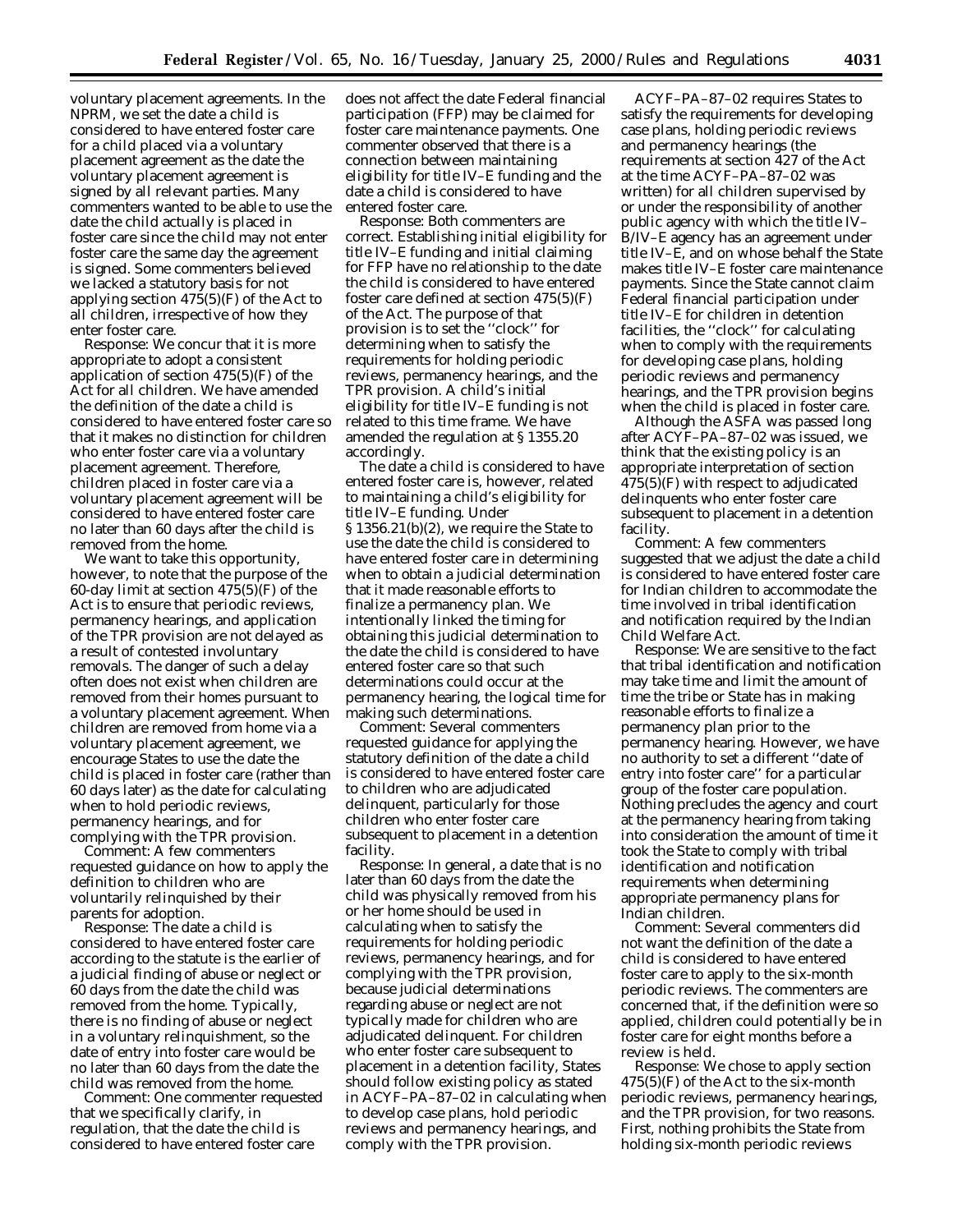based on the date the child is physically removed from the home. Second, setting different ''clocks'' for calculating when to hold periodic reviews and permanency hearings, and for complying with the TPR provision would add administrative burdens on States.

For example, we believe that we would encumber State systems by requiring a State to hold six-month periodic reviews based on the date the child is removed from the home while holding permanency hearings based on section 475(5)(F) of the Act. In that situation, the State would be obliged to hold two periodic reviews prior to the permanency hearing, the second of which would have to be held two months before the permanency hearing if the date of entry into foster care were 60 days from the date the child is removed from the home. Therefore, we have not made any changes to the final rule as a result of this comment.

*Foster care.* No comments were received on this definition and therefore no changes are being made to the language proposed in the NPRM.

*Foster care maintenance payments. Comment:* One commenter questioned our ability to revise the definition of foster care maintenance payments to include travel for visits with workers, which is currently covered as a title IV– E administrative expense. Another commenter recommended that a revision to the definition be made to include the travel costs for a parent to visit his/her child(ren) as an allowable title IV–E foster care maintenance payment cost.

*Response:* The first commenter's observation is correct. Including the phrase ''agency workers \* \* \* '' in the definition goes beyond the statute and was an error on our part. The statute clearly allows reasonable travel by the child for visitation with family. We have revised the definition in the final rule, deleting the words ''agency workers,'' to conform to the statute. ACYF–PIQ–97– 01 addresses the second commenter's request to expand foster care maintenance payments to include travel by the parent(s). Such costs are service related and may be charged to title IV– B, title XX or the State. No change has been made to expand foster care maintenance payments to include other travel.

*Comment:* We received several requests to expand the definition of foster care maintenance payments to cover a variety of items. For example, one commenter recommended that a State be able to claim child care when the foster parent is attending a school meeting or medical and mental health staffings for another foster child in his/ her care.

*Response:* The definition of foster care maintenance payments cited in the NPRM mirrors the statutory language at section 475(4) of the Act. We do not have the authority to extend the definition beyond the statute. Furthermore, ACYF–PIQ–97–01 explains that child care provided to a foster child when a foster parent is attending activities that go beyond the scope of ''ordinary parental duties'' are reimbursable under title IV–E. The PIQ provides a thorough discussion on the child care costs that can be included in the title IV–E foster care maintenance payment.

*Comment:* One commenter asked if the State could seek foster care maintenance payments for appropriate child care costs if the State has a twotiered licensing system, ''licensed'' for center-based and ''regulated'' for homebased child care.

*Response:* A State's use of specific terminology or type of child care licensing system has no bearing on whether the costs of child care can be included in title IV–E foster care maintenance payments. As long as the child care facility or individual (in the case of home-based child care) is licensed, or otherwise officially authorized or approved by the State as meeting the requirements for a child care facility, the State may claim the costs of allowable child care as part of a foster care maintenance payment.

*Comment:* Two commenters requested that the language in the preamble to the NPRM which stated that payments for child care could be a separate payment to the child care provider or included in the basic maintenance payment be inserted in the regulatory text of the final rule.

*Response:* We agree and have amended the regulation accordingly.

*Foster family home. Comment:* We received many comments on the definition of ''foster family home'' and related concerns regarding title IV–E eligibility and reimbursement. Several commenters noted that in some States, the terms ''approved'' and ''licensed'' are interchangeable, while in other States there are separate standards for each of these categories. States sometimes establish separate standards, *i.e.,* approval and provisional licensure, as opposed to full licensure, for relative caretakers. Some commenters suggested that we allow States to claim title IV– E for eligible children placed with relative caretakers who meet the State standards for approval or provisional licensure, rather than the State's higher standards for full licensure. Some

commenters noted that relative placements encourage continuity in a child's life, allowing the child to maintain a sense of identity and minimize separation and attachment issues. One commenter expressed a belief that the statutory language of ''licensed or approved'' implies that different standards are acceptable. Another commenter suggested that to require that approval and licensure be held to the same standard is an extremely problematic higher standard than has been required in the past.

*Response:* We have given considerable thought to these comments and have tried to balance the integrity of the requirement, the safety of the child and existing State licensing practices. We did not change the requirements: (1) That approved foster family homes must meet the same standards as licensed foster family homes; or (2) that relatives must meet the same licensing/approval standards as nonrelative foster family homes for the reasons below.

Section 471(a)(10) of the Act requires that a State's title IV–E plan provide for the establishment or designation of a State authority that is responsible for establishing and maintaining standards for foster family homes and child care institutions. This section also requires that the title IV–E State plan provide for the application of these standards to ''any'' foster family home or child care institution receiving either title IV–B or title IV–E funds. Further, the statutory definition of ''foster family home'' in section 472(c) of the Act states that a foster family home is a home "\* \* \* which is licensed by the State in which it is situated or has been approved (by the State licensing authority) as meeting the standards established for such licensing.'' Clearly, the statute did not intend that there be separate standards for licensing and approval.

The plain language of the statute requires that, to be considered a foster family home for the purpose of title IV– E eligibility, the home must be either licensed or approved as meeting State licensing standards. It also is clear from the language in section  $471(a)(10)$  of the Act that the State licensing standards must be applied to ''any'' foster family home that receives funding under titles IV–E or IV–B. The licensing provisions of the Act make no exceptions for different categories of foster care providers, including relative caretakers.

In past title IV–E foster care eligibility reviews, we have verified the existence of a license without differentiating among the types, and we understand State concerns in this regard. We also agree that placements that meet the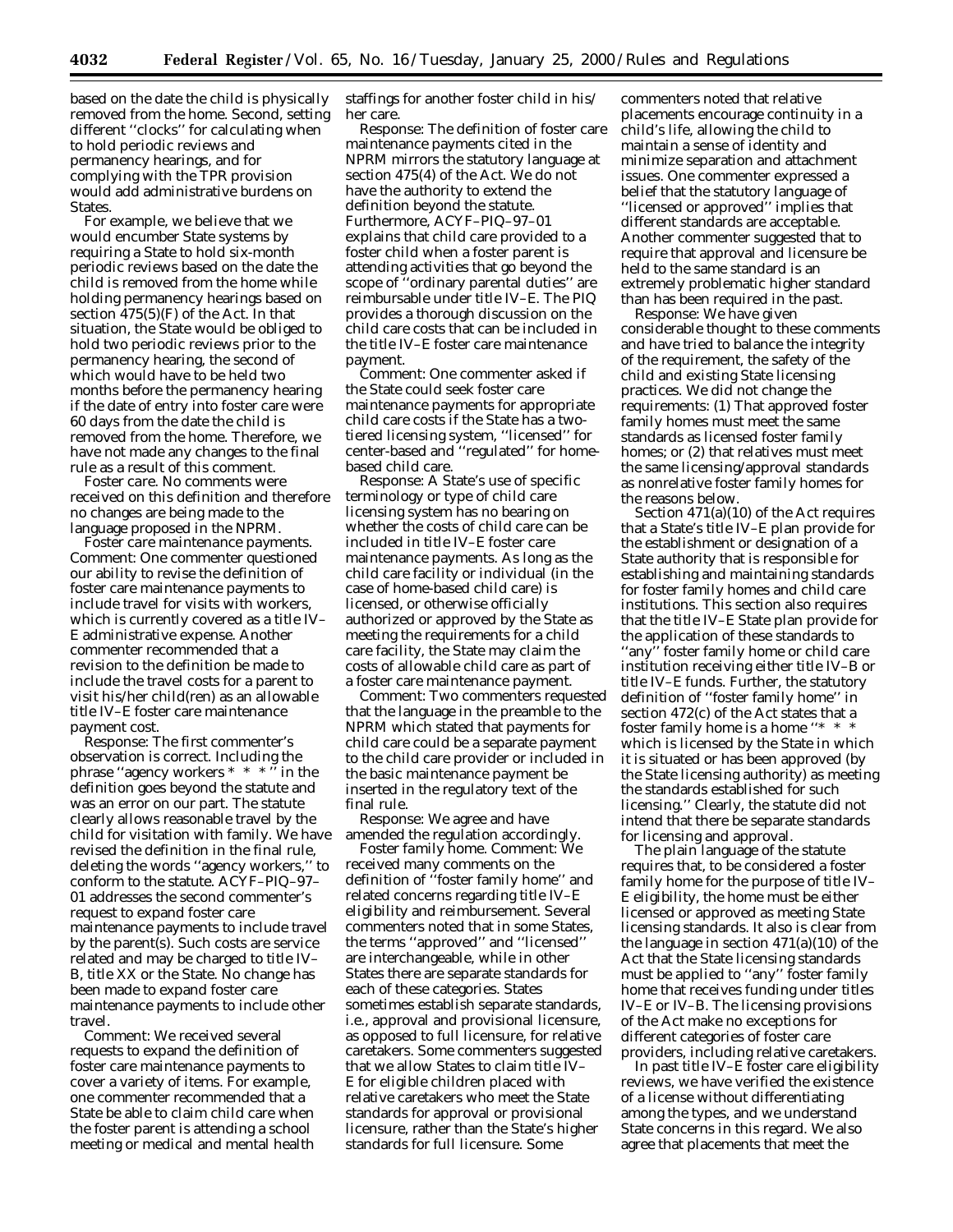child's need for attachment and continuity should be encouraged. We further recognize that, consistent with section 471(a)(19) of the Act, States must consider giving preference to a relative caregiver, provided that the relative caregiver meets all relevant State child protection standards. However, given the emphasis in ASFA on child safety, and the plain language of the statute with respect to the licensing requirements, we believe that it is incumbent upon us, as part of our oversight responsibilities, to fully implement the licensing and safety requirements specified in the statute by requiring that foster care homes, whether relative or nonrelative, be fully licensed by the State.

*Comment:* In some States, relative caretakers must meet the standards for full licensure, but the State allows for a waiver of certain provisions for these specific caretakers. One commenter asked if the language requiring that ''approved'' and ''licensed'' homes meet the same standard would restrict the use of these waivers to approve relative foster family homes. Other commenters requested that we continue our current policy of allowing certain requirements to be waived for relatives.

*Response:* Waivers are not addressed in the regulatory text. However, as we have explained in ACYF–PIQ–85–11, special situations may arise with relative caretakers in individual cases where there are grounds for waiving certain requirements, such as square footage of the relative's home. The safety standards, however, cannot be waived in any circumstance. ACYF– PIQ–85–11 has not been withdrawn and, therefore, continues to reflect current policy. To the extent that waivers are allowed, they must be granted on a case-by-case basis, based on the home of the relative and the needs of the child. The State may not exclude relative homes, as a group, from any requirements.

*Comment:* Several commenters requested that we reconsider our position on requiring that a foster family home be fully licensed before the State is eligible to claim for title IV–E. We were advised that in some States, a provisional license is issued so that a child may be placed in a foster home while the State is awaiting criminal background checks or waiting for the prospective foster parents to complete required training. In other States, a provisional license is issued to all new foster homes during a probationary period, even though the home meets the requirements for a full license or approval.

*Response:* We considered the commenter' suggestions, but we believe that the statute requires a foster family home to meet all of the State requirements for full licensure or approval to be eligible for title IV–E purposes. Accordingly, if a State issues an interim license (provisional, emergency, etc.) pending satisfaction of all licensing standards (*e.g.,* while the State is awaiting the results of a criminal records check or the completion of training), then the State may not claim title IV–E funds on behalf of a child in that home.

Since there seems to be some confusion over the nomenclature used in the draft regulation, we have revised the regulatory language in § 1355.20 to remove the reference to provisional licensure and to articulate that before a State may claim title IV–E funds, it must find that the home meets the State's licensing standards.

*Comment:* Several commenters offered varying suggestions on the concept of allowing retroactive payments. Generally, the commenters suggested that we allow States to claim title IV–E reimbursement back to the date of placement once the home becomes fully licensed.

*Response:* The statute predicates foster family home eligibility on licensure or approval of the home. Allowing retroactive payments to the child's date of placement would be inconsistent with this requirement. In addition, we do not wish to provide financial incentives for States to place children in homes before the safety of the children in those homes can be assured.

However, we recognize that some time may elapse between the date that satisfaction of the requirements is received and documented and the date on which the license is actually issued. We have concluded that 60 days is an ample period of time to allow between the time the State receives all the information on a home and the date on which the full license is issued. Therefore, we are permitting States to claim title IV–E reimbursement during the period of time between the date a prospective foster family home satisfies all requirements for licensure or approval and the date the actual license is issued, not to exceed 60 days.

*Comment:* One commenter requested that we allow States a six-month period to grandfather in homes that are currently operating under a provisional license, so long as the safety of the child is preserved.

*Response:* We will allow States a grace period to bring homes currently operating with less than a full license or approval to full licensure/approval status. Accordingly, if a State is currently claiming title IV–E foster care for a foster family home that does not meet fully the State licensing standards, the State has no more than six months from the effective date of this final rule to grant a full license or approval for these homes. After that date, a State may not claim title IV–E funds for any child in a home that does not meet the State's full licensing or approval standards.

*Comment:* One commenter suggested that provisional and emergency licensure be defined, and a distinction be drawn between these two types of licenses.

*Response:* The terms provisional licensure and emergency licensure are not used in the regulation. Thus, we see no reason to impose a definition of these terms on States.

*Comment:* One commenter recommended that the definition of ''foster family home'' begin with a statement indicating that this definition is for purposes of title IV–E foster care so that it is not wrongly applied to exclude non-licensed placements from the section 422 requirements.

*Response:* We concur with the commenter and have revised the regulation to clarify that the definition relates to title IV–E eligibility only. It should be noted that section 471(a)(10) of the Act more broadly requires that a State's title IV–E plan provide that a State's established licensing standards apply to ''any'' foster family home or child care institution receiving either title IV–B or IV–E funds. This is a State plan conformance issue, however, and not a title IV–E eligibility issue.

*Comment:* A commenter opposed inclusion of group homes, agency operated boarding homes and other institutional settings in the definition of ''foster family home.'' The commenter noted that Congress clearly has indicated a desire to avoid a child's placement in such settings unless it is necessitated by repeated extreme disruptions of the preferred family settings. It was suggested that the definition include only homes of individuals or families licensed or approved by the State licensing or approval authorities that provide 24 hour out-of-home care for children.

*Response:* Group homes, agency operated boarding homes and other facilities have been included in the definition of ''foster family home'' since the title IV–E regulations were issued in 1983. The purpose of including these facilities has been to assure that all foster care placements meet the minimum safety requirements by being licensed or approved under State law or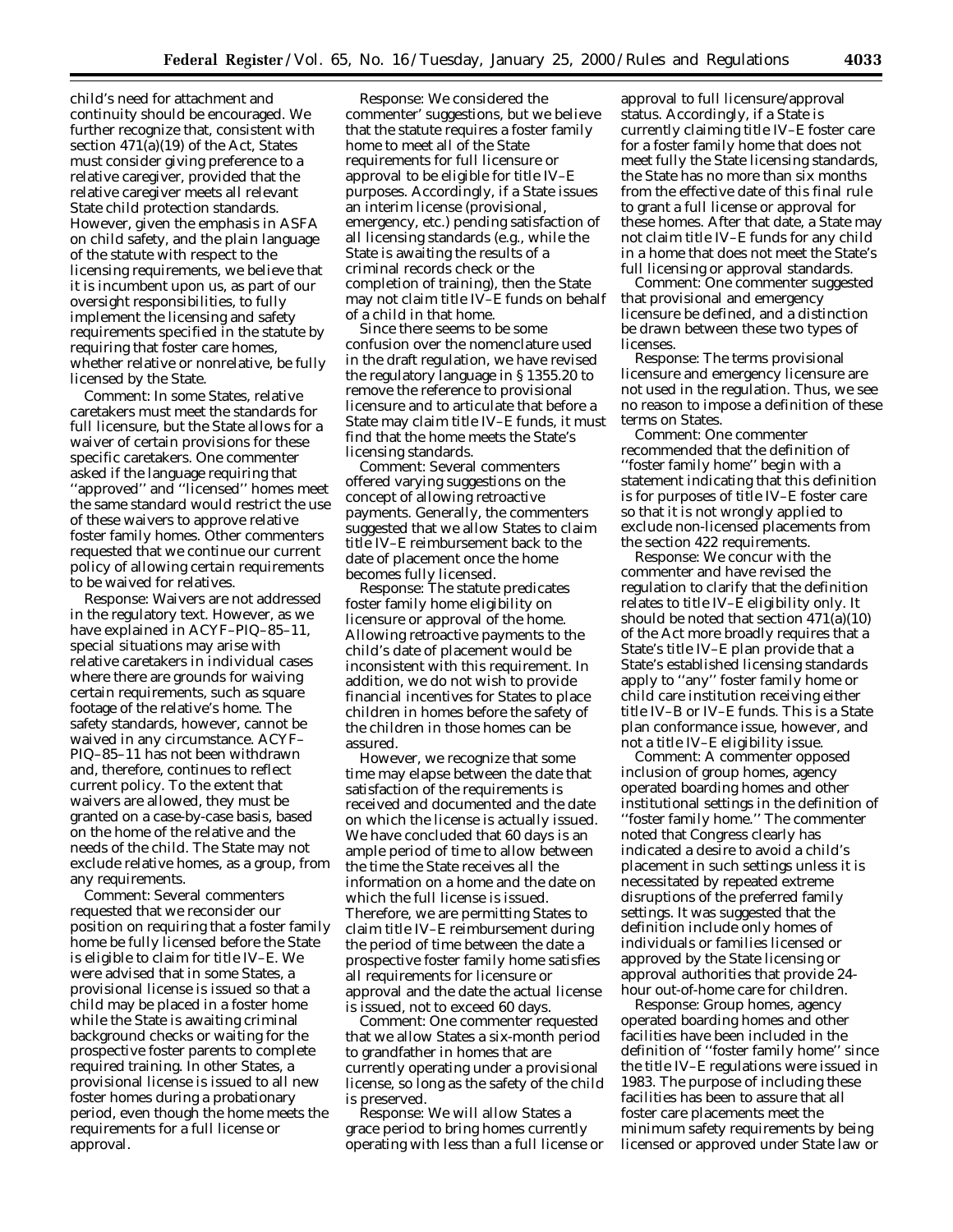rules. We believe this is a safety issue for children and not a statement of placement preference; therefore, we have retained the language in the final rule.

*Comment:* We received some comments concerning the licensing of homes by tribal authorities. A few commenters suggested that tribes should have the authority to license tribal homes irrespective of where they are located, and that the language in the definition of ''foster family home'' implies that tribes only have the authority to license homes that are on or near reservations. A couple of commenters suggested that not to allow tribes this authority would be a violation of tribal sovereignty and jurisdiction. One commenter suggested that this is an overreaching of the Federal government rather than a safety issue. It was suggested that HHS strike ''or with respect to foster family homes on or near Indian reservations'' from the definition.

*Response:* The authority of Indian tribes to license homes that are ''on or near Indian reservations'' has been part of the title IV–E regulations since May 23, 1983. This provision is consistent with the Indian Child Welfare Act (ICWA) of 1978. Section 1931 of ICWA authorizes Indian tribes and tribal organizations to establish and operate child and family services programs ''on or near reservations,'' including a system for licensing or otherwise regulating Indian foster and adoptive homes. We are maintaining the language to remain consistent with the ICWA.

*Comment:* One commenter asked whether the definition of ''foster family home'' should be interpreted to mean that homes approved through the tribal process must meet the same standard as homes licensed by the State.

*Response:* The definition of ''foster family home'' should not be interpreted in that manner. The definition of ''foster family home'' gives tribal licensing or approval authorities the jurisdiction to license or approve homes that are on or near Indian reservations. This is consistent with ICWA at section 1931(b) which states that for purposes of qualifying for funds under a federally assisted program, licensing or approval of foster or adoptive homes or institutions by an Indian tribe is equivalent to licensing or approval by a State. The authority to license or approve includes the authority to set standards.

*Comment:* One commenter was concerned about the requirement that approved and licensed homes must meet the same standard. The commenter noted that States sometimes use waivers

to approve Indian foster homes which may not meet certain criteria, such as square footage requirements, in order to comply with the ICWA placement preferences. The commenter recommended that we include language to assure that this type of waiver continues to be permissible.

*Response:* Our current policy, set forth in ACYF–PIQ–85–11, recognizes that there may be exceptional circumstances that arise with a specific relative caretaker where there are grounds for waiving a licensing requirement, such as square footage, in order to place a child. The policy set forth in that issuance applies also to licensing or approving tribal relative foster homes, either by a State or tribal licensing authority. This waiver authority does not extend to all foster homes, but only to relative homes in certain circumstances delineated in ACYF–PIQ–85–11, as determined by the licensing authority on a case-by-case basis. We did not address the issue of waivers in the NPRM or final rule, but clarify here that the existing policy stands.

*Full hearing. Comment:* Several commenters objected to a definition for ''full hearing'' because it did not coincide with some States' terminology. Many commenters requested clarification, while others recommended changes in the definition that would accommodate the specific terms and proceedings used in their States.

*Response:* We defined a full hearing in an attempt to establish a universal term for the hearing at which the State agency is assigned responsibility for placement and care of a child who is removed from home. Given the multiple requests for clarification and the conflicting nature of the recommendations, it is likely that any definition for ''full hearing'' would be problematic given the variety of Statespecific practices. Therefore, we have deleted this definition from the final rule.

*Full review.* No comments were received on this definition and therefore no changes are being made to the language proposed in the NPRM.

*Legal guardianship. Comment:* A few commenters supported the definition of legal guardianship as written in the proposed rule. However, some commenters requested clarification that the term ''custody,'' as used in the definition, refers only to physical custody of the child rather than legal custody. The commenters asserted that some States retain legal custody of the child in guardianship situations.

*Response:* The definition in the final rule is taken directly from the statute

which makes no distinction between physical and legal custody. We believe that the definition is intended to include all legal guardianship arrangements that are permanent.

*Comment:* A commenter wanted to know how the Federal definition for legal guardianship will be applied to States that do not have the same definition in their State statutes.

*Response:* There is no Federal requirement for States to have the statutory definition of legal guardianship in State law. The statute requires States to evaluate certain permanency goals, including legal guardianship, for children during the development of the case plan and the course of a permanency hearing. We believe that the definition was developed to clarify that States should consider legal guardianships that are permanent and self-sustaining as a permanency option for children in foster care.

*Comment:* There were several comments on funding legal guardianships. We received a suggestion that title IV–E funding be made available for subsidized legal guardianship. Another commenter asked for clarification on financial and medical assistance available for children placed in legal guardianship and how to access funding for legal guardianship. A third commenter requested that we clarify that a State is not precluded from providing financial assistance in legal guardianships.

*Response:* While legal guardianship arrangements may be appropriate permanency plans, we have no statutory authority to make title IV–E funding available for subsidized legal guardianships. However, some States are using title IV–E funds to subsidize legal guardianships under the terms of a title IV–E demonstration waiver approved by the Secretary. The statute does not preclude States from subsidizing legal guardianships with State funds.

*Comment:* A commenter requested that we make a greater distinction between legal guardianships and other living arrangements such as permanent foster care placements and parent-child relationships. The commenter believed that children placed in legal guardianships often are not subject to ongoing judicial review, and that in contrast to parent-child relationships, a child is not entitled to inherit from a guardian, and vice versa.

*Response:* The term legal guardianship should be used in reference to the requirements on reasonable efforts to finalize a permanency plan, case plans,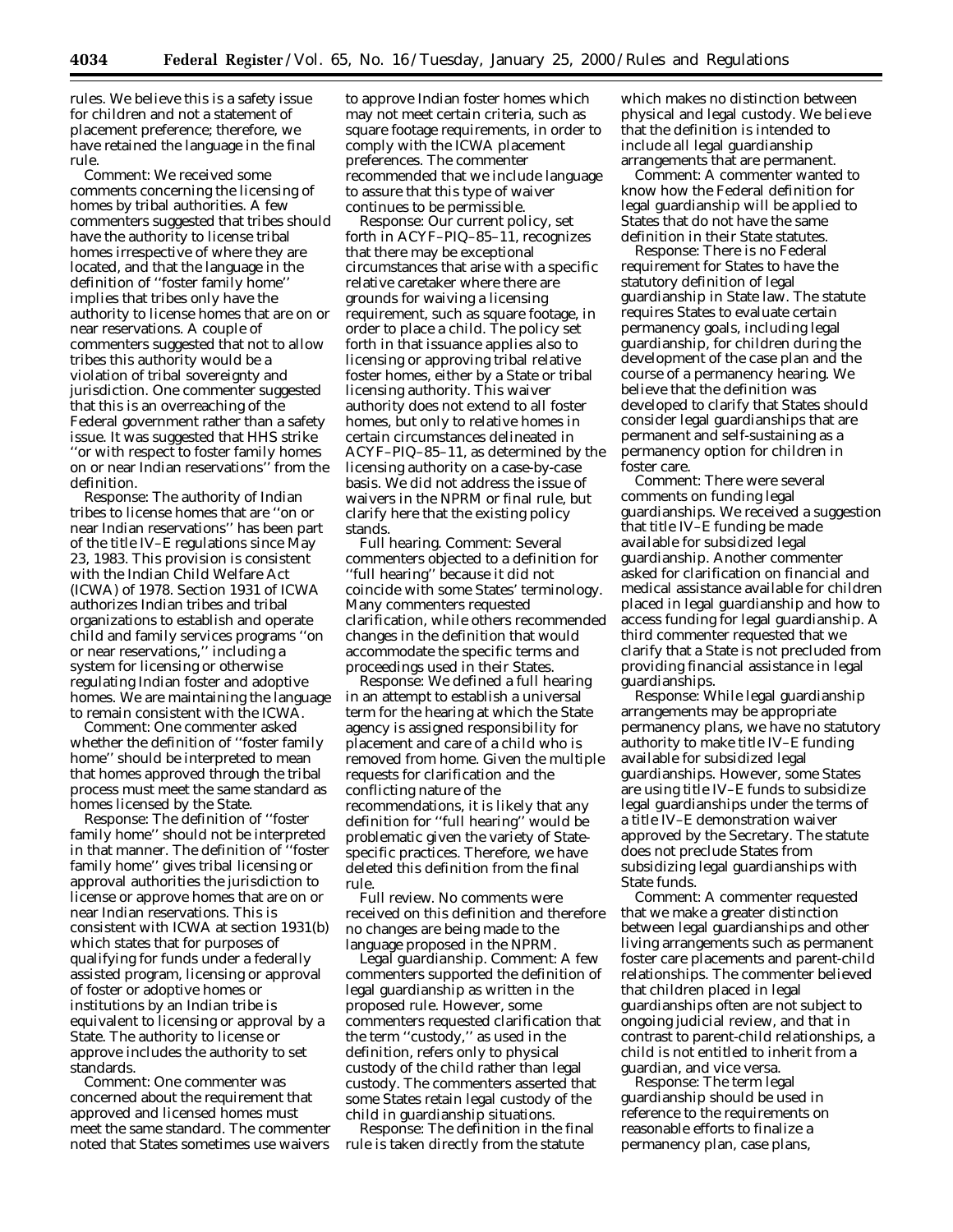permanency hearings, and TPR. In that context, States determine whether a legal guardianship is the most appropriate permanency option for a child. We do not believe it is appropriate for us to regulate the definition of a legal guardianship further.

*Comment:* One commenter requested guidance on the use of legal guardianship as a permanency option. The commenter requested that we share lessons learned from the title IV–E demonstration waiver States.

*Response:* Information on the findings from the States with demonstration waivers will be disseminated when available. This information will be better provided through our resource centers and technical assistance activities rather than through regulation.

National Child Abuse and Neglect Data System (NCANDS). No comments were received on this definition and therefore no changes are being made to the language proposed in the NPRM.

*Partial Review.* The Department is responsible for State compliance with all aspects of the title IV–B and IV–E plan requirements and not only the elements covered by the child and family service reviews. Accordingly, we have revised the definition of ''partial review,'' to clarify its application to title IV–E and title IV–B compliance issues that are outside the scope of the child and family services review. This partial review may cover whatever the Secretary considers necessary to make a determination regarding State plan compliance. An example of an area which is not subject to the full child and family services review but subject to a partial review is compliance with AFCARS. The procedures and standards for AFCARS compliance are set forth in 45 CFR 1355.40.

*Permanency Hearing. Comment:* One commenter disagreed with the requirement that permanency hearings be held within 12 months of the date a child is considered to have entered foster care. The commenter felt that it did not give families sufficient time to make their homes ready for the child to return.

*Response:* The requirement to conduct permanency hearings no later than 12 months from when a child enters foster care is statutory. One of the main purposes of ASFA was to encourage States and parents to achieve permanency for children in a more timely manner.

*Comment:* One commenter did not think that permanency hearings should be conducted by any entity other than a court.

*Response:* The option for administrative bodies, appointed or approved by the court, to conduct permanency hearings is expressly permitted at section  $475(5)(C)$  of the Act.

*Comment:* Several commenters were opposed to the requirement that any body that conducts permanency hearings may not be part of or under the supervision or direction of the State agency. One commenter asked if this requirement extended to other public agencies with which the State agency has an agreement.

*Response:* Critical decisions that have a significant effect on the lives of children and their families are made at permanency hearings. The purpose of requiring courts to oversee permanency hearings is to ensure that these hearings are conducted by an impartial body, which includes any body appointed or approved by the court to provide this oversight in its stead. An administrative body that is part of the State agency or under its direction or supervision would not meet the test of impartiality.

The requirement does extend to other public agencies with which the State agency has an agreement. In accordance with ACYF–PIQ–85–2, title IV–E requirements extend to any other public agency with which the State agency enters an agreement for the performance of title IV–E administrative functions, including responsibility for placement and care of the child.

*Comment:* One commenter requested that the definition of ''permanency hearing'' be revised to indicate specifically that a tribal agency is permitted to appear before a tribal court and that the tribal court has the authority to make all the necessary rulings with respect to permanency hearings.

*Response:* The statutory and regulatory language both clearly indicate that permanency hearings may be held before a tribal court. The references to State courts in the permanency hearing requirements in section 475(5)(C) of the Act and in the definition of permanency hearing at § 1355.20 should be understood to include tribal courts.

*Comment:* A few commenters requested additional guidance regarding whether reunification efforts can be extended beyond the permanency hearing or if an alternate permanency plan must be set at the permanency hearing if the child and family cannot be reunited at that time.

*Response:* A major purpose of ASFA is to promote timely permanency planning. We recognize, however, that there are situations when reunification

cannot occur within 12 months but it is not appropriate to abandon it as the permanency plan at the permanency hearing. It is acceptable to extend reunification efforts past the permanency hearing if the parent(s) has been diligently working toward reunification and the State and court expect that reunification can occur within a time frame that is consistent with the child's developmental needs.

*Comment:* One commenter wanted to know if the permanency hearing was similar to a dispositional hearing or an administrative review. This commenter also wanted to know if the hearing could still be held within 18 months of a child entering foster care.

*Response:* The ASFA changed the name of the former ''dispositional hearing'' to ''permanency hearing'' and the timing was changed from 18 months to 12 months (see p. 50072 of the NPRM). No statutory flexibility exists with respect to the time line in the ASFA for conducting permanency hearings.

*Comment:* One commenter asked that we clarify whether the permanency goal of placement with a fit and willing relative was optional because the commenter's State had eliminated it as a permanency goal. A few commenters asked that we specifically identify placement in ''another planned permanent living arrangement'' as the appropriate permanency option for all unaccompanied refugee minors. These commenters requested that, in establishing placement in ''another planned permanent living arrangement'' as the appropriate permanency option for unaccompanied refugee minors, this group of the foster care population be exempted from the requirement to provide a compelling reason for not setting reunification, adoption, legal guardianship or placement with a fit and willing relative as the permanency plan.

*Response:* We do not believe it is appropriate for ACF or States to exclude any permanency options from consideration or to identify one permanency goal as the appropriate permanency goal for an entire group of the foster care population. Permanency planning is based on the best interests, individual needs, and circumstances of the child. The requirement to document, to the court, a compelling reason for setting a permanency plan other than reunification, adoption, legal guardianship, or placement with a fit and willing relative is statutory and cannot be waived for any group of the foster care population.

*Comment:* We had several commenters request that we include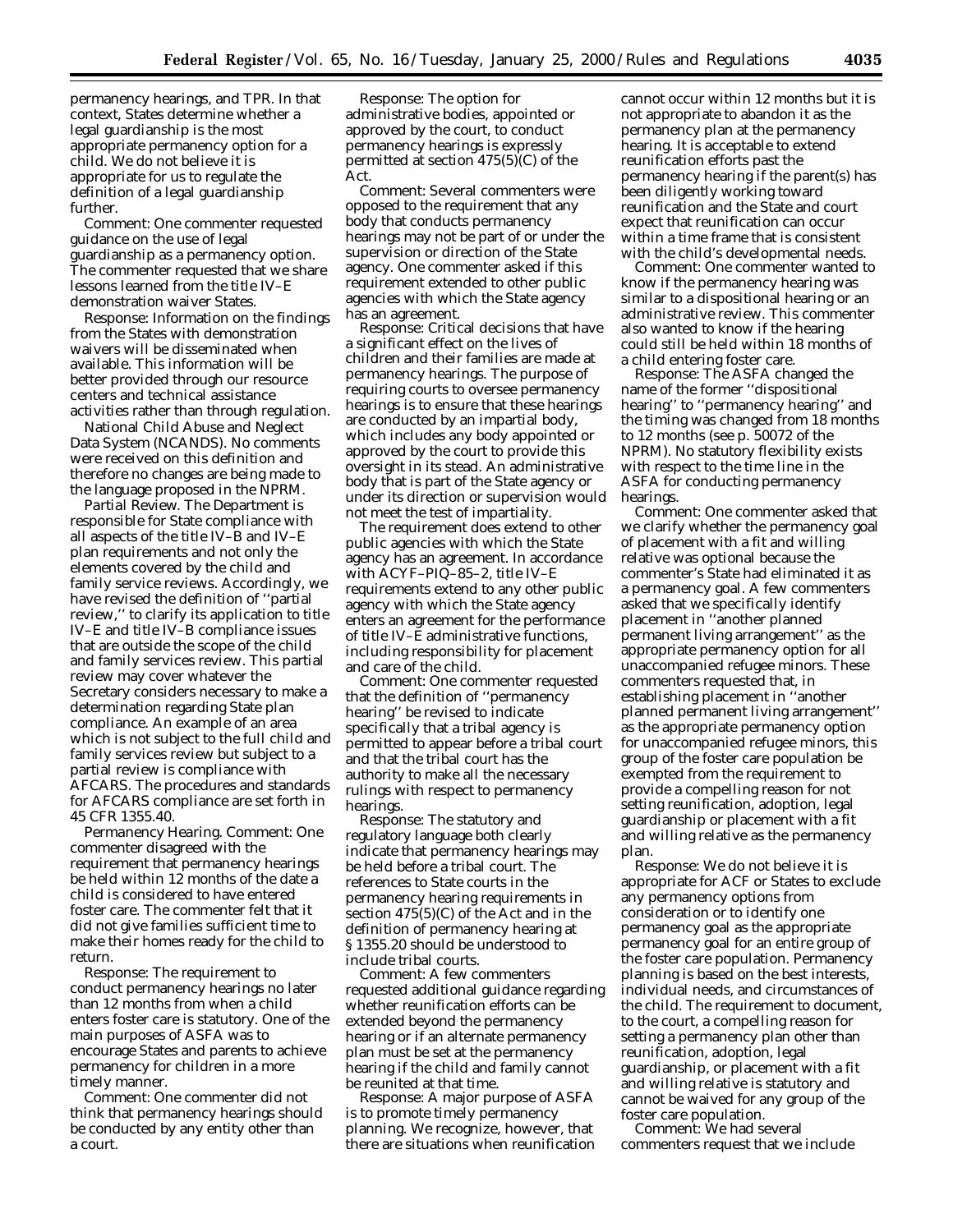placement in a permanent foster family home and emancipation in the list of permanency goals at section 475(5)(C) of the Act that are exempt from the compelling reason requirement in that section. Some commenters also asked us to include long term foster care and emancipation as other planned permanent living arrangements.

*Response:* Section 475(5)(C) of the Act specifies that the only permanency options the State may set without a compelling reason to do so include reunification, adoption, legal guardianship, or placement with a fit and willing relative. Therefore, ''another planned permanent living arrangement'' would be any permanent living arrangement that is not enumerated in statute.

*Comment:* One commenter suggested that we amend the section of the definition that describes the decisions to be made at a permanency hearing. The commenter suggested that the term ''should'' be replaced with ''will'' in the definition. The commenter thinks the term ''will'' is consistent with ASFA's intent to ensure permanency while ''should'' is noncommittal.

*Response:* We agree and have amended the language accordingly.

*Comment:* One commenter was opposed to the prohibition of paper reviews, *ex parte* hearings, and agreed orders as satisfying the requirements of a permanency hearing.

*Response:* Section 475(5)(C) of the Act requires the State to ensure ''\* \* \* procedural safeguards shall also be applied with respect to parental rights pertaining to the removal of the child from the home of his parents, to a change in the child's placement, and to any determination affecting visitation privileges of parents \* \* \*.'' In our view, paper reviews, *ex parte* hearings, and agreed orders fail to provide these important safeguards. No change was made to the regulation based on this comment.

*Comment:* One commenter was opposed to the use of the term ''compelling reason'' for setting another planned permanent living arrangement as the permanency plan. The commenter feels the term suggests a legal burden of proof that is not appropriate for establishing permanency plans.

*Response:* The term ''compelling reason'' is taken directly from the statutory language. Moreover, the term was adopted because far too many children are given the permanency goal of long-term foster care, which is not a permanent living situation for a child. The requirement is in place to encourage States to move children from foster care into the most appropriate permanent situation available.

*Comment:* We received several comments regarding the preamble language to paragraph 1356.21(g) in the NPRM which states that States should exhaust all efforts to place a child in a permanent home outside the foster care system before placing the child in a permanent foster care setting. The commenters feel this language has created a standard above the ''compelling reason'' requirement prescribed in statute.

*Response:* We want to clarify that the language should not be interpreted to set a standard above what is set in statute. It was intended to encourage States to seriously consider placement options outside of foster care before settling on a permanent foster care placement as the permanency plan.

*Statewide Assessment* (formerly State self-assessment). No comments were received on this definition, so we made no changes to the definition itself. We did, however, change the name from ''State self-assessment'' to ''statewide assessment.'' The term ''statewide assessment'' more accurately reflects the comprehensive nature of the assessment conducted during the first phase of a child and family services review.

*Temporary custody proceeding. Comment:* Several commenters objected to a definition for a temporary custody proceeding. Some commenters expressed confusion while others asserted that the definition, especially in combination with the definition for a ''full hearing,'' did not accurately reflect the variety of State proceedings where placement and care responsibility is granted to the State agency.

*Response:* In the proposed rule we defined ''temporary custody proceeding'' as the first judicial proceeding held at or shortly after the emergency removal of a child from the home. We intended to clarify when the State court must make certain reasonable efforts and contrary to the welfare judicial determinations. However, we concur that a Federal definition for a temporary custody proceeding is not helpful in clarifying when the court must make certain title IV–E eligibility determinations, and we have deleted the definition.

#### **Sections 1355.31–1355.37 The Child and Family Services Reviews**

# *Section 1355.31 Elements of the Child and Family Services Review System*

This section describes the scope of the child and family services reviews as including programs administered by

States under titles IV–B and IV–E of the Act.

All of the relevant comments on this section are addressed in the following sections.

*Section 1355.32 Timetable for the Reviews*

This section specifies the review timetable for the initial and the subsequent reviews as required by section 1123A of the Act, and sets forth rules for reinstatement of reviews based on information that a State is not in substantial conformity.

#### *Section 1355.32(a) Initial Reviews*

This section sets forth the timetable for the initial child and family services reviews.

*Comment:* We received many comments concerning the time that it will take for States to become familiar with the new review process. Most of the commenters indicated that it will take significant time for States to prepare for the reviews and requested that ACF add to this section a requirement that we provide an advance six-month, or longer, notification to States prior to initiating the review process. Similarly, most of these commenters indicated that the sixmonth period proposed between publication of the final rule and initiation of the new review schedule is necessary and some comments suggested that a longer time frame to begin reviews is desirable. A small number of comments dissented on this provision.

*Response:* We acknowledge that advance notice and preparation are required for the child and family services reviews. The exact period of preparation may vary by State and may change as the States and ACF become more familiar with the process. Taking into consideration that Federal staff will also require a period of time to prepare adequately for each review, we do not anticipate lack of advance notice becoming an issue. Therefore, we do not intend to regulate the notification period. We have, however, extended the time for completing the initial reviews to up to 4 years following the effective date of the final rule.

*Comment:* We received comments requesting coordination among the components of the child and family services reviews with other Federal planning and review functions, *i.e.*, coordinating the statewide assessment with the CFSP and coordinating the reviews with the title IV–E reviews.

*Response:* We have designed the child and family services reviews to build on and coordinate with the process in place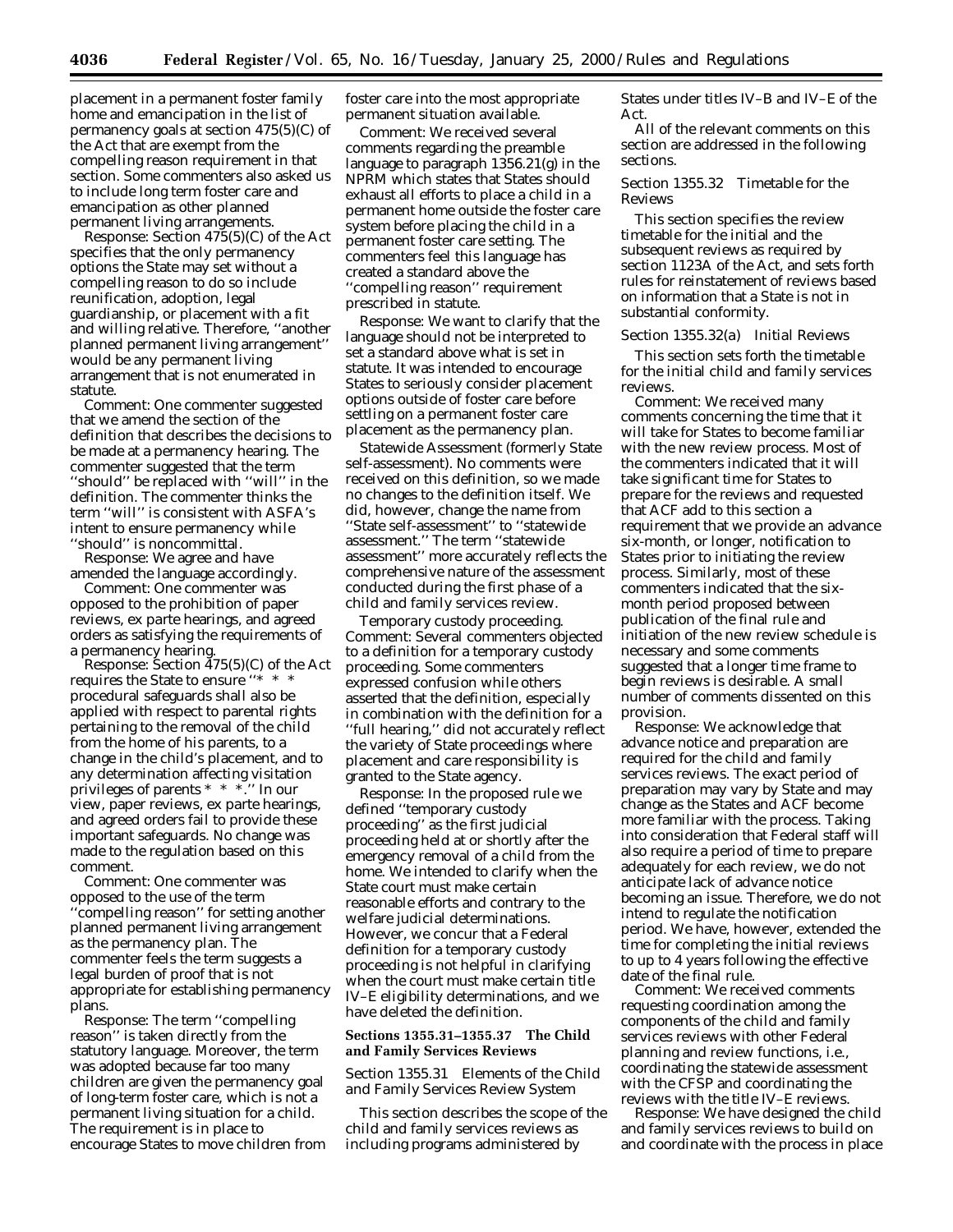for title IV–B State planning as set forth in 45 CFR part 1357. The timing of the statewide assessments will, in part, be determined by the timing of the actual reviews which will vary from State to State, and coordination with the timing of the annual progress and services reports (APSRs) may not be possible.

We considered combining the child and family services and the title IV–E reviews but believe that conducting the two reviews at the same time would pose a serious burden on States, given the intensity of the review processes and the level of State effort required for each. We will coordinate the actual timing of the two different reviews such that States will not be over-burdened.

### *Section 1355.32(b) Reviews Following the Initial Review*

This section sets forth the timetables for subsequent child and family services reviews.

*Comment:* We received a range of comments on the proposed frequency of the reviews. Although a number of comments supported the proposed schedule, some commenters suggested that reviewing at five-year intervals for States determined to be in substantial conformity is insufficient to assure the safety and permanency of children. Others suggested that the interim statewide assessments should not be required at three-year intervals if the State is in substantial conformity, but should either be eliminated or occur less frequently.

*Response:* We proposed a five-year review cycle for States found in substantial conformity and do not think that it compromises our ability to ensure children's safety and permanency for the following reasons:

sbull; A full or partial child and family services review can be reinstated whenever information from any source indicates that the State is not in substantial conformity;

• The standard for achieving substantial conformity is high;

• States in substantial conformity are required to complete a statewide assessment at the three-year point between full reviews;

• The title IV–B five-year Child and Family Services plan, and the related annual updates, provide significant insight into the functioning of the State child welfare program and a mechanism for identifying potential conformance issues with respect to safety and permanency.

Because we believe that other types of reviews and information gathering provide insight into State performance between on-site reviews, we have not changed the requirement to review

States every five years if they are determined to be in substantial conformity. Likewise, we have not eliminated or changed the requirement for the statewide assessment to be completed every three years because we believe that the use of information from that source is an important mechanism for helping States maintain successful performance.

In order to address the comments about assuring the safety and permanency of children between reviews, we have changed the requirement for States determined not to be in substantial conformity to be reviewed at two-year intervals, rather than three-year intervals.

### *Section 1355.32(c) Reinstatement of Reviews Based on Information That a State Is Not in Substantial Conformity*

This section sets forth the requirements for a reinstatement of a full or partial review and describes the types of information that may require a review.

*Comment:* We received many comments suggesting that the regulation should denote that ACF and the State negotiate a specific time frame for the receipt of additional information as part of the detailed inquiry to determine if more frequent reviews should be reinstated, and that only after that time has been exceeded should we be authorized to proceed with an additional review.

*Response:* The time frame and circumstances of the request for information will vary depending upon the nature of the information required to determine if more frequent reviews should be reinstated. We have a responsibility to assure compliance with State plan requirements and it may be necessary to require information of a particular nature within a specific time frame. Thus, we will not provide for a negotiated time frame.

*Comment:* We received many comments indicating concern about the sources of information that could trigger reinstatement of reviews based on information that a State is not in substantial conformity. Specifically, objections were raised regarding inclusion of information from public and private organizations and from the disposition of class action lawsuits. The main concern was the accuracy of information from these and other sources.

*Response:* Section 1123A(b)(1)(C) of the Act gives the Secretary the authority to reinstate more frequent reviews based on information indicating that the State may not be in conformity with the State plan. The statute is silent with respect

to the source of the information that would trigger an unplanned review. Therefore, we deleted the list of potential sources of information that could trigger an investigation and, instead, reiterated the statutory language.

We do recognize that the specific sources mentioned in the NPRM, and others not mentioned, may not always provide accurate information about the State' compliance with State plan requirements. The provision for ACF to conduct detailed inquiries prior to initiating more frequent reviews is designed to address this issue by ascertaining the validity of the information. A decision whether or not to reinstate reviews to determine substantial conformity will only be made after the validity of the information is determined.

*Comment:* We received questions concerning the process for reinstating reviews based on information that a State may not be in substantial conformity. Specifically, questions were raised about the content and format of the more frequent reviews.

*Response:* The reinstatement of reviews could take the form of a full or partial review, both of which are defined in § 1355.20. We prefer not to specify an exact format for each reinstated review in the rule, since the nature of the concerns triggering the review and the intensity of reviews needed will vary. We have, however, clarified in the regulation that any inquiry conducted by ACF does not replace a full review as scheduled according to § 1355.32(b).

## *Section 1355.32(d) Partial Reviews Based on Noncompliance With State Plan Requirements That are Outside the Scope of a Child and Family Services Review*

This new section was added to set parameters for addressing noncompliance with title IV–B and IV– E State plan requirements that are outside the scope of a child and family services review.

*Comment:* A few commenters questioned our proposal to review for only certain State plan requirements in the child and family services reviews, rather than all State plan requirements.

*Response:* We have selected those requirements for the child and family services review that are most directly related to the achievement of successful outcomes in the areas of safety, permanence and child and family wellbeing. However, the State remains responsible for complying with all State plan requirements for titles IV–B and IV–E, even if each requirement is not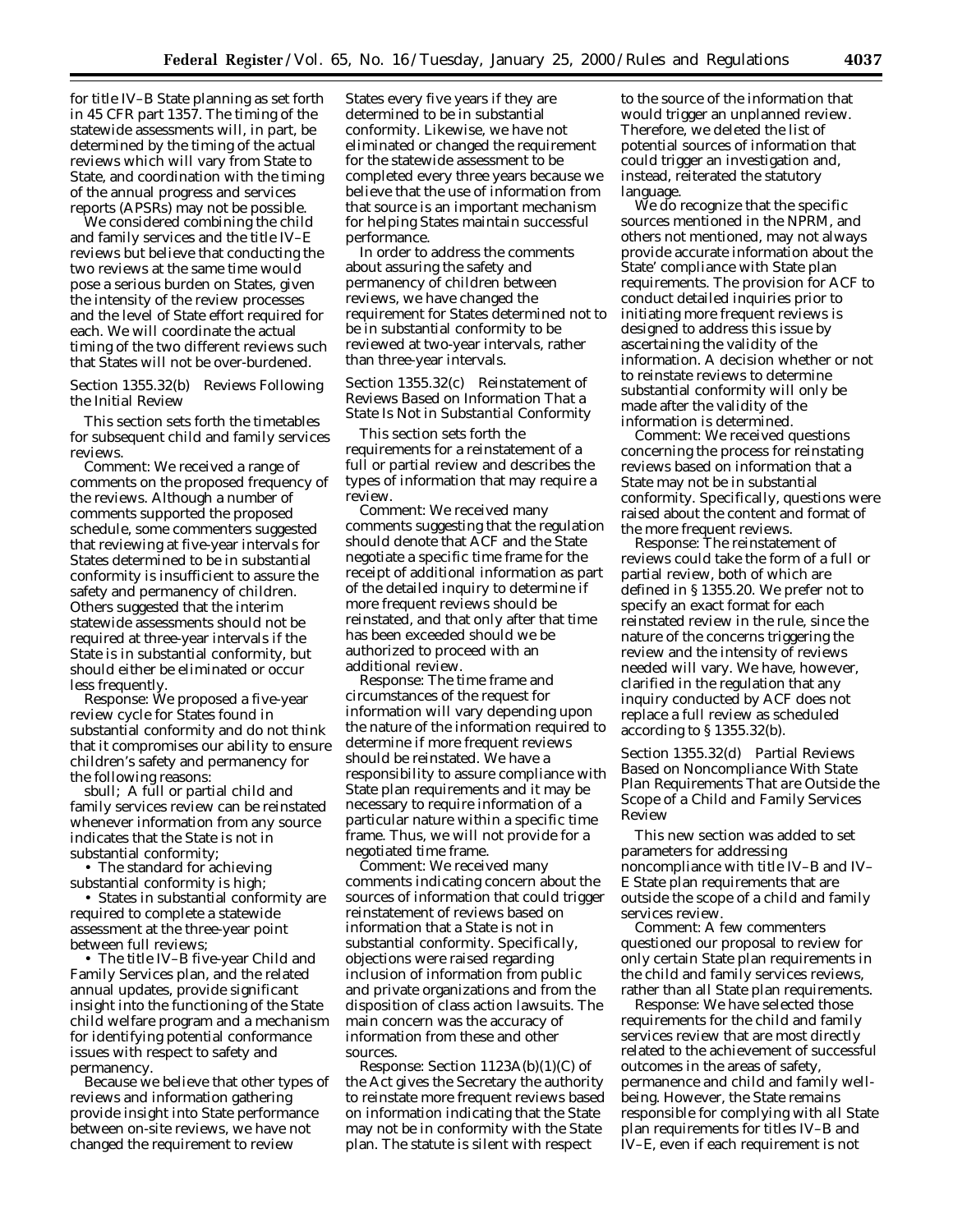subject to review in the child and family services review. Therefore, we have added § 1355.32(d) to clarify that we will use a partial review to determine conformity with State plan requirements outside the scope of the child and family services reviews. Because defining the variety of State plan compliance issues in advance is not possible, we will approach each circumstance on a case-by-case basis. Consistent with section 1123A, the necessary elements of the program improvement plan and, if necessary, the amount of the withholding, will be commensurate with the extent of the State's non-conformity.

### *Section 1355.33 Procedures for the Review*

This section sets forth the review process and outlines general procedures for the statewide assessment and the onsite review.

*Comment:* Overall, we received many comments from the States favoring the use of the statewide assessment process and applauding the partnership between State and Federal reviewers who comprise the proposed review teams. Many comments indicated support for the joint planning of the on-site review and the proposal that it be guided by information in the statewide assessment. Others wrote in support of the increased focus on outcomes from prior reviews and the comprehensive nature of the reviews in covering the range of child and family services.

*Response:* None needed.

*Comment:* We received comments regarding the review' reliance on existing data sources, specifically AFCARS. Some comments supported the use of existing data sources for the reviews, while some suggested that these data may not be reliable or capable of addressing safety and permanency adequately.

*Response:* We understand the concerns regarding the AFCARS data and acknowledge that the data in the earliest AFCARS submissions had weaknesses with respect to quality. The quality of the data has increased with every submission and we see this trend continuing as a result of three factors:

(1) *Penalties.* Since October 1994, States have been required to participate in AFCARS and, beginning in Federal fiscal year 1998, penalties were imposed on States not in compliance with AFCARS submission requirements. The number of States submitting penaltyfree data has increased significantly since penalties have been imposed.

(2) *State self-analysis prior to submission.* Two types of software are available to afford States the

opportunity to ensure the quality of their data prior to submitting it to ACF. The first performs more than 800 checks on various relationships among AFCARS data elements to ensure the accuracy of the data. The second is the same software ACF uses to assess data quality and is the basis for imposing penalties.

(3) *Incentives.* Two sources provide incentives for improving AFCARS data. First, the ASFA established the Adoption Incentive Program, section 473A of the Act, under which States receive a bonus for increasing the numbers of children adopted out of the public child welfare system. While the statute provides flexibility with respect to data sources used for establishing initial baselines, AFCARS data must be used in calculating bonuses for the number of adoptions over the baseline. Second, under section 479A of the Act, the Department is required to develop a set of outcome measures based, to the maximum extent possible, on AFCARS data. State performance will be rated based on these outcome measures.

AFCARS is the statutorily-mandated information collection system for the Federal child welfare programs. Thus, it is the appropriate data source for use in Federal reviews.

## *Section 1355.33(a) The Full Child and Family Services Reviews*

This section states that the review will be a two-phase process and describes the composition of the review team.

*Comment:* We received a number of comments about the composition of the review team, including requests for specific representatives on the team, such as representatives of citizen review panels. Some commenters raised concerns that the training and backgrounds of review team members reflect strength in child welfare practice. One respondent suggested that representatives of the Department's Office for Civil Rights (OCR) in particular receive training in the processes and issues covered by the child and family services reviews.

*Response:* We recognize the necessity of having reviewers who are knowledgeable about child and family services and this is an important matter for internal ACF consideration. However, the existing regulations that implement title IV–B of the Act specify the types of representatives with whom the State should consult in its planning processes, and we anticipate that States will utilize many of these same individuals or types of representatives in staffing the child and family services review teams. We will also provide

guidance to States for the selection of team members and train both Federal and State members of the review teams on the review procedures as the reviews are conducted. For those reasons, we did not regulate the specific State or Federal representatives who will participate on the review team.

#### *Section 1355.33(b) Statewide Assessment*

This section describes the first phase of the full review, the statewide assessment.

*Comment:* There were a wide variety of concerns about objectivity in the review process, most of which were directed toward the sample of cases to be reviewed on-site and the role of the statewide assessment.

*Response:* We are making revisions to the following sections of the rule to increase the objectivity of the reviews and support accurate determinations of substantial conformity:

• In  $\S 1355.33(b)(1)$ , we require that the statewide assessment address each systemic factor under review, including the statewide information system, case review system, quality assurance system, staff training, service array, agency responsiveness to the community, and foster and adoptive parent licensing, recruitment and retention.

• In  $\S 1355.33(b)(2)$ , we require that the State, using data from AFCARS, NCANDS, or, for the initial review, another source approved by ACF, assess the outcome areas of safety, permanency, and well-being of children and families served by the State agency, including a discussion of the State's performance in meeting the national standard established for the statewide data indicators.

• In  $\S$  1355.33(b)(5), we require that the completed statewide assessment include a list of all the persons external to the State agency who had input into the preparation of the statewide assessment in order to assure that the required participation and consultation in §  $1355.33(a)(2)(ii)$  and (iv) actually occurred.

• In § 1355.33(b)(6), we require that the State submit the statewide assessment to ACF within 4 months of our transmission of the information for the statewide assessment to the State. We anticipate that we will need 60 days to review the statewide assessment and notify the State of any potential areas that might be an issue during the on-site review. It will also afford the State an opportunity to gather additional information in advance of the review to clarify any concerns raised; and,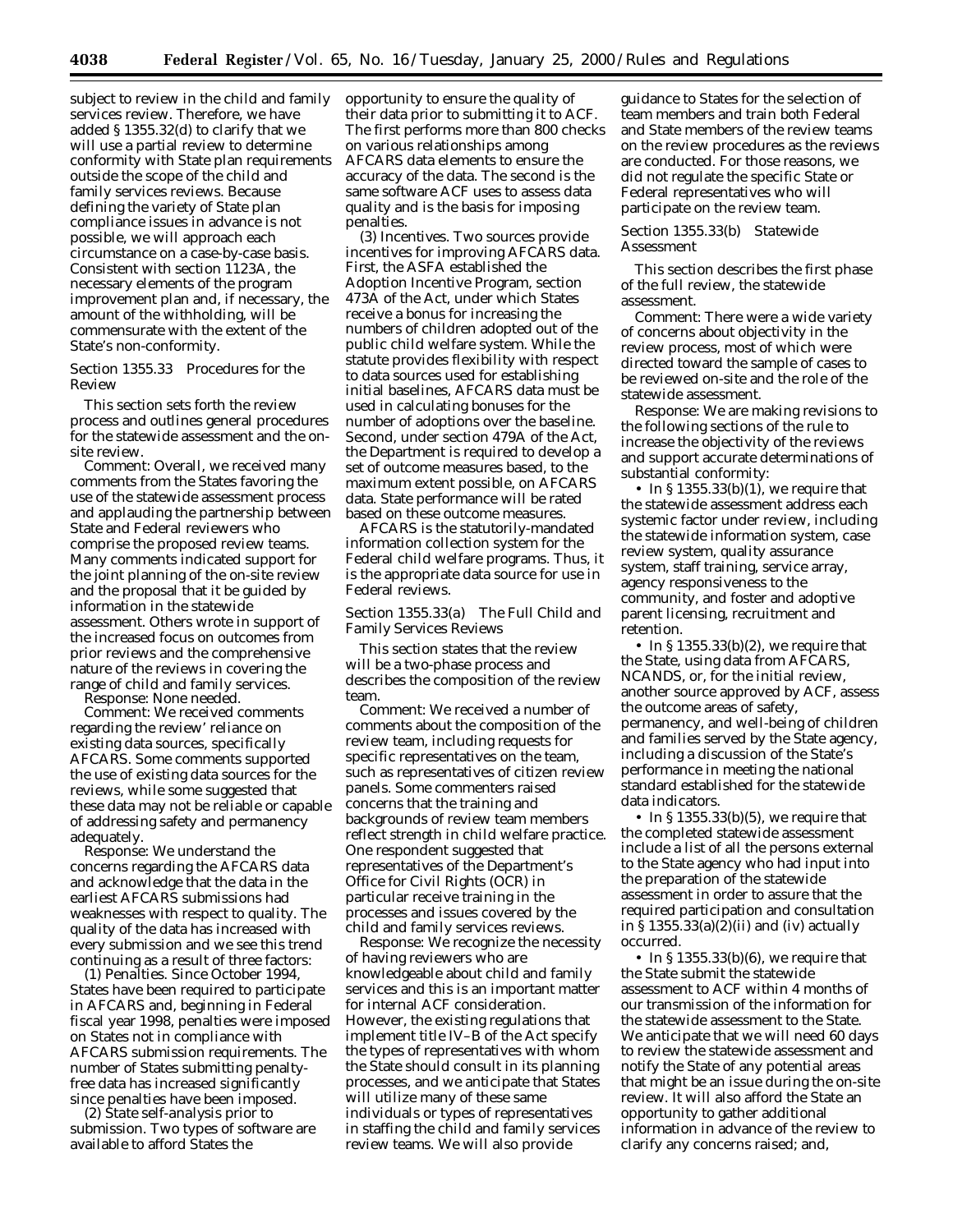• In § 1355.33 $(c)(5)$ , we regulate the size of the on-site sample of cases to be reviewed and require that the cases be selected randomly from AFCARS and NCANDS, or, for the initial review, another approved source. This will promote consistency and help to eliminate bias in the sample.

*Comment:* We received a few comments that expressed concern about the use of the statewide assessment in county-administered States. Commenters noted that particular items in the statewide assessment have the potential for variance among counties.

*Response:* We recognize the issues raised by reviewing programs in countyadministered versus State-administered systems. Following the pilot reviews, however, we concluded that we could not design a separate review process to measure State compliance for countyadministered system. States, not counties, are ultimately responsible and held accountable for compliance with State plan requirements. The statewide assessment is designed to be completed by the State, not by individual counties, and responses should reflect official State policies and the most typical State practice, while noting where outstanding exceptions exist.

#### *Section 1355.33(c) On-site Review*

This section describes the second phase of the full review, the on-site review.

*Comment:* We received some comments about the geographic areas to be covered by the on-site review as stated in paragraph (c)(1) through (3). In particular, some concern was expressed that including the State's largest metropolitan area would lessen the representativeness of the sample and would target the area of the State with the most resources. Another comment requested that the review also include rural areas of the State.

*Response:* Urban areas often provide a disproportionate number of families who have contact with the child welfare system. In order to serve its stated purpose of improving outcomes for children and families, the proposed review process must include this population of children and families. For example, the reviews could not accurately claim to represent statewide issues in Illinois without reviewing Chicago, in New York without reviewing New York City, or in California without reviewing Los Angeles. It is also important to represent the range of other environments in the State including rural and suburban areas with their unique family and resource issues. However, since the reviews will only permit on-site activities in a

limited number of locations, we prefer not to regulate geographic sites other than the largest metropolitan area. Beyond that, we have provided for the statewide assessment to guide the State and Regional ACF Offices in determining the most appropriate review sites given each State's unique characteristics, issues and population.

*Comment:* We received comments requesting that specific representatives be interviewed as part of the on-site review process as described in paragraph (c)(4). Most often, the commenters suggested a requirement that parents and adoptive parents be included, as well as the courts or administrative body that conducts administrative reviews in the States. One respondent also noted that special consideration should be given to the circumstances under which children and families should or should not be interviewed and the weight that should be given their responses.

*Response:* Parents and adoptive parents will be routinely interviewed on cases selected for the on-site review. While the rule does not specify the community stakeholders who will be interviewed in addition to the casespecific representatives, a number of representatives with both statewide and local perspectives on the systemic functioning of the child and family services delivery system will be interviewed. Representatives from the courts or other administrative review bodies will be included, as well as children's guardians ad litem and other individuals representing the child's best interests. We are producing, separate from the rule, a procedures manual for use in conducting the reviews that lists the community representatives to be interviewed. The procedures manual and the training provided by ACF to the reviewers will also address the circumstances under which children and families should or should not be interviewed.

*Comment:* Some commenters requested that we require case information obtained by reviewers to be kept confidential.

*Response:* All case-specific information disclosed during a child and family services review is confidential. Both titles IV–B and IV–E have restrictive disclosure provisions (found at section 471(a)(8) of the Act and 45 CFR 205.50). One of the purposes for which a State is authorized to disclose such information, however, is for an audit or similar activity conducted by the Department in connection with the State plan. Further, Federal regulations at 45 CFR 205.50 require that recipients of information

concerning children and families receiving assistance and/or services from the title IV–B/IV–E agency be held to the same standards of confidentiality as the agency. The confidentiality standards for case-specific information are addressed in the procedures manual for use in conducting the child and family services review. In addition, the confidentiality of case records routinely will be reinforced during reviewer training prior to each review.

States have complete flexibility in establishing procedures to ensure that confidentiality requirements are met. During the pilot reviews, some States chose to require the reviewers who were not State or Federal employees to sign confidentiality agreements prior to reviewing confidential information.

*Comment:* We received a number of comments requesting that we not use the term ''social worker'' unless it is a specific reference to professionally trained social workers, *i.e.,* persons with B.S.W. or M.S.W. degrees.

*Response:* Recognizing that not all caseworkers in public agencies have academic degrees in social work, we are changing the term ''social worker'' in the rule to ''caseworker.''

#### *Section 1355.33(d) Resolution of Discrepancies Between the Statewide Assessment and the On-site Review*

This new section was added to describe the steps we will take in resolving discrepancies between the aggregate data and the findings of the on-site review.

ACF will provide States with the option of submitting additional information to resolve the discrepancy, or for ACF and the State to review additional cases, using only those indicators in which the discrepancy occurred. ACF and the State will determine an additional number of cases to be reviewed, not to exceed a total of 150 cases. As described in section 1355.33(c)(6), the additional cases, in combination with the 30–50 cases reviewed on-site, will comprise a statistically significant sample with a 90 percent (or 95 percent for subsequent reviews) compliance rate, a tolerable error rate of 5 percent, and a confidence coefficient of 95 percent. We will pull the additional cases from an oversample of cases for the on-site review, so that both sets of cases will comprise one sample. Only those indicators in which the discrepancy occurred will be subject to review.

## *Section 1355.33(e) Partial Review (1355.33(d) in the NPRM)*

This section describes the partial review process.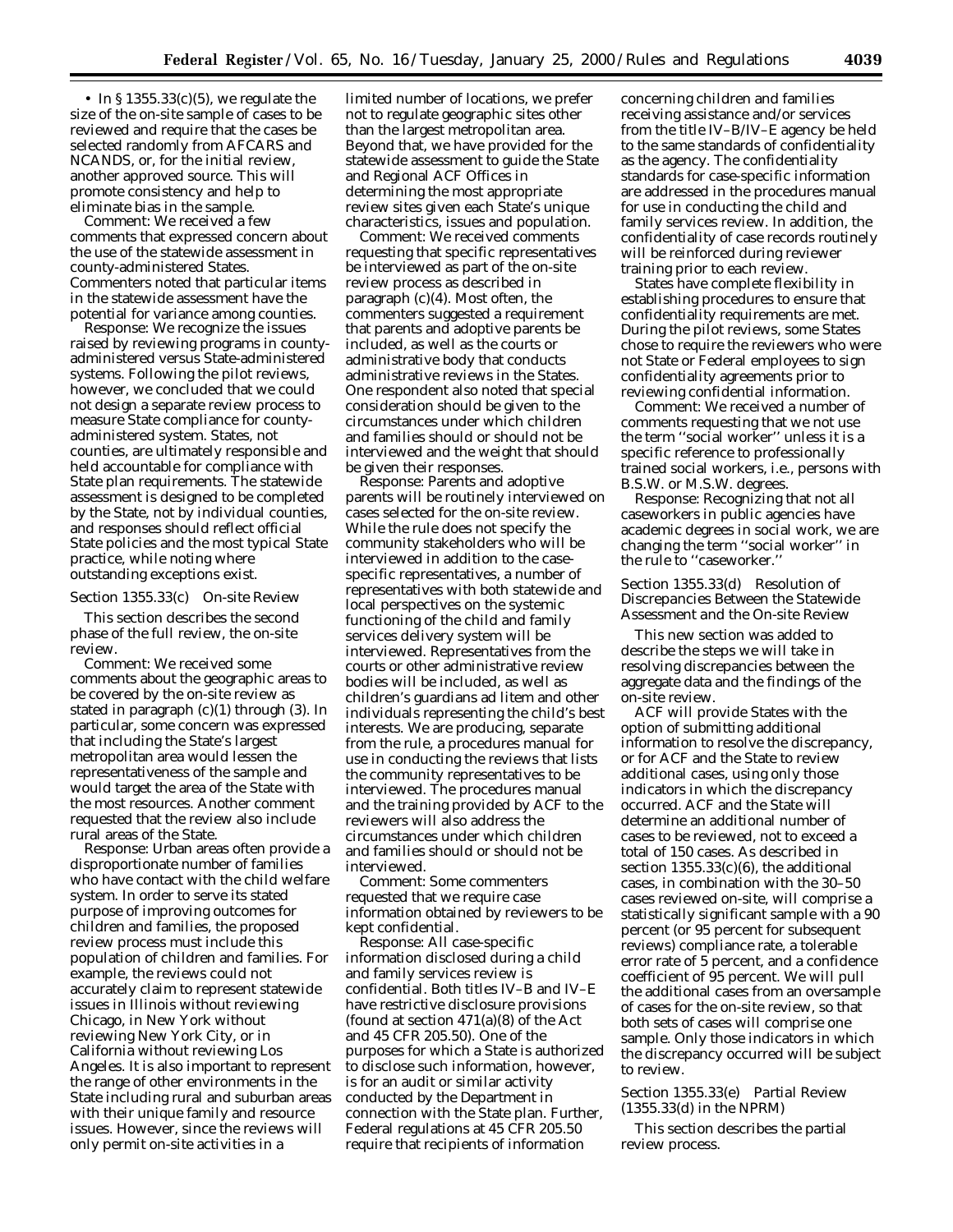We redesignated § 1355.33(d) as § 1355.33(e) and made a technical edit to clarify that the partial review requirements in this section relate to the partial child and family services reviews. We have also clarified that a partial review does not substitute for the regularly scheduled full reviews.

## *Section 1355.33(f) Notification (1355.33(e) in the NPRM)*

This section describes the manner in which ACF will notify States of whether the State is operating in substantial conformity.

*Comment:* Some comments requested that the regulation require more detail to be included in the ACF notification letter to States, informing them if they are operating, or not operating, in substantial conformity.

*Response:* In the interest of providing the States with timely feedback on the child and family services reviews, we have designed a review process that is less dependent upon lengthy reports than in the past. The review team will provide the State with verbal information on the findings of the review throughout the on-site review and subsequent exit conference. The written description of the findings will begin with the evaluation of the statewide assessment and will be updated as a result of the on-site review. The notification to the State following the on-site review is a confirmation of those findings and will provide specific information to allow a State to know where it is operating in or out of conformity.

#### *Section 1355.34 Criteria for Determining Substantial Conformity*

This section pertains to the criteria that must be satisfied to find a State in substantial conformity, including a discussion of outcomes, level of achievement of outcomes, and criteria related to a State agency's capacity to deliver services leading to improved outcomes for children and families.

## *Section 1355.34(a) Criteria To Be Satisfied*

This section describes the elements on which a State's substantial conformance with title IV–B and title IV–E State plan requirements will be based.

*Comment:* Some respondents requested that decisions regarding substantial conformity not be reliant on the resolution of discrepancies between aggregate data from the statewide assessment and the findings of the onsite review.

*Response:* It was always our intention to resolve discrepancies between

aggregate data from the statewide assessment and the findings of the onsite review. Now that substantial conformity is based on statewide data indicators, as well as the findings of the on-site review, we believe that if significant discrepancies occur among the sources of information used to determine substantial conformity, they must be reconciled so an accurate determination can be made. To clarify our procedures to resolve these discrepancies, we are adding a new § 1355.33(d) that gives States the option of either submitting additional information to resolve discrepancies between the statewide data indicators, or the State and ACF reviewing additional cases for the indicators where the discrepancy exists.

## *Section 1355.34(b) Criteria Related to Outcomes*

This section sets forth the criteria related to outcomes that will be evaluated to determine a State's substantial conformance.

*Comment:* We received many comments supporting the proposed approach of limiting the reviews to those State plan requirements that relate specifically to outcomes and the delivery of improved services. Some comments questioned the authority of HHS to select only certain State plan requirements for review in the child and family services reviews.

*Response:* The child and family service reviews focus on the most prominent aspects of the programs under review, specifically child safety, permanency for children in foster care, and well-being of all the children served by the programs. This focus in no way alters the requirements imposed on States to operate their programs in conformity with all applicable State plan requirements.

Therefore, in response to this comment, a new paragraph (d) under § 1355.32, ''Partial reviews based on noncompliance with State plan requirements that are outside the scope of a child and family services review'' has been added to clarify parameters for addressing issues regarding compliance with title IV–B and title IV–E State plan requirements that are outside the scope of these reviews. If needed, we will conduct partial reviews to resolve such issues regarding compliance. Partial reviews of this nature will not necessarily follow the prescribed format of the child and family services review. Rather, such partial reviews will address whatever the Secretary deems necessary in order to make a determination concerning State plan compliance.

If a State is determined to be out of compliance with a State plan requirement under either title IV–E or title IV–B, there will be an opportunity for program improvement, consistent with section 1123A of the Act, before funds are withheld.

*Comment:* A significant number of comments noted that Safety Outcome #1 is actually two separate outcomes.

*Response:* We agree and have revised § 1355.34(b)(1)(i)(A) and (B). We separated Safety Outcome #1 into its two component parts and will use them as the two safety outcomes, replacing the current Safety Outcome #2 (The risk of harm to children will be minimized.). The two safety outcomes now read as follows:

Outcome S1: Children are, first and foremost, protected from abuse and neglect.

Outcome S2: Children are safely maintained in their homes whenever possible and appropriate.

In this manner, we will address safety as a State's primary concern while measuring compliance with the statutory requirement to maintain children safely in their own homes when possible.

*Comment:* One commenter questioned whether safely maintaining children in their own homes is, in fact, a safety outcome. The commenter suggested that it would be more appropriately assessed as a permanency outcome.

*Response:* Although this outcome addresses decisions about whether to remove children and place them in foster care or maintain them in their own homes, it is, in fact, a safety outcome. ASFA is clear that the child's health and safety must be the primary concern in decisions to remove or to reunify. In reviewing the circumstances of those children who remain in their own homes, we intend to review for their safety and well-being, and not for the foster care provisions under the permanency outcomes that are not applicable to them. We will evaluate the permanency outcomes only for those children who have been removed from their homes and placed in foster care, since foster care is intended to be a temporary setting.

*Comment:* We received numerous comments questioning the applicability of certain performance indicators to their related outcomes. One example cited was Well-Being Outcome #1, Families have enhanced capacity to provide for their children's needs. Commenters raised concerns that the performance indicators associated with it are measures of process and do not equate with enhanced capacity for parents.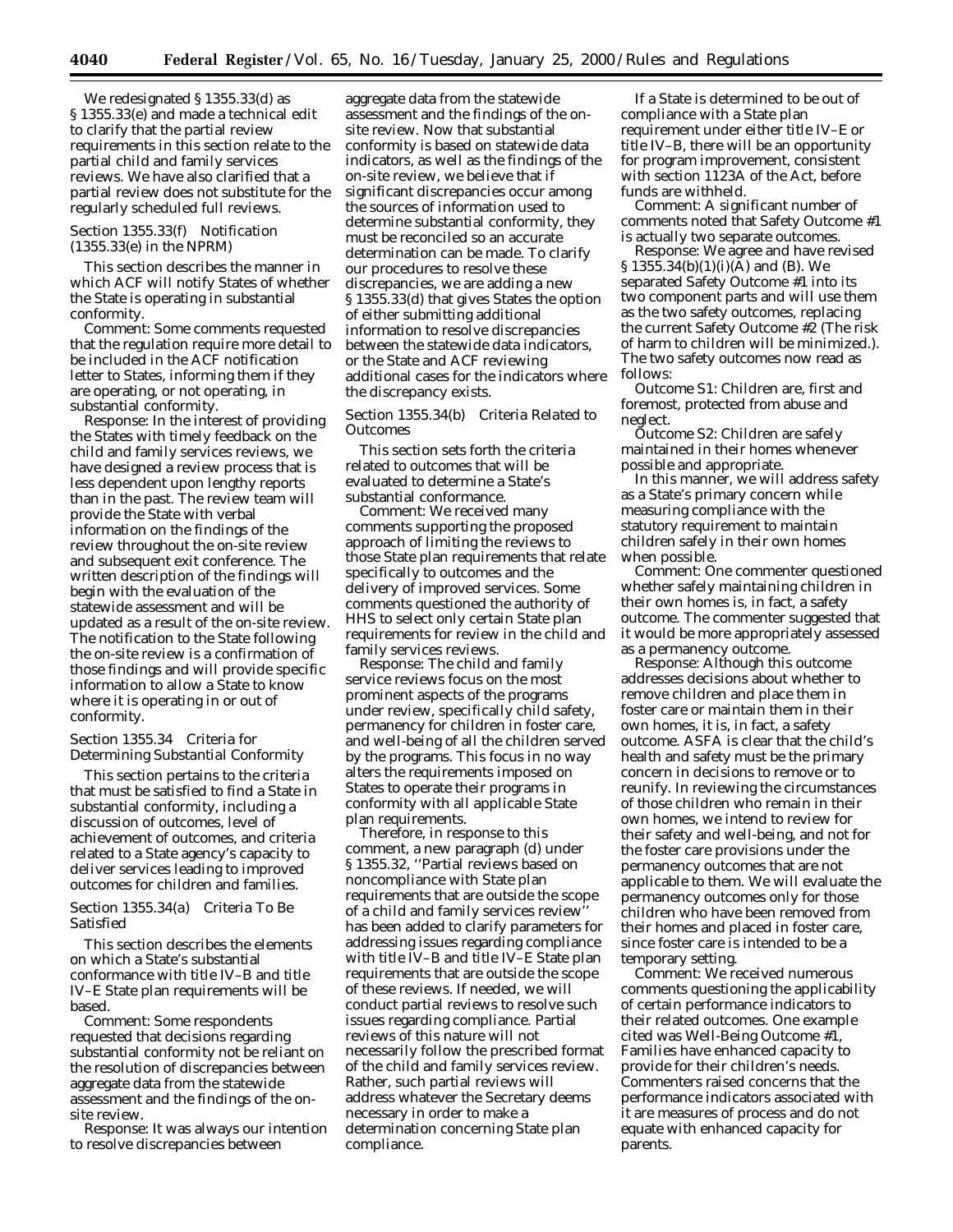*Response:* For each outcome to be reviewed, we selected indicators that, if met, are both within the scope of the State agency's range of responsibilities and are likely to promote outcome achievement. Each of the on-site indicators includes a subset of questions and issues that permits reviewers to explore the indicator below the surface level. We believe that this type of exploration during the on-site review is necessary to evaluate the quality of work and the successful achievement of outcomes for children and families. It is unlikely that individual performance indicators, in isolation, can be used to evaluate the outcomes accurately. In combination, however, the set of performance indicators associated with each outcome will provide a balanced perspective on the outcome.

*Comment:* A number of comments were received indicating concern that Well-Being Outcome #2, Children receive appropriate services to meet their educational needs, is not an outcome that can necessarily be achieved by the child welfare system. Other comments were received questioning if this outcome, as it is stated, meets the definition of an outcome.

*Response:* The outcome delineated in § 1355.34(b)(1)(iii)(B), addresses the responsibilities of public child welfare agencies in regard to the educational needs of children in their care and custody. Certain aspects of the educational status of children are not within the control of the public child welfare agency. We are reluctant to describe the outcome in more definitive terms and hold the State accountable for educational outcomes that must be addressed primarily through the State's educational agencies. Rather, we have proposed to review those responsibilities that the State child welfare agency legitimately has in this area: Considering and addressing educational needs for children in case planning; obtaining and considering educational records for children in its care; and, where appropriate, advocating for children's educational needs with the education authorities in the State.

*Comment:* A few commenters raised concerns that length of stay in foster care and number of adoptions from the public child welfare system were not included as outcomes for the child and family services reviews.

*Response:* We agree that it is critical to track the length of a child's stay in foster care and the number of adoptions from the public child welfare system. We have included length of stay as a statewide data indicator and we are

addressing numbers of adoptions by looking at the length of time between a child's entry into foster care and a finalized adoption. In this manner, we capture not only the number of adoptions but also assess State performance in expediting this permanency goal.

*Comment:* Commenters noted that some of the outcomes and indicators may not be appropriate for all types of cases in the system, particularly the well-being outcomes as they relate to families who are receiving child protective services.

*Response:* We recognize that not all of the outcomes and indicators will be applicable to every type of case reviewed. In most areas, we have allowed for nonapplicability to be noted on the review instrument. However, we also believe that the well-being outcomes very often do apply to children and families who are served in their own homes, in addition to children placed in out-of-home care. For example, the well-being outcomes address issues such as: A family's ability to meet a child's needs; educational achievements of children; and children's physical and mental health needs. We believe that these are concerns that should be addressed by child welfare systems regardless of whether the child is in out-of-home-care or not.

*Comment:* We received many comments urging consistency between the outcomes used in the child and family services reviews, and those outcomes that will be included in the annual report to Congress on State performance.

*Response:* We agree with the commenters that it is critical that we coordinate the annual report on State performance in child welfare, required by Section 203 of the ASFA, with the child and family services reviews and have taken the necessary steps to do so. Specific statewide data indicators, drawn from the outcome measures included in the annual report, in addition to the findings of the on-site review, will be used as the basis for determinations of substantial conformity on one outcome measure of safety and one of permanency. As we gain experience in using statewide data indicators for making determinations of substantial conformity, such data indicators may change. However, we have committed in regulation, to the extent practical and feasible, to keeping the data indicators used in the child and family services review consistent with the measures developed pursuant to section 203 of the ASFA.

## *Section 1355.34(c) Criteria Related to State Agency Capacity to Deliver Services Leading to Improved Outcomes for Children and Families*

This section describes criteria for seven core systemic factors that will be evaluated to determine the State agency's capacity to deliver services that improve outcomes for children and families.

*Comment:* A number of comments suggested a need for greater detail in the regulation on how determinations of substantial conformity will be made for the systemic factors being reviewed.

*Response:* A detailed description of the changes to the process for making determinations of substantial conformity can be found under the ''Discussion of Major Changes and Provisions of the Final Rule'' section. We amended § 1355.34(c) so that determining substantial conformity with the systemic factors includes a process by which the review team rates the State's conformity with State plan requirements, based on information obtained from the statewide assessment and the on-site review. Information from BOTH the statewide assessment and the on-site portion of the review must support a determination of substantial conformity. State performance will now be rated for each systemic factor, using a Likert-type scale, *e.g.,* 1–4 with criteria attached to each rating, based on the total information obtained from a variety of stakeholders interviewed onsite.

*Comment:* We received several comments suggesting that States found to be in substantial conformity on the outcomes should not be reviewed for conformity with the systemic factors, stating that these are process measures. Other comments requested deleting some of the systemic requirements.

*Response:* The purpose of the child and family services reviews is to determine compliance with State plan requirements as well as the outcomes for children. Some requirements are related directly to outcomes in the areas of safety, permanency, and well-being, while others are related to systemic factors that States are accountable for implementing in return for receipt of Federal funds. We do not believe that a process limited to procedural requirements can assure improved outcomes for children and families. We do believe, however, that the presence of specific systemic factors is essential to assuring that States have the capacity to deliver services in a manner that is most likely to help children and families achieve desirable outcomes. We cannot forego the responsibility to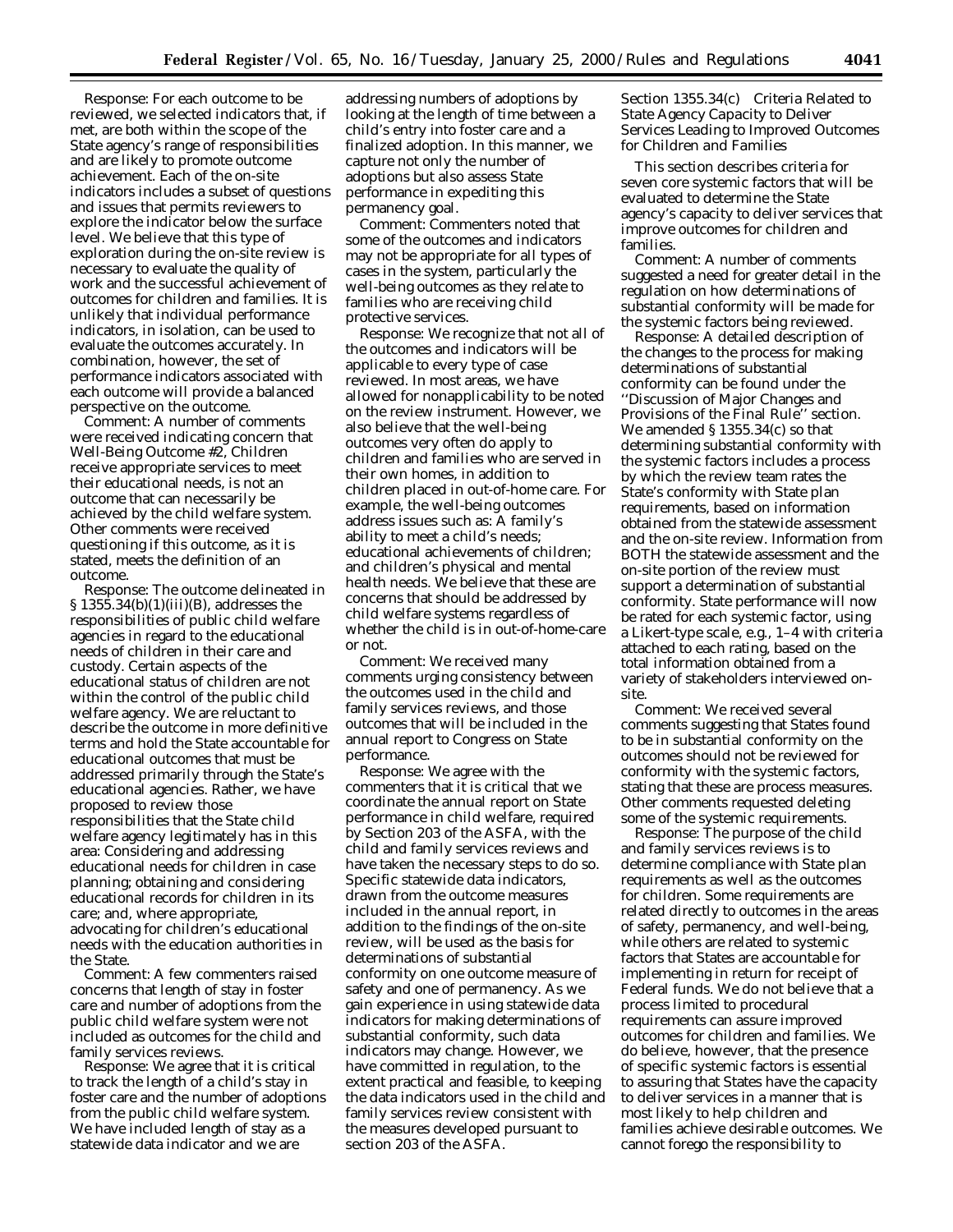review systemic factors, and abandoning that responsibility would weaken the potential of the child and family service review process to help States identify areas where needed improvements can lead to better outcomes.

*Comment:* We received a number of comments requesting that the child and family services reviews include the full range of training activities permitted under title IV–E, including preemployment training of State staff and long-term training that permits staff to obtain social work degrees.

*Response:* We have proposed to review staff and provider training according to State plan requirements in those areas, as stated in the NPRM. Although pre-employment and longterm staff training are allowable title IV– E training costs, there are no State plan requirements for these activities that would be subject to the child and family services review.

*Comment:* Several commenters expressed concern that the child and family services review does not include the ASFA requirements.

*Response:* The child and family services review does examine a State's compliance with several requirements of the ASFA. However, the rule does not specifically cite the ASFA in identifying those State plan requirements under review. The ASFA is not cited because it primarily amends the Social Security Act, which is the authorizing legislation for the Federal child welfare programs.

*Comment:* We received a comment that the NPRM fails to recognize two distinct case review systems in Public Law 96–272 and ASFA and does not acknowledge the value of the periodic case review system in place since 1980. The comment noted that periodic review should be recognized as necessary to insure safety and permanency.

*Response:* This comment seems to confuse the State's periodic administrative or judicial review of individual cases with the Federal review of State plan requirements. The purpose of the child and family service review, in part, is to test whether a State has appropriately implemented the case review system required by Public Law 96–272 and strengthened by ASFA. We concur with the commenter that periodic reviews and other requirements of the case review system are critical protections for children and help to promote timely permanency.

*Comment:* We received some comments questioning the applicability of the review of State plan requirements to the tribes and the Indian Child Welfare Act (ICWA), and whether a State's compliance with ICWA will be

part of the review. Some commenters raised questions about how particular State plan requirements will be considered for tribes that receive their title IV–B allocations directly.

*Response:* In both the statewide assessment and the on-site review instruments, we have included items that address how States are meeting ICWA requirements. Further, in the pilot reviews, we found that the review process helped us successfully assess whether or not the interaction between the State and tribes satisfied title IV–B and title IV–E requirements for tribal children. However, the child and family services reviews are not intended to review for ICWA compliance, per se, but to review for the effectiveness of the broad child and family service system relative to State plan requirements. Further, the reviews are based on the entire child and family service system as indicated by the use of AFCARS and NCANDS data as an integral part of the process, and assessing penalties for nonconformity on a pool of funds that includes both titles IV–B and IV–E. For these reasons, we did not tailor the CFSR specifically to examine ICWA requirements.

Similarly, because the child and family service reviews are designed to review the entire system of child and family services, which includes both titles IV–B and IV–E, this review process is not designed for tribes that receive title IV–B funding only. Furthermore, section 1123A of the Act directed the Department to develop a review system for State compliance with the State plans under titles IV–B and IV–E of the Act. Therefore, tribes that receive title IV–B allocations will not be reviewed under the child and family services review process.

#### *Section 1355.34(d) Availability of Review Instruments*

This section states that copies of the review instruments will be made available to the State.

*Comment:* We received several comments in response to our request for suggestions on the most effective method for keeping States updated on the content of the review instruments. One of the recommendations was to provide States with a copy of the instrument that will be used for the review at least six months before the review is conducted.

*Response:* We appreciate the State' need to have as much advance exposure as possible to the most current review instruments. We anticipate revising the instruments as appropriate, based on lessons learned from ongoing reviews and from State' feedback to us. Given

that we expect the statewide assessment process to take approximately six months, we easily anticipate having review instruments available to the State well before the on-site portion of the review is conducted. In addition, we plan to post the instruments on the ACF website (http://www.acf.dhhs.gov/ programs/cb/) in order to make the most current version of the instruments available at all times.

## *Section 1355.35 Program Improvement Plans*

This section pertains to the development of program improvement plans for States determined not to be in substantial conformity with State plan requirements, including the time frames for submission and implementation of the plans.

### *Section 1355.35(a) Mandatory Program Improvement Plan*

This section describes elements of a program improvement plan for those States found not to be operating in substantial conformity.

*Comment:* We received comments concerning Federal technical assistance to States upon a finding of nonconformity, ranging from a need to develop the capacity for technical assistance prior to initiating reviews to suggesting that the need for technical assistance is not a valid reason for delaying penalties or the frequency of reviews.

*Response:* Section 1123A of the Act requires that States be afforded opportunities to correct areas of nonconformity with the use of technical assistance prior to having penalties withheld. While we have not regulated this aspect of the review process, we are committed to developing effective sources and means for providing technical assistance to States.

*Comment:* We received many comments concerning possible conflicts between program improvement plans and requirements for State consent decrees. Concerns were raised that program improvement plans not be required to include any action steps or goals that are inconsistent with a State's consent decree. Some respondents also requested that the provisions of a State's consent decree not automatically be required to be included in a program improvement plan.

*Response:* ACF is responsible for reviewing compliance with State plan requirements, and we must assure that the program improvement plan addresses applicable requirements. We did not include any provisions in the NPRM that would require States to include the provisions of consent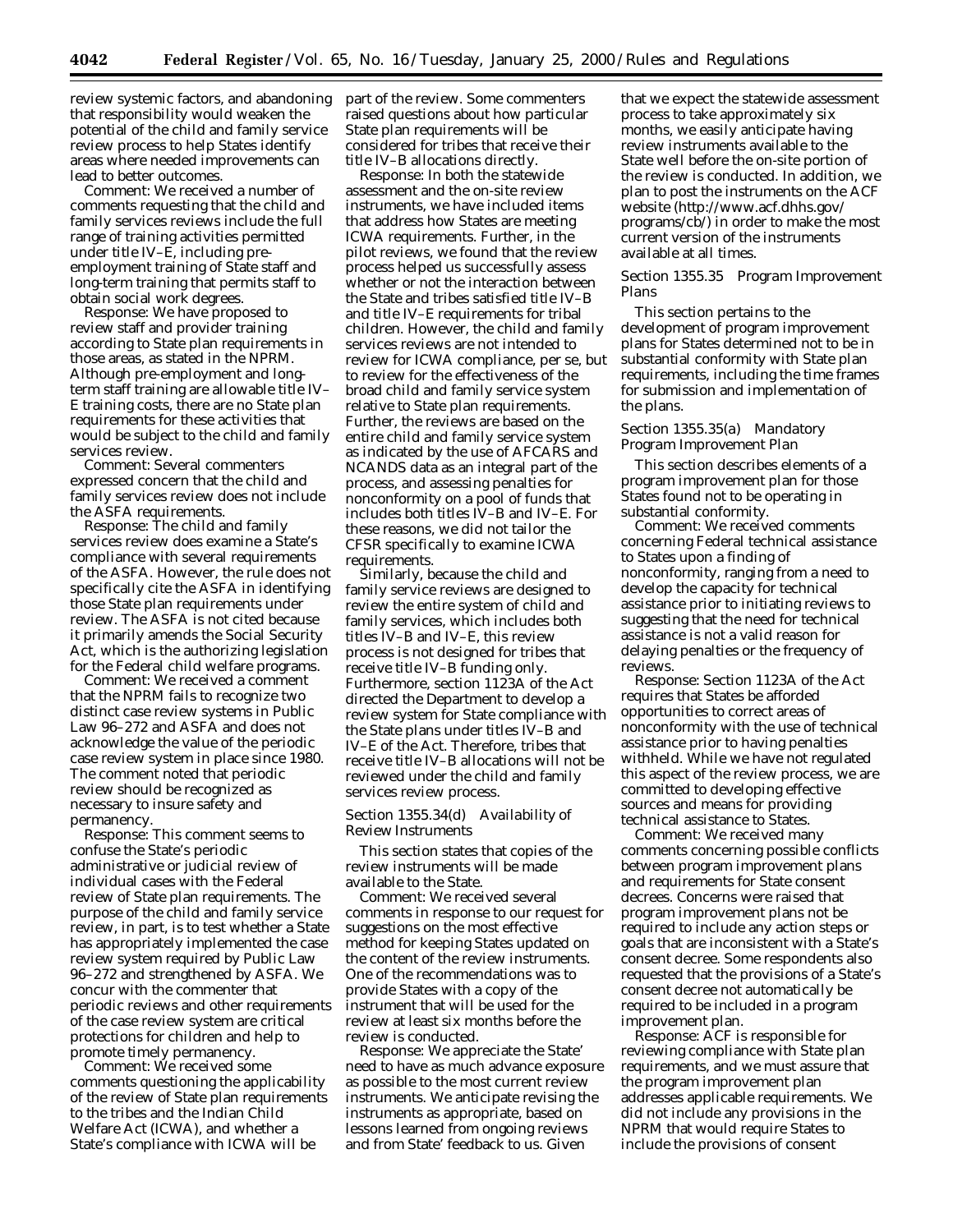decrees into program improvement plans. We cannot assure that the provisions of a State's consent decree do not conflict with Federal requirements. It is the State' responsibility to ensure that no such conflict exists. We are willing to work with States to minimize such conflict within our statutory and regulatory mandates.

*Comment:* We received a small number of comments suggesting that States determined not to be in substantial conformity should be penalized for ASFA violations immediately, rather than suspending the penalties pending implementation of a program improvement plan. The same comments suggested that the term ''program improvement plan'' deviates from the ''corrective action'' language of the statute and undermines the enforcement role of HHS.

*Response:* Section 1123A(b) of the Act requires that States be afforded the opportunity to correct areas of noncompliance prior to withholding Federal funds. ASFA primarily amends sections of the Social Security Act to which section 1123A applies. Moreover, ASFA did not supercede section 1123A, nor did it amend section 1123A to require immediate penalties for failure to comply with the ASFA requirements.

The use of the term ''program improvement plan'' in no way deviates from statutory requirements since the result is still that the State must correct any identified areas of nonconformity with State plan requirements. The term ''program improvement plan'' underscores the intent of the reviews to serve as a means of assisting States to help families and children experience improved outcomes as a result of the services provided by the State and funded by the State and Federal governments. Failure to successfully complete a program improvement plan will result in penalties.

## *Section 1355.35(b) Voluntary Program Improvement Plan*

This section sets forth the condition, under which States found to be operating in substantial conformity may voluntarily develop and implement a program improvement plan.

There were no comments on this section and no changes have been made to this section.

### *Section 1355.35(c) Approval of Program Improvement Plans*

This section sets forth the approval process for the program improvement plan.

*Comment:* With a few exceptions, most of the comments we received on the time frames for submitting and resubmitting program improvement plans following reviews encouraged us to lengthen the time frames.

*Response:* We recognize that the development and revision of program improvement plans requires considerable effort. Given the complexity of the issues that will be addressed in many program improvement plans, we are extending the length of time for the initial submission of the program improvement plan by the State to ACF from 60 days to 90 days. We are retaining the 30-day time frame for re-submitting plans that are not initially approved by ACF. Given the potential consequences for children and families of delaying efforts to correct areas of need, we do not believe we can further lengthen the time frames to develop the plans.

## *Section 1355.35(d) Duration of Program Improvement Plans*

This section sets forth the time frame for successful completion of provisions in a State's program improvement plan.

*Comment:* We received a number of comments in favor of the two-year maximum time frame for implementing program improvement plans, with the opportunity for a one-year extension in certain circumstances. Some comments, however, indicated the time period was too long and should be shortened.

*Response:* We have retained this feature in the final rule. However, not all program improvement plans will require two years to implement and the specific time frame for each State's plan will be negotiated and agreed upon between the State and ACF. We are aware though, from the complex issues being litigated or settled by a number of States on behalf of their child welfare systems, that some improvements will require extensive periods of time to implement. Systemic changes that lead to identifiable improvements in the outcomes for children and families cannot always be achieved by simply modifying a policy, creating new tracking procedures or implementing new standards. However, in consideration of the comments on this issue and those pertaining to § 1355.36 that we strengthen the certainty of a penalty when a State fails to make program improvements, we are making the following changes in the rule for the time allotted to implement program improvement plans:

• ACF will require time frames for a program improvement plan to be consistent with the seriousness and complexity of the remedies required for any areas determined not in substantial conformity.

• We are requiring in paragraph (d)(2) that particularly egregious areas of nonconformity impacting the safety of children in the State's responsibility receive priority in both the content and time frames of the program improvement plans and must be satisfactorily addressed in less than two years.

• We are adding a requirement to paragraph (d)(3) that the Secretary approve any extensions of deadlines in the program improvement plans and any requests to extend the program improvement plan by a third year. The circumstances under which requests for extensions would be approved are expected to be very rare and will require compelling documentation. Requests for extensions must be received by ACF at least 60 days prior to the affected completion date.

• Finally, in paragraph (d)(4) we are requiring that monitoring of the implementation of the State' program improvement plans include quarterly status reports by the States to ACF, unless the State and ACF agree to less frequent reports. These reports will inform ACF of the State's progress in implementing the plan.

### *Section 1355.35(e) Evaluating Program Improvement Plans.*

This section describes the joint process the State agency and ACF will use to evaluate the program improvement plan. This section also describes the frequency of evaluating progress and the terms for renegotiating a program improvement plan.

No comments were received on this section. Changes were made to this section only to the extent necessary to keep it consistent with the changes made to the other sections of § 1355.35.

## *Section 1355.35(f) Integration of Program Improvement Plans With CFSP Planning.*

This section requires that elements of the program improvement plan be incorporated into the goals and objectives of the State's CFSP and annual reviews and progress reports related to the CFSP.

No comments were received on this section and no changes have been made to the final rule.

## *Section 1355.36 Withholding Federal Funds Due to Failure To Achieve Substantial Conformity or Failure to Successfully Complete a Program Improvement Plan*

This section sets forth the penalties associated with a State's failure to operate a program in substantial conformity; implements the statutory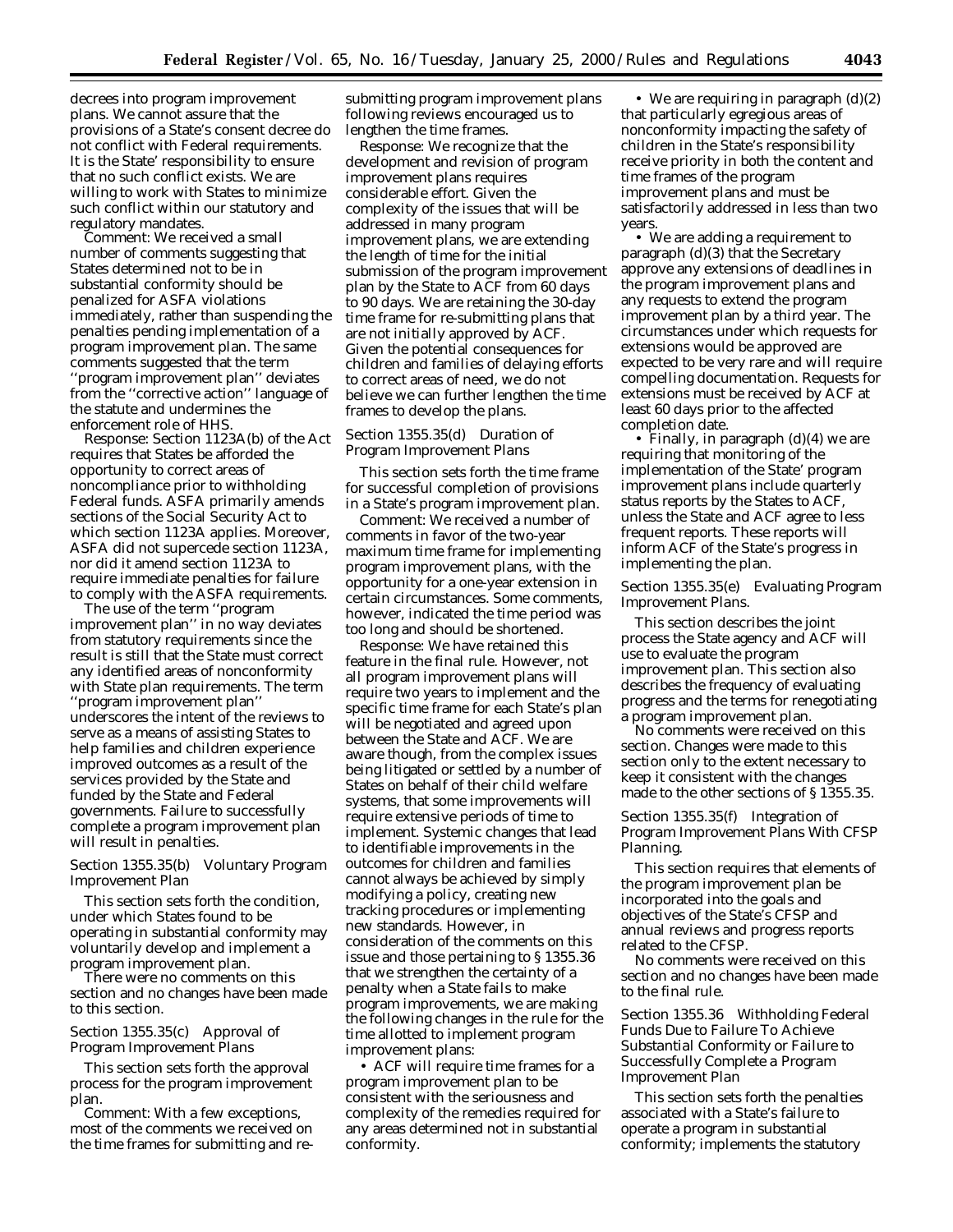requirement to specify the methods for withholding Federal funds for substantial nonconformity; and describes the amount of Federal funds that are subject to a penalty. The suspension of withholding during the course of a State's program improvement plan, and termination of the penalty upon successful completion of the plan are also discussed.

# *Section 1355.36(a) For the Purposes of This Section*

This section defines ''title IV–B funds'' and ''title IV–E funds'' for the purpose of this section.

*Comment:* We received comments that the regulation, rather than the preamble, should state that the title IV– E administrative costs to which withholding applies does not include funds allocated for training.

*Response:* In the proposed rule, we specified that the administrative costs of the foster care maintenance payments program are included in the pool of funds from which penalties will be assessed. In the final rule, rather than listing those title IV–E components that are excluded from the penalty pool, we have amended the regulatory language to more specifically identify the administrative costs of the foster care maintenance payments program as the source of title IV–E funds for the penalty pool.

### *Section 1355.36(b) Determination of the Amount of Federal Funds To Be Withheld*

This section describes the manner in which ACF will determine the amount of the State title IV–B and IV–E funds to be withheld if the State is not operating in substantial conformity.

*Comment:* We received many comments in favor of the proposal that funds not be withheld from a State if the determination of nonconformity was caused by the State's correct use of formal written statements of Federal law or policy provided by HHS, but a few comments objected to this provision.

*Response:* This is a statutory requirement under section 1123A of the Act. Therefore, we have not made changes to the final rule.

*Comment:* We received comments regarding the proposed requirement that, upon finding that a State is not in substantial conformity, funds be withheld for the year under review and for each succeeding year until the State's failure to comply is ended either through the successful completion of a program improvement plan or until a subsequent full review determines the State is operating in substantial conformity. The commenter requested

assurance that withholding is not unnecessarily extended because of HHS'' lack of capacity to assess the completion of the plan or to conduct another review.

*Response:* The rule specifies the time frames for conducting reviews and for the duration of program improvement plans. Adherence to those time frames should limit delays in determining the status of the State' substantial conformity. We do not believe any change to the regulation is necessary.

*Comment:* We received many comments pertaining to the amount of the penalties. The comments ranged from the suggestion that the proposed penalties are too low to the idea that they are too high. Some respondents expressed concern about the cumulative effects of penalties for a variety of Federal reviews of child welfare programs and systems, and urged us to consider a consolidated penalty proposal based on a performance-based incentive system for child welfare or a reinvestment policy for nonconformity. Comments on the pool of funds from which penalties will be taken ranged from requests to specifically limit the pool to increasing it to include additional funds.

*Response:* We have given serious consideration to the comments on the amount of the penalties and the pool from which they are to be taken and believe that a change is warranted. We wish to promote practice improvements through the review process, and do not wish to use the penalty process to prevent States from making the needed improvements. However, we must make clear that the failure to correct areas of nonconformity identified in the reviews will result in substantial financial penalties. Therefore, we have added sections 1355.36(b)(7) and (b)(8) to provide a graduated penalty for continuous nonconformity.

To strengthen our commitment to program improvement through the review process, we have added these sections to the final rule that will increase the penalty for outcomes and systemic factors that remain in continuous nonconformity on successive reviews. States that continue to remain out of substantial conformity on successive reviews can now be penalized up to two percent per outcome or systemic factor at the second full review in which the nonconformity continues, and up to three percent per outcome or systemic factor at the third and subsequent full reviews in which the nonconformity continues. We believe the possibility of increased withholding of funds will encourage States to engage in active program

improvement planning and make efforts to resolve areas of nonconformity as early as possible.

We believe that this revised penalty structure is in accordance with the Social Security Act Amendments of 1994 (Pub. L. 103–342), since we are making the amount of the penalty commensurate with the level of nonconformity and providing States an opportunity to engage in corrective action prior to withholding funds. We tried to establish penalties in amounts that create significant motivators for States to improve programs while not denying services to needy children that are critical to their safety, permanency, and well-being. We believe the approach contained in these final rules balances the issues in a manner that promotes the overall goal of program improvement in States.

The State's entire title IV–B allocation is included in the pool from which penalties will be taken because we are reviewing for all the programs funded by title IV–B in the State. A portion of the title IV–E administrative funds is included in the pool from which penalties will be taken, since a smaller percentage of title IV–E requirements are reviewed in the child and family services reviews.

In addressing the comments that advocated for funding reinvestment, the statute specifically mandates withholding Federal funds as penalties for nonconformity, rather than reinvesting. Also, the statutes for various programs carry penalty provisions that HHS cannot waive in favor of a consolidated, performancebased incentive system in child welfare.

We recognize the commenter' concerns that States found to be the most egregious in their non-conformity, based on the child and family services reviews, may also be determined out of conformity in other reviews, *e.g.,* title IV–E eligibility reviews and other reviews that cover related issues and requirements. Such States could be exposed to multiple penalties in a fiscal year. We strongly encourage States in those situations to take full advantage of the opportunities for technical assistance and program improvement planning in order to increase the effectiveness of their programs and improve the outcomes of children and families served by the programs.

### *Section 1355.36(c) Suspension of Withholding*

This section describes the circumstances under which ACF will suspend the withholding of funds for those States found not to be operating in substantial conformance.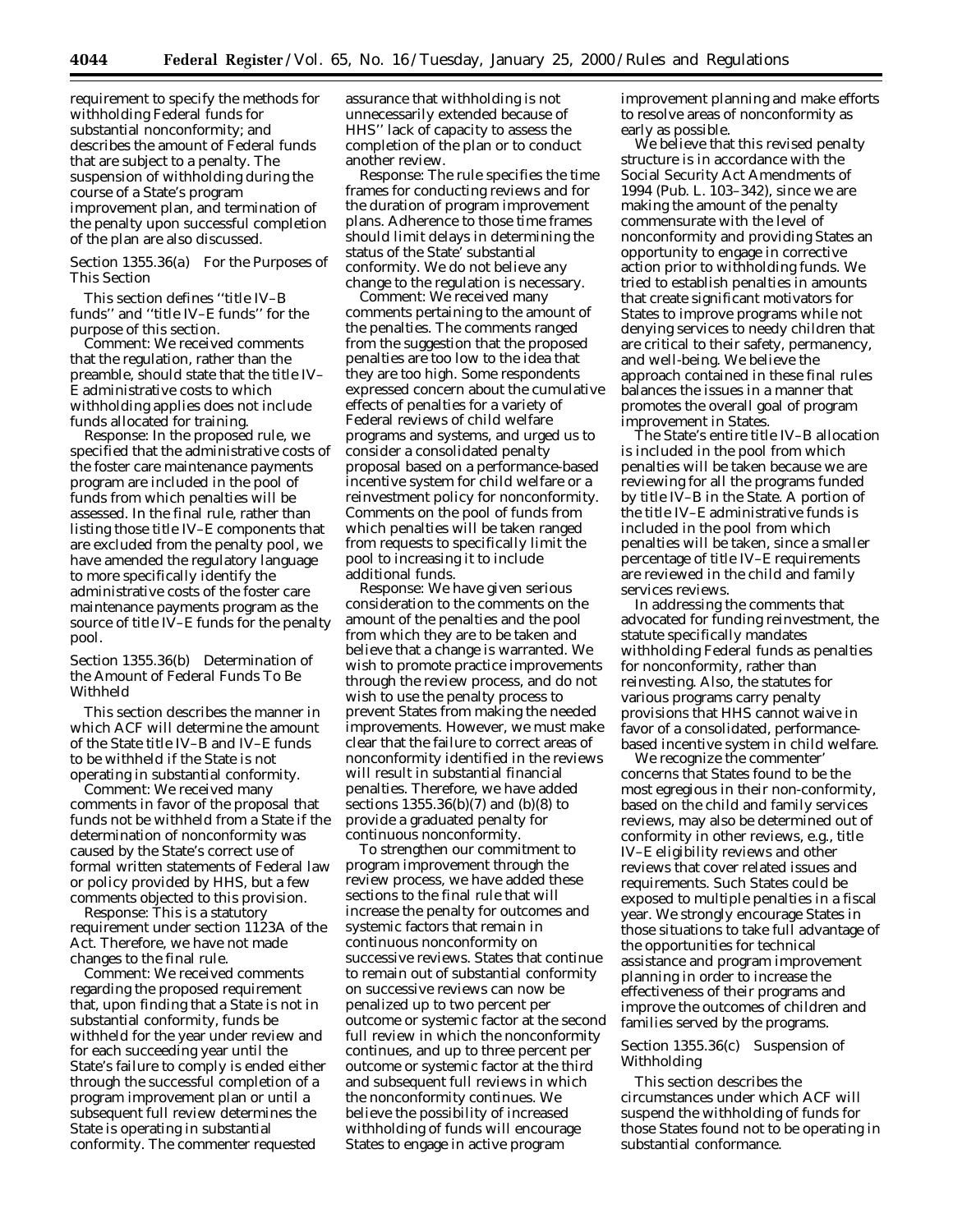We did not receive comments on this particular section and have made no changes to the regulation.

## *Section 1355.36(d) Terminating the Withholding of Funds*

This section describes the circumstances under which ACF will terminate the withholding of State funds related to nonconformity.

We did not receive comments on this particular section and have made no changes to the regulation.

### *Section 1355.36(e) Withholding of Funds*

This section describes the circumstances under which ACF will withhold funds for those States determined not to be in substantial conformity.

*Comment:* A number of commenters suggested that we emphasize that penalties will be enforced.

*Response:* As we consider the amount of the penalty and the provisions for withholding funds due to nonconformity, we think that this is an area where stronger provisions are needed. We want to convey in the rule our sense of urgency about the need to implement needed improvements in child and family services and to make the application of penalties consistent with that sense of urgency. As a result, we have amended the regulatory language at  $\S 1355.36(e)(2)$  so that proposed penalties associated with a particular outcome or systemic area will be imposed when the State fails to come into substantial conformity or fails to make the necessary progress with respect to the statewide data indicators by the date specified in the PIP, rather than waiting for the completion of the entire PIP. Some problems may only require six months to fix, for example, while others may require the full two years. In this manner, if the State is required to complete an action step in six months, fails to do so, and the Secretary does not approve an extension, an immediate penalty will be assessed for that area of nonconformity. We also added a provision at § 1355.36(e)(4) that applies the maximum withholding of funds of 42 percent of the pool to States that elect not to engage in program improvement planning or to otherwise correct areas determined not to be in substantial conformity.

*Comment:* There were several alternatives suggested regarding the basis for computing interest on penalties and the time frame during which interest will accrue.

*Response:* The Department has established regulations with respect to interest on withheld funds to which we are bound.

# *Section 1355.37 Opportunity for Public Inspection of Review Reports and Materials*

This section provides that States must make certain sources of information related to the child and family services reviews available for public inspection.

*Comment:* We received several comments requesting that States be given flexibility in the methods of making the review reports and materials available for public inspection. Some commenters suggested we take a more prescriptive approach with respect to this issue.

*Response:* Given the variance across State systems, we think it is important to permit States flexibility in satisfying this requirement. While the suggestions we received regarding ways States should publicize information related to the child and family services review were excellent, they would be more appropriately deployed through technical assistance efforts with States rather than requiring them through regulation.

*Comment:* We received comments requesting that ACF provide official public notice of reviews in advance of the reviews.

*Response:* We are considering options for implementing this suggestion. However, we do not believe it is an appropriate issue for regulation.

## *Section 1355.38 Enforcement of Section 471(a)(18) of the Act Regarding the Removal of Barriers to Interethnic Adoption*

This section implements the enforcement of section 471(a)(18) of the Act which specifically prohibits the denial of the opportunity to any person to become an adoptive or a foster parent, or the delay or denial of the placement of a child in an adoptive or foster family home on the basis of the race, color, or national origin of the child or of the adoptive or foster parent. In addition to the specific comments on § 1355.38, we received a number of general comments and requests related to the statutory language itself at section 471(a)(18) of the Act.

Many commenters requested that the final rule include a section on what constitutes a delay or denial of a child's adoptive or foster care placement and when race, color, or national origin can be used in child placement decisions. Several commenters also requested that the final rule include a discussion of good social work practice and define 'best interest of the child" as it relates to section 471(a)(18) of the Act. A large

number of commenters also requested that the final rule include language that stated that compliance with section 471(a)(19) (which allows the State to give preference to a relative over a nonrelated caregiver) and section 422(b)(9) (which requires the State to make diligent efforts to recruit potential foster and adoptive families that reflect the ethnic and racial diversity of children needing an adoptive or foster home) would not be considered a violation of section  $471(a)(18)$  of the Act.

Also, many commenters believed the tone of the section to be adversarial and requested that the section be revised to mirror the partnership approach used in the child and family services review. A few commenters believed the enforcement of section 471(a)(18) of the Act is too heavily focused on the rights of adults rather than the needs of the child. Additionally, a few commenters were concerned that vigorous enforcement of section 471(a)(18) of the Act may have a negative effect on the quality of services available to children.

In contrast to these comments, one commenter voiced concern that § 1355.38 did not adequately enforce section 471(a)(18) of the Act. The commenter believed that additional enforcement mechanisms and administrative authority should be included in the final rule.

The regulatory language in § 1355.38 closely follows the statutory language and represents our commitment to diligently enforce these provisions of law. We have made only limited revisions to this portion of the regulation in response to comments, as we believe that enforcement of section 471(a)(18) of the Act is clearly defined by the statute. We would like to note that the statutory language guiding this section is very different from that underpinning the child and family services reviews, and it is this distinction that accounts for the difference in the approaches taken.

The request for guidance on what constitutes a delay or denial of a child's adoptive or foster care placement and when race, color, or national origin can be used in child placement decisions; a discussion section on good social work practice; and the inclusion of a definition of ''best interest of the child'' as it relates to section 471(a)(18) of the Act all represent practice level issues. Practice level issues are more appropriately addressed through technical assistance rather than regulation. Also, the determination of delay or denial in foster care or adoption is based on the facts of the specific case. Thus, we did not include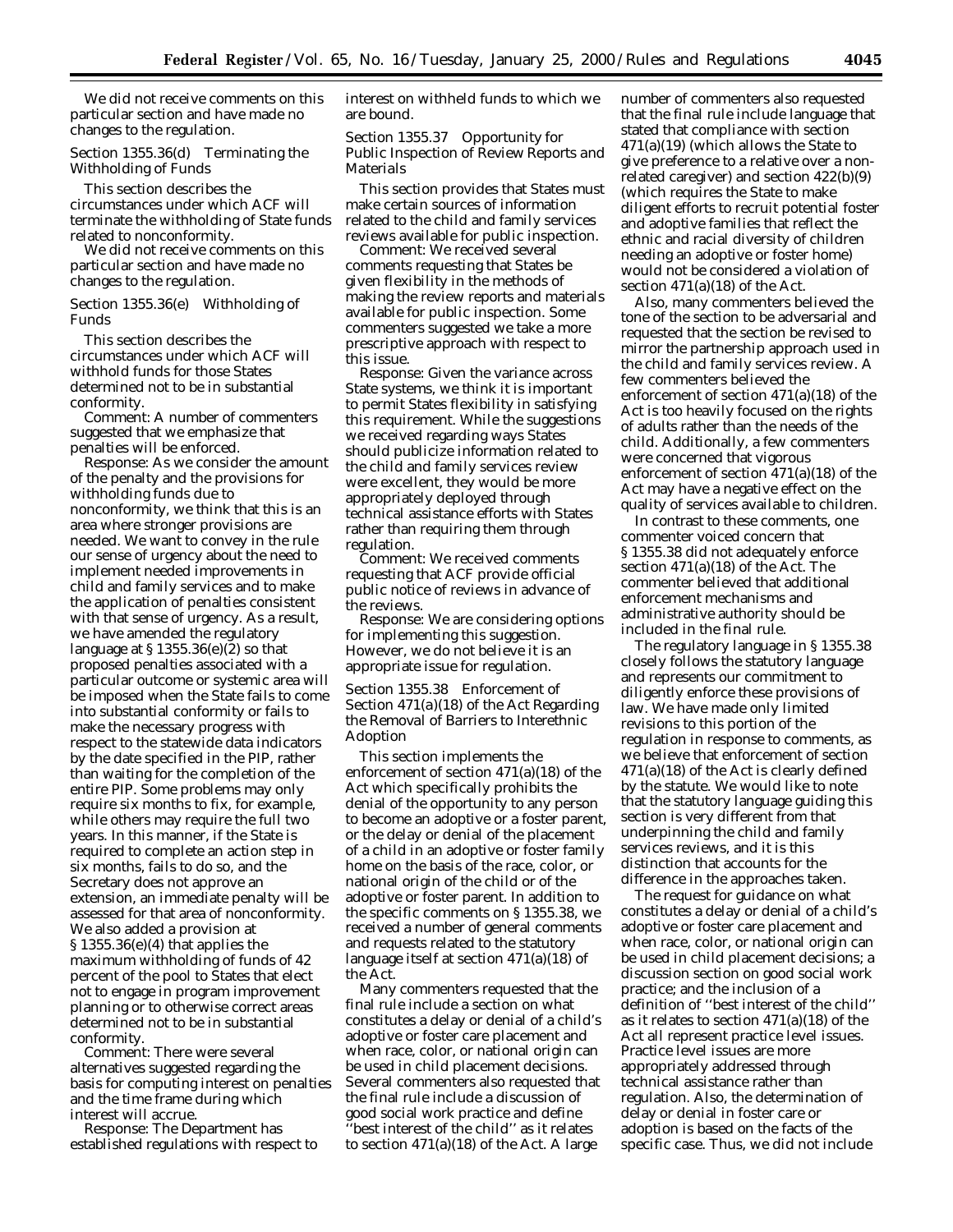any additional guidance in the final rule.

We also did not include qualifying statements regarding relative preference and/or diligent recruitment in the final rule. The activities regulated in this final rule are procedural directives for implementation of financial sanctions. Thus, we do not intend to cite all the activities which may or may not violate section 471(a)(18) of the Act. Given the number of comments received, we are providing the following discussion on relative preference and diligent recruitment as they relate to section 471(a)(18) of the Act:

• Section 471(a)(19) of the Act allows the State to give preference to an adult relative over a nonrelated caregiver, when placing a child for adoption or in foster care provided that the relative caregiver meets all relevant child protection standards. Relative preference recognizes the importance of maintaining biological relationships. Prioritizing biological ties is not a form of race preference; rather it is an acknowledgment of the significance of these ties. Relatives come under the same scrutiny as nonrelatives and must meet the same Federal title IV–E requirements to become foster and/or adoptive parents. In all circumstances, the best interests of the child must determine a placement decision. A State's appropriate use of the relative placement preference does not constitute a violation of section 471(a)(18) of the Act.

• Section 422(b)(9) of the Act requires the State to make diligent efforts to recruit potential foster and adoptive families that reflect the ethnic and racial diversity of children in the State needing an adoptive or foster home. Diligent recruitment activities are necessary to ensure that all qualified members of a community, who may be excluded from or reluctant to request services, have the opportunity to become a foster or adoptive parent. Diligent recruitment can provide a broad pool of placement resources for those children waiting for foster or adoptive homes. A State's general diligent recruitment activities do not constitute a violation of section 471(a)(18) of the Act. General diligent recruitment activities should not discriminate on the basis of race, color or national origin by excluding families who are not targeted for services and denying them the opportunity to be a part of the pool of available families for children of different backgrounds.

• The purpose of the Multiethnic Placement Act of 1994 (MEPA) was threefold: (1) To decrease the length of time a child waits to be adopted; (2) to

prevent discrimination in foster care and adoption; and (3) to promote the recruitment of ethnic and minority families that reflect the children in the public child welfare system. We do not interpret any of these purposes to be mutually exclusive. In the Removal of Barriers to Interethnic Adoption (IEP) provisions, which amended MEPA, Congress further clarified that race, color, or national origin should not be routinely considered in foster care and adoption placements. The IEP also contained enforcement provisions. The IEP did not change the recruitment provision contained at section 422(b)(9) of the Act.

We recommend that the State or entity review Federal policy guidance already issued on the MEPA, as amended by IEP (found at *http:// www.acf.dhhs.gov/programs/cb/).* Additionally, both the Office of Civil Rights (OCR) and ACF Regional Offices stand ready to provide guidance to any State with a specific policy question.

Rather than attempting to identify the multiple situations which may lead to a violation of section 471(a)(18) of the Act, we have found that providing technical assistance to specific State questions is most useful. Technical assistance is available through the ACF and OCR regional offices, as well as through the federally funded national resource centers. Periodically the Department will review the issues raised to determine the need for additional guidance.

Specific questions and comments are addressed in the following paragraphs.

Section 1355.38(a) Determination That a Violation Has Occurred in the Absence of a Court Finding

This section sets forth the requirements for determining a violation of section 471(a)(18) of the Act during the course of a child and family services review, the filing of a complaint, or some other mechanism.

*Comment:* One commenter requested clarification of the term ''entity in the State'' as used in section 471(a)(18) of the Act, specifically if it includes private agencies. Another commenter inquired about the application of section 471(a)(18) of the Act to court findings and if ACF has the authority to sanction the court as an "entity.

*Response:* We have added a definition for ''entity'' in § 1355.20 in response to this comment. According to the statute any entity in a State that receives title IV–E funds must comply with section 471(a)(18) of the Act. We define the term ''entity'' to include private agencies. A State court is not an ''entity,'' for purposes of this provision, to the extent that it issues decisions or

opinions, or performs other judicial functions. If, on the other hand, an administrative arm of a State court carries out title IV–E administrative functions pursuant to a contract with the State agency, then it is an ''entity'' for these narrow purposes. If the private agency, an administrative arm of the court, or any other entity is found not to be in compliance with section 471(a)(18) of the Act, ACF has the authority to collect all of the title IV–E funds received by the entity for the quarter the violation occurred.

*Comment:* Several commenters requested that the final rule contain the ''HHS criteria'' that ACF will use to determine if a violation of section 471(a)(18) of the Act has occurred.

*Response:* HHS has not developed any specific "criteria" for determining if a violation of section 471(a)(18) of the Act has occurred. HHS will determine on a case-by-case basis whether the State has delayed or denied a child's adoptive or foster care placement or denied a person the opportunity to become an adoptive or foster parent based on race, color, or national origin. It is impossible to define every situation and circumstance that would result in a civil rights violation. Thus, the regional office will review the specific facts of each case to determine if a State or entity is in violation of section  $471(a)(18)$  or if a policy or practice is consistent with previously issued guidance. No change has been made to the final rule as a result of this comment.

*Comment:* One commenter requested that the final rule provide guidance on how a complaint from a prospective foster or adoptive parent who is not selected for a specific placement and is of a different race, color, or national origin of the child to be placed, will be handled (*i.e.,* the roles of all parties involved, if the State will have an opportunity to respond to the allegation, etc.).

*Response:* We have not defined specific procedures for the determination of a violation, or the procedures for handling allegations of a violation in regulation, as we expect that these determinations will be made on a case-by-case basis and rely on the specific facts of each situation.

*Comment:* Many commenters requested that the final rule detail the contents of the notification letter that ACF will provide to the State found to be in violation of section of 471(a)(18) of the Act and suggested that the letter include specific information on the roles and responsibilities of HHS and the State.

*Response:* We intend to draw on this suggestion, and others like it, in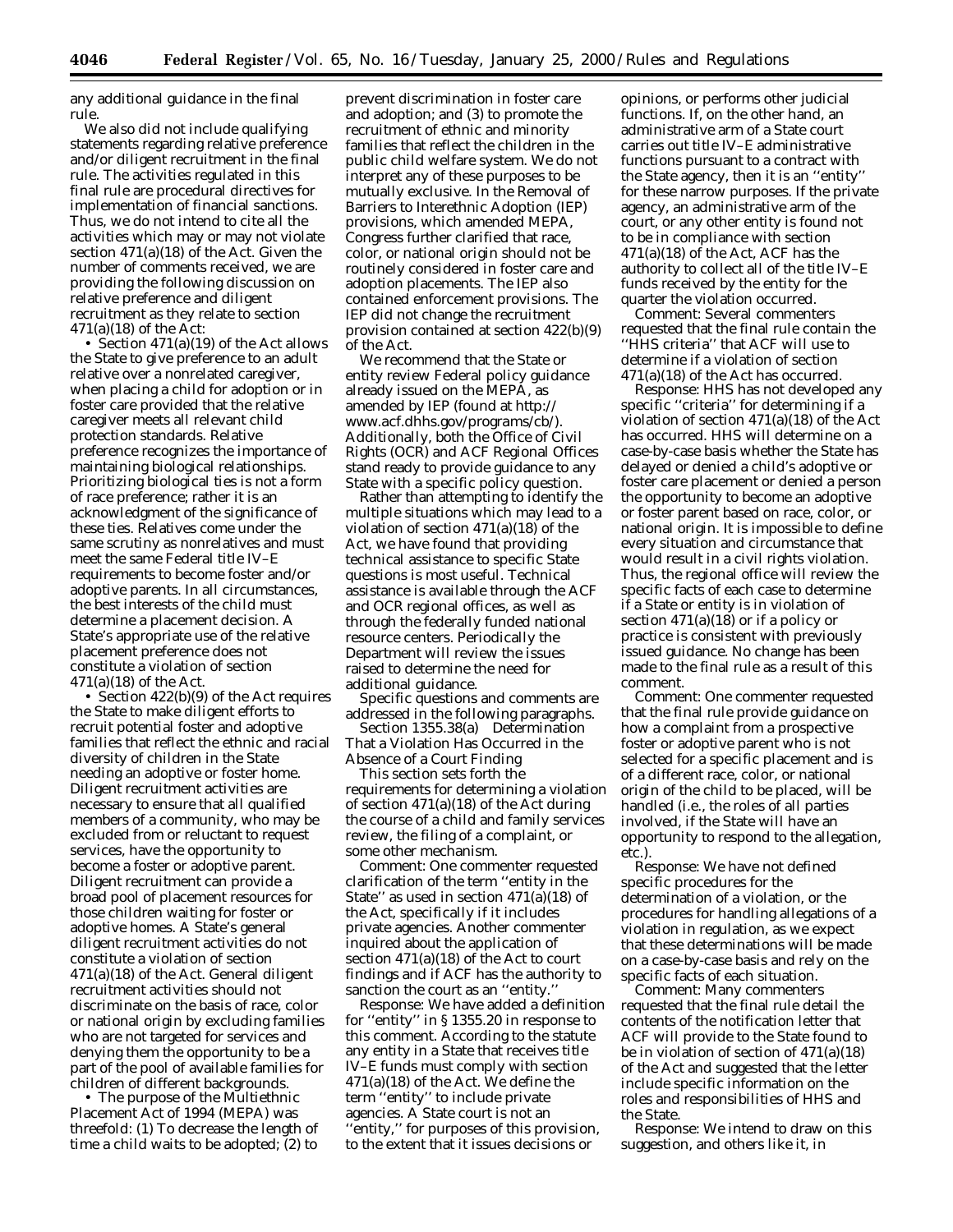preparing the internal agency procedures that will be used to investigate and respond to a violation of section 471(a)(18) of the Act. However, we believe this level of specificity is inappropriate for regulation. No change has been made to the final rule.

*Comment:* Several commenters objected to the phrase "\* \* \* if applied, would likely result in a violation against a person \* \* \* '' in paragraph  $\bar{a}$ )(2)(iii). The commenters stated that this ambiguous phrase may result in a violation being based on a hypothetical situation.

*Response:* We concur with the commenters that the phrase ''  $\ast\quad\ast$ would likely result \* \* \* '' may appear ambiguous. We have reworded paragraph  $(a)(2)(iii)$  to clarify that a violation will be based on policies, procedures, practices, regulations, and laws that on their face violate the law.

## *Section 1355.38(b) Corrective Action and Penalties for Violations With Respect to a Person or Based on a Court Finding*

This section sets forth the requirements for corrective action and penalties for a violation of section  $471(a)(18)$  of the Act with respect to a person or based on a court finding.

*Comment:* One commenter requested that we define the term ''court finding,'' to clarify what court is being referred to in this section as it relates to the assessment of penalties for a violation of section  $471(a)(18)$  of the Act.

*Response:* While we do not intend to define the term ''court finding,'' we would like to clarify that any Federal or State court's finding of a violation of section 471(a)(18) of the Act may result in the assessment of a penalty by ACF. Under the statute, an individual who believes that he or she has been aggrieved by a section 471(a)(18) violation, may bring action in the United States District Court. The final rule will not be this specific because the District Court finding can be appealed to a higher court; thus a court other than the United States District Court may ultimately determine that a 471(a)(18) violation has taken place.

*Comment:* Several commenters opposed the immediate assessment of the penalty for a violation with respect to a person, suggesting that there should be an opportunity for corrective action beforehand.

*Response:* We believe that the statute is clear at  $474(d)(1)$  that there is to be an immediate penalty, without corrective action beforehand, where there is a violation with respect to a person. This is consistent with the Department's commitment to aggressive

enforcement of section 471(a)(18) of the Act. Thus, no change has been made to the final rule as a result of these comments.

*Comment:* Several commenters opposed the immediate assessment of a penalty for a violation based on a court finding, suggesting that ACF/OCR investigations be the sole basis for assessing a penalty.

*Response:* Section 474(d)(3) of the Act affords an individual who is aggrieved by a violation of section 471(a)(18) of the Act the right to file a lawsuit against the State or entity. In accordance with the statute, a violation with respect to an individual requires an immediate penalty if the court finds that the State has violated section 471(a)(18) of the Act. Thus, we do not intend to investigate a case where the court has already rendered a finding. If a State, an entity, or an individual is dissatisfied with the court's finding, the appropriate action of recourse is to appeal through the judicial system. No change has been made to the final rule as a result of these comments.

*Comment:* Several commenters expressed concern about dual penalties (from both the Court and ACF) that States may incur based on a court finding of a violation of section 471(a)(18) of the Act.

*Response:* We do not believe that dual penalties will result from the situation as described. The statute allows for an individual aggrieved by a violation of section  $471(a)(18)$  of the Act the right to bring action and seek relief from the State. If the court finds that the individual has been aggrieved by the State, it is possible that monetary compensation may be awarded to the individual as relief for the State's action. This monetary award is not a penalty. Penalties by ACF are required by the statute when the State violates the law. No change has been made to the final rule as a result of these comments.

*Comment:* A few commenters recommended that the final rule require the State to notify ACF of a court's finding that the State is in violation of section 471(a)(18) of the Act, since ACF will not be a party to the proceedings.

*Response:* We agree with the commenter' recommendation and have revised the final rule to require a State found by a court to be in violation of section 471(a)(18) to notify ACF. A new paragraph, § 1355.38(b)(4), requires the State to notify the appropriate ACF regional office of the violation within 30 days from date of entry of the final judgement once all appeals have been exhausted, declined, or the appeal period has expired.

*Section 1355.38(c) Corrective Action for Violations Resulting From a State's Statute, Regulation, Policy, Procedure, or Practice*

This section sets forth the requirements for corrective action when a State's statute, regulation, policy, procedure, or practice is found to be in violation of section 471(a)(18) of the Act.

*Comment:* We received several comments relating to the time period provided for corrective action. One commenter stated that six months for corrective action is too short, while another commenter stated that six months is excessively long.

*Response:* The statute specifies at 474(d)(1) of the Act, that the time period to implement a corrective action plan for section  $471(a)(18)$  of the Act must not exceed six months. We have made a change to the regulation to require a State to complete a corrective action plan within six months. All corrective action plans will not require six months to complete. ACF has the authority to establish a shorter time frame for the completion of the corrective action plan consistent with the seriousness, complexity, and the remedy required by the violation.

*Comment:* Another commenter recommended that the time limit for ACF to approve or disapprove a State's corrective action plan be defined in the final rule to avoid a State's being penalized due to delayed action by ACF.

*Response:* ACF recognizes the need for approving corrective action plans in a timely manner but did not include the commenter's recommendation in the final rule. To respond to the commenter's concern we have revised § 1355.38(c)(1). The State will have 30 days after receipt of written notification of noncompliance with section 471(a)(18) of the Act, to develop a corrective action plan and submit it to ACF for approval. Once the corrective action plan is approved by ACF, the State will have six months to complete the corrective action and come into compliance before a penalty is applied. The calculation for the six months will begin after ACF has approved the plan.

A State's completion of a corrective action plan within the specified time will not, in itself, prevent the assessment of a penalty. The completed corrective action plan must result in the State coming into compliance with section 471(a)(18) of the Act to avoid incurring a penalty. We have revised the final rule to clarify this point at  $\S 1355.38(c)(1)$  and also at (g)(1)–(4).

Additionally, we have revised § 1355.38(c)(3) to provide the State with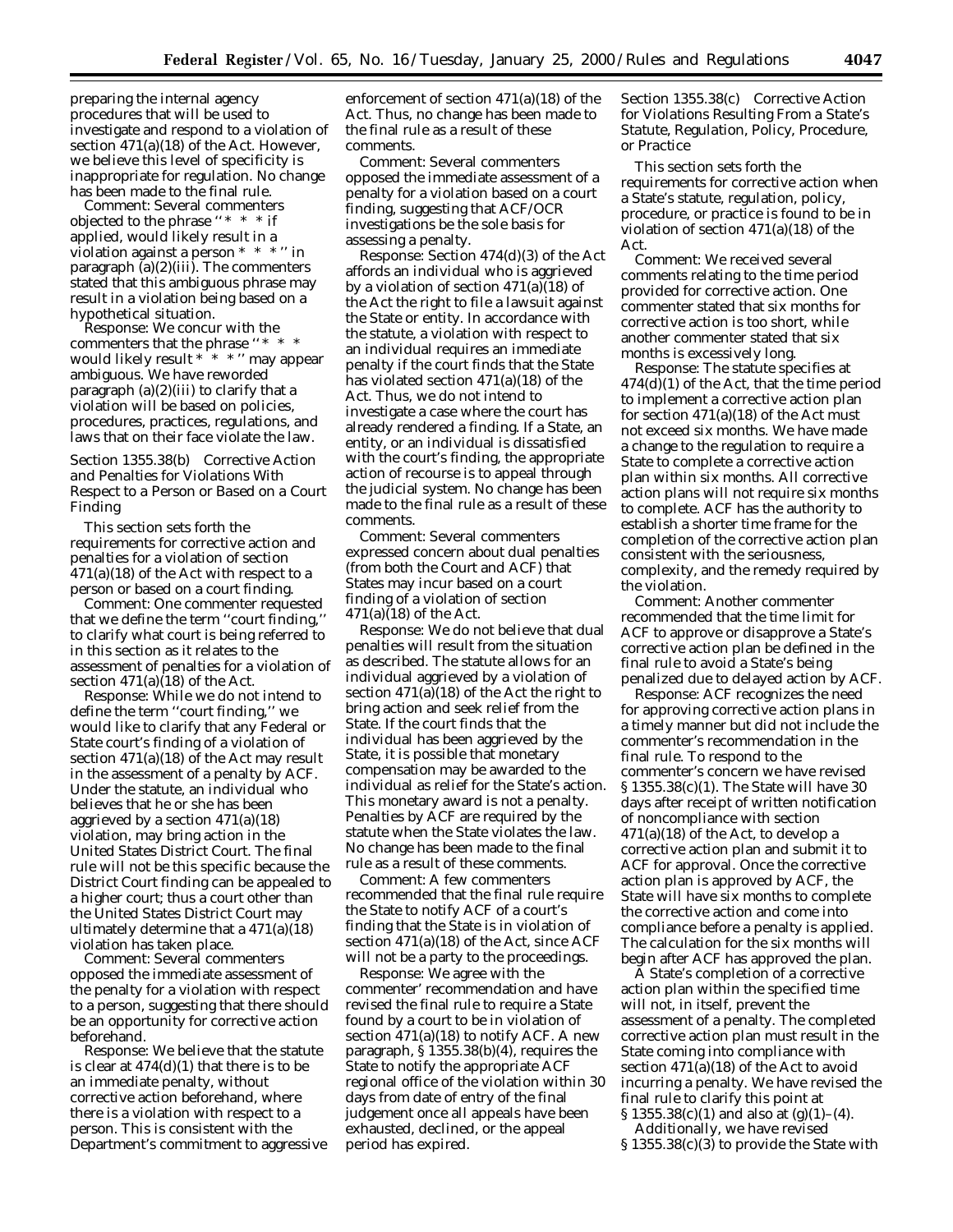an additional 30 days to revise and resubmit the corrective action plan in the event the State's corrective action plan is not approved by ACF. If the State fails to resubmit the corrective action plan within the 30 days, a penalty will be assessed.

*Comment:* One commenter was concerned that §§ 1355.38(c)(1) and (g)(3) were inconsistent. The commenter believed paragraph (c)(1) provides a State with six months before assessing a penalty while paragraph (g)(3) imposes a reduction beginning with the quarter that the State received notification.

*Response:* Paragraphs (c)(1) and (g)(3) are not inconsistent. Paragraph (c)(1) provides the State with six months to complete corrective action before a penalty is assessed. Paragraph (g)(3) defines the starting point for assessing the penalty in the event a State declines to participate in corrective action or fails to successfully complete the corrective action plan within six months.

*Comment:* One commenter disagreed with the use of the word ''implement,'' in original paragraph (c)(4), to mean ''begin'' and stated that ''implement'' means to ''complete.''

*Response:* In light of the addition of up to a 60-day period for the State to develop the corrective action plan, we have revised the definition of ''implement'' in the final rule to mean ''complete.'' Paragraphs (c)(4) and (5) were deleted and paragraph (c)(1) now reads that a State in violation of section  $471(a)(18)$  of the Act will have six months to complete corrective action and come into compliance once its plan has been approved before a penalty is assessed.

*Comment:* One commenter requested that the State be allowed to make changes to the corrective action plan without incurring additional penalties.

*Response:* As written, the regulation does not preclude the State from making changes to the corrective action plan. The changes made to the corrective action plan must be approved by ACF and completed within the original sixmonth time frame.

# *Section 1355.38(d) Contents of a Corrective Action Plan*

This section describes the contents of a corrective action plan.

We did not receive comments related to this section but have revised this section to coincide with changes made in § 1355.38(c). Paragraph (d)(4) defines the completion date for the corrective action and deletes the option to extend the corrective action completion date.

### *Section 1355.38(e) Evaluation of Corrective Action Plans*

This section describes the evaluative steps that ACF will take to review the implementation of corrective action plans submitted by States who have been found to be in violation of section 471(a)(18) of the Act.

We received no comments related to this section but revised this section to coincide with changes made to § 1355.38(c) and (d). This section now states that ACF will evaluate the corrective action plan within 30 days of the six-month completion date.

## *Section 1355.38(f) Funds To Be Withheld*

This section defines the term ''title IV–E funds'' in the context of this section.

*Comment:* One commenter requested clarification on the use of the word ''claims.''

*Response:* In describing the penalty for a violation of section 471(a)(18) of the Act, the statute at 474(d)(1) uses the phrase, ''otherwise payable to the State under this part'' in reference to the amount of title IV–E funds to be reduced. We interpret this to mean the Federal share of allowable title IV–E costs paid or advanced to the State and have revised § 1355.38(f) in the final rule to reflect this interpretation. The reader should note that it does not matter whether the costs are reported as a current expenditure or as an adjustment; all title IV–E funds expended during the quarter(s) the State is determined to be in violation of section 471(a)(18) of the Act will be subject to a penalty.

## *Section 1355.38(g) Reduction of Title IV–E Funds*

This section describes the circumstances under which a State's title IV–E funds will be reduced by ACF due to a violation of section 471(a)(18) of the Act.

*Comment:* Several commenters expressed concern about ACF's authority to continue a penalty into the next fiscal year.

*Response:* The regulation does not provide for a continuation of a penalty into the subsequent fiscal year if a State fails to come into compliance. ACF may and has the authority to initiate a full or partial review in a subsequent fiscal year for those States that are in violation of section 471(a)(18) of the Act and have failed to complete corrective action to come into compliance. Thus, any statute, regulation, policy, procedure or practice that remains uncorrected from a previous fiscal year may result in a

new finding of a violation of noncompliance with section 471(a)(18) of the Act. We will not disregard an uncorrected violation simply because a fiscal year has ended. It is part of the Department's oversight responsibility to ensure that all States are in compliance with section  $471(a)(18)$  of the Act at any given time and any uncorrected violation may be subject to a review at the beginning of a new fiscal year.

*Comment:* One commenter is concerned that the use of fiscal sanctions for every quarter that the State has not completed a corrective action plan is overly harsh.

*Response:* We are unable to modify the penalty structure as it is defined in law. The statute clearly states that penalties are to be applied quarterly when a State is in violation of section 471(a)(18) or has not successfully implemented a corrective action plan; and that the penalty will be applied until the State achieves compliance or until the end of the fiscal year.

*Comment:* Several commenters requested that the final rule permit the suspension of the penalty while the State appeals a court finding of a violation of section 471(a)(18) of the Act.

*Response:* We concur and have included such language in the final rule at paragraph (g)(6). This clarifies that penalties will not be imposed until a final determination regarding a violation is made through the judicial appeal process.

*Section 1355.38(h) Determination of the Amount of Reduction of Federal Funds*

This section describes the specific amount a State's title IV–E funds will be reduced by ACF in the event of a section 471(a)(18) violation and provides instructions related to interest liability.

*Comment:* One commenter requested that the final rule clarify that the calculation of the penalty is quarterly.

*Response:* We have revised paragraph (h) to clarify that the penalty is

calculated and assessed quarterly. *Comment:* One commenter believed

that five percent is the penalty and not a cap.

*Response:* Five percent is both a penalty and a cap. The statute at section 474(d)(1) of the Act requires that the third or subsequent violation(s) in a fiscal year will result in a five percent reduction of title IV–E funds payable to the State in that quarter. The statute also sets an annual cap whereby no State's fiscal year payment will be reduced by more than 5 percent.

*Comment:* One commenter requested clarification on the State agency's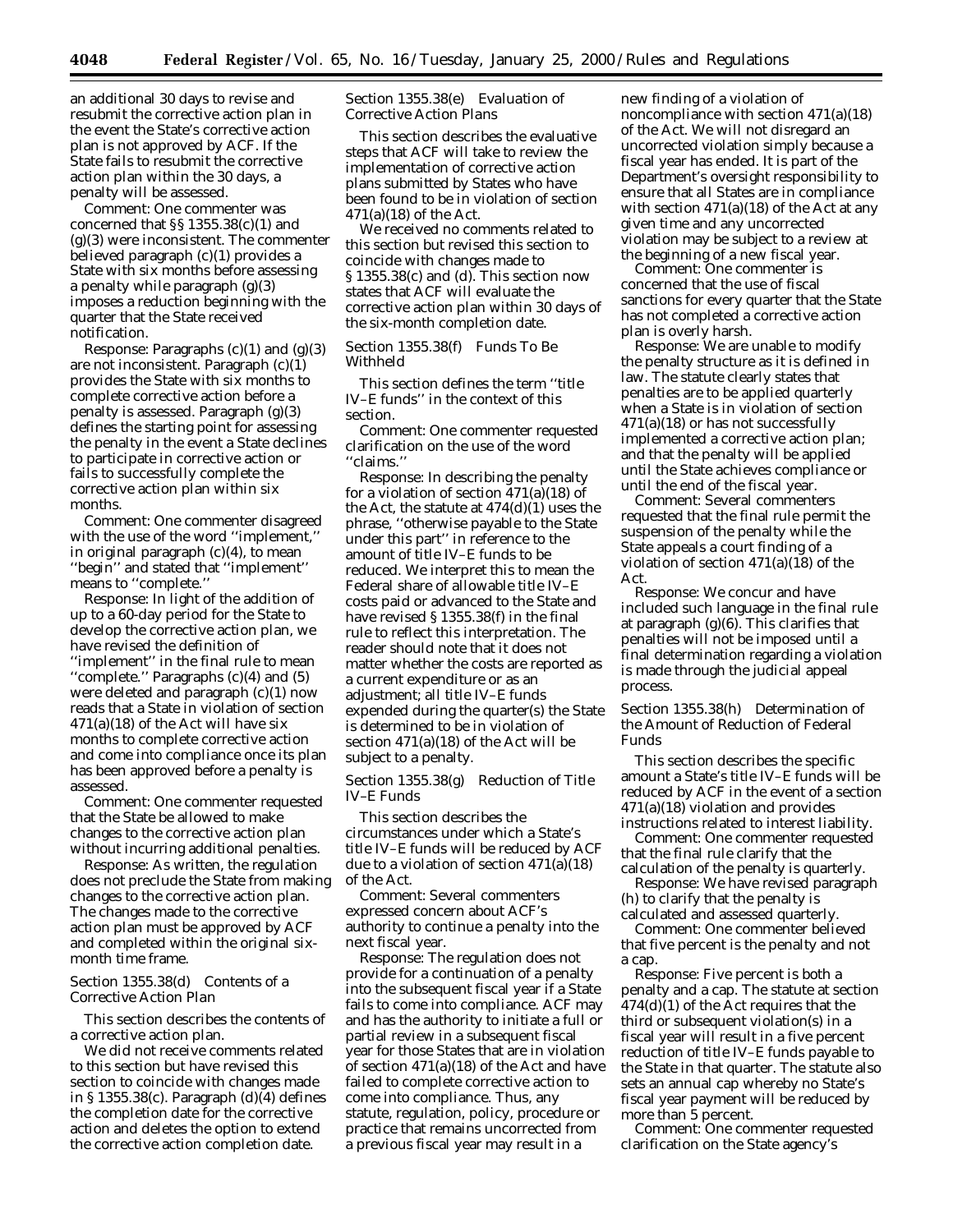responsibility for interest if an entity such as a private agency violates section 471(a)(18) of the Act.

*Response:* The State agency or entity that has been found to be in violation is responsible for the interest. No change has been made to the final rule.

## *Section 1355.39 Administrative and Judicial Review*

This section provides States found not to be in substantial conformity with titles IV–B and IV–E State plan requirements, or in violation of section  $471(a)(18)$  of the Act, with an opportunity to appeal.

*Comment:* One commenter recommended that the final rule provide the State with the right to immediately appeal a determination of substantial nonconformity or require ACF to provide the State with a detailed report of the reasons underlying the finding prior to the development and implementation of a program improvement plan.

*Response:* A final determination regarding State nonconformity is not made until the State has had an opportunity for corrective action. Therefore, it would be premature to provide for an appeal to the DAB prior to that time. However, we will provide written notification, within 30 days following the child and family services review, that the State is, or is not, operating in substantial conformity. While we understand the commenter's desire to have a detailed report of the review findings, specifying the details of the notification letter is not appropriate for regulation. Additionally, we have designed the review process to be less dependent upon a lengthy report. The team will provide the State with verbal information on the findings of the review throughout the on-site review and subsequent exit conference. The notification letter will confirm findings of the onsite review, which builds on information initially reported in the State prepared statewide assessment, and will include sufficient information for a State to know where it is operating in or out of conformity. No change has been made to the final rule.

*Comment:* One commenter recommended that the final rule require ACF to assume the responsibility for any costs related to the development and implementation of the program improvement plan in the event ACF determines that the State is not operating in substantial conformity but a subsequent DAB decision finds that the State is operating in substantial conformity.

*Response:* We do not concur with the commenter's proposal that ACF should

assume full costs for the program improvement plans in the event the DAB overturns an ACF finding of substantial nonconformity. The State may claim FFP for appropriate program improvement plan activities under title IV–E.

*Comment:* One commenter stated that if private agencies are to be sanctioned for a violation as ''entities in the State,'' they should have an opportunity for appeal.

*Response:* We concur with the commenter and have revised the final rule to allow such entities the opportunity to appeal to the DAB.

# *Section 1355.40 Foster Care and Adoption Data Collection*

We have made a technical amendment to conform with new Federal requirements related to the collection of race and ethnicity data. On October 30, 1997, the Office of Management and Budget (OMB) published a notice in the **Federal Register** (62 FR 58781–58790) announcing its decision to revise Statistical Policy Directive No. 15, *The Race and Ethnic Standards for Federal Statistics and Administrative Reporting.* OMB's Statistical Policy standards provide a common language to promote uniformity and comparability of data on race and ethnicity for the population groups specified in the directive. The Department is required to collect information in accordance with the directive's standards.

The revised standards have five categories for data on race: American Indian or Alaska Native, Asian, Black or African American, Native Hawaiian or Other Pacific Islander, and White. The new standards allow individuals of mixed race to identify with more than one race. Also, OMB revised the two categories for data on ethnicity to: ''Hispanic or Latino'' and ''Not Hispanic or Latino.'' The AFCARS currently collects information on the race and ethnicity of children in foster care and those who have been adopted, foster parents, and adoptive parents. However, we must change the definitions of the racial classifications, revise ethnicity classifications, and allow multiple-race identification in AFCARS race data elements to comply with the OMB Directive. In ACYF–CB–PI–99–01 (issued January 27, 1999) we informed States of the required changes to the AFCARS collection of race data as a result of a change in OMB policy. States were directed to change race and ethnicity collections for the report period beginning October 1, 1999. Since these changes are already underway in the States and a matter of HHS policy,

we are codifying these changes as technical amendments in this final rule.

#### *Section 1355.40(a) Scope of the Data Collection System*

We removed a reference to the former protections in section 427 of the Act in paragraph (a)(2) and replaced it with the correct citation. Congress repealed section 427 of the Act with Public Law 103–432, effective October 1, 1997. The protections previously included in section 427 of the Act are now included as assurances in section 422(b)(10) of the Act.

### *Appendix A to Part 1355*

In Appendix A to part 1355, Section I, we included the new race and ethnicity classifications consistent with OMB's Statistical Policy Directive Number 15. All of the foster care race elements (elements II.C.1, IX.C.1 and IX.C.3) are listed in the element chart alphabetically as they are in the directive.

In section II to appendix A, we removed the obsolete reference to the section 427 protections and replaced it with the correct statutory reference. In Section II, II.C.1, we added new race definitions and made an editorial change regarding how a person's race and ethnicity is determined. Consistent with the OMB Directive, we make this change to emphasize that selfidentification or self-reporting is the preferred method of gathering information on race or ethnicity except where this is not practical. Obviously, in the case of young children, racial or ethnic self-identification is not practical and is therefore primarily determined by the parent. We recommend that caseworkers ask children (if age appropriate) and adults to identify all the racial categories that apply.

In ACYF–CB–PI–99–01 we provided policy guidance on the use of the category ''unable to determine'' as it applies to situations where a parent or other adult caretaker is unwilling to identify their race or that of the child. We have included that clarification in this regulation. If a parent or caretaker is unwilling to identify a race, then the State should classify the information as ''unable to determine,'' indicating that the State attempted to gather the information but was unable to do so. This will provide for better data as the State will not overstate the amount of missing data for this element and jeopardize conformity with the missing data standards. Finally, we amend the way that a State must code the data for the race categories to properly identify a single race, multiple race or ''unable to determine'' response.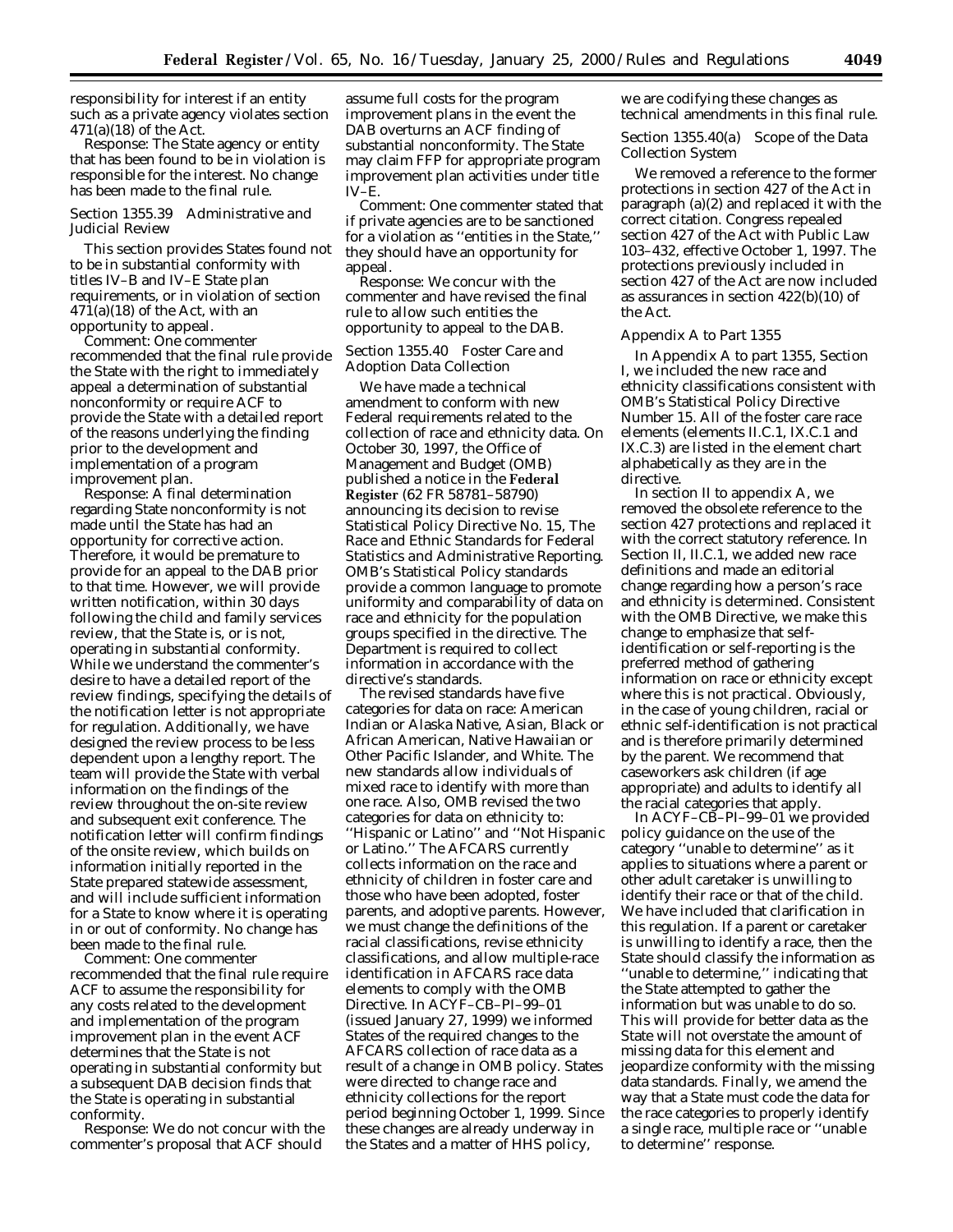We have made changes similar to those above in Section II, II.C.2, which define the Hispanic and Latino ethnicity classifications. In addition, we have deleted the last sentence of the paragraph that required the State to indicate that the child is not of Hispanic ethnicity only when the origin of the child is clear. We believe that this distinction is unnecessary and inconsistent with our approach to other regulatory definitions on race and ethnicity.

In Section II, IX.C, we now crossreference only the definitions of race and ethnicity classifications used in the section on child demographics (II.C). The existing regulations also crossreference the definition of ''unable to determine,'' however, this definition as stated is not applicable to adults. For adults, the code ''f. unable to determine,'' must be used only in circumstances where the parent is unwilling to identify his or her race or ethnicity. During AFCARS pilot reviews, we found that States were inappropriately coding missing information as ''unable to determine.'' When data is missing or not known because the State has not asked an individual for information on race or ethnicity, the response must be left blank.

Finally, in Section II, we have deleted paragraph IX.D on coding ethnicity data. This paragraph incorrectly crossreferenced the section on disabilities. We have incorporated the relevant portions of the instruction in paragraph IX.C.

#### *Appendix B to Part 1355*

In appendix B to part 1355, we have made the same amendments to the race and ethnicity adoption data elements as those listed above for the foster care elements.

# *Appendix D to Part 1355*

In appendix D to part 1355, we amended the race and ethnicity elements in the foster care and adoption record layouts consistent with the OMB directive. We amended the coding notes that precede each record layout table to clarify that the race classifications are now elements where more than one response is allowed.

We also made a technical change to the foster care and adoption record layouts to accommodate the year 2000 century date change. Prior to October 1996, States were required by regulation to report date information in decade format. In response to the year 2000 and the data issues associated with the processing of date information, we issued an information memorandum,

ACYF–IM–CB–96–08 (April 17, 1996), requiring States to report in century date format. We are now making the requisite technical change to the regulation.

#### Appendix E to Part 1355

In appendix E to part 1355, we made several technical edits to replace all references to ''Hispanic origin'' with ''Hispanic or Latino ethnicity'' in order to be consistent with the OMB directive (see element charts and Section B.2.a.(8)). In section A.2.a.(18) for foster care and section B.2.a.(9) for adoption, we have added an internal consistency validation for race elements. Internal consistency validations evaluate the logical relationship between data elements in a record. We also revised cross-references to the internal consistency checks throughout the Appendix to accommodate the addition.

### **Part 1356—Requirements Applicable to Title IV–E**

*Section 1356.20 State Plan Document and Submission Requirements*

#### *Section 1356.20(e)(4) State Plan Document and Submission Requirements*

This section implements the authority of ACF Regional HUB Directors and Administrators and the Commissioner of ACYF to approve State plans and amendments that govern State programs under section 471 of the Act.

No comments were received on this section and no changes were made in the final rule.

## *Section 1356.21 Foster Care Maintenance Payments Program Implementation Requirements*

In this section, we clarified existing policies and set forth additional foster care maintenance requirements which have a direct impact on determining the eligibility of children in the title IV–E foster care program.

*Comment:* A few commenters were concerned that § 1356.21 of the regulation was not sensitive to and appeared inconsistent with the Indian Child Welfare Act (ICWA).

*Response:* The purpose of the regulation is to implement the title IV– E foster care program, not the requirements of the ICWA. We want to be clear that nothing in these regulations supersedes the requirements of the Indian Child Welfare Act. States must continue to comply fully with ICWA.

*Comment:* We received a large number of general comments expressing disappointment that following the outcome orientation of the child and family services review that § 1356.21 of

the regulation reverts to a process orientation.

*Response:* We agree, this section of the regulation is process-oriented. The purpose of this section is to regulate title IV–E eligibility criteria and procedural requirements, which are inherently process-oriented.

*Comment:* One commenter suggested we provide language throughout this section that distinguishes title IV–E eligibility criteria from State plan requirements.

*Response:* Title IV–E eligibility criteria are distinguished from State plan requirements in § 1356.21. We have amended § 1356.71(f) and (g) to clearly enumerate the title IV–E eligibility criteria. However, we agree that we may have caused some confusion by addressing a particular State plan requirement in the reasonable efforts section relating to permanency hearings that must be held within 30 days of a judicial determination that reasonable efforts to reunify a child and family are not required. Also, the leading sentences to § 1356.21(h) suggest that the permanency hearing is an eligibility criterion. We have deleted language that could cause any confusion between title IV–E eligibility criteria and State plan requirements.

*Comment:* Some commenters recommended that the regulations include a new section that describes tribal authority and responsibilities in satisfying title IV–E requirements when tribes and States enter into title IV–E agreements. One commenter also requested that the suggested section include a provision that permits the Secretary to waive title IV–E provisions with respect to any title IV–E agreement between an Indian tribe and a State. The commenter believed such a provision would make it easier for State-tribal agreements to be established.

*Response:* The regulations are written from the perspective of the State agency because the statute makes the State child welfare agency ultimately responsible for the proper administration of the title IV–E program. Section 472(a)(2) of the Act permits other public agencies to have responsibility for placement and care of children in foster care under an agreement with the State child welfare agency. The State and the public entity with which it is entering into an agreement, whether it is a tribe, juvenile justice agency, etc., must determine between themselves how roles and responsibilities for meeting title IV–E requirements will be shared. The requirements of the title IV–E program do not, and cannot, change merely because a public entity other than the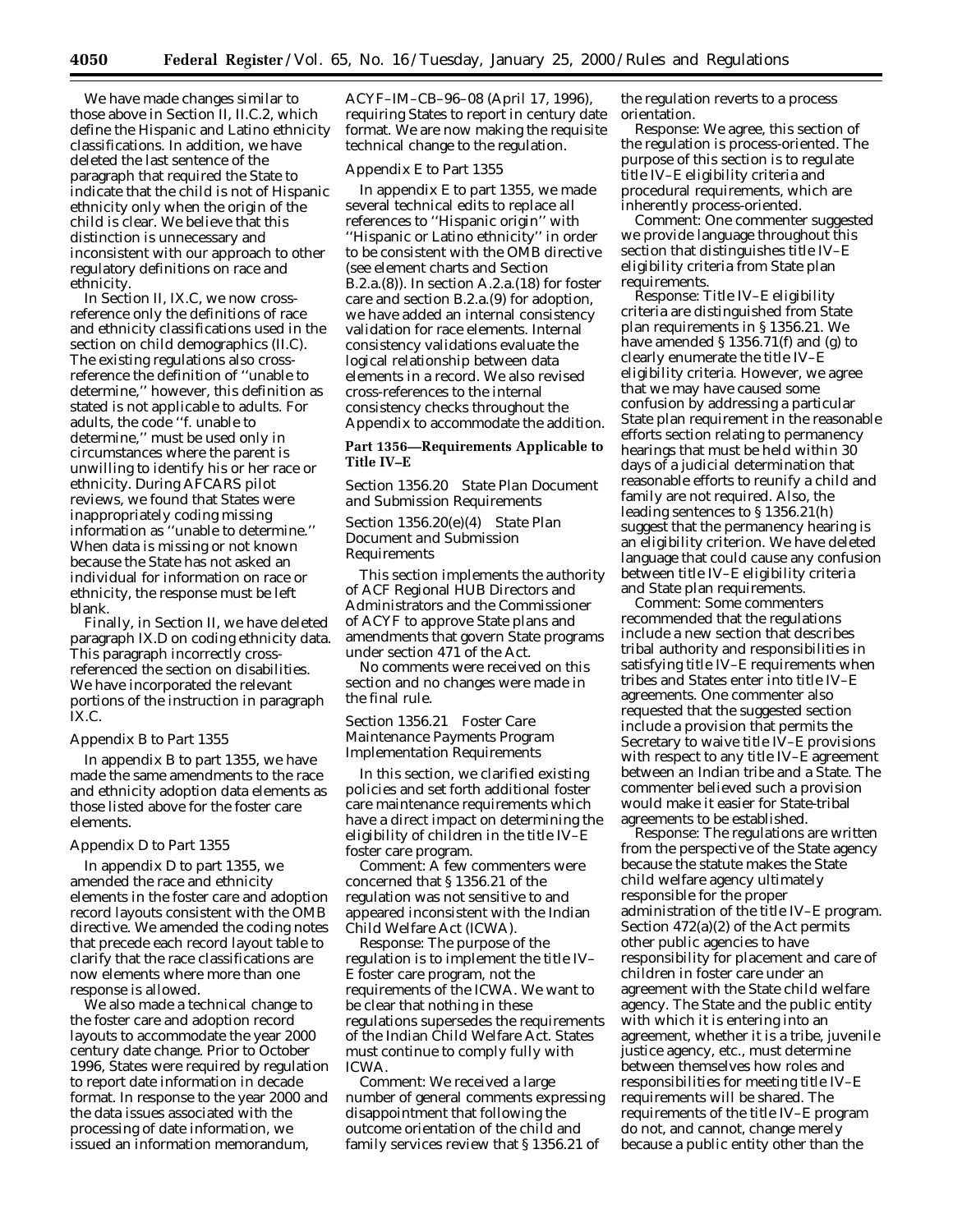State child welfare agency has responsibility for placement and care of certain children in foster care. Tribes and other public entities with which the State agency has entered into agreements do, however, have the latitude to develop their own procedures for satisfying title IV–E requirements as long as the State child welfare agency's ultimate responsibility for compliance is assured. We have not made any changes to the regulation based on these comments.

## *Section 1356.21(a) Statutory and Regulatory Requirements of the Federal Foster Care Program*

This section introduces the title IV–E implementation requirements for eligibility of Federal financial participation (FFP) under the title IV–E foster care program.

*Comment:* One commenter observed that §§ 1356.22 and 1356.30 should be included in the references in this paragraph.

*Response:* We concur and have amended the paragraph accordingly.

#### *Section 1356.21(b) Reasonable Efforts*

This section sets forth the ASFA requirement that the State hold the child's health and safety as its paramount concern when making reasonable efforts.

*Comment:* We received several suggestions to include, in the regulation, the preamble language at page 50073 of the NPRM which describes the threefold purpose of the reasonable efforts requirements. The basis for this suggestion was a concern that the focus of the regulation was on the steps the State agency must take in order to access Federal funds rather than the intent of the statute. The commenters believe the inclusion of this language in the regulation will provide an outcome oriented balance to the process orientation of this section of the regulation.

*Response:* We concur and have amended § 1356.21(b) accordingly.

*Comment:* Many commenters requested that we delete the preamble language at page 50073 of the NPRM that provides examples of questions the courts should consider in determining whether the agency satisfied the reasonable efforts requirements. These commenters are concerned that examples provided in regulation or policy guidance become de facto policy. Conversely, we received many comments not only supporting the list in question, but encouraging us to include it in the text of the regulation and expand it to include more guidance

on reasonable efforts to make and finalize permanent placements.

*Response:* We intend for examples to set parameters for the appropriate use of the flexibility that is inherent in some title IV–E provisions. We believe the examples will be helpful to State child welfare agencies in preparing for hearings at which reasonable efforts determinations are to be made. We do, however, think the list is more appropriate as policy guidance rather than regulatory text and therefore, did not change the regulation to include the examples.

*Comment:* One commenter suggested that we include regulatory language which places the burden of proof in satisfying the reasonable efforts requirements on the State agency.

*Response:* We believe that the very nature of the reasonable efforts determination indicates the burden of proof is on the State agency. Section 472(a)(1) of the Act requires that the court determine whether the State agency made reasonable efforts in accordance with section 471(a)(15) of the Act. We believe that the suggested change is unnecessary, therefore, and have made no changes to the regulation.

*Comment:* We received a few comments suggesting that we have no statutory basis for requiring a judicial determination that the State made reasonable efforts to prevent the child's removal from his/her home, to reunify the child and family, and to make and finalize an alternate permanent placement when the child and family cannot be reunited. We also received several comments supporting the requirement for three separate reasonable efforts determinations but questioning our authority to link title IV–E funding to such determinations.

*Response:* The judicial determinations are based in the statute. Section 472(a)(1) of the Act contains two eligibility criteria. The first pertains to the child's removal from home. Such removal must be based on a voluntary placement agreement or a judicial determination that it was contrary to the child's welfare to remain at home. The second eligibility criterion requires a judicial determination that the State made reasonable efforts of the type described in section 471(a)(15) of the Act. Section 471(a)(15) of the Act requires the State agency to make reasonable efforts to prevent the child's removal from his/her home, to reunify the child and family, and to make and finalize an alternate permanent placement when the child and family cannot be reunited. The requirements for judicial determinations regarding reasonable efforts are title IV–E

eligibility criteria. If the eligibility criteria are not satisfied, the child is not eligible for title IV–E funding.

*Comment:* One commenter suggested we permit a 60-day extension to the time frames prescribed in the regulation for obtaining judicial determinations regarding reasonable efforts to address the problem of continuances.

*Response:* We are sympathetic to the issue of continuances. However, we believe that the need for timely judicial determinations is more appropriately addressed by building capacity through training judges and attorneys rather than extending the time frames for satisfying title IV–E eligibility criteria. Therefore, we have not modified the regulation in response to this comment.

*Comment:* We received a few comments observing that a sentence in the preamble for this section mistakenly read, ''Congress provided a list of circumstances in which reasonable efforts are required.''

*Response:* Yes, this was a misprint. The sentence should have read, ''Congress provided a list of circumstances in which reasonable efforts are **not** required (emphasis added).''

## *Section 1356.21(b)(1) Judicial Determination of Reasonable Efforts To Prevent a Child's Removal From the Home*

This section sets forth the statutory requirement of a judicial determination that reasonable efforts were made to prevent removal of a child from his or her home.

*Comment:* Numerous commenters informed us that the distinction we made between emergency and nonemergency removals was not reflective of State practice.

*Response:* We concur that the distinction was not useful. We have removed the distinction and consolidated the requirements for reasonable efforts to prevent removals into a single paragraph, (b)(1). States will now have up to 60 days from the time a child is removed from the home to obtain a judicial determination regarding reasonable efforts to prevent removal.

*Comment:* We received an overwhelming number of comments on the timing prescribed for obtaining judicial determinations that the State made reasonable efforts to prevent removals. The proposed language required such determinations to be made ''\* \* \* at the first full hearing pertaining to the removal of the child or no later than 60 days after a child has been removed from home, whichever is first.'' Commenters interpreted this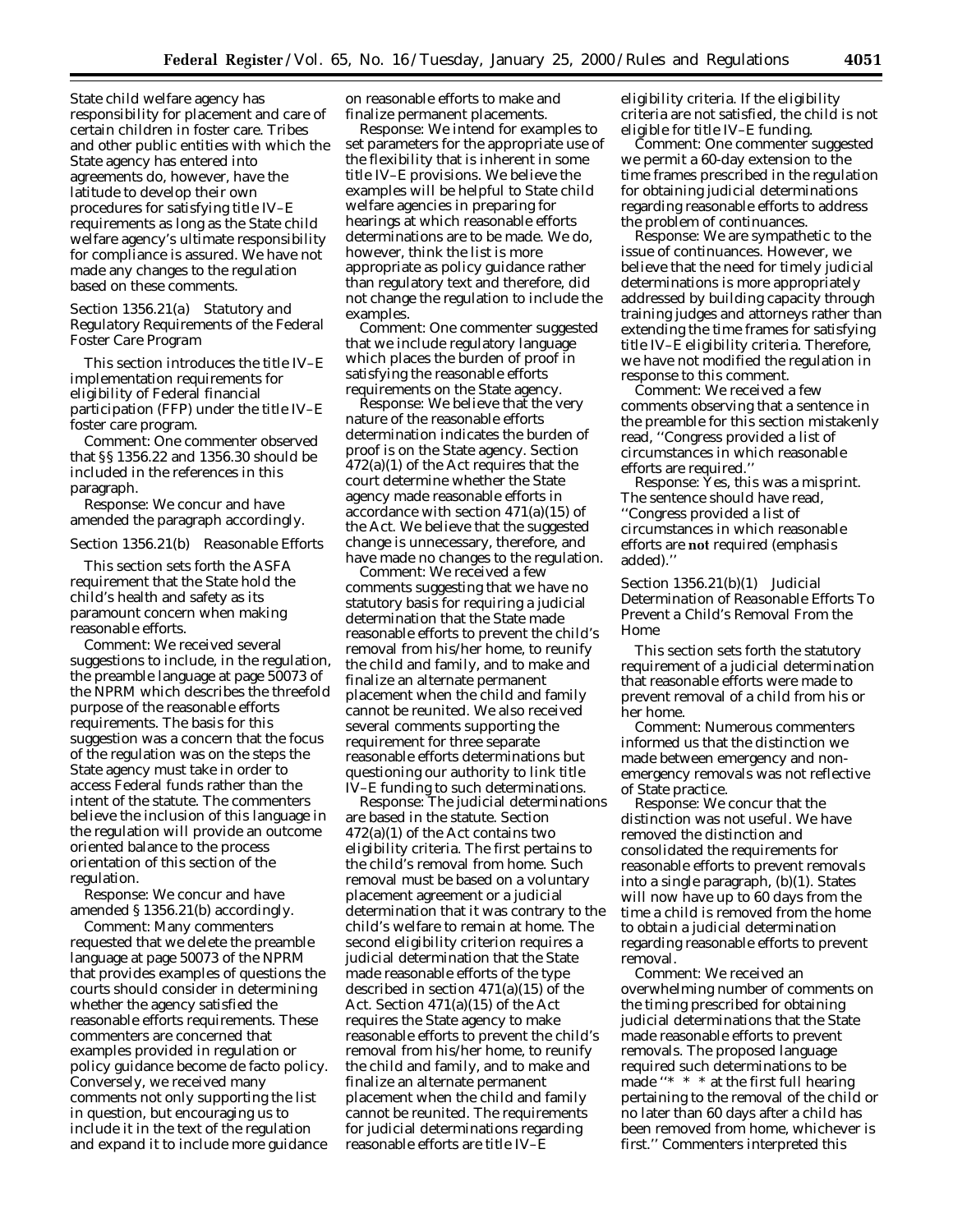language to preclude such determinations from being made at an earlier time, thus delaying title IV–E eligibility.

*Response:* We did not intend to prohibit these determinations from being made at an earlier time and we have amended the regulation language in paragraph  $(b)(1)(i)$  accordingly. The rule now requires the State agency to obtain a judicial determination that it either made or was not required to make reasonable efforts to prevent a child's removal from home no later than 60 days from the date the child was removed from the home.

*Comment:* Many commenters believed that we were overly harsh in prohibiting title IV–E eligibility for an entire foster care episode if the reasonable efforts to prevent removal requirements were not satisfied. Some suggested that the State be permitted to establish the child's eligibility when and if this requirement is met at a later date.

*Response:* The requirement for the State to make reasonable efforts to prevent removals is a fundamental protection under the Act and one of several title IV–E eligibility criteria used in establishing eligibility. From both a practice and an eligibility perspective, it is impossible for the State to provide efforts to prevent the removal of a child from home after the fact.

In terms of practice, there is a profound effect on the child and family once a child is removed from home, even for a short time, that cannot be undone. If the child is returned after services have been delivered, or even immediately, the State has reunified the family, not prevented a removal.

The statute requires that title IV–E eligibility be established at the time of a removal. If the State does not make reasonable efforts to prevent a removal or fails to obtain a judicial determination with respect to such efforts, the child can never become eligible for title IV–E funding for that entire foster care episode because there is no opportunity to establish eligibility at a later date. Once title IV–E eligibility is initially established, the judicial determination regarding the reasonable efforts the State made to finalize a permanency plan is required to maintain title IV–E eligibility.

*Comment:* A couple of commenters stated that it was impossible to satisfy the proposed requirements for making reasonable efforts to prevent removals for unaccompanied refugee minors.

*Response:* We have no authority to waive title IV–E eligibility requirements for any child or group of children. If the State wishes to claim title IV–E funds for unaccompanied refugee minors, then all title IV–E eligibility criteria must be satisfied.

## *Section 1356.21(b)(2) Judicial Determination of Reasonable Efforts to Finalize a Permanency Plan*

This section (formerly § 1356.21(b)(3) and (b)(4) of the NPRM) describes the requirements for obtaining a judicial determination to finalize a permanency plan.

*Comment:* Most commenters expressed confusion regarding when the 'clock'' starts for obtaining judicial determinations that the State made reasonable efforts to reunify the child and family or to make and finalize an alternate permanency plan. A few commenters observed that often the permanency plan may change from reunification to an alternate permanency plan prior to the State obtaining a judicial determination regarding its efforts to reunify the child and family. These commenters requested clarification about which permanency plan the court must rely on to make its determination in such situations. A couple of commenters suggested that we not permit States to change the permanency plan outside a permanency hearing or without a court order so that the court has an opportunity to determine if the State agency did make reasonable efforts to reunify the child and family before sanctioning the change in the permanency plan.

*Response:* After reviewing the comments and the proposed requirements, we determined that our proposal in the NPRM with respect to reasonable efforts to reunify a child and family and to make and finalize alternate permanency plans was confusing and not responsive to actual practice. To simplify the requirements, we have consolidated the reasonable efforts requirements regarding efforts to reunify the child and family and to make and finalize alternate permanent placements into a single requirement related to making reasonable efforts to finalize a permanency plan. In new paragraph (b)(2), we require the State to obtain a judicial determination that it made reasonable efforts to finalize the permanency plan that is in effect, regardless of what it is, within 12 months of the date the child is considered to have entered foster care in accordance with the definition of such at § 1355.20. The State must obtain such a determination every 12 months thereafter while the child is in foster care. Our purpose in imposing this policy, as stated in the NPRM, is to tie the timing for obtaining reasonable efforts determinations regarding

permanency to the timing of the permanency hearing because it is a logical determination to make at such hearings and it would ease administrative burden.

In determining whether the State made reasonable efforts to finalize a permanency plan, the court's determination should be based on the permanency plan that is in effect at the time at which the agency is seeking such a determination. We are not requiring the State to obtain judicial determinations on its efforts regarding permanency plans that it has abandoned.

We realize that obtaining reasonable efforts determinations regarding finalizing permanency plans every 12 months while a child is in foster care is a significant departure from current practice and that States will need transition time to implement this requirement for children who have been in foster care for more than 12 months. Therefore, we will not take adverse action against States who cannot comply with this requirement for a period of 12 months from the effective date of this final rule.

Finally, we think it appropriate to permit the State agency to alter the permanency plan outside a permanency hearing and will not require the court to approve such a plan before the State agency can act on it. When a State agency has placement and care responsibility for a child, it is responsible for setting and acting on the appropriate permanency plan. We understand that, in some States, courts provide such active oversight during the course of a permanency hearing that the court actually sets the permanency plan. That is the State's prerogative. Federal law does not require the courts to play such a prescriptive role in the permanency planning process. Section 475(5)(C) of the Act requires the court to review the permanency plan presented to it by the State agency.

*Comment:* We received several comments objecting to the proposal that children, for whom judicial determinations are not made regarding reasonable efforts to reunify and to make and finalize alternate permanency plans, become ineligible for title IV–E funding until such a determination is made.

*Response:* We did not amend the regulation based on these comments because the requirements for judicial determinations are statutory. To be eligible for title IV–E funding, section 472(a)(1) of the Act requires the State to obtain a judicial determination regarding its reasonable efforts of the type described in section 471(a)(15) of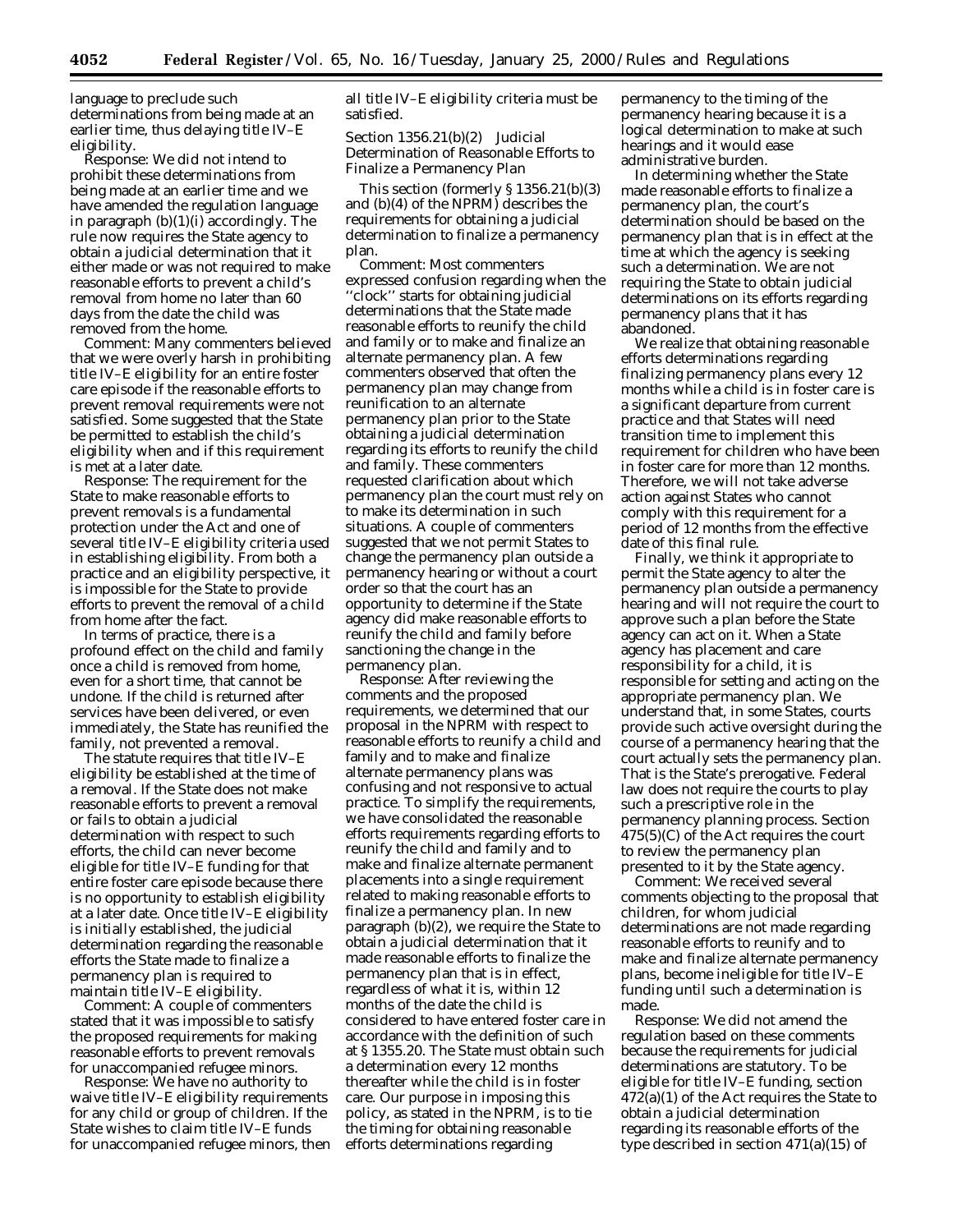the Act. Section 471(a)(15) of the Act, among other things, requires the State to make reasonable efforts to finalize permanency plans. If these criteria are not satisfied, the child is ineligible for title IV–E funding.

*Comment:* We received a number of comments opposing the requirement that judicial determinations regarding reasonable efforts to finalize permanency plans be made at least every 12 months. These commenters suggested that such determinations should be required every six months to be consistent with the ASFA's focus on expedited permanency.

*Response:* We agree that six-month intervals for making determinations regarding reasonable efforts to effect a permanency plan may provide an incentive for expediting permanency. However, requiring such judicial determinations to be made at the interval suggested would limit the flexibility provided at section 475(5)(B) of the Act for holding the periodic reviews required therein before an administrative body rather than a court. We cannot justify a requirement that would limit flexibility provided by the statute, particularly since we know it would place a significant burden on the courts and State agencies. Therefore, we have made no changes to the regulation.

We believe that the six-month periodic reviews will encourage a timely permanency planning process. These reviews must determine, in part: ''the continuing necessity for and appropriateness of the placement, the extent of compliance with the case plan \* \* \* and to project a likely date by which the child may be returned to and safely maintained in the home or placed for adoption or legal guardianship.'' Thus, the statute already compels States to review reasonable efforts to achieve permanency every six months.

*Comment:* One commenter requested that we amend the regulatory language to ensure that courts oversee reunification efforts between unaccompanied refugee children and the party designated as the child's permanent placement.

*Response:* The courts oversee the State agency's efforts to finalize permanency plans, regardless of what the permanency plan is or with whom the child is to be placed. Therefore, we do not believe we must regulate such an assurance for a particular group of children in foster care.

Section 1356.21(b)(3) Circumstances in Which Reasonable Efforts Are Not Required to Prevent a Child's Removal From Home or to Reunify the Child and Family

This section (formerly § 1356.21(b)(5) in the NPRM) describes the circumstances in which reasonable efforts to prevent a removal or to reunify a child with his or her family are not required.

*Comment:* Many commenters requested additional guidance in defining aggravated circumstances in which reasonable efforts are not required. The majority of commenters supported State autonomy in identifying those aggravated circumstances but wanted further guidance or clarification.

*Response:* Congress provided specific examples of aggravated circumstances in the statute which we have included in the regulation. Section  $471(a)(15)(D)(i)$  of the Act requires the State to define, in law, those aggravated circumstances in which reasonable efforts are not required. We believe that the State legislative process will produce decisions that are based on public debate, consideration, and broad input from all interested and relevant parties. We strongly believe that providing Federal guidance beyond what is included in the statute is inconsistent with the intent of the statute to provide States with maximum flexibility in this area.

*Comment:* Several commenters urged us to permit the court to determine that reasonable efforts are not required in circumstances other than those enumerated at section  $471(a)(15)(D)$  of the Act when the State agency provides evidence to that effect. These commenters believe that the interpretation that they are requesting is consistent with the Rule of Construction at section 478 of the Act. Many commenters made this suggestion because they were uncomfortable with the preamble discussion which submits that an assessment of the family that indicates that the child is not safe in the home would satisfy the reasonable efforts requirements.

*Response:* We understand the commenter' concern; however, the statute specifically enumerates those circumstances in which reasonable efforts are not required. Section 478 of the Act clarifies that the State court continues to have discretion when making judgements about the health and safety of the child. However, it does not grant ACF the authority to add or change the list at section  $471(a)(15)(D)$ of the Act. As written, the statute requires the State to make reasonable

efforts in all cases unless one of the circumstances at section 471(a)(15)(D) of the Act exists.

The aforementioned interpretation of the statute should not be construed to support unwarranted attempts to preserve families. Rather, when reasonable efforts are required, the State agency and the courts must determine the level of effort that is reasonable, based on safety considerations and the circumstances of the family. Sometimes, based on its assessment of a family, the State agency determines that it is reasonable to make no effort to maintain the child in the home or to reunify the child and family. In such circumstances, if the court determines that the agency's assessment of the family is accurate and its actions were appropriate, the court should find that the agency's efforts in such cases were reasonable, not that reasonable efforts were not required.

*Comment:* One commenter recommended that we permit Indian tribes to identify in tribal code those aggravated circumstances in which reasonable efforts are not required in accordance with section  $471(a)(15)(D)(i)$ of the Act.

*Response:* When entering into a title IV–E agreement with a State, the tribe must adhere to the list of aggravated circumstances defined in State law. The statute at section  $471(a)(15)(D)(i)$ specifically requires that the aggravated circumstances in which reasonable efforts are not required be defined in State law. Moreover, other public agencies and tribes that enter into agreements with the State agency are not operating or developing their own title IV–E program separate and apart from that operated under the State plan. Rather, the agency or tribe is agreeing to operate the title IV–E program established under the State plan for a specific population of children in foster care. Therefore, the other public agency or tribe is bound by any State statute related to the operation of the title IV– E program. We expect the State child welfare agency to engage the tribes, and any other agency with which it has title IV–E agreements, in developing its list of aggravated circumstances.

*Comment:* In the preamble to proposed § 1356.21(b)(5), we explained that a court determination that reasonable efforts to prevent a child's removal were not required did not remove the State's obligation to make reasonable efforts to reunify the child and family. Only a judicial determination that reasonable efforts to reunify the child and family are not required removes that obligation. Several commenters requested that we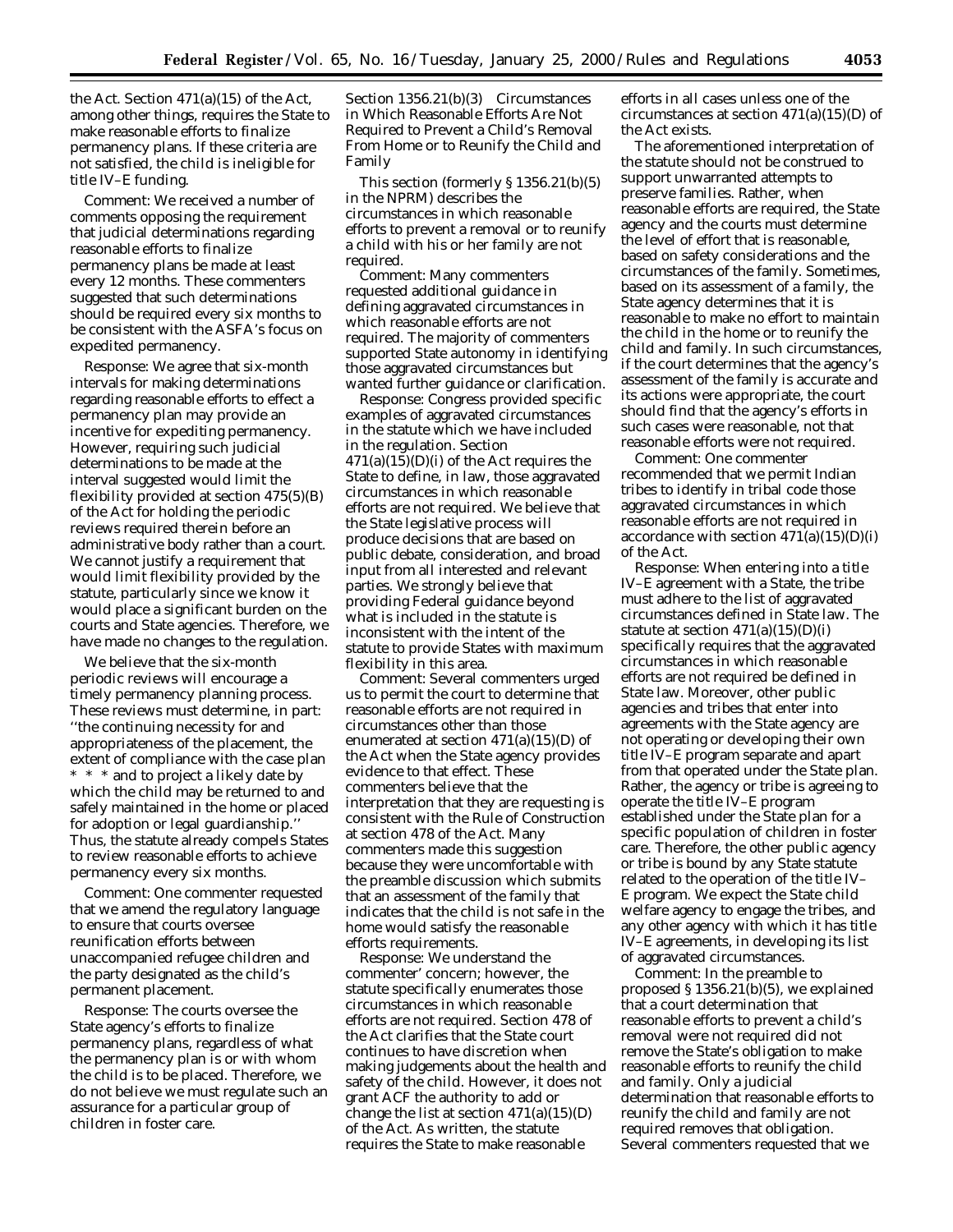eliminate this requirement because they believe it to be unduly burdensome.

*Response:* We believe that States will frequently encounter circumstances in which they are exempt from making efforts to prevent a child's removal from the home but it is appropriate to make reasonable efforts to reunify the child and family. We think the policy described in the comment above ensures that decision making is based on the individual circumstances of the child and family rather than blanket exceptions. Moreover, the statute supports such an interpretation. Section 471(a)(15)(D) of the Act enumerates circumstances in which reasonable efforts of the type described at section 471(a)(15)(B) of the Act are not required. Two distinct types of reasonable efforts are described at section 471(a)(15)(B) of the Act: to prevent removals; and to reunify children and their families. Therefore, a judicial determination exempting the State from providing each type of reasonable effort must be made. We have retained this requirement.

*Comment:* A couple of commenters requested that we clarify that we are not prescribing the timing for judicial determinations that reasonable efforts are not required to reunify the family.

*Response:* The commenters are correct that we are not prescribing the time frame for judicial determinations that reasonable efforts to reunify the child and family are not required. We do not think it is appropriate to prescribe a time frame for obtaining such a determination and have made this clarification in paragraph (b)(3). However, all judicial determinations with respect to reasonable efforts to prevent removals, even determinations that such efforts are not required, must be obtained within the time frame prescribed in paragraph (b)(1), within 60 days of the date the child is removed from the home.

*Comment:* We received a number of comments regarding the list of felonies at § 1356.21(b)(5) used to identify when reasonable efforts are not required. The comments included requests for clarification regarding whether a criminal conviction is required, support for requiring a criminal conviction, and opposition to requiring a criminal conviction.

*Response:* We have amended § 1356.21(b)(3)(ii) to clarify that a parent must be convicted of one of the felonies enumerated before the court can determine that reasonable efforts are not required. (We have similarly amended language in  $\S 1356.21(i)(1)(iii)$  which requires TPR when a parent is convicted of one of the enumerated felonies). The

statutory language specifically calls for a court of competent jurisdiction to find that one of the felonies was committed. In our opinion, this language requires a criminal conviction. As we stated in the NPRM, however, in circumstances in which the criminal proceedings have not been completed or are under appeal, the court that hears child welfare dependency cases determines whether it is reasonable to attempt to reunify the child with his/her parent. It is important for this decision to be based on the developmental needs of the child and the length of time associated with completion of the criminal proceedings or the appeals process.

## *Section 1356.21(b)(4) Concurrent Planning*

This section (formerly § 1356.21(b)(6) in the NPRM) implements the statutory provision which provides States the option of using concurrent planning.

*Comment:* One commenter suggested that we require an assessment of every family to determine the appropriateness of concurrent planning before the State implements it for that family.

*Response:* We agree that the commenter's suggestion is consistent with good practice. However, it would be overly prescriptive to include such a requirement in regulation since concurrent planning is an option for the State, and not a mandate.

*Comment:* One commenter encouraged us to prohibit States from using concurrent planning for unaccompanied refugee minors.

*Response:* The choice to engage in concurrent planning is optional and should be made on a case-by-case basis. We see no reason to prohibit the use of this technique for a particular group of children in foster care.

*Comment:* One commenter asked if the State must present the concurrent plan to the court and if the court must make a reasonable efforts determination with respect to the concurrent plan.

*Response:* The answer to both questions is no. The State is not required to present the plan for the purposes of obtaining a reasonable efforts determination by the court. The concurrent planning option is addressed in the reasonable efforts section because, among other things, that section of the regulation addresses permanency planning activities, of which concurrent planning is one.

*Comment:* One commenter suggested we broaden the concurrent planning language in the regulation to include all types of permanency plans. As presented in the NPRM, we only address concurrent planning with respect to reunification and adoption.

The commenter thinks the regulation should clarify that concurrent planning may be used regardless of what the alternate permanency plan is.

*Response:* We agree and have amended the language in paragraph (b)(4) accordingly.

# *Section 1356.21(b)(5) Use of the Federal Parent Locator Service*

This section (formerly § 1356.21(b)(7) in the NPRM) provides for the use of the Federal Parent Locator Service (FPLS) to search for absent parents in order to expedite permanency for children.

*Comment:* A number of commenters suggested we provide guidance regarding the timing for use of the Federal Parent Locator Service. Comments ranged from suggesting that we encourage States to locate absent parents and/or putative fathers as soon as possible to requiring that such searches take place within 30 days of the child entering foster care.

*Response:* While we agree with the idea that searches for absent parents should be conducted as soon as possible after a child enters care, we do not think it is appropriate to include such practice level guidance in regulation. We have, however, made an editorial change in paragraph (b)(5) to note that we are not restricting when a State can seek the services of the FPLS.

## *Section 1356.21(c) Contrary to the Welfare Determination*

This section sets forth the requirements that there be a judicial determination stating that remaining in the home would be contrary to the child's welfare.

*Comment:* We received numerous comments regarding the distinction in the NPRM between emergency and nonemergency removals. The comments were similar to those we received regarding reasonable efforts to prevent removals; that the distinction is not consistent with actual practice in many States.

*Response:* We concur and have removed the distinction between emergency and non-emergency removals in the final rule. Now a State will need to obtain a contrary to the welfare determination in the first court order removing the child from the home, regardless of whether there is an emergency or non-emergency situation.

*Comment:* Commenters overwhelmingly opposed our proposed requirement that contrary to the welfare determinations be made at the first hearing pertaining to the child's removal from home. The commenters said we were inappropriately overturning policy established by the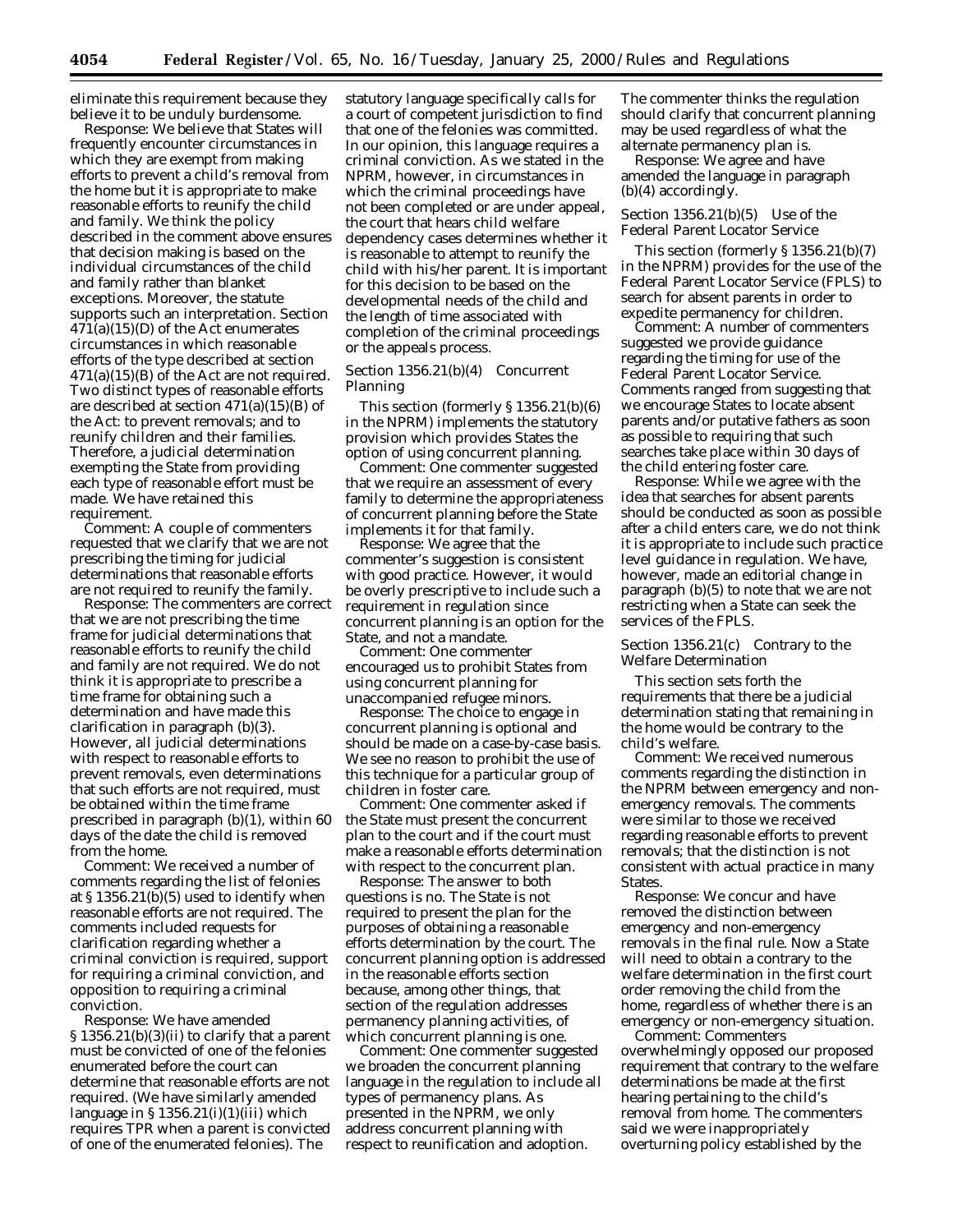Departmental Appeals Board (DAB) decision #1508, which permitted States up to six months to obtain a contrary to the welfare determination.

*Response:* We recognize that some States may have made changes to their contrary to the welfare policies based on this DAB decision. However, at the time that the DAB made that ruling, the Department did not have regulations addressing the timing of contrary to the welfare determinations. Therefore, we are now taking this opportunity to clarify in regulation our policy on this issue. Our reasons for establishing this policy are set forth below:

The contrary to the welfare determination was the first of the existing protections afforded to children and their families by the Federal foster care program and has been in effect since the inception of the program in 1961 when it was operated under title IV–A. The statute then, and now, recognizes the severity of removing a child, even temporarily, from home. This protection is in place because Congress believed that judicial oversight would prevent unnecessary removals and act as a safeguard against potential inappropriate agency action. This policy is consistent with Congressional intent and stands as proposed in the NPRM. The contrary to the welfare determination must be made in the first court order sanctioning the removal of the child from home, as is explicitly required at section 472(a)(1) of the Act.

*Comment:* Several commenters requested that we clarify that we did not intend to consider an emergency order (sometimes referred to as a ''pick-up order'' or ''ex-parte order'') as the first court ruling for the purpose of meeting the contrary to the welfare requirements.

*Response:* We did not make any distinction about the type of order in which the contrary to the welfare determination is required. We mean the very first court order pertaining to the child's removal from home. If the emergency order is the first order pertaining to a child's removal from home, then the contrary to the welfare determination must be made in that order to establish title IV–E eligibility. We understand that some States must change their practices and even State statutes to meet this requirement. The critical nature of this protection requires us to maintain this policy.

*Comment:* One commenter suggested we eliminate the contrary to the welfare requirement because it provides an incentive for workers not to remove children from their homes.

*Response:* The contrary to the welfare determination is a statutory requirement

and a critical protection that must be afforded to all children and their families to assure that unnecessary removals are minimized. We have, therefore, made no change to the regulation.

*Comment:* A few commenters opposed the policy to make children for whom the contrary to the welfare requirements are not satisfied ineligible for title IV–E funding. Commenters thought we were particularly harsh in making the child ineligible for that entire foster care episode.

*Response:* Consistent with the reasonable efforts to prevent removals requirements, the contrary to the welfare determination is a critical statutory protection and a criterion for establishing title IV–E eligibility. Once a child is removed from home, the State cannot go back and fix an inappropriate removal. If a child's removal from home is not based on a judicial determination that it was contrary to the child's welfare to remain in the home, the child is ineligible for title IV–E funding for the entire foster care episode subsequent to that removal because there is no opportunity to satisfy this eligibility criterion at a later date. The same does not hold true for all other eligibility criteria. For example, judicial determinations regarding reasonable efforts to finalize a permanency plan, placement in a licensed foster family home or child care institution, and State agency responsibility for placement and care are all title IV–E eligibility criteria that can be reestablished if lost or established at a later time if missing at the beginning of a foster care episode. This is not the case with the contrary to the welfare determination.

*Comment:* A number of commenters pointed out a technical discrepancy between the contrary to the welfare and reasonable efforts to prevent removals requirements regarding the consequence for not meeting these requirements. In the NPRM, we stated that, if the reasonable efforts to prevent removals requirements are not met, the child is ineligible for title IV–E funding for the remainder of ''that stay'' in foster care. The language for the contrary to the welfare determination states that the child is not eligible for the duration of "his/her" stay in foster care. The commenters are concerned that the language for the contrary to the welfare requirements could be construed to mean the child is never eligible for title IV–E funding again.

*Response:* We have amended the language at  $\S 1356.21(c)$  so that it is consistent with that at  $\S 1356.21(b)(1)$ . If the contrary to the welfare requirements are not satisfied, the child is not eligible

for title IV–E funding for the remainder of that stay in foster care.

*Comment:* One commenter suggested that unaccompanied refugee minors be exempt from the contrary to the welfare requirements.

*Response:* We have no authority to waive or exempt any group of children in foster care from this provision. It is a title IV–E eligibility criterion that must be satisfied if a State claims title IV–E funding for a child.

*Comment:* A few commenters requested that we accept a judicial determination that the removal of the child from the home was in the best interests of society in satisfying the contrary to the welfare requirements.

*Response:* This suggestion would not comport with the law or the intent of the title IV–E foster care program. The statute is clear that for title IV–E purposes a removal from the home must be based on a determination that remaining in the home would be contrary to the child's welfare. We have clarified this requirement previously in ACYF–PIQ–91–03 which states that, "\* \* \* if the court order indicates only that the child is a threat to the community, such language would not satisfy the requirement for a determination that continuation in the home would be contrary to the child's welfare \* \* \*''. We find no basis to overturn this policy as it is intended to ensure that children are not unnecessarily removed from their homes and is based on the child's best interests.

Section 1356.21(d) Documentation of Judicial Determinations

This section establishes the documentation requirements for the reasonable efforts and contrary to the welfare determinations.

*Comment:* Many commenters wrote in support of our proposed policy of requiring judicial determinations to be explicit, made on a case-by-case basis, and so stated in the court order. Others felt that we were being overly prescriptive in this section. Those commenters expressed concern that this requirement prohibits the use of preprinted forms that include checklists for making the necessary judicial determinations. A few suggested that we permit the court order to reference the facts in a court report, related psychiatric or psycho-social report, or sustained petition to demonstrate that the determination was based on the individual circumstances of that case. A few commenters even suggested that we delete the paragraph in its entirety.

*Response:* In keeping with the supportive comments we received on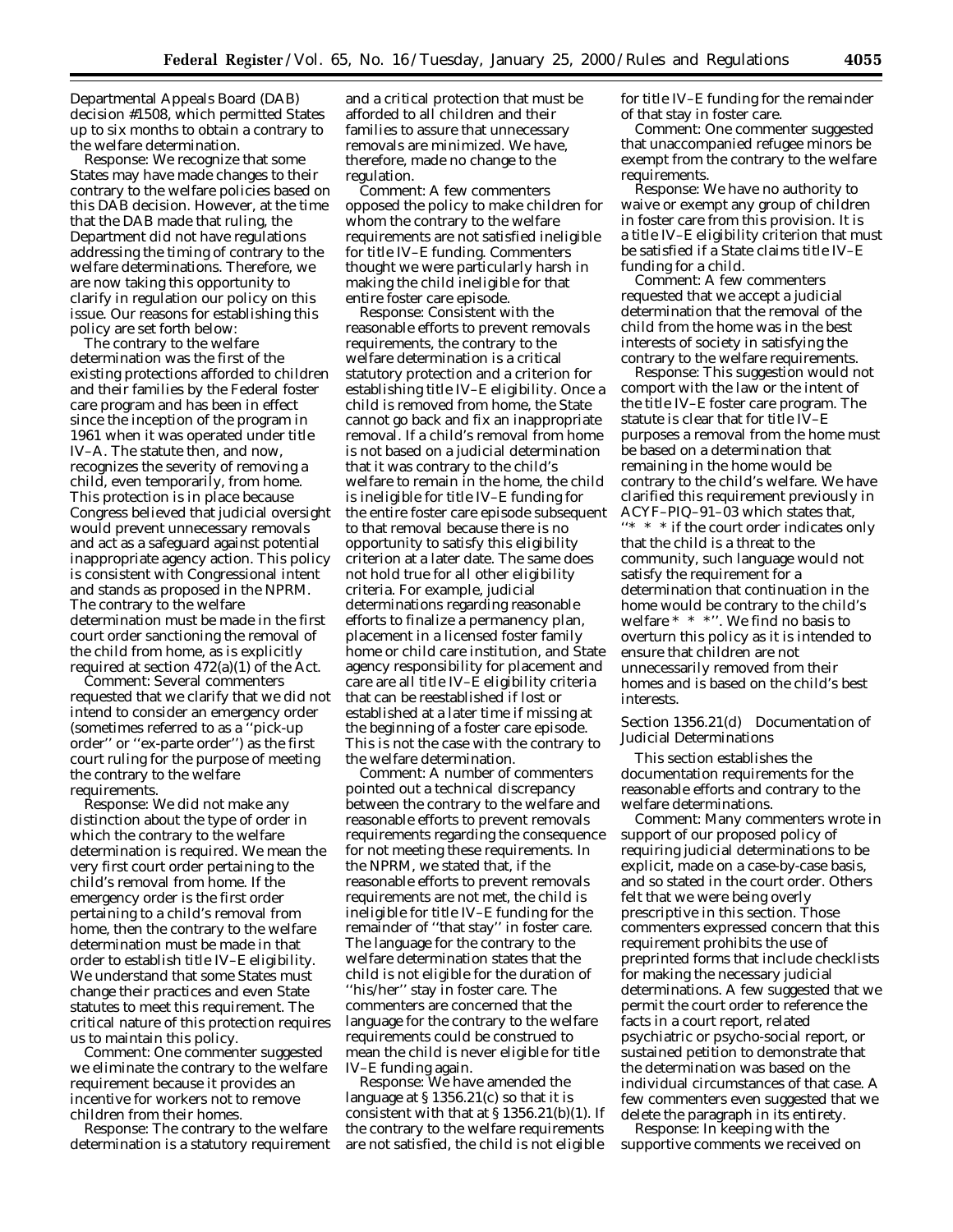the need for individualized judicial determinations, we have not made changes in this section, but would like to clarify our reasons for the policy. Our purpose for proposing this policy can be found in the legislative history of the Federal foster care program. The Senate report on the bill characterized the required judicial determinations as ''\* \* \* important safeguard(s) against inappropriate agency action \* \* \*'' and made clear that such requirements were not to become ''\* \* \* a mere *pro forma* exercise in paper shuffling to obtain Federal funding \* \* \*'' (S. Rept. No. 336, 96th Cong., 2d Sess. 16 (1980)). We concluded, based on our review of State' documentation of judicial determinations over the past years, that, in many instances, these important safeguards had become precisely what Congress was concerned that they not become.

Our primary concern is that judicial determinations be made on a case-bycase basis and it was not our intent to create a policy that was overly prescriptive and burdensome. States have a great deal of flexibility in satisfying this requirement. The suggestion that the court order reference the facts of a court report, related psychiatric or psycho-social report, or sustained petition as a mechanism for demonstrating that judicial determinations are made on a case-bycase basis is an excellent one and would satisfy this requirement. If the State can demonstrate that such determinations are made on a case-by-case basis through a checklist then that is acceptable also.

*Comment:* A few commenters asked for clarification regarding the language that must be contained in judicial determinations that satisfy title IV–E eligibility criteria. The commenters wanted to know if these determinations needed to use the exact terms ''reasonable efforts'' and ''contrary to the welfare.''

*Response:* Existing policy does not require the judicial determinations to use the exact terminology of the statute. We have no intention of overturning this policy. In fact, in the preamble to this section in the NPRM, we specifically stated that,

 $\hspace{0.1mm}^*$   $\hspace{0.1mm}^*$   $\hspace{0.1mm}^*$  (t)<br>he judicial determinations themselves need not necessarily include the exact terms ''contrary to the welfare'' and ''reasonable efforts,'' but must convey that the court has determined that reasonable efforts have been made or are/were not required (as described in section 471(a)(15) of the Act), and that it would be contrary to the welfare of a child to remain at home.

*Comment:* One commenter was opposed to our requiring specific judicial determinations. The commenter felt we should be able to cull out the fact that the court made the appropriate determinations by reading the hearing record.

*Response:* While we can allow some flexibility in this area, it is a statutory requirement that the specific judicial determinations regarding reasonable efforts and contrary to the welfare be explicit in court orders. Section 1356.21(d)(1) of the regulation states that we will accept transcripts of the court proceedings if the necessary judicial determinations are not explicit in the court orders.

*Comment:* Overwhelmingly, commenters were opposed to the prohibition on nunc pro tunc orders. Commenters generally felt that the States would be punished for the failure of the court to fulfill its responsibility. Some commenters suggested we permit nunc pro tunc orders only to clarify or correct technical errors.

*Response:* We placed the ban on nunc pro tunc orders because we discovered that they were being used months, sometimes years, later to meet reasonable efforts and contrary to the welfare requirements that had not been met at the time the original hearing took place. We are sensitive to the issue of technical errors. However, it is permissible for States to use transcripts of court proceedings to verify that judicial determinations were made in the absence of the necessary orders. We have, therefore, made no changes to the regulation to modify the ban on nunc pro tunc orders.

*Comment:* Some commenters opposed our decision not to accept judicial determinations regarding reasonable efforts and contrary to the welfare determinations which merely reference State statute.

*Response:* We believe that judicial determinations should be as meaningful as possible and child-specific in order to ensure that the circumstances of each child are reviewed individually. We believe that explicit documentation is a way to ensure that such determinations actually occur and could find no compelling argument to change our position. We will not accept judicial determinations that merely reference State statute to satisfy the reasonable efforts and contrary to the welfare determinations.

### *Section 1356.21(e) Trial Home Visits*

This section defines trial home visits for the purposes of establishing title IV–E eligibility.

*Comment:* Most commenters supported allowing title IV–E eligibility to continue for six months while a child is on a trial home visit.

*Response:* No response is necessary to these comments, but we changed the term ''foster care setting,'' to ''foster care,'' to have consistent terminology throughout the rule.

*Comment:* A commenter sought clarification of whether there is a regulatory definition of a trial home visit.

*Response:* There is no regulatory definition of the term ''trial home visit,'' as it is within the State's discretion to define. We do not believe that it would be appropriate for us to develop a regulatory definition. We also do not believe that we could develop a definition that would be inclusive of the variety of State policies on trial home visits or that a definition would be helpful. In practice, a trial home visit is intended to be a short term option in preparation for returning the child home permanently.

*Comment:* A commenter asserted that the law does not recognize or define a trial home visit, and therefore, we have no authority to require a determination of title IV–E eligibility for children who reenter foster care after a trial home visit that lasts more than six months.

*Response:* While it is true that the statute does not explicitly address trial home visits and determinations of title IV–E eligibility, we believe our policy is consistent with the statute. Further, we are allowing maximum flexibility to States regarding establishing title IV–E eligibility if the child reenters foster care. If a trial home visit continues for an extended period, the circumstances of the original removal are likely to have changed. For that reason, a State must determine title IV–E eligibility upon a child's reentry into foster care. When a trial home visit extends beyond six months and the child returns to foster care, the child is then considered to be entering a new placement.

*Comment:* A commenter sought clarification on whether a continuance of a hearing scheduled to address the trial home visit satisfied the requirement that for title IV–E funding to continue, a court must order a longer visit.

*Response:* The provision establishes a six-month outer limit for a trial home visit, except when a court orders a longer visit. A court continuance of a hearing regarding the trial home visit does not satisfy this requirement.

#### *Section 1356.21(f)—Case Review System*

This section establishes the case review system requirements for the title IV–E foster care program.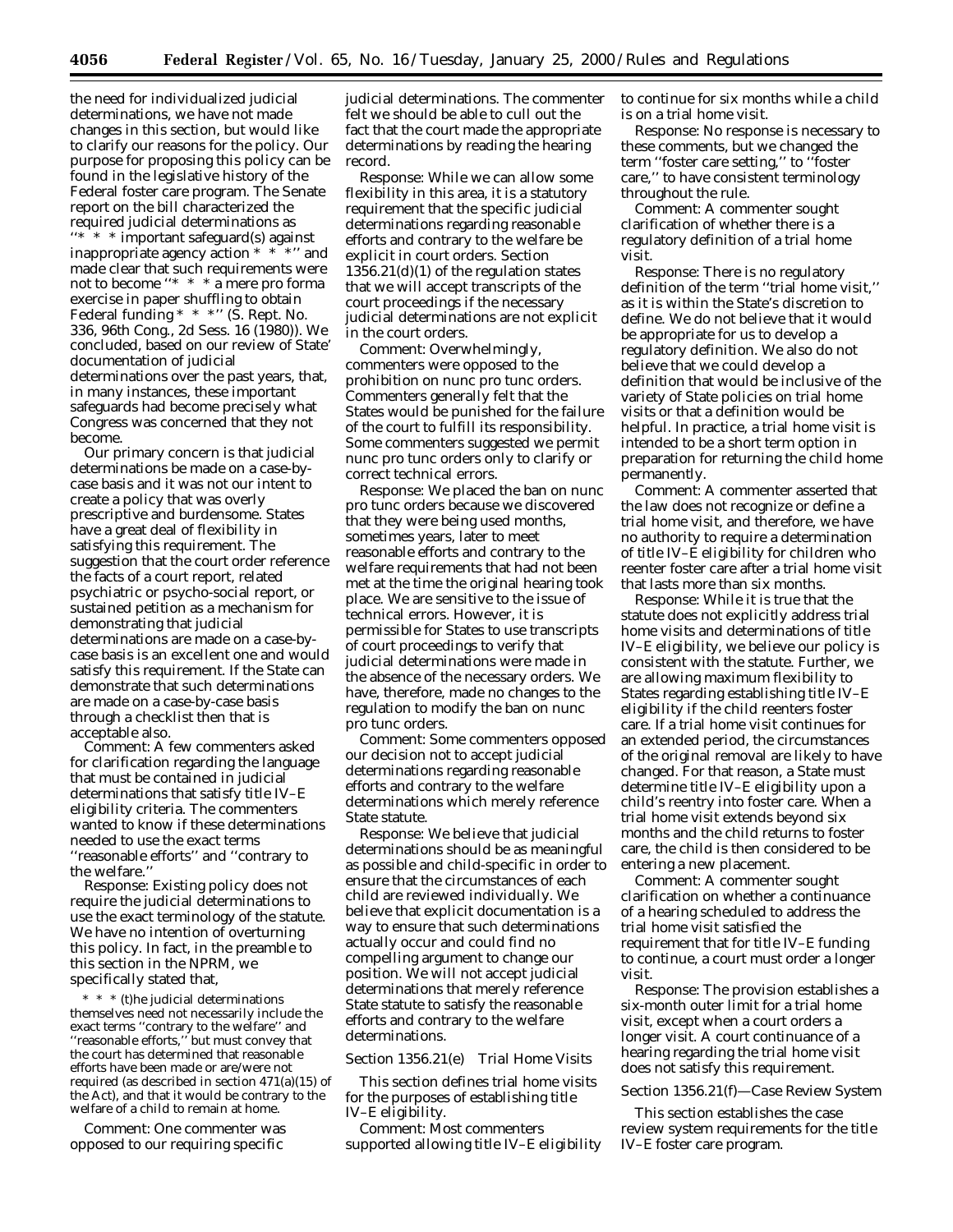*Comment:* A few commenters requested that the regulations contain more guidance on how the case review system could determine the safety of the child and ensure that the child was maintained safely in the home.

*Response:* We believe that we can better respond to these comments through the provision of technical assistance as this is more of a practice issue. Nor do we think that prescribing how a State must maintain a child's safety would be useful, since safety considerations will vary on a case-bycase basis.

*Comment:* Another commenter suggested that the time frames for all case review requirements (permanency hearings, TPR and periodic reviews) were arbitrary, and should not be prescribed in regulations. The commenter recommended that the time frames should be flexible to accommodate court calendars.

*Response:* We do not have the authority to waive time frames for case review requirements because the law requires that States hold court hearings and periodic reviews within very specific time frames. We believe that States must be held accountable to these statutory time frames, and therefore, offer no changes to the case review system. A major goal of ASFA was to tighten case review time frames to prevent children from experiencing extended stays in foster care.

### *Section 1356.21(g) Case Plan Requirements*

This section establishes the development and documentation requirements for case plans.

*Comment:* The majority of commenters on this section supported the requirement in  $\S 1356.21(g)(1)$  that States develop the case plan with the child's parent or guardian.

*Response:* None needed.

*Comment:* Several commenters suggested that we amend  $\S 1356.21(g)(1)$ to instruct the State to document a parent's inability or refusal to participate in the development of the case plan. Another commenter suggested that we require a State to document in the case plan the efforts caseworkers employed to engage the parent in the development of the plan.

*Response:* We expect that States will document efforts made to engage parents in developing the case plan, but we do not believe that it is necessary to prescribe this documentation. We believe it is especially critical that caseworkers engage parents early on because of the new time frames for permanency established by the ASFA.

*Comment:* A couple of commenters suggested that case plans be developed within 30 days of a State agency assuming responsibility for placement and providing services. One commenter believed that according to our proposed rule, case plans might not be developed until 120 days after a child has been actually removed from the home.

*Response:* The proposed rule at § 1356.21(g)(2) mirrored the language in existing regulations which required the case plan to be developed within 60 days of a State assuming responsibility for providing services, including placing the child. We are not convinced that shortening the time frame for developing case plans to 30 days will have any measurable effect on the quality and function of a case plan, and therefore, are not changing the regulation in this manner. We believe that one of the commenters may have misinterpreted the proposed rule to mean that States have up to 60 days from the date the child is considered to have entered care according to 475(5)(F) of the Act to develop the case plan. We would like to clarify that the date the child is considered to have entered foster care is irrelevant for purposes of developing the case plan. Rather, the case plan must be developed within 60 days of the child's removal from the home.

*Comment:* Some commenters suggested that we require specific steps in  $\S 1356.21(g)(5)$  that a State should take to make and finalize alternate permanency placements.

*Response:* We believe that the specific steps a State agency makes to finalize alternate permanency placements are practice issues that need to be determined on a case-by-case basis. Therefore, we are not including these specific steps in regulation. A State agency can best formulate the steps necessary to achieve permanency based on the best interests of the child and the child's permanency plan. Court review and oversight of the permanency plan should provide an adequate check on State efforts in this area.

*Comment:* A few commenters suggested that we include in the final rule the language from section 475(1)(E) of the Act, which requires States, at a minimum, to document the steps and child-specific recruitment efforts if the child's permanency goal is adoption or placement in another permanent home. A couple of commenters also requested that we include in the final rule the statutory examples of child-specific recruitment efforts, *i.e.,* the use of State, regional and national adoption exchanges.

*Response:* We agree that a clearer statement of the requirement to document the steps to permanently place the child is warranted. We have, therefore, made changes to the language and included it in a new paragraph,  $1356.21(g)(5)$ . We have amended the language in the regulation so that the documentation of ''child specific recruitment efforts'' is only applicable to children with case plan goals of adoption and not to other permanency goals. We believe that the illustrative list which mentions adoption exchanges and the reference to recruitment limits the requirement to children with case plan goals of adoption. States still need to document the steps taken to secure a permanent placement for children with alternate permanency goals.

*Comment:* A commenter requested clarification on the differences between a case plan and a permanency plan.

*Response:* We use the term ''case plan'' to refer to a plan developed to meet the statutory requirements of sections  $422(b)(10)(B)(ii)$ ,  $471(a)(16)$ , 475(1) and 475(5)(A) of the Act. The case plan is a written document which includes, in part: a description of the child's placement; a discussion of the safety and appropriateness of the placement; a plan for ensuring that the child and family receive services designed to facilitate the return of the child to a safe home or to another permanent placement; the health and educational records of the child; when appropriate, a description of the programs and services which will facilitate the child's transition from foster care to independent living; and, documentation of the steps to place the child in a permanent living arrangement.

The ''permanency plan,'' while it may be described in the case plan or may be a portion of the case plan, is what the planned permanency living arrangement will be for the child, *e.g.,* reunification with the family, or adoption. We understand that some States use the term ''permanency plan'' synonymously with "case plan," because it conveys what the case plan is designed to accomplish. We do not believe that it is necessary to require States to use distinct terminology, as long as States meet the requirements of the statute and regulations.

*Comment:* A commenter suggested that we require courts to approve case plans.

*Response:* There is no statutory basis for requiring judicial approval of the State agency's case plan document. The court's role is to: exercise oversight of the permanency plan; review the State agency's reasonable efforts to prevent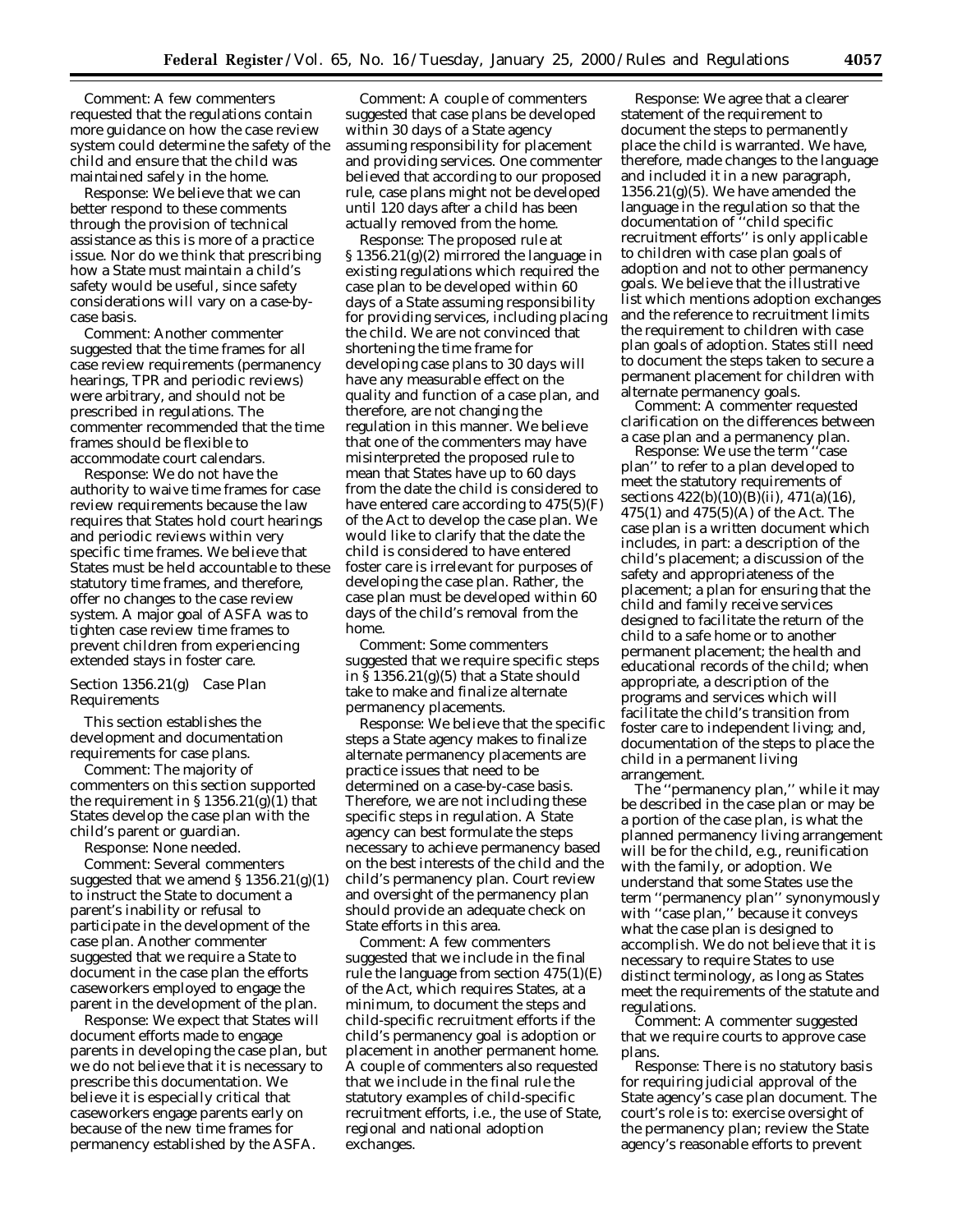removal from the home, reunify the child with the family and finalize permanent placements; and to conduct permanency hearings. The State agency is responsible for developing and implementing the case plan. We see no additional benefit in requiring court approval of the case plan.

In addition, we are clarifying in the regulation at  $\S 1356.21(g)(3)$  that it is not permissible for courts to extend their responsibilities to include ordering a child's placement with a specific foster care provider. To be eligible for title IV– E foster care maintenance payments the child's placement and care responsibility must either lie with the State agency, or another public agency with whom the State has an agreement according to section 472(a)(2) of the Act. Once a court has ordered a placement with a specific provider, it has assumed the State agency's placement responsibility. Consequently, the State cannot claim FFP for that placement.

*Comment:* A couple of commenters requested that we specify that long term foster care is an appropriate permanency goal for unaccompanied refugee minors.

*Response:* The determination of the appropriateness of a permanency goal must be made by the State on a case-bycase basis and take into consideration the best interests of the child. The State agency is the responsible party for making this determination, with the oversight of the court. We, therefore, will not regulate appropriate permanency goals for any group of children.

*Comment:* A commenter suggested that we require case plans to address the child's developmental needs and acquisition of life skills.

*Response:* We believe that the statute at section 475(1) of the Act already requires States to document how the services provided will meet the needs of the child, and in the case of a child whose goal is independent living, the programs and services that will enable the child to transition into independent living. We do not believe that any additional regulation in this area is required.

### *Section 1356.21(h) Application of Permanency Hearing Requirements*

This section implements the new ASFA requirements related to permanency hearings and modifies and clarifies existing policy. It also sets forth requirements for an administrative body appointed or approved by the court to conduct permanency hearings.

*Comment:* One commenter was concerned that children would become ineligible for title IV–E funding if the

permanency hearing requirements were not satisfied as prescribed.

*Response:* We agree that the language at paragraph (h)(1) presented the permanency hearing as an eligibility criterion. That is not the case and we have amended the paragraph to clarify that, in meeting the requirements of the permanency hearing, the State must comply with section 475(5)(C) of the Act and this paragraph. The permanency hearing is a State plan requirement. It is not a title IV–E eligibility criterion. If the State fails to meet the permanency hearing requirements, it is out of compliance with the State plan. The child does not become ineligible for title IV–E funding.

*Comment:* We received a number of comments regarding paragraph (h)(2) which provides guidance related to determining for whom the State must hold permanency hearings. Commenters thought the paragraph was confusing and unclear about whether we were referring to initial or subsequent permanency hearings. We also received a request not to refer to these permanent placements as ''court sanctioned'' because the commenter felt the terminology meant the court chooses the placement, which would make the placement ineligible for title IV–E funding.

*Response:* In the NPRM, we proposed to retain the provision in the current regulation for permitting the State to waive subsequent permanency hearings for children placed in permanent foster family homes. The number of comments received prompted us to review this section of the proposed rule against the statutory language as amended by ASFA. Based on that review, we have decided to delete the paragraph in its entirety. When ASFA was passed the language from the definition of permanency hearing in section 475(5)(C) of the Act that addressed children remaining in foster care on a ''permanent or long term basis'' was removed. Instead, the ASFA requires the State to document a compelling reason for establishing a permanency plan that does not call for the child to exit foster care through reunification, adoption, legal guardianship, or placement with a fit and willing relative. Therefore, all children in foster care must be afforded the benefit of permanency hearings while they are in foster care.

Although the paragraph in question has been deleted from the regulation, we wanted to take this opportunity to respond to the observation that the State may not claim FFP when the court orders a specific placement for a child. The commenter is correct. Section 472(a)(2) of the Act requires

responsibility for the child's placement and care to be with the State agency. When the court orders a specific placement, it in essence takes on the State's responsibility for the child's placement and the child becomes ineligible for title IV–E funding. To make this clear, we have amended § 1356.21(g) to note this restriction. The court may sanction a permanent foster family home through its oversight of the permanency plan, however, this does not give the court the authority to determine a specific placement for the child.

Finally, we recognize that States will need transition time to begin holding subsequent permanency hearings for children who formerly were exempt from this requirement. We will not take adverse action against a State that cannot comply with this requirement for a period of 12 months from the effective date of this final rule.

*Comment:* One commenter suggested that the requirement in paragraph (h)(2) for holding a permanency hearing within 30 days of a judicial determination that reasonable efforts are not required, be extended to circumstances beyond those identified at section  $471(a)(15)(D)$  of the Act. Another wanted us to exempt unaccompanied refugee minors from this provision altogether.

*Response:* The statute is very specific to those circumstances enumerated at section  $471(a)(15)(D)$  of the Act. We have no authority to expand that list. However, the State may hold a permanency hearing any time it deems it to be appropriate to do so. We also have no authority to exempt unaccompanied refugee minors from this requirement.

*Comment:* Some commenters noted that the language in  $\S$  1356.21(h)(3) (proposed  $\S$  1356.21(h)(4)) is inconsistent with the definition of ''permanency hearing'' at § 1355.20. The language at  $\frac{8}{3}$  1356.21(h)(3) limited the alternate planned permanent living arrangement options to a foster family home.

*Response:* We concur with the commenter and have amended paragraph (h)(3) to use the exact statutory language, '' \* \* \* another planned permanent living arrangement \* \* \*.''

*Comment:* Some commenters objected to the inclusion of an example of a compelling reason for the State to choose another planned permanent living arrangement over reunification, guardianship, or adoption in the text of the regulation. These commenters believe that examples included in regulation become *de facto* policy.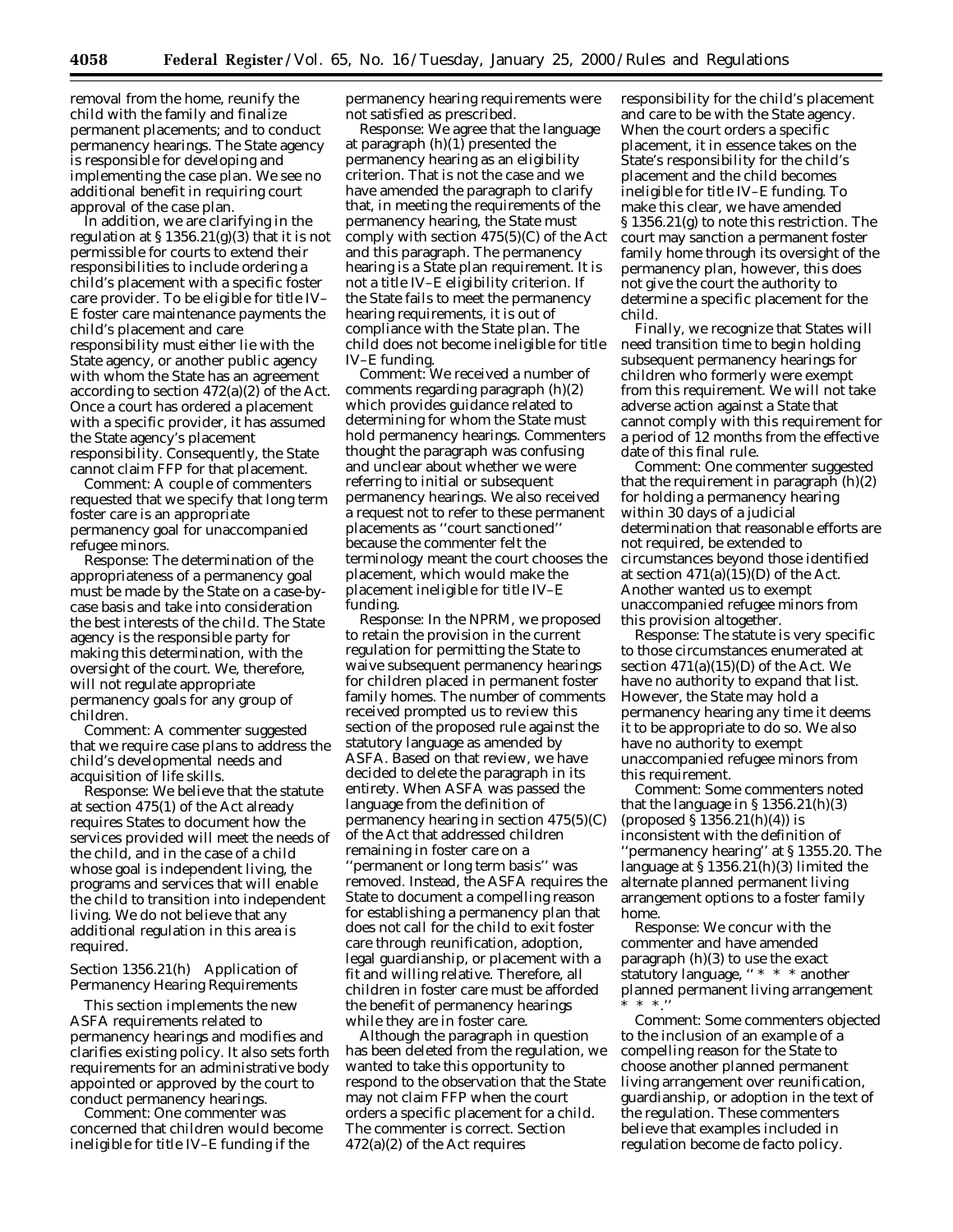*Response:* We do not believe that examples in regulation become *de facto* policy, nor were they intended to do so. However, we do not believe the example provided in the NPRM fully illustrates how to comply with this provision and have included additional examples in paragraph (h)(3) to more accurately reflect its intent.

### *Section 1356.21(i) Requirements for Filing a Petition to Terminate Parental Rights Per Section 475(5)(E) of the Social Security Act*

This section implements the new ASFA provisions regarding termination of parental rights.

*Comment:* Many commenters sought exemptions for specific populations from the requirement for States to file or join TPR petitions for certain children who have been in foster care for 15 out of the most recent 22 months, abandoned infants, or children of parents who have committed certain felonies. Several commenters noted that many tribal cultures and traditions do not recognize the concepts of terminating parental rights and adoption, and requested a specific exemption from the application of the provision to tribes. Several commenters also wanted an exemption for unaccompanied refugee minors in foster care. The commenters noted that according to Federal regulations for child welfare services to unaccompanied refugee minors (see 45 CFR part 400, subpart H) such children ''are not generally eligible for adoption since family reunification is the objective of the [unaccompanied refugee minor child welfare] program.'' Similarly, some advocates and providers who work to preserve or reunify foreignborn children with their families, noted that the TPR requirement may hinder international reunification efforts by switching the focus from reunification to adoption after fifteen months. A few commenters also wanted exemptions for juveniles adjudicated delinquent, children voluntarily placed in foster care, and children deemed ''persons in need of services'' who are not considered abused or neglected.

*Response:* We have no statutory authority to provide an exemption for particular populations from the requirement to file a TPR for certain children. Thus, we did not make any exemptions to the requirement in the regulation. The TPR requirement is designed to encourage State agencies to make timely decisions about permanency for children in foster care. Congress developed the TPR provision to be applied to all children in foster care, whatever their entry point into the

system. Exempting groups of children from the requirements would be contrary to ASFA's goal to shorten children's time in foster care. However, we are changing  $\S 1356.21(i)(2)(ii)$  in two ways. First, to clarify that the State agency must apply the exceptions to the requirement to file a petition for TPR by considering the best interests of the individual child on a case-by-case basis. Second, we added two more examples of compelling reasons regarding unaccompanied refugee minors and situations involving international legal or foreign policy issues.

*Comment:* A commenter requested an explanation of how the TPR requirement applies to Indian tribes and the relationship to Indian Child Welfare Act requirements. A commenter suggested that the regulation clarify that tribal agencies can elect not to file a petition for TPR in certain circumstances.

*Response:* The Indian Child Welfare Act of 1978 (ICWA), Public Law 95–608, was passed in response to concerns about the large number of Indian children who were being removed from their families and tribes and the failure of States to recognize the culture and tribal relations of Indian people. ICWA, in part, creates procedural protections and imposes substantive standards on the removal, placement, termination of parental rights and consent to adoption of children who are members of or are eligible for membership in an Indian tribe. The addition of the requirement in section 475(5)(E) of the Act to file a petition for TPR for certain children in no way diminishes the requirements of ICWA for the State to protect the best interests of Indian children. Furthermore, States are required to comply with the ICWA requirements and develop plans that specify how they will comply with ICWA in section  $422(b)(11)$  of the Act.

The requirement in section 475(5)(E) of the Act applies to Indian tribal children as it applies to any other child under the placement and care responsibility of a State or tribal agency receiving title IV–B or IV–E funds. While we recognize that termination of parental rights and adoption may not be a part of an Indian tribe's traditional belief system or legal code, we have no statutory authority to provide a general exemption for Indian tribal children from the requirement to file a petition for TPR. If an Indian tribe that receives title IV–B or IV–E funds has placement and care responsibility for an Indian child, the Indian tribe must file a petition for TPR or, if appropriate, document the reason for an exception to the requirement in the case plan, on a case-by-case basis.

*Comment:* We received many comments on the time frame in which a State must file a petition for TPR according to  $\S 1356.21(i)(1)(i)$ . Many commenters objected to our requiring a State to file a petition for TPR at the end of the child's fifteenth month in foster care, and suggested that we allow a grace period of up to 60 days. These commenters believed that to meet this time frame, a State agency would need to make decisions on permanency before the end of the fifteenth month, which they felt was unreasonable. A few commenters supported the provision as written. A commenter suggested that the State file before the end of the fifteenth month, and another suggested that we establish no time frames for filing the petition.

*Response:* We believe that States will have adequate time to prepare petitions for TPR, when appropriate, by the end of the child's fifteenth month in foster care. Furthermore, we can find no statutory basis for allowing a grace period for States to file a petition for TPR for children who have been in foster care for 15 out of the most recent 22 months. To meet the permanency hearing requirements, the State agency must prepare a permanency plan for the child to present to the court within 12 months. This will require the State agency to begin working with the family early on, so that the State agency can make appropriate decisions about permanency goals for the child, including whether to file a petition for TPR and pursue adoption.

*Comment:* A commenter suggested that once a State agency has determined that a child is an abandoned infant or a parent has committed certain felonies as described in section 475(5)(E) of the Act, the State file a petition within one week of that determination. The NPRM required that a State file such petitions within 60 days of the determination of abandonment or a parent's felony conviction.

*Response:* We do not concur with the commenter's suggestion to require a State to file a TPR petition within one week of a determination that the child is abandoned or that a parent has committed certain felonies. We continue to believe that 60 days is a reasonable period of time for the State agency to complete the necessary administrative and legal work required to file a petition for TPR.

*Comment:* A few commenters expressed uncertainty about whether a State must file a petition for TPR after a child has been in foster care for 15 months or 22 months.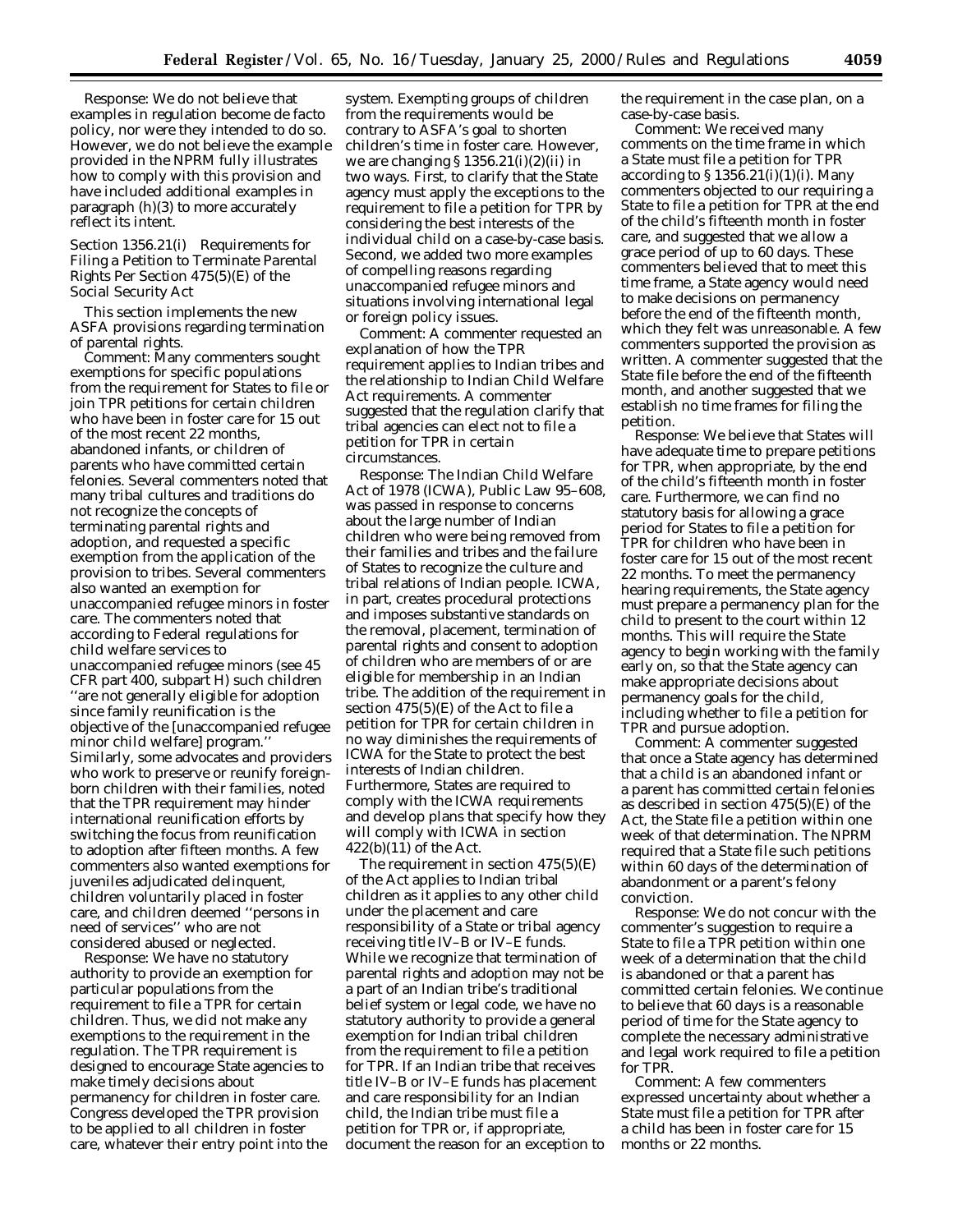*Response:* The State agency is required either to file a petition for TPR or document an exception to the requirement when a child has been in foster care for 15 cumulative months out of 22 months. If the child has been in care for 15 cumulative months, the State should not wait for 22 months of a child's stay in foster care to elapse before filing a petition for TPR. We do not believe that any change to the regulation is necessary.

*Comment:* A commenter expressed concern that the TPR requirement would be misinterpreted as prohibiting a State from filing a petition for TPR before a child has been in foster care for 15 months out of the most recent 22 months.

*Response:* We would like to clarify that a State continues to have the discretion to file a petition for TPR whenever it is in the best interests of the child to do so. In addition, Congress passed a Rule of Construction at section 103(d) of Public Law 105–89 reaffirming a State's ability to file a petition for TPR before it is mandated by Federal statute or for reasons other than those indicated in Federal law. Therefore, States should view the Federal statutory time frames of 15 out of 22 months of a child's stay in foster care as the maximum length of time that can elapse before a State agency must file a petition or document an exception for TPR.

*Comment:* We received a range of suggestions and comments on our proposal to exclude runaway episodes and trial home visits from the calculation of the 15-month time frame a child spends in foster care for TPR purposes. A few commenters opposed our exclusion of runaway episodes and trial home visits for various reasons. One commenter suggested that including trial visits and runaway episodes in the calculation was a way to ensure that no child languished in foster care. Another commenter suggested that we allow States to determine whether such time should be included. A third commenter was concerned that excluding runaway episodes and trial home visits increased the record keeping burden on States. A couple of commenters supported the provision as written. These commenters believed that our proposed policy is consistent with efforts to reunify the family when that is the goal.

*Response:* We considered all of these viewpoints and do not believe a change in the regulation is warranted. We believe that it is inappropriate to count time a child is on a runaway episode because during that time the agency is unable to provide services to the child or the family. Similarly, counting time

when a child is at home with the family toward the time for calculating when to file a petition for TPR is inappropriate. While the child may be in the legal custody and under the supervision of the State agency, both the child and the parent consider him or her to be at home. However, as we discussed above, the State has the discretion to file a petition for TPR whenever it is in the best interests of the child to do so.

*Comment:* A commenter suggested that we define the number of calendar or business days that constitute a month for the purposes of calculating 15 out of the 22 most recent months for the TPR requirement. The commenter suggested we define a month as 30 days, presumably so that time less than a month spent in foster care would not be counted toward the requirement.

*Response:* We have decided not to define a ''month'' and leave it to the State's discretion.

*Comment:* We received a range of comments to our proposal that States need only apply the provision to file a TPR petition when a child has been in care 15 out of the most recent 22 months once, when the State determines that an exception applies. Several commenters voiced support for the proposed rule as written. Another commenter supported the proposed provision overall, but suggested that we include language in the regulation that explicitly requires States periodically, to reevaluate the need to file a petition for termination of parental rights. Many commenters opposed the provision believing that children may stay indefinitely in foster care once a State makes an exception to the TPR requirement.

*Response:* We understand the concern that children may continue to languish in foster care once a State applies an exception if this decision is never reevaluated. Nevertheless, we did not change the one-time application of the TPR provision for two reasons. First, the statutory construction of the provision makes it applicable only once. Second, we believe that there are at least two existing opportunities for the State to reevaluate an exception to the TPR requirement: the six-month periodic review and the permanency hearing.

We encourage States to use the sixmonth periodic review to review the continuing appropriateness of an exception to the requirement to file a petition for TPR within the context of the requirements in section 475(5)(B) of the Act. States also have another opportunity to reevaluate the decision not to pursue a TPR petition at the permanency hearing, which must be held at least every 12 months. The permanency hearing must address

whether the child's permanency plan is to reunify the child with the family, file a petition for TPR and move toward adoption, or place the child with a fit and willing relative, legal guardian, or in another planned permanent living arrangement. The State is required to reevaluate the permanency plan during the course of the permanency hearing, regardless of whether the State agency has previously applied an exception to the requirement to file a petition for TPR. As such, we believe there are multiple safeguards to ensure that children do not languish in foster care.

*Comment:* A few commenters expressed doubt that States would use the exceptions in paragraph (i)(2) in appropriate cases and suggested that we discourage States from using the exceptions in the regulations. The commenters expressed concern that the exceptions could be used as a loophole to cover a State agency's deficiency in proper case planning or service delivery.

*Response:* We understand these concerns, however, the exceptions to the requirement to file a petition for TPR are statutory. We expect that States will apply the exceptions to filing a petition for TPR judiciously and on a case-by-case basis. We believe the intent of the requirement to file a petition for TPR for certain children was to encourage State agencies to make timely decisions about permanency for children in foster care. The exceptions were developed to allow State agencies to exercise individual case planning and seek an alternative permanent placement when adoption may not be appropriate or available for a child.

*Comment:* A couple of commenters raised concerns about the exception to filing a petition for TPR in situations where the child is placed with a relative. The commenters sought more guidance on how and when States should use this exception.

*Response:* The statute provides the State with the option not to file a petition for TPR when a child is placed with a relative. We encourage the use of relative placements as an option for ensuring that the child achieves permanency, and not only as a temporary placement. A State must continue to develop and reevaluate a child's case plan goal and conduct permanency hearings if the State decides not to file a petition for TPR because the child is placed with a relative. Relative placements should not preclude consideration of legalizing the permanency of the placement through adoption or legal guardianship.

*Comment:* The majority of comments supported our decision not to define the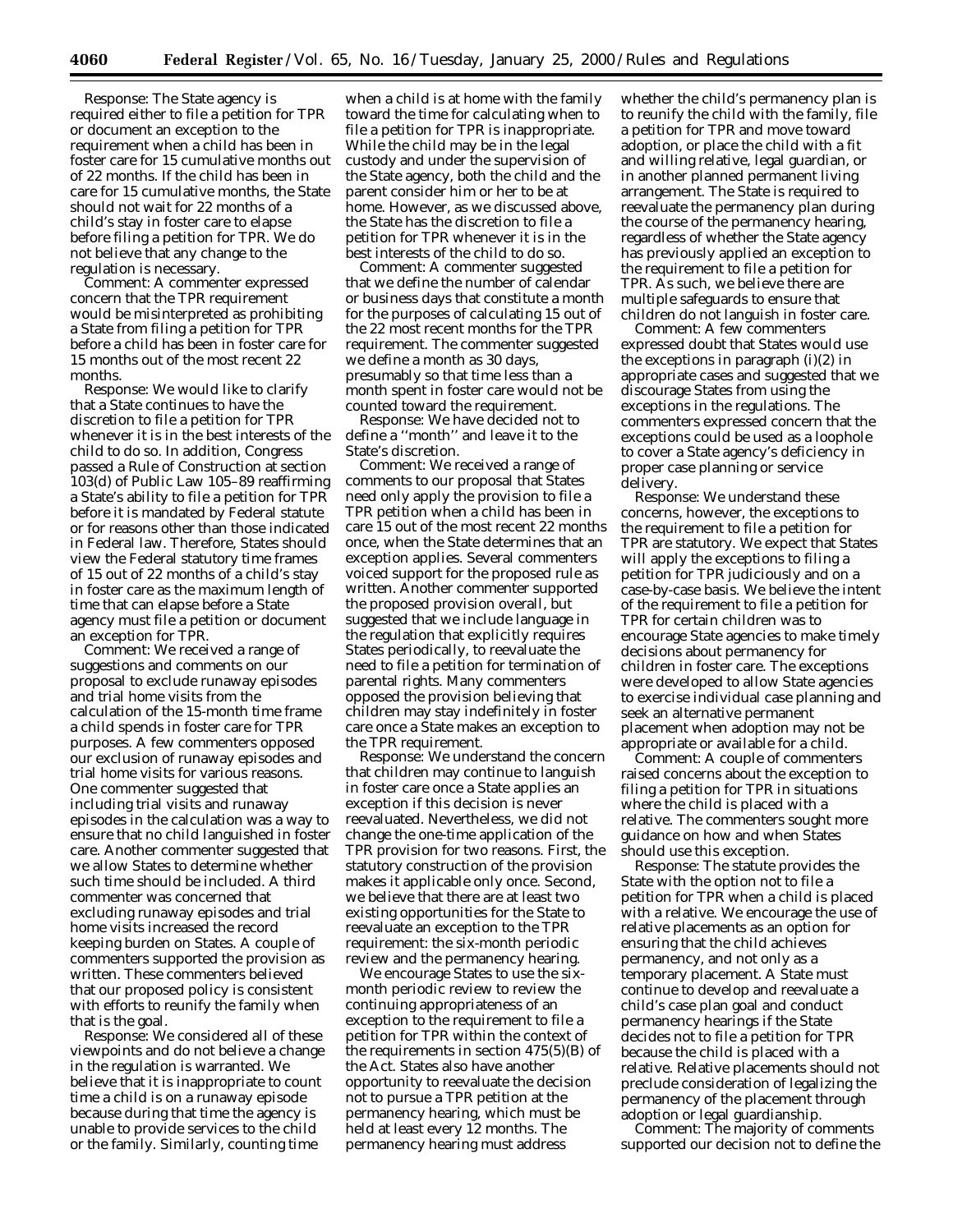term ''compelling reason,'' as it is used in section  $475(5)(E)$  of the Act, to allow exceptions to the requirement to file a petition for TPR. A couple of commenters wanted us to define the term.

*Response:* We concur with the majority of commenters who did not want us to define the term ''compelling reason'' as used in the statute and have made no changes to the regulation. We believe that the determination of what constitutes a ''compelling reason'' must be based on the individual circumstances of the child and the family, and that a Federal definition would not be helpful in that process. We believe that the examples provided on possible compelling reasons provide adequate guidance about the practical application of this term without limiting a State's flexibility.

*Comment:* We received both criticism and support for listing two examples of a compelling reason not to file a petition for TPR. Many commenters did not want the two examples of compelling reasons included in the regulation for a variety of reasons. Some commenters believed that the examples would become ''de facto policy,'' and would therefore exempt groups of children from the requirement. Similarly, other commenters thought that specifying examples of compelling reasons was inconsistent with our decision not to define the term. Some commenters believed that the examples were too broad, and if used, would mitigate the effectiveness of the requirement.

On the other hand, many commenters supported the inclusion of the examples of compelling reasons. Some commenters expressed that the examples provided critical guidance to the field and would temper concerns about increases in the number of ''junk'' petitions and legal orphans. Other commenters wanted us to include the language from the preamble discussion on the examples in the regulation text, and some wanted us to expand the list of examples of compelling reasons. Commenters suggested that the expanded list of compelling reasons could include: A child belongs to a particular population ( *i.e.,* adjudicated delinquents, Indian tribal children, and unaccompanied refugee minors); a child has not completed treatment in a residential facility; a child's parent had not been notified by the State agency that TPR was a possible outcome; a parent has made significant measurable progress to meet the requirements of the case plan; or, a child had a permanency goal other than adoption.

*Response:* In developing the two broad examples, we wished to provide

some basic guidance to States short of the definition that most commenters opposed. We have, therefore, decided to retain the two examples of compelling reasons in the proposed regulation and added two additional examples. Unaccompanied refugee minors are those children who enter the country unaccompanied and are not destined to a parent, relative, or custodial adult. We received a number of comments noting that the Office of Refugee Resettlement (ORR) within the Department maintains a policy that reunification, in general, is the appropriate goal for these children while they are classified as unaccompanied refugee minors. ORR's regulation at 45 CFR part 400, Subpart H, defines an unaccompanied refugee minor and the rare circumstances in which adoption may be appropriate. In order to clarify that we do not intend to contradict HHS policy in this regard, we are listing this as another example of a compelling reason for not filing or joining a petition for TPR. We have also added a fourth example to address situations in which international legal or foreign policy considerations may affect a child's status. We are not including other populations as part of the examples of compelling reasons because we believe that the broad examples provide a framework that allows a State sufficient room to make decisions regarding filing a petition for TPR on a case-by-case basis that is in the best interests of an individual child.

*Comment:* One commenter suggested that the regulations clarify that compelling reasons for not filing for TPR may be defined in tribal policy. Another commenter suggested clarifying that the tribe rather than the State could document the compelling reason.

*Response:* The regulations are written from the State perspective because the State agency is ultimately responsible for the administration of the title IV–E program. If the tribe has responsibility for the placement and care of a child pursuant to a title IV–E agreement with a State, not only would it be permissible for the tribal agency to identify the compelling reason for not filing a petition for TPR, it would be the tribal agency's responsibility. Tribes and States may not develop a standard list of compelling reasons for not filing for TPR that exempts groups of children. Such a practice is contrary to the requirement that determinations regarding compelling reasons be made on a case-by-case basis.

*Comment:* A commenter suggested that we clarify the terminology for the second compelling reason example in  $\S 1356.21(i)(2)(ii)(B)$  from "insufficient" grounds for filing a petition to terminate

parental rights exist,'' to ''no grounds to file a petition to terminate parental rights exist.''

*Response:* We concur that the suggested language more accurately conveys our point that a compelling reason for not filing a petition for TPR may be that there are no grounds in State law on which to pursue a legal action to terminate parental rights. Therefore, we have made the suggested change in the regulation text. States, however, are not permitted to have State laws that carve out groups of the foster care population to be exempted from the requirement to file a petition for TPR.

*Comment:* A commenter wanted us to elaborate on the exception to TPR where the State has not provided the services identified in the case plan. The commenter may be concerned that we were not encouraging States to provide services in a more timely way. Another commenter questioned whether this exception also applied in situations where the specified services were not available, how the determination is made, and by whom.

*Response:* This exception to the requirement to file a petition for TPR is taken directly from the statute, as are all of the exceptions. We do not believe it is necessary to elaborate in the regulation on how the State agency should make the determination that the necessary services have not been provided. The exception affirms that the provision of services, early in a child's placement in foster care, is often crucial to either enabling the child to return to a safe and stable home or making a determination to move forward with a petition for TPR. By using the exception, a State agency can avoid penalizing the parent if the necessary services are not available or accessible to a parent or child. We encourage States to strengthen service delivery systems and to use this exception judiciously. We will be monitoring State' use of all of the exceptions in the child and family services review.

*Comment:* Many commenters sought clarification about the requirement at § 1356.21(i)(3) for a State concurrently to recruit and approve an adoptive family for a child while a State petitions for TPR. Most commenters wanted language added to the regulation text that interpreted the statutory provision to mean that a State agency should begin the process of finding an adoptive family at the time a petition for TPR is filed. Some commenters were concerned that the proposed rule and statutory language imply or encourage a State agency to wait until it has an adoptive family available for the child before the State agency proceeds with filing a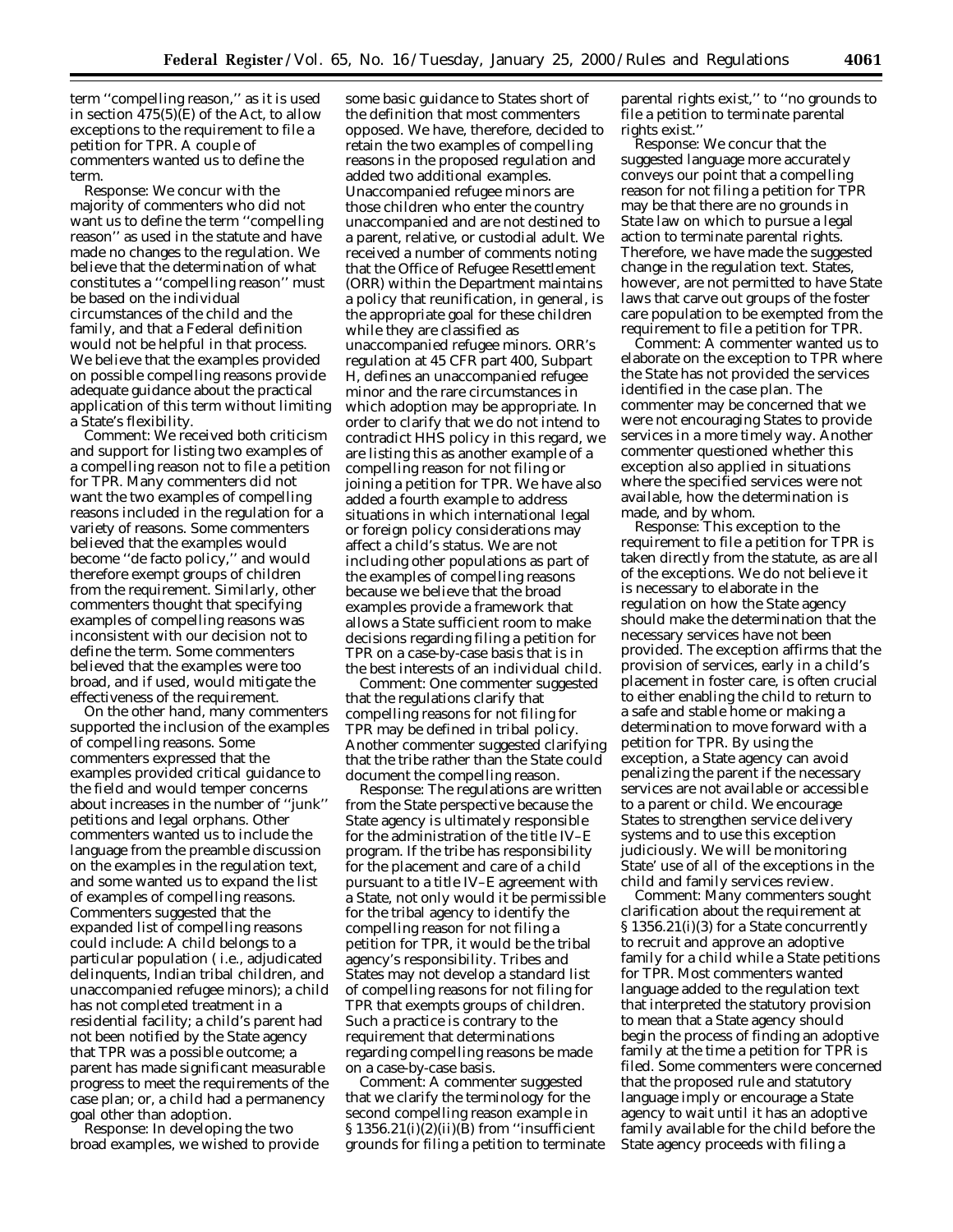petition for TPR. Another commenter wanted to know if this requirement could be waived for children who did not have a goal of adoption.

*Response:* We understand the commenter' concern regarding the wording of this requirement and have made some changes to the regulatory language in  $\S 1356.21(i)(3)$ . The final rule now clarifies that the State must begin the process to find an adoptive family for the child concurrently with filing a petition for TPR. We believe that this provision was developed to ensure that a child does not wait unnecessarily between the time a TPR is granted and the child's permanent placement in a home. The requirement should not be interpreted to suggest that a State wait until an adoptive family is found for a specific child before a TPR petition is filed. We cannot waive the requirement to find an adoptive family for a child concurrently with the filing of a petition for TPR as there is no statutory authority to do so.

*Comment:* Several commenters sought clarification on whether the fact that a child had been in foster care for 15 out of the most recent 22 months was legal grounds for a State to file a TPR petition. Some commenters believed that we should specifically exclude the time frame as grounds for a TPR, while others thought that we should require or permit the time frame to be grounds for TPR.

*Response:* States are neither required nor prohibited by Federal statute from making a child's length of stay in foster care legal grounds to file or grant a petition for TPR. We have made no changes to the regulation in response to these comments.

*Comment:* A couple of commenters asked for greater specificity on the roles of the court and the agency with respect to the exceptions to filing a petition for TPR for certain children in foster care. In the preamble to the NPRM we noted that there was no requirement for the court to make a judicial determination if a State made a compelling reason exception to filing a petition for TPR. A commenter disagreed and suggested that Congressional intent was for the State agency to make an evidentiary case to the court regarding whether an exception was appropriate for the child. Another commenter suggested that we specify that court decisions prevail in situations where the court and State agency disagree on pursuing TPR.

*Response:* The requirement to file a petition for TPR or to document an exception to the requirement is the State agency's responsibility. The statutory language is clear that for a compelling reason, or any other exception to the

requirement to file a petition for TPR, there is no requirement for a judicial determination. However, the State agency is to document in the case plan, which is available for court review, the compelling reason for why filing a petition for TPR is not in the best interests of the child. Clearly, courts play an important oversight role for children in foster care. The court exercises authority in making decisions at permanency hearings regarding the child's permanency plan. It is at these times that the court should review State agency decisions with regard to the requirement to file a petition for TPR. Finally, we have no authority to suggest that courts prevail in situations where there is a disagreement between the court and the State agency on filing a petition for TPR. We have made no change to the regulation in response to these comments.

*Comment:* Several commenters sought regulations on the responsibilities of courts and State agencies to finalize proceedings to terminate parental rights once the State agency has filed a petition for TPR. A couple of commenters proposed that we suggest a particular time frame for the court to finalize a TPR, and one suggested a time frame of six months. A third commenter suggested that we require the State agency to continue to file petitions for TPR if a court denies the original petition.

*Response:* We understand the concern that court and State agency delays occur once a petition for TPR is filed such that it could be several years before a child is finally adopted. However, our authority does not extend into the finalization of proceedings for termination of parental rights as this is a matter of State law. Therefore, we did not make any changes to the regulation in response to these comments.

*Comment:* A few commenters suggested that we note the importance of making reunification efforts with both parents and when necessary, filing TPR petitions on both parents.

*Response:* We believe that we have addressed this issue in a separate section of the regulation. We indicate in § 1356.21(b)(5) that State title IV–B/IV– E agencies can use the Federal Parent Locator Service (FPLS) in expediting permanency. In that paragraph we encourage States to use the FPLS to locate absent parents in order to explore permanent placements or pursue TPR. To avoid duplication, we chose to make such a statement in the reasonable efforts section to encourage States to find noncustodial parents early in a child's stay in foster care.

*Comment:* We received several comments that requested funding or program guidance on staff training, assessments, case planning, and concurrent planning around permanency.

*Response:* We believe that we can better provide practice-level guidance through technical assistance rather than through regulation.

# *Section 1356.21(j) Child of a Minor Parent in Foster Care*

This section implements the statutory provision related to the title IV–E eligibility of the child of a minor parent who is in foster care.

*Comment:* A commenter suggested replacing ''must include amounts \* \* \* '' to ''may include amounts \* \* \* '' as some States give minor parents financial responsibility for the child.

*Response:* To revise this provision to be permissive would be in conflict with the statutory requirement. Section 475(4)(B) of the Act specifically requires that the foster care maintenance payment made on behalf of the minor parent ''shall'' include amounts that may be necessary to cover the foster care maintenance costs of a child of a minor parent when the parent and child are in the same foster family home or child care institution. We, therefore, did not change this paragraph of the regulation to reflect the commenter's suggestion.

*Section 1356.21(k) Removal From the Home of a Specified Relative and § 1356.21(l) Living With a Specified Relative*

Section 1356.21(k) describes, for the purposes of meeting the requirements of section 471(a)(1) of the Act, a ''removal.'' Section 1356.21(l) sets forth the required conditions for living with a specified relative prior to removal from the home.

Because of the complexity of this issue, we thought it best to explain again how the policy has changed before discussing the comments on this section of the regulation. To be eligible for title IV–E funding, a child must, among other things, be removed from the home of a relative as the result of a voluntary placement agreement or a judicial determination that continuation in the home would be contrary to the child's welfare. Under prior policy, we interpreted the term ''removal'' to mean a physical removal. As a result, if a child was residing with an interim caretaker who was a relative between the time the child lived with the custodial parent and when he or she entered foster care, and the State intended to remove custody from the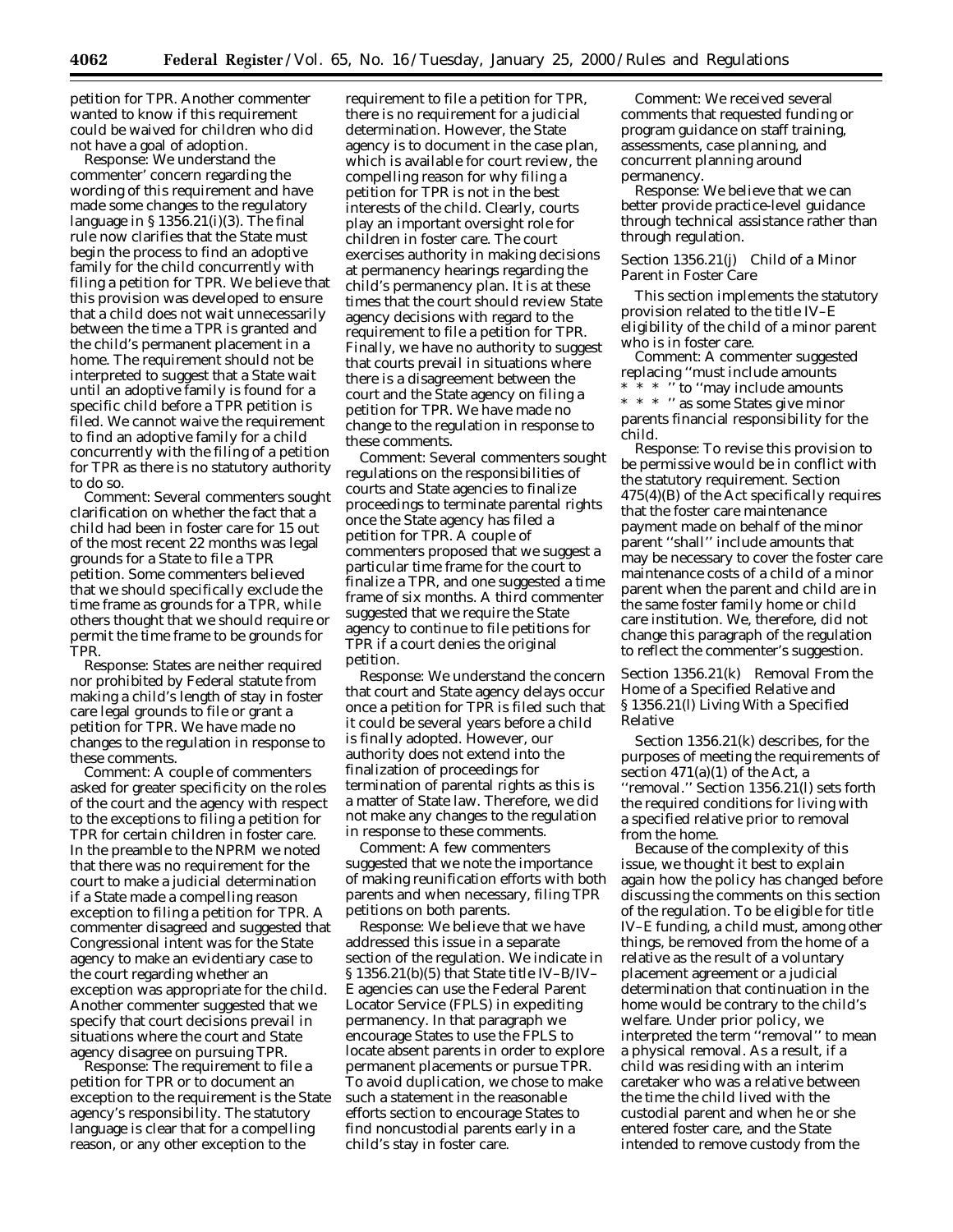parent but let the child remain with that interim caretaker relative, the child could not be eligible for title IV–E funding because the child was not physically removed from the home of a relative. This policy created a disincentive for relative placements. To remove this inequity between relative and nonrelative caregivers, we now permit the removal of the child from the home, in such circumstances, to be a ''constructive'' (*i.e.,* a nonphysical) removal.

As a result of the comments we received on this proposed policy, we closely examined the examples provided in the preamble to the NPRM and the proposed regulatory text against the statute. As a result of this further review, we do not believe that example (3) on page 50078 of the preamble should have been included. In example (3), the living with and removal from requirements were satisfied by a *physical* removal from the interim relative caretaker with whom the child lived for seven months. A physical removal from the home of an interim relative caretaker cannot satisfy title IV– E eligibility because it is not the result of a voluntary placement or a judicial determination, as required by section 472(a)(1) of the Act.

We offer a summary of examples to clarify when a child would be eligible for title IV–E foster care under the rule. These examples presume that the child is eligible for AFDC (according to the State plan in effect on July 16, 1996) in the home of the parent or other specified relative:

• The child lived with either a related or nonrelated interim caretaker for less than six months prior to the State's petition to the court for removal of the child. The State licenses the home as a foster family home and the child continues to reside in that home in foster care. The child is eligible for title IV–E foster care if he or she lived with the parent within six months of the State's petition to the court, and was constructively removed from the parent ( *i.e.,* there was a paper removal of custody).

• The child lived with either a related or nonrelated interim caretaker for more than six months prior to the State's petition to the court. The State licenses the home as a foster family home and the child remains in that home in foster care. The child is ineligible for title IV– E foster care since he or she had not lived with the specified relative within six months of the State's petition to the court, and was not removed from the home of a relative. (The constructive removal does not apply to this situation because it had been more than six

months since the child lived with the parent.)

• The child lives with a related interim caretaker for seven months before the caretaker contacts the State to remove the child from his/her home. The agency petitions the court and the court removes custody from the parents and the agency physically removes the child from the home of the interim related caretaker. The child would not be eligible for title IV–E foster care since he or she had not lived with the parent or other specified relative from whom there was a constructive removal within six months of the initiation of court proceedings. (Although the child was physically removed from the home of the related interim caretaker, that removal cannot be used to determine title IV–E eligibility since the removal was not the result of a voluntary placement agreement or judicial determination, as required in section 472(a)(1) of the Act. Nor does constructive removal apply to this situation because it had been more than six months since the child lived with the parent from whom custody was removed.)

• The child lived with a nonrelated interim caretaker for seven months before the caretaker asks the State to remove the child from his/her home and place the child in foster care. The child is ineligible for title IV–E foster care because he or she had not lived with a parent or other specified relative within six months of the petition.

• The child is in a three-generation household in which the mother leaves the home. The grandmother contacts the State agency four months later and the agency petitions the court within six months of the date the child lived with the mother in the home. The State licenses the grandmother's home as a foster family home and the child continues to reside in the home in foster care. The child is eligible for title IV–E foster care since he or she lived with the parent within six months of the State's petition to the court, and was constructively removed from the parent's custody.

The regulatory text has been amended to reflect this change in policy and to more clearly delineate the requirements of living with and removal from the home of a specified relative.

*Comment:* Several commenters supported the policy on living with and removal from the home of a specified relative. One commenter noted that the new policy enhances a child's ability to remain with a relative and preserve the child's culture, as well as minimizes the number of out-of-home placements a child otherwise might experience.

*Response:* No changes were necessary in response to these comments.

*Comment:* Three commenters opposed the policy. Some of the commenters shared beliefs that: (1) The proposed policy creates a six-month statute of limitations period within which an abused and abandoned child must apply for foster care or be forever barred from receiving such benefits; (2) the policy impermissibly narrows title IV–E eligibility for children living with a relative; and (3) the policy discriminates against relative homes, and is in violation of the language and intent of ASFA.

*Response:* We have retained the proposed policy for the reasons that follow. In order to be eligible for title IV–E foster care, a child must be eligible for AFDC in his or her own home in the month of the voluntary placement agreement or initiation of court proceedings (*i.e.*, petition). However, if a child is not living with the custodial relative in the month of the voluntary placement agreement or petition, then the statute allows a six-month period during which the child may reside with an interim caretaker and still be eligible for title IV–E. In these circumstances, if a child is not living with the specified relative from whom he or she is being removed in the month of the voluntary placement agreement or petition, the child can be deemed eligible for that month if: (1) The child had been living with that specified relative at some time within the six-month period prior to that month; and (2) would have been eligible in the home of that specified relative in the month of the voluntary placement agreement or petition if the child had continued to reside with the relative. This is a longstanding Departmental policy based upon the statutory language in section  $472(a)(4)(ii)$  of the Act, and consistent with the purpose of the program which is to provide continuing support for an AFDC-eligible child when he or she cannot live safely at home.

It is a misinterpretation to suggest that the proposed policy narrows title IV–E eligibility for children living with relative caretakers and is discriminatory against relatives as foster caretakers. Rather than limiting a child's eligibility or discriminating against relative homes, the policy supports children remaining with related caretakers when the State determines that they cannot live safely in their own homes, and applies the living with and removal from requirements equitably to both relative and nonrelative caretakers. Under the previous policy, if a parent left a child with a nonrelated caretaker and the agency petitioned the court for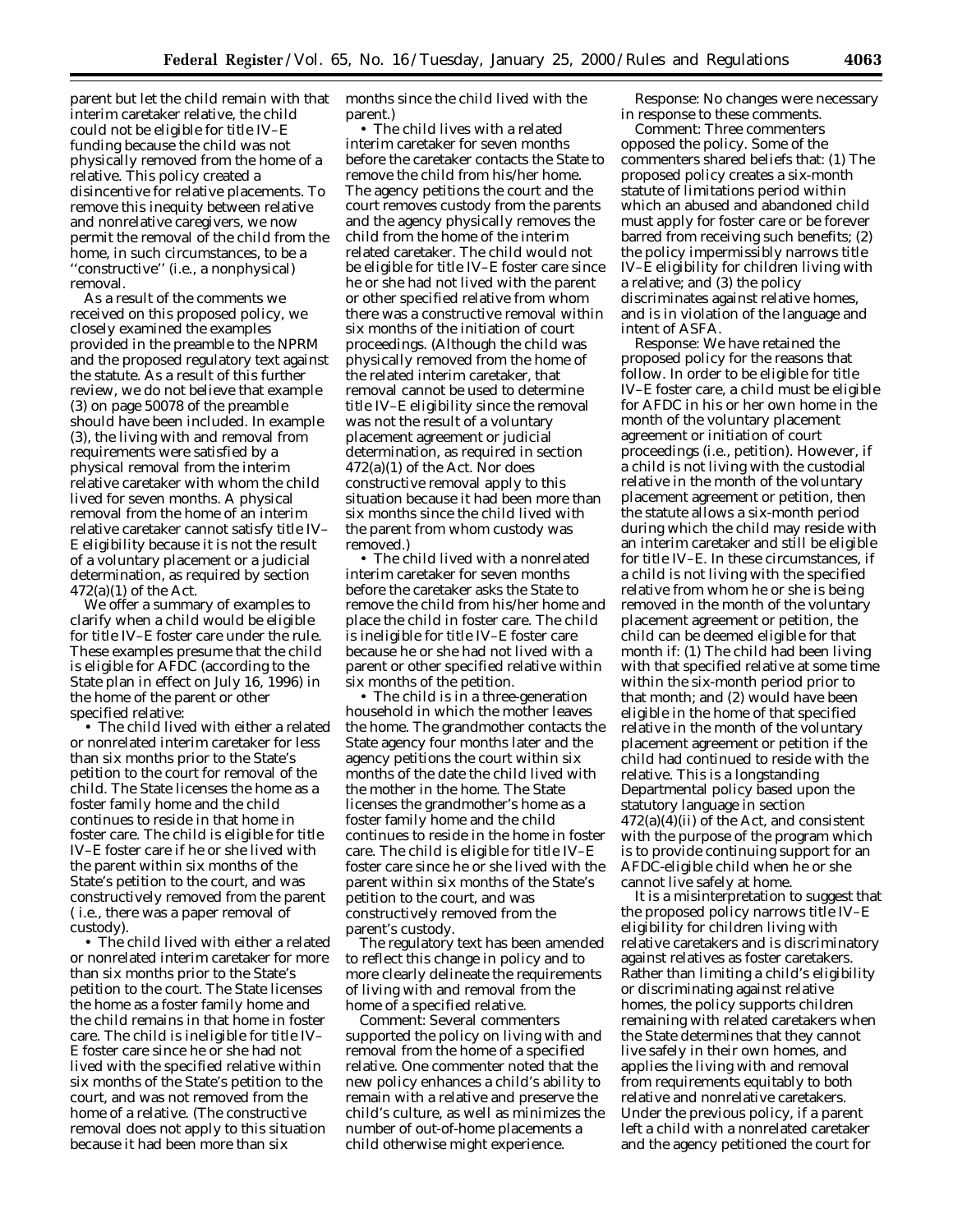removal of custody from the parent in less than six months from the date the child lived with the parent, the otherwise eligible child would have been eligible to receive title IV–E if the interim caretaker was subsequently licensed or approved as a foster family home by the State and the child remained in that home. Conversely, if the parent left the child with a related caretaker and the same circumstances existed, the otherwise eligible child would not have been eligible for title IV–E foster care because: (1) In the absence of the parents, the home and customary family setting was considered to have shifted to the home of the other relatives; and (2) the child was living with another relative at the time of petition and not physically removed from that home. The revised policy provides equitable treatment in either circumstance and encourages a child's continued placement with a relative caretaker when he or she cannot remain safely at home. The policy does not discriminate against relatives, and is consistent with the intent of ASFA.

*Comment:* Two commenters referenced the *Land* v. *Anderson* case and related litigation that are currently in the Ninth Circuit Court of Appeals. One commenter recommended that we follow the analysis in the *Land* v. *Anderson* case and the other commenter urged us to withdraw the proposed policy and await the outcome of the Ninth Circuit case.

*Response:* The final rule with respect to the issue before the above referenced court reflects longstanding Departmental policy that is in keeping with the statutory requirements. That policy continues to be in effect. Should the Ninth Circuit Court of Appeals rule against the Department, that decision would be subject to further review by the Supreme Court, and it would not, in any event, necessarily require a nationwide change in Federal law or policy. No changes were made to the regulation as a result of this comment.

*Comment:* One commenter suggested that the six-month time limit should be waived for relative care to support the child remaining with a family member.

*Response:* We are unable to waive the six-month time limit because it is statutory. The statute at section 472(a)(4) of the Act requires, among other things, that a child be living with and removed from the home of a specified relative at the time of the voluntary placement agreement or initiation of court proceedings. Section  $472(a)(4)(B)(ii)$  of the Act provides an exception to that requirement by allowing a six-month period that the child can live with an interim caretaker

and still be eligible for title IV–E foster care. We do not have the authority to waive a statutory provision and, therefore, did not revise the regulations. The flexibility we have afforded States, however, is to allow constructive removals (*i.e.,* paper or nonphysical removals) in order to provide equal treatment for related and nonrelated caregivers.

*Comment:* One commenter supported allowing ''legal'' removals, but did not believe that the revised interpretation of the removal requirement was clearly expressed. The commenter suggested language be included that more clearly states that ''legal'' removals are allowed.

*Response:* We concur with the comment and have revised the regulatory language to clarify that either physical or constructive removals are allowed.

*Comment:* A commenter suggested that ''interim caretaker'' be defined.

*Response:* We have revised the regulatory language to clearly provide for the use of constructive removals. In doing so, we have removed all references to interim caretakers. Therefore, there is no need to define this term in the regulation.

*Comment:* A commenter expressed concern that the restriction of ''within six months'' appears to contradict other areas of title IV–E eligibility where removal from the home of a specified relative is a determining factor.

*Response:* Removal from the home of a specified relative is one of several criteria for title IV–E eligibility, as is the six-month living with requirement. The commenter did not cite references for the sections of the Act about which the concern was raised and we do not find any specific citation that conflicts with the six-month limitation. No changes were made to the regulation based upon this comment.

*Comment:* One commenter asked if a child must be AFDC eligible as if he or she had been living in his or her home in the removal month even in circumstances where the child is not physically removed from that home.

*Response:* In determining title IV–E foster care eligibility, a child must be eligible for AFDC in the month in which either a voluntary placement agreement is entered into or a petition to the court is initiated to remove the child from his or her home. If the child is not living with a specified relative at that time, then section  $472(a)(4)(B)(ii)$  of the Act allows a six-month period of time during which the child could have been living with an interim caretaker. Under these circumstances, a child can be considered AFDC eligible in the month of the voluntary placement agreement or

petition if: (1) The child had been living with the specified relative at some time within the six-month period prior to that month; and (2) would have been eligible in the home of the specified relative in that month if he or she had continued to reside with the relative.

*Comment:* One commenter asked if there must be a physical removal for a child who lives with the same relative after legal custody is transferred to the State.

*Response:* Two possible scenarios can be derived from this question. In the first, a child is living with his or her parent, custody is transferred to the State but the child remains in the home of the parent. In this situation, the child is not in foster care and ineligible for title IV–E foster care. However, in a second scenario, the child is living with a related interim caretaker for less than six months prior to the State's petition to the court for removal of the child, and custody is removed from the parent. The related caretaker is licensed as a foster family home and the child continues to live in that home. In this situation, the child remains with the related caretaker, who is now a licensed foster parent, and the child is eligible for title IV–E foster care.

*Comment:* One commenter asked whether the child must have been living with the specified relative from whom custody is removed. The commenter pointed out that, at times, a child could be absent from such a home for six months or longer.

*Response:* Yes. The child must have been living with the specified relative from whom custody is removed at some time within the six-month period prior to the month of the voluntary placement agreement or initiation of court proceedings.

*Comment:* One commenter questioned the State agency's ability to make after the fact assessments of the need for foster care placement when families make such placements initially without the agency's involvement or determination that such placement/ family disruption was necessary. The commenter expressed concern that this could create an incentive to get higher foster care rates in lieu of lower TANF rates

*Response:* The purpose of title IV–E foster care is to provide assistance for the maintenance of AFDC-eligible children who cannot remain safely in their own homes. It is not for the purpose of maintaining children in the homes of noncustodial relatives when protection in their own home is not an issue. The revised policy assures equitable treatment for relative and nonrelative interim caretakers when the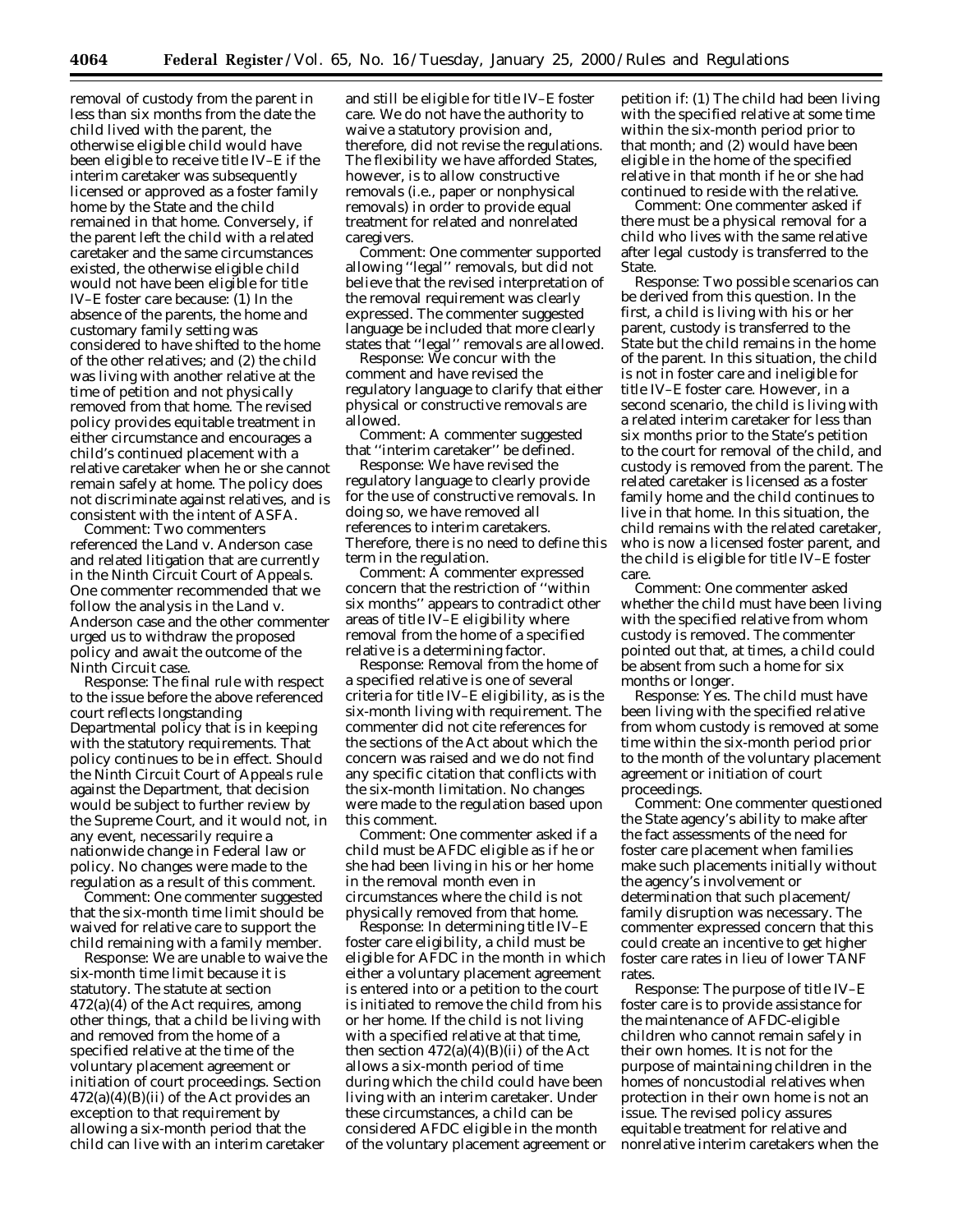child can no longer remain safely with the parent or other custodial relative. There are, however, certain requirements that must be met for AFDC-eligible children in every case: (1) There must be either a voluntary placement agreement between the custodial relative and the State agency, or court findings that it is contrary to the child's welfare to remain at home and that reasonable efforts have been made to prevent placement; (2) the foster care provider's home (whether related or not) must be fully licensed or approved in accordance with the State licensing standards; and (3) the protective and permanency requirements in the Act must be met. We want to emphasize that title IV–E foster care funds are available only when the child is at-risk in his or her own home and all other eligibility criteria are met.

### *Section 1356.21(m) Review of Payments and Licensing Standards*

This section sets forth the State plan requirement regarding review of the appropriateness of payments under title IV–E, as well as State licensing/approval standards for foster homes. No comments were received on this paragraph and therefore we made no changes to the regulation.

#### *Section 1356.21(n) Foster Care Goals*

This section provides the requirements related to foster care goals that must be established by States.

*Comment:* One commenter requested an explanation of the criteria for these goals, and who will identify the goals.

*Response:* The criteria for establishing these goals, and who will identify the goals, is left to the individual States to determine. One example would be to set goals to reduce the number of children, in a given year, who have remained in foster care for at least 24 months by a certain percentage for each succeeding year and provide the steps that the State will take to achieve these incremental reductions. States also may want to align their foster care goals with those used for the annual report on State performance under section 479A of the Act.

### *Section 1356.21(o) Notice and Opportunity To Be Heard*

This section implements the new requirement of the case review system that mandates giving notice of hearings and an opportunity to be heard to foster parents, preadoptive parents and relative caregivers.

*Comment:* We received several comments concerning the notification process for this requirement. Some

commenters suggested that the regulation not be prescriptive concerning who must provide the notice, while others recommended that we clarify the manner in which the notice is given and who is responsible for providing the notice. One commenter cautioned that we not presume that foster parents will receive notice in the same manner as other parties. Another commenter suggested that the State agency be responsible for providing notice. One commenter raised a concern that more court hearings could occur as a result of improper notice. Another commenter recommended that we state the intent of this provision is for notice to be given in a timely manner and that the hearings be conducted in a location accessible to the child's family.

*Response:* We concur with the commenters who suggested that the regulation not be prescriptive with respect to who must provide the notice of the opportunity to be heard. Since the State title IV–B/IV–E agency has the ultimate responsibility for implementing the case review system requirements in section 475(5)of the Act and we do not regulate the courts, we believe that such decisions are best left to the State. Although we expect that a State will choose to use the same procedure for giving notice to foster parents, relative caretakers, and preadoptive parents as it does for the parents and others who are parties to the case, this is a State decision.

We also agree with the comment that suggested we clarify that the notification of the opportunity to be heard be given in a timely manner and have revised paragraph (o) accordingly. The right to notification of an opportunity to be heard is meaningless unless the individuals are notified of the opportunity to be heard at the review or hearing in a timely manner.

In addition, we understood the suggestion that we require that the location of the reviews and hearings be accessible to parents to mean the parents from whom the child was removed and not the foster parents, preadoptive parents or relative caretakers. We did not revise the regulation as a result of this comment since such a requirement is not covered by the statutory provision, the purpose of which is to afford the primary caregivers for a child who is in an outof-home placement the opportunity to provide relevant information about the child at the review and hearing.

*Comment:* One commenter suggested that the regulatory language for this section be the same as that in the Act.

*Response:* These regulations implement the Act and clarify for States the requirements related to the statutory provisions. We believe that this section needs additional language to clarify the statutory provisions and therefore have not revised the regulation in the suggested manner.

*Comment:* One commenter suggested that we require States to provide extended family members with written notice of a child's entrance into foster care, timelines and permanency goals.

*Response:* States are not prohibited from providing extended family members with written notification of a child's entrance into foster care, if doing so is appropriate for the situation, in the best interests of the child, and consistent with the administration of the State's title IV–E State plan. However, we believe that the suggestion goes beyond the statutory authority; therefore we have not made this a requirement in the regulation.

*Comment:* One commenter requested more guidance on what documentation the State has to give caregivers, e.g., court reports, in preparation for their appearance in court. This commenter also requested that we require States to provide notice to caregivers who have had the child for at least three months during the two years preceding the hearing.

*Response:* The requirement that States give foster parents, preadoptive parents and relative caretakers notice of and an opportunity to be heard affords these individuals with a right to provide input to these reviews and hearings. However, it does not confer a right to appear in person at the review or hearing. The requirement can be met as the State sees fit, such as by notification to the individuals that they have an opportunity to attend the review or hearing and provide input, or notification that they can provide written input for consideration at the review or hearing. Since this provision does not make these individuals a legal party to the case and does not give them a right to appear at the review or hearing, it is up to the State to determine what documentation, if any, to provide, consistent with Federal and State confidentiality laws.

In addition, requiring that a State provide notice of an opportunity to be heard to previous caregivers goes beyond the statutory language. The statute requires only that notice be given to caregivers ''providing care'' for the child. This does not, however, prohibit a State from offering previous caregivers the opportunity to be heard, if the State determines it is appropriate for a particular child's situation.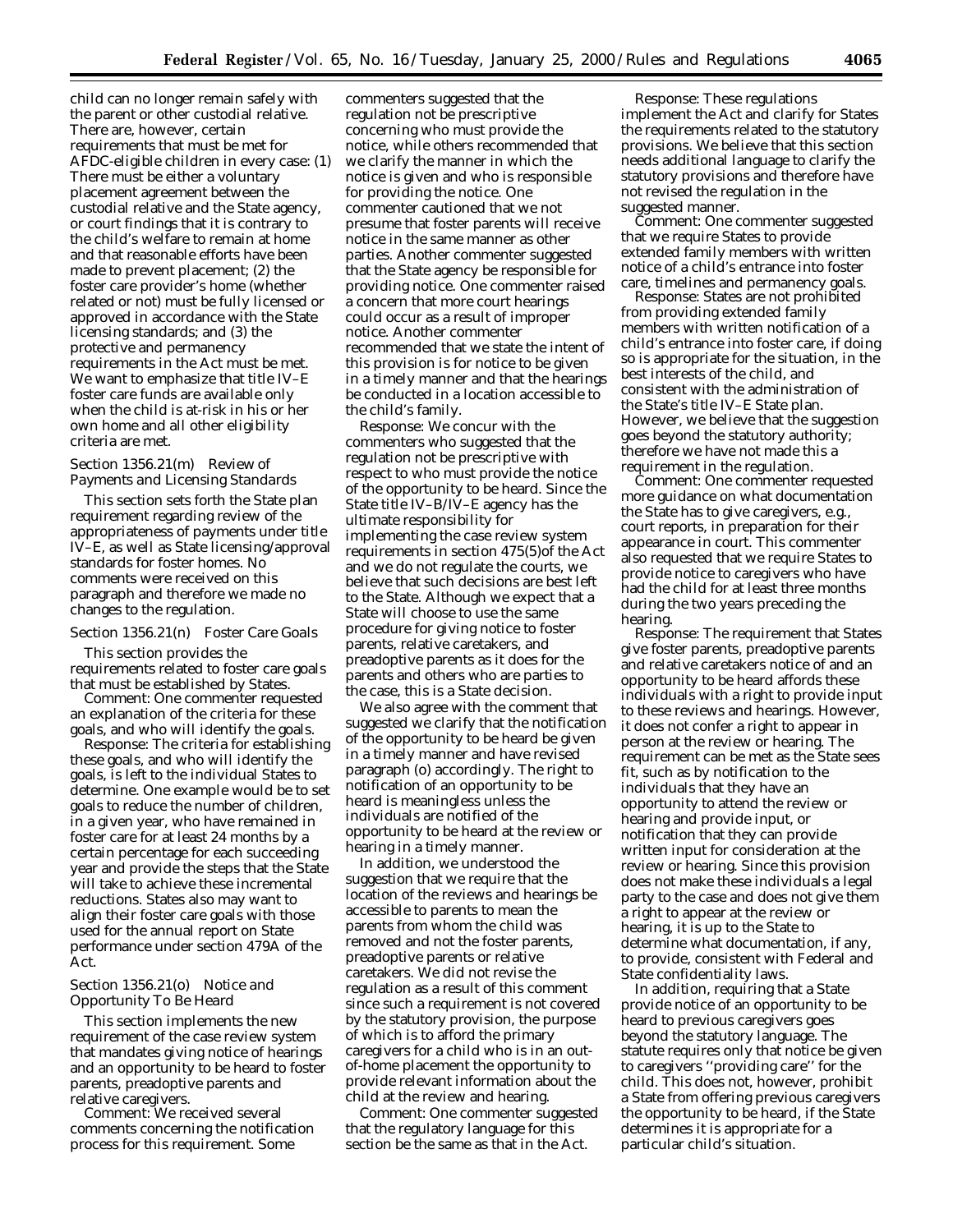*Comment:* We received several comments requesting clarification around the types of hearings these individuals should be attending, and the extent of their participation in the hearings. One commenter recommended that the regulation clearly lay out the types of hearings at which foster parents, preadoptive parents and relative caretakers have notice/ opportunity to be heard. Some commenters pointed out that section 475(5)(G) of the Act gives foster parents, preadoptive parents, and relative caregivers the right to notice and the opportunity to be heard at ''any review or hearing,'' and is not limited to ''any review or permanency hearing.'' However, one commenter did not feel it would make sense to give them the opportunity to participate in purely procedural hearings, such as discovery hearings or hearings addressing purely legal issues. One commenter requested that HHS delete the requirement that these individuals be provided an opportunity to be heard at the six-month case reviews, and that the decision to invite individuals other than the biological parents should be made on a case-by-case basis.

*Response:* The proposed regulation provides the types of hearings and reviews that require notice and an opportunity to be heard for foster parents, preadoptive parents and relative caretakers. We made a minor revision to the regulatory language, however, to clarify that the review is the six-month periodic review as described in section 475(5)(B) of the Act. We did not make any further revisions as a result of these comments as we do not believe that they can be supported by the statute. The statute specifically requires that these caretakers be provided notice and an opportunity to be heard at ''any review or hearing'' held with respect to the child. We, therefore, do not have the statutory authority to waive that requirement by allowing a State to determine on a caseby-case basis whether these caretakers should be provided an opportunity to be heard at the reviews. Also, as stated above, the notice and opportunity to be heard does not mean that these individuals have to be invited to the reviews and hearings. This requirement can be met by providing the caretakers with an opportunity to present either written or oral input that can then be considered at the review or hearing.

*Comment:* Some commenters suggested that these individuals should not have the right to be present during entire hearings or access to confidential information regarding biological parents that is likely to be disclosed in a full hearing.

*Response:* We believe that the regulation is consistent with the statute with respect to the rights of the foster parents, preadoptive parents and relative caretakers regarding this provision and, therefore, did not make any changes. The provision only offers an opportunity to be heard and does not afford these individuals standing as a party in the case. As discussed in the preamble of the NPRM, the court, however, is not precluded from making appropriate rulings with respect to any of these individuals. Rather than prescribing in regulation that these individuals cannot be present during the entire hearing or be provided with confidential information, we believe those decisions are best left to the State and the court to determine, consistent with Federal and State confidentiality laws and the best interests of the child.

*Comment:* We received several comments concerning legal standing and party status for foster and preadoptive parents and relative caregivers. One commenter suggested adding language to the effect that the court can give standing to these individuals, and further recommended that the States set criteria for receiving standing, such as when the child has been in a particular foster home for a year. One commenter believes that these individuals need not be given the right to legal counsel because they do not have standing.

*Response:* State courts have the authority to make appropriate rulings with respect to these individuals. We believe that to impose requirements on States related to standing goes beyond the intent of the provision. In addition, the right to provide input on a case at a hearing does not convey the right to legal counsel to these individuals. We have not made any changes to the regulation in response to these comments.

### *Section 1356.22 Implementation Requirements for Children Voluntarily Placed in Foster Care*

This section sets forth requirements States must meet to receive Federal financial participation (FFP) for children removed from home under a voluntary placement agreement.

*Comment:* We received several comments expressing concern around the application of the TPR requirement to children voluntarily placed in foster care. Some commenters believe that application of the TPR provision to this population goes beyond the statute. One commenter requested that unaccompanied refugee minors placed

voluntarily be exempt from the TPR provision.

*Response:* We do not have the statutory authority to provide an exemption from the requirement to file a TPR for particular populations of children. Thus, we did not change the regulation to provide an exemption for children, including unaccompanied refugee minors, placed in foster care by a voluntary placement agreement. The TPR requirement is designed to encourage State agencies to make timely decisions about permanency for children in foster care. Congress developed the TPR provision to be applied to all children in foster care, whatever their entry point into the system. Exempting groups of children from the requirements would be contrary to ASFA's goal to shorten a child's time in foster care. Exceptions to the requirement to file a petition for TPR must be applied on a case-by-case basis considering the best interests of the child, consistent with § 1356.21(i)(2).

*Comment:* Many commenters expressed concern that there are insufficient protections for parents who voluntarily place their children in foster care, and that States have an affirmative obligation to notify parents of the ASFA requirements. Some commenters suggested that States be required to provide written notification to the parents or guardian at the time they voluntarily place their children in foster care of the requirements for periodic reviews, case plans, permanency hearings, and the TPR provisions.

*Response:* The statute and the regulation provide sufficient protections to parents who voluntarily place their children in foster care. Section 472(f)(2) of the Act requires that the voluntary placement agreement specify, at a minimum, the legal status of the child and the rights and obligations of the parents or guardian, the child, and the agency while the child is in an out-ofhome placement. Further, the statute at section 472(g) of the Act suggests that a voluntary placement agreement is a temporary status, such that the parents or guardian have the capacity and right to revoke such agreement unless a court determines that return to the home would be contrary to the best interests of the child. The regulation at § 1356.22(c) emphasizes the rights of the parents in this regard as it requires the State to have uniform procedures, consistent with State law, for revocation by the parents of a voluntary placement agreement. In addition, the regulation at § 1356.21(g) requires that the case plan be developed jointly with the parent or guardian. Furthermore, it is incumbent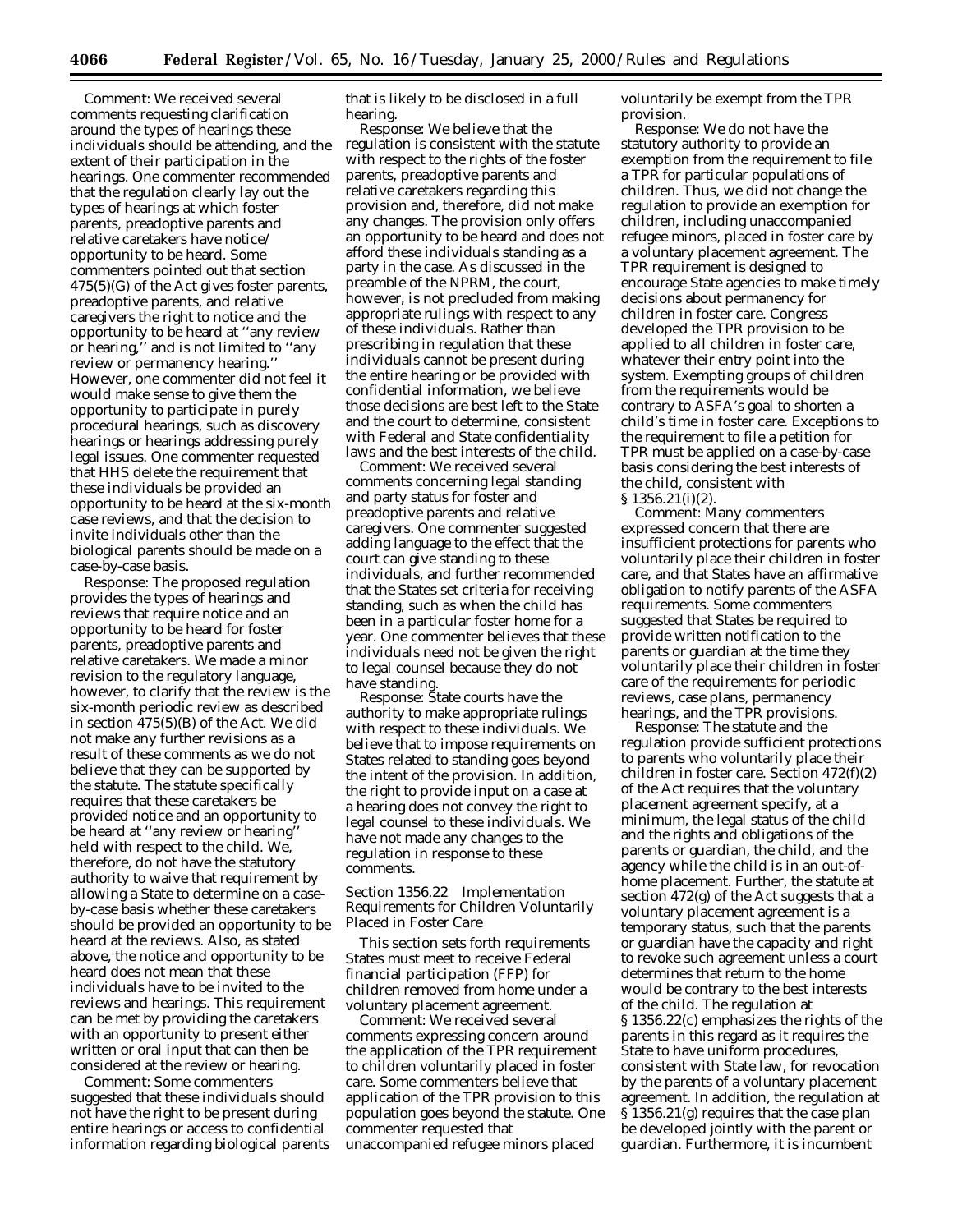upon the State to work toward a timely reunification when the case plan goal is to return the child to his or her parents or guardian. We, therefore, do not believe that it is necessary to further prescribe what the State must present to the parents or guardian when they voluntarily place a child in foster care.

*Comment:* One commenter was opposed to the requirement that States establish a procedure for revocation of a voluntary placement agreement by the parents. The commenter believed that this is an unnecessary requirement unless the Department has evidence suggesting that parents have difficulty revoking these agreements and having their children returned.

*Response:* The requirement that States establish a procedure for revocation of a voluntary placement agreement is not new. This has been included in the voluntary placement agreement requirements since the regulations were issued in 1983. In fact, at that time, the Department determined that since the practice among States in returning children voluntarily placed is sufficiently responsive, we did not need to impose further requirements on States to specify the timing and procedures for the return home of a voluntarily placed child, as public comment had suggested at that time. We believe the requirement that the State have uniform procedures, consistent with State law, for revocation of such agreements provides a safeguard for parents who voluntarily place their children into foster care and, therefore, did not revoke this requirement.

*Comment:* One commenter suggested that  $\S 1356.22(a)(3)$  be revised to read, ''45 CFR 1356.21 (f), (g), (h), and (i).''

*Response:* We concur with these comments and have amended the regulation accordingly. We agree that paragraph (f) should be included since it sets forth the sections of the statute to which a State must adhere in order to meet the case review system requirements. The case review system applies to all children in foster care, including children placed through a voluntary placement agreement. In addition, we concur with the inclusion of § 1356.21(g) in this provision since the State is required to develop a case plan for each child in foster care, including those voluntarily placed. We also agree with the exclusion of paragraph (j) since that sets forth the requirements for an infant born to, and placed with, a minor parent who is in foster care.

### *Section 1356.30 Safety Requirements for Foster Care and Adoptive Home Providers*

This section pertains to safety requirements for foster care and adoptive home providers, and sets forth conditions under which States cannot license or approve foster and adoptive homes if the State finds that prospective foster or adoptive parents have been convicted of certain crimes.

*Comment:* We received several comments and questions regarding the application of the criminal records check requirement to the individuals and groups contained within the definition of foster care in § 1355.20 of the regulation. Some commenters recommended that the criminal records check provision not be applied to child care facilities or to unlicensed relatives. One commenter suggested that child care facilities not be included in the requirement, but that upon discovery of a criminal record, the facility be required to undertake corrective action.

*Response:* To address these comments, we would like to clarify the requirements for States that institute the criminal records check provision and the requirements for States that do not. The criminal records check provision does not extend to child care facilities; the statute specifically limits this requirement to prospective foster and adoptive parents. However, in order to be an eligible provider for title IV–E funding purposes, in all cases where no criminal records check is conducted, the licensing file must include documentation that safety considerations with respect to the caretakers have been addressed. This safety documentation requirement applies to child care institutions in every situation and to prospective foster and adoptive parents in States that opt out of the criminal records check provision. Since this provision is a title IV–E funding requirement, it does not extend to relative homes that are not licensed or approved in accordance with State licensing standards because children placed in such homes are not eligible for title IV–E funding.

*Comment:* Two commenters asked if this section applies to currently licensed foster parents and approved adoptive parents whose licensure or approval predates the passage of ASFA.

*Response:* The provision applies to 'prospective'' foster and adoptive parents. Therefore, the provision applies to foster and adoptive parents who are licensed or approved after the date of enactment of the law (November 19, 1997), or the approved delayed effective

date if the State required legislation to implement the provision.

*Comment:* A commenter requested that we extend the requirements for a criminal records check by encouraging States to complete checks for any member of the household over the age of 18.

*Response:* To require that a State conduct criminal records checks for anyone other than prospective foster and adoptive parents goes beyond the statute.

*Comment:* One commenter requested clarification that this provision not be interpreted to require prospective foster/ adoptive parents to be U.S. residents for the last five years. The commenter expressed belief that such an interpretation would be unfair to prospective caretakers of refugee minors.

*Response:* This provision does not impose a time-specified U.S. residency requirement on prospective foster and adoptive parents. However, for the State to claim title IV–E funds on behalf of a foster or an adoptive child, the prospective parent and the child must meet the requirements in the Personal Responsibility and Work Opportunity Reconciliation Act (PRWORA) of 1996 related to qualified aliens. ACYF–CB– PIQ–99–01 provides guidance with respect to when alien foster and adoptive parents and children can be eligible for title IV–E.

*Comment:* Several comments were received requesting flexibility in awarding adoptive/foster home licenses to individuals who have been convicted of certain crimes within the last five years. There is a concern regarding the requirement to automatically deny eligibility to prospective adoptive and foster parents who have had drug convictions within five years. It was recommended that States be allowed to make individual assessments of the prospective parent's ability to care for a child. Also, it was recommended that States have flexibility in decisions concerning rehabilitated relatives.

*Response:* The statute is very explicit in specifying that in such situations ''final approval shall not be granted.'' We, therefore, did not make the suggested changes because the statute does not support such an interpretation.

*Comment:* One commenter recommended that the phrase in § 1356.30(b)(4), "violent crime, including rape, sexual assault \* \* \*.'' be revised to reflect the ASFA language of ''crime involving violence.'' The commenter was concerned that certain nonviolent crimes, such as robbery, may involve violent actions that should be considered when determining the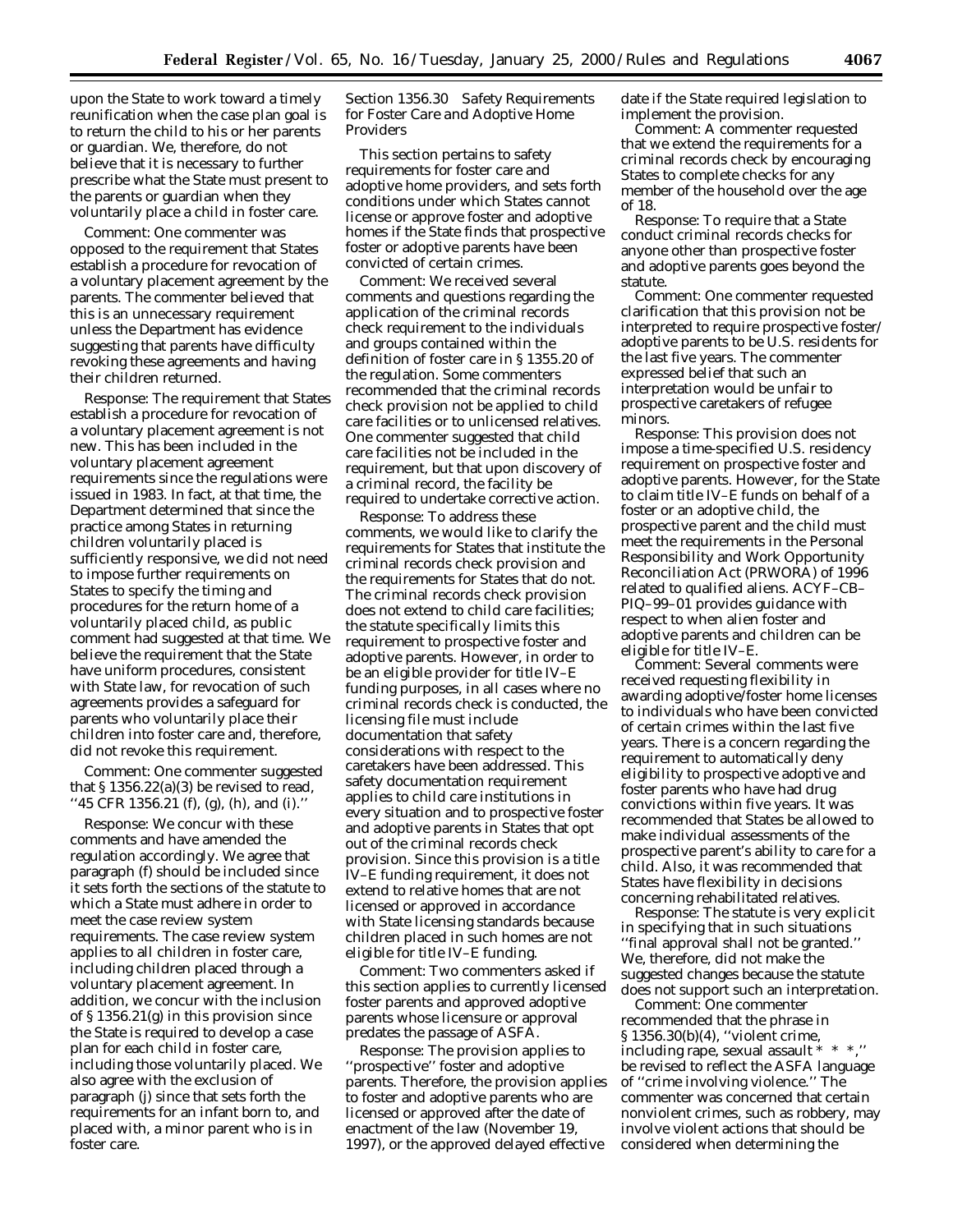suitability of prospective foster and adoptive parents.

*Response:* We concur with this comment and have revised the regulation to reflect the statutory language.

*Comment:* A commenter expressed concern with the inconsistency of allowing States to reunite children with biological parents who have committed certain crimes, but denying child placements with foster or adoptive parents who have committed these same crimes.

*Response:* We do not believe the statute is inconsistent in this regard. Although the safety of children is the paramount concern in both in-home and out-of-home situations, biological parents, who have certain rights with respect to their children, cannot be compared to a foster parent, who is a substitute caretaker when the child cannot be maintained safely in his or her own home. It is up to a State's discretion to determine, in individual cases, whether a child and biological parent should be reunited in cases where the parent has been convicted of certain crimes. It also is incumbent upon the State in its custodial role of a child to provide scrutiny of its foster parents to assure they meet certain established safety (and other) standards before a child is placed in the home.

*Comment:* A question was raised about whether ''a drug-related offense'' includes an alcohol-related felony conviction.

*Response:* The criminal records check provision at section 471(a)(20)(A) of the Act would apply in such situations. Alcohol is considered a drug and a felony conviction for an alcohol-related offense is a serious crime. Therefore, unless the State opts out of the provision, an alcohol-related felony conviction within the last five years would prohibit the State from placing children with the individual for the purpose of foster care or adoption under title IV–E.

*Comment:* One commenter supported the criminal records check provision, but raised a concern that prospective foster and adoptive parents not be subjected to duplicate or multiple requirements when several jurisdictions, with differing licensing and background checks, are involved. The commenter noted that involvement of multiple jurisdictions in an adoption may sometimes become a stumbling block to achieving permanency and finalizing adoptions.

*Response:* This issue is a matter of State discretion. The criminal records check provision is intended to assure the safety of children in foster care and adoptive placements. The State agency is responsible for determining the type of background checks necessary to meet the safety standards established by the State.

*Comment:* A commenter requested clarification concerning which criminal records check provisions apply to title IV–B and which apply to title IV–E. The commenter believes that § 1356.30(b), (c), and (d) are requirements only for title IV–E, and that (e) should be for children in licensed homes receiving title IV–E in States that opt out of the criminal records check requirement. The commenter suggests that an additional item (f) be added to address safety as a title IV–B requirement for all non-title IV–E out-of-home placements.

*Response:* The criminal records check requirement is both a title IV–E State plan provision and an eligibility requirement for title IV–E funding. The specific statutory language of the provision limits its authority to eligibility for the title IV–E foster care maintenance payment and adoption assistance programs under a State's title IV–E State plan. We, therefore, do not have the statutory authority to apply the requirement for criminal records checks to all non-title IV–E out-of-home placements of children and did not make this change in the regulation.

The regulation at § 1356.30(e), as proposed in the NPRM, would apply more broadly than only to those States that opt out of the criminal records check requirement. Since we may not have made this clear, we have separated the requirements of this paragraph into two sections for the final rule to clarify the criteria for title IV–E eligibility. We revised § 1356.30(e) to apply only in States that opt out of the criminal records check. We also added a paragraph (f) to set forth the safety requirements that must be addressed for child care institutions, which are not covered under the criminal records check provision. This revision only clarifies the requirements; it does not change the substance of the requirements in any way.

*Comment:* We received several comments concerning the inability to claim title IV–E until the criminal records check is completed. Commenters noted that the length of time required to complete background checks, particularly Federal Bureau of Investigations (FBI) checks, unfairly penalizes States. Several commenters recommended that States be allowed to claim FFP retroactively to the date of placement once the criminal records check has been completed, while others suggested that HHS allow provisional licensure for up to six months as long

as application for the criminal records check is made within 30 days of placement. Another commenter suggested that States be allowed to claim FFP if the safety of the placement is documented, including checking the names of prospective parents against the State's child abuse registry, while awaiting completion of the background check.

*Response:* Federal matching funds for payments to foster family homes under title IV–E cannot be permitted until all State requirements for licensure are satisfied. Further, the criminal records check provision restricts eligibility for title IV–E funding until after the home has been finally approved for the placement of a title IV–E eligible child. In fact, the plain language of the criminal records check provision requires such checks on prospective foster and adoptive parents ''before'' the parent can be approved for ''placement of a child'' for whom foster care maintenance payments or adoption assistance payments ''are to be made.'' Accordingly, to allow a State to claim retroactively back to the date of placement would be in conflict with the statute which bases foster family home eligibility on licensure or approval of the home, including completion of a criminal records check.

However, we recognize that some time may elapse between the date the requirements are satisfied and the date on which the license or approval actually is issued to the foster home. We have concluded that 60 days is an ample period of time to allow between the time the State receives all the information on a home that is required to fully license or approve it and the date on which such license or approval is issued. Therefore, we have revised the definition of ''foster family home'' in the regulation to allow a State to claim title IV–E reimbursement for a period, not to exceed 60 days, between satisfaction of the approval or licensing requirements and the actual issuance of a full license or approval. This accommodation does not conflict with the statutory requirement that all licensure requirements must be satisfied before a foster home is eligible for title IV–E funding. Rather, it is recognition that a period of time may elapse between when the eligibility criteria are met and the time it takes a State to issue a license or approval.

*Comment:* One commenter opposed linking criminal records checks to title IV–E eligibility.

*Response:* Since the requirement for criminal records checks is statutorily linked to title IV–E eligibility, we did not change the regulation.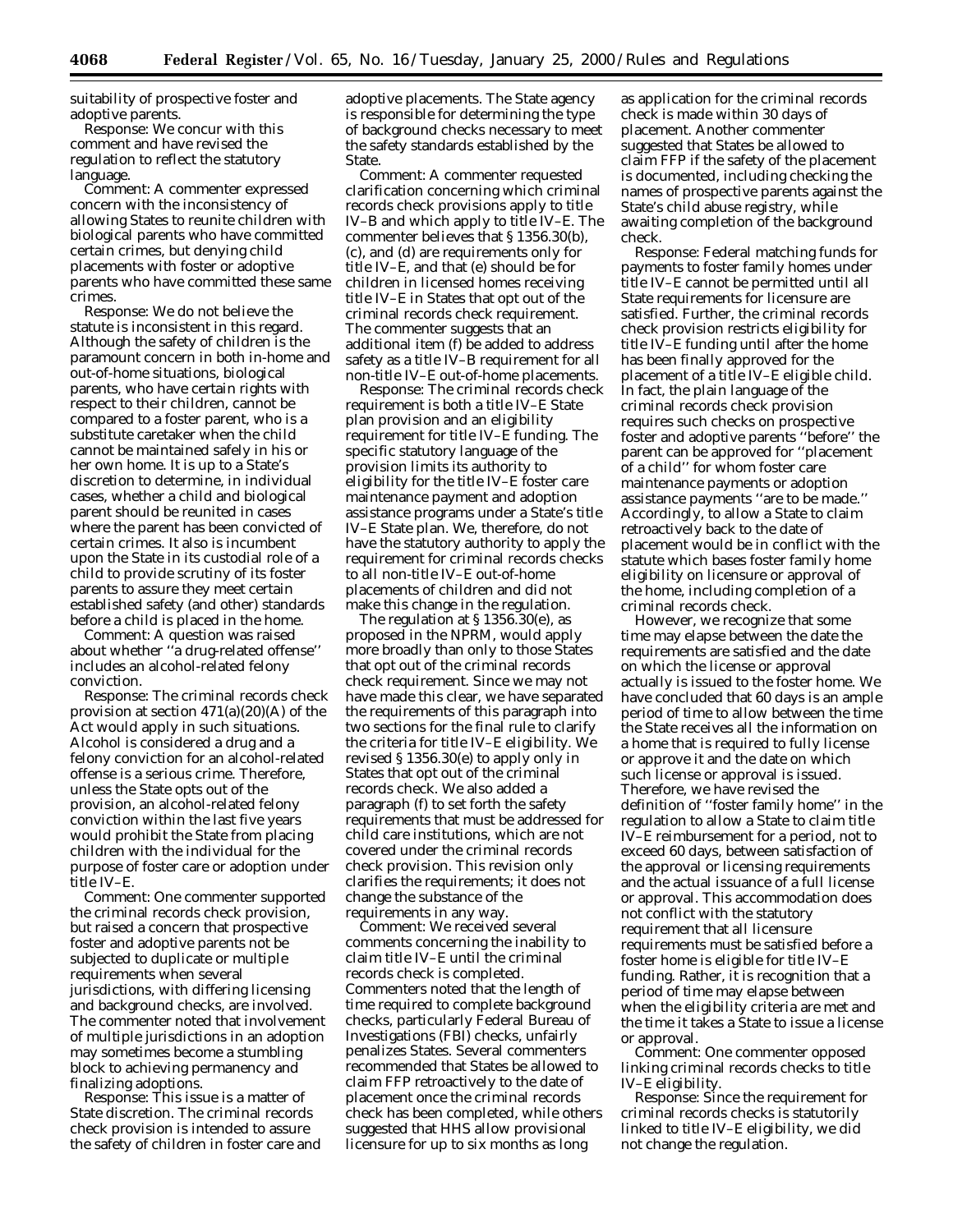*Comment:* One commenter requested that we specify that the costs of conducting criminal records checks are allowable administrative costs under title IV–E.

*Response:* The regulations at § 1356.60(c)(2) allow States to claim costs associated with the recruitment and licensing of foster homes as administrative costs under title IV–E. ACYF–PA–83–01 identifies additional allowable administrative costs specific to the title IV–E adoption assistance program. Since the criminal records check provision is a condition of licensure or approval in States that do not opt out of the provision, costs associated with criminal records checks for prospective foster and adoptive parents are allowable under title IV–E when claimed pursuant to an approved cost allocation plan. No revisions were made to this section of the regulation since this is already covered in § 1356.60 which addresses fiscal requirements for title IV–E.

*Comment:* We received many comments concerning the levels of background checks required, *e.g.,* local, State, and Federal. Comments ranged from those that approve of State discretion in deciding what level of checks to conduct, to those that believe HHS should require both State and Federal background checks. One commenter suggested that we require all States to conduct Federal criminal records checks on prospective parents who have been living in a State for less than two years, while another suggested we require States to conduct background checks in States where the prospective parent previously resided.

*Response:* We have carefully considered the comments in this area. We concur with the commenters who approved of State discretion with respect to the level of background checks to conduct and, therefore, did not make any changes to the regulation. Although the comments with respect to expanding the criminal records check requirement were good suggestions, we believe that, in the absence of any statutory direction in this area, such decisions are best left to the State. We do, however, encourage States to be thorough in their safety assessments of foster homes and to utilize the information sources available to them to the fullest extent possible to assure the safety of children in out-of-home placements.

*Comment:* We received some comments suggesting that HHS require more extensive background checks, including child abuse registries, domestic violence registries, and adult protective services records.

*Response:* These are good suggestions and we encourage States to routinely include checks of State registries to assist in determining whether a potential foster family home is safe. However, we believe that to require a State to include such checks under this provision goes beyond the statutory authority.

*Comment:* One commenter expressed concern that past suspicions of child abuse and neglect will be discarded, and suggested that a National central registry be established for child abuse and neglect records.

*Response:* The establishment of a National central registry, and a requirement that States participate in such a registry, goes beyond the statutory authority. We did not make any changes to the regulations based on this comment since it does not relate directly to criminal records checks.

*Comment:* Two commenters expressed concern that States may opt out of the criminal records check requirement.

*Response:* The statute specifically makes the criminal records check requirement a State option. However, § 1356.30(e) and (f) of the regulation require States that opt out of the requirement to address and document safety in foster and adoptive homes, as well as child care institutions.

*Comment:* One commenter requested that the regulations be revised to specify that an Indian tribe may elect not to conduct or require criminal records checks on foster or adoptive parents if it obtains an approved resolution from the governing body of the Indian tribe.

*Response:* While we understand that Tribes often license or approve foster homes, we are unable to modify the regulation based on this comment. Tribes may only receive title IV–E funds pursuant to a title IV–E agreement with a State. A tribe that enters into such an agreement must comport with section 471(a)(20) of the Act and § 1356.30 in accordance with the State plan in order to receive title IV–E funding on behalf of children placed in the homes it licenses. The statute expressly gives the State the authority to opt out of section 471(a)(20) of the Act through State legislation or a letter from the Governor to the Secretary. Agreements between the State child welfare agency and other public agencies or tribes permit those entities to have placement and care responsibility for a particular group of the foster care population under the approved State plan. Such agreements do not permit other public agencies or tribes to develop a distinct title IV–E program separate from that operated under the approved State plan.

*Comment:* We received several comments asking for clarification concerning § 1356.30(e) and the procedures and documentation required to show that safety considerations have been made in States that have elected not to conduct or require criminal records checks. One commenter asked for guidance on what processes and procedures should be in place in lieu of a criminal records check. Another commenter suggested that the regulations require minimum documentation, such as: Written results of an on-site inspection of the home, group care facility, or institution; a statement that the home meets the minimal standards for health and safety; and an assurance that the caregivers have plans or procedures for protecting the safety of children.

*Response:* Although these were good suggestions, we do not believe that we have the statutory authority to specify the mechanism or documentation required to verify that safety considerations have been made. Although we leave that decision to the State, we continue to require that the licensing file for the foster family, adoptive family, child care institution and relative placement contain documentation that shows safety considerations have been addressed. In addition, we made a minor revision to the regulation to clarify that the documentation must verify that the safety considerations have been addressed. We strongly encourage States to conduct thorough safety checks and utilize all available information sources to the fullest to assure the safety of children in out-of-home placements.

*Comment:* One commenter asked for clarification that for States that have elected not to conduct or require criminal records checks, title IV–E may be claimed as long as the licensing file contains documentation that safety considerations have been addressed.

*Response:* We do not believe that a change is required in the regulation to confirm that title IV–E can be claimed in such circumstances. However, we have separated the requirements of this paragraph into two sections for the final rule to clarify the criteria for title IV–E eligibility. We revised § 1356.30(e) to apply only in States that opt out of the criminal records check. We also added a paragraph (f) to set forth the safety requirements that must be addressed for child care institutions, which are not covered under the criminal records check provision.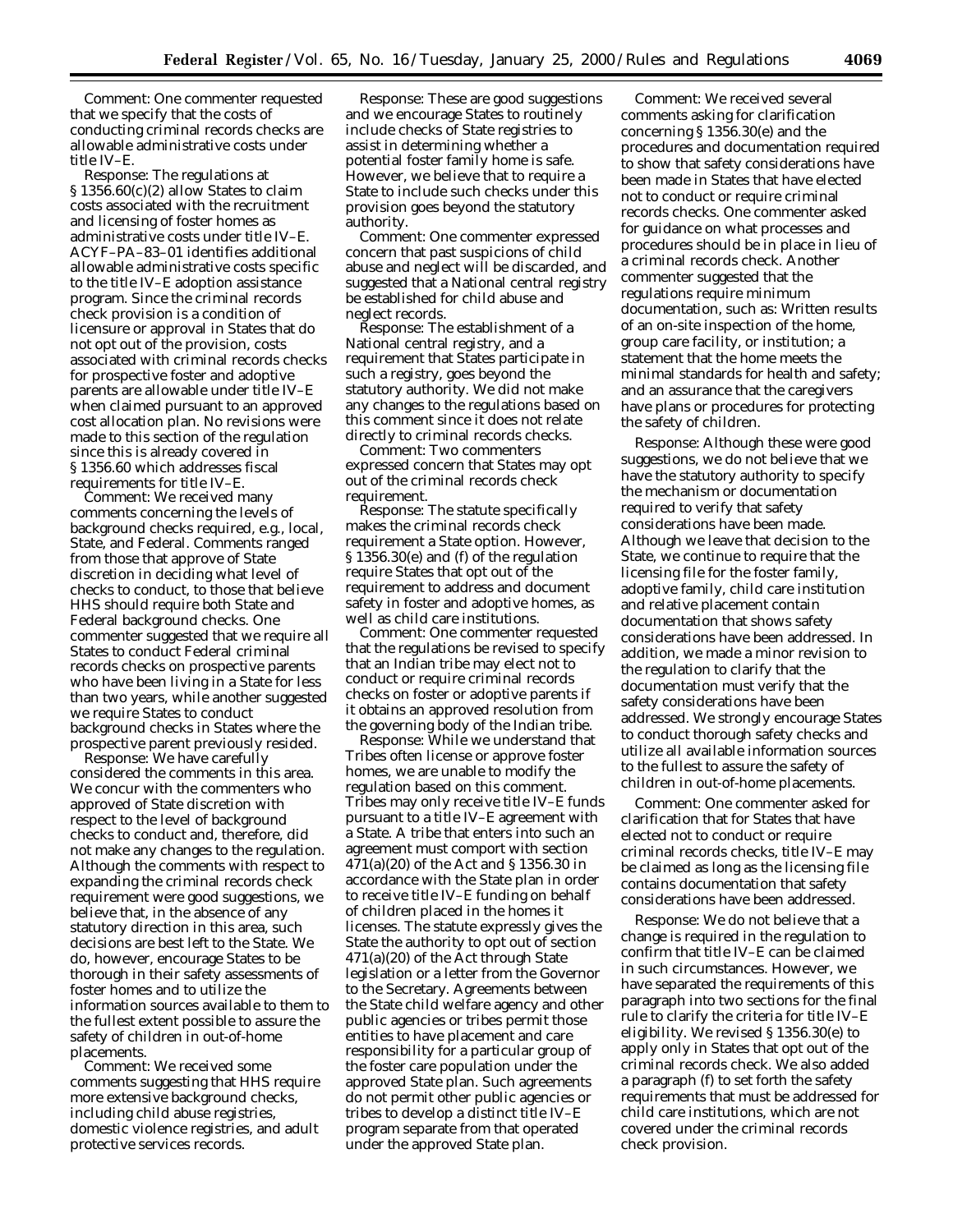*Section1356.50 Withholding of Funds for Noncompliance With the Approved Title IV–E State Plan.*

Although we did not propose amendments to § 1356.50 of the regulations in the NPRM, we are amending it in this final rule to bring the cross-references contained therein into conformity with the new regulations.

### *Section 1356.60 Fiscal Requirements (Title IV–E)*

This section sets for the fiscal requirements and available federal financial participation for title IV–E costs

In § 1356.60(b) we have made a technical amendment to the existing regulation with regard to matching for title IV–E training, in order to make it consistent with the statute. The existing regulation at  $\S 1356.60(c)(4)$  authorizes States to use administrative funds at a matching rate of 50% for the training of foster and adoptive parents and staff of licensed or approved child care institutions that provide care for children receiving assistance under title IV–E. The existing regulation also limits associated costs to per diem and travel expenses. Since the promulgation of that regulation, the statute has been amended by section 13715 of the Omnibus Budget Reconciliation Act of 1993, to authorize State' use of training funds at a 75% match rate for the shortterm training of current or prospective foster or adoptive parents as well as staff of licensed child care institutions. Under the statute, a State's claims may include but are not limited to per diem and travel.

The Department has followed the overriding statutory language since it was enacted (see ACYF–PI–94–15 and ACYF–PA–90–01). However, we would like to take this opportunity to make the regulatory language consistent with the statute. Because this change is technical in nature, and does not affect policy, we have included this change in this final rule. We are rescinding existing paragraph  $\S 1356.60(c)(4)$  and amending § 1356.60(b)(1) to make this technical change.

## *Section 1356.71 Federal Review of the Eligibility of Children in Foster Care and the Eligibility of Foster Care Providers in Title IV–E Programs*

This section sets forth the requirements governing Federal reviews of State compliance with the title IV–E eligibility provisions as they apply to children and foster care providers under paragraphs (a) and (b) of section 472 of the Act.

### *Section 1356.71(a) Purpose, Scope and Overview of the Process*

*Comment:* Three commenters were of the opinion that the title IV–E review, because its major focus is on documentation, is inconsistent with the new outcomes-based review for child and family services. Two commenters said that this review relies solely on individual case eligibility for payments absent any consideration of good casework practice and procedures.

*Response:* The title IV–E foster care eligibility review and the child and family services review are different in purpose and scope. The purpose of the title IV–E eligibility review is to validate the accuracy of a State's claims to assure that appropriate payments are made on behalf of eligible children, to eligible homes and institutions, at allowable rates. These determinations are made most effectively by an examination of the case record and payment documentation. The title IV–E review has been revised, within existing statutory constraints, to strengthen the State and Federal partnership through the provision of corrective action and technical assistance. While we acknowledge the importance of positive outcomes for the children and families the title IV–E foster care program serves, we also acknowledge our attendant stewardship responsibility in the administration of this program.

*Comment:* We received five comments indicating that the title IV–E eligibility review penalizes child welfare agencies when certain eligibility requirements beyond the State's control, specifically those related to the documentation of judicial determinations, are not met.

*Response:* We recognize that child welfare agencies ultimately may be held accountable and lose title IV–E funding when documentation of the required title IV–E judicial determinations is not secured. Because the statute specifically requires judicial determinations regarding contrary to the welfare and reasonable efforts, however, we have no authority or flexibility to modify these requirements. Where the statute permits, we have afforded State child welfare agencies additional time to obtain the required judicial determinations.

### *Section 1356.71(b) Composition of Review Team and Preliminary Activities Preceding an On-Site Review*

This section describes the composition of the on-site review team and the preliminary activities which the State must undertake prior to the on-site review.

*Comment:* We received four comments regarding the composition of the review team, including requests for specific representatives on the team, such as State foster care review board members, child advocates, and individuals with expertise on unaccompanied refugee minors. One commenter requested that we require States to include local agency staff on the review team.

*Response:* The purpose of the title IV– E financial review is to assess payment accuracy through an examination of case record documentation. Those individuals recommended above to participate on the title IV–E review team possess expertise that would be utilized more effectively on a review of service delivery issues, such as the child and family services review. During the title IV–E pilot reviews, we learned that the Federal/State team combination assisted States in identifying strategies for training, technical assistance and corrective action, and augmented the knowledge of State staff about title IV– E eligibility requirements. For these reasons, we see no benefit in expanding the review team composition to include external representatives. The State may, however, exercise its discretion in deciding the range of State and/or local staff to include on the team.

*Comment:* One commenter noted that the requirement that the State submit the complete payment history records for each sample case does not comport with the regulation governing records retention at 45 CFR part 74. The commenter inquired if ACF could require States to retain the payment history for a child in out-of-home care for more than three years. We received an additional comment about the difficulty of obtaining the payment history for a child in care for 10 years. A third commenter requested clarification regarding whether complete payment history encompassed only the six-month period under review or the complete life of the case. Another commenter said that complete payment history should be required only when the case is determined to be ineligible.

*Response:* There is no inconsistency between the requirement that a State provide the complete payment history and the regulation at 45 CFR 74.53(b) which, in pertinent part, states that ''Financial records \* \* \* shall be retained for a period of three years from the date of submission of the *final expenditure report* \* \* .\*'' (emphasis added). For a child in out-of-home care, the final expenditure report would not be submitted to ACF until such child is discharged from foster care. Since the title IV–E review is designed to look at a sample of more recent cases and because ASFA reinforces moving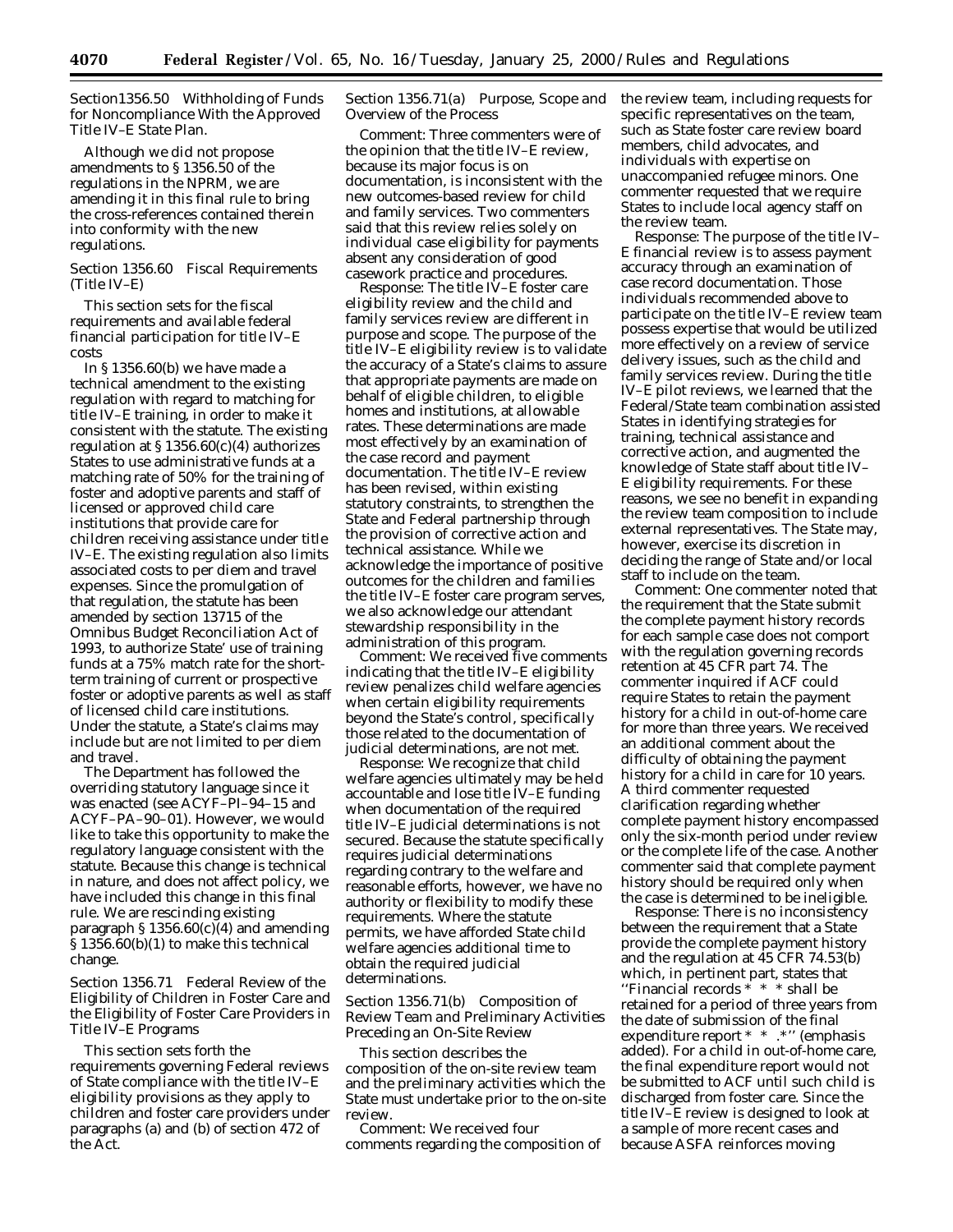children to permanency more expediently, we hope not to encounter any case where a child has been in foster care for 10 years. In those rare instances where we do review such a case, however, the payment history must reflect the title IV–E foster care payments for the duration of that child's placement, irrespective of the initial date of placement, if the case is still open and title IV–E payments continue to be made on that child's behalf. For these reasons, we do not agree that this requirement conflicts with 45 CFR part 74 and have made no modifications to this section.

We have concerns with the recommendation that the complete payment history be required only after a case is determined to be ineligible. The purpose of the title IV–E foster care eligibility review is to assure that appropriate payments are made on behalf of eligible children at allowable rates to eligible homes and institutions. Our experience has demonstrated that assuring that ''appropriate payments are made \* \* \* at allowable rates'' is determined as the result of identifying duplicate payments, overpayments, underpayments, erroneous payments and related fiscal issues for each case under review at the time the case is being reviewed. Therefore, we have made no modification to this section.

*Comment:* We received one comment that ACF should allow sufficient time for States to prepare for the review.

*Response:* We acknowledge our responsibility to assure that States receive ample notice in order to prepare for a title IV–E review. We recognize that the specific preparation time may vary by State and may change as States become more familiar with the process. Taking into consideration the fact that Federal staff also will require time to prepare adequately for each review, we do not anticipate the lack of advance notice becoming an issue and, therefore, prefer not to regulate the notification period. We fully expect that States and Regional Offices will negotiate this aspect of the review in a mutually agreeable manner.

# *Section 1356.71(c) Sampling Guidance and Conduct of Review*

This section describes the process to be used to select the title IV–E foster care sample of children to be reviewed.

*Comment:* Two commenters recommended that the description of the alternative sampling frame to be utilized when AFCARS data are unavailable or deficient should specify that the period under review is six months.

*Response:* We concur and have revised paragraph (c)(1) to clarify that the period under review is to be consistent with one AFCARS six-month reporting period when an alternative sampling methodology is utilized.

*Comment:* We received numerous comments about the sample that included a range of concerns regarding its statistical validity, its applicability to States of differing sizes with varying populations of children in foster care, its accuracy and its reliability. Three commenters questioned the rationale for random sampling as the preferred methodology. Several commenters objected to the error rate thresholds as abstract and unreasonably high. One commenter supported the thresholds as fair and reasonable. Several commenters urged us not to regulate the sampling methodology at all.

*Response:* The proposed sampling methodology is designed to provide national consistency in sample selection, reduce the burden on States associated with drawing their own samples, utilize the AFCARS database, and assure statistical validity. In our attempt to achieve a balance between partnership and stewardship, we considered and evaluated several sampling methodologies. The methodology chosen was the result of internal deliberations with ACF statisticians and is similar to the sampling methodology deployed throughout the history of the title IV–E reviews, with a significant modification that affords States an opportunity for program improvement prior to an extrapolated disallowance. We chose simple random sampling as the preferred methodology as we believe it will result in the most representative sample. However, we expect that States will work closely with ACF statisticians in pulling a sample that is representative and fair. We further expect that regulating the sample will afford States and ACF maximum accuracy, uniformity, consistency, and reliability.

*Comment:* One commenter found the terms ''first'' and ''second'' confusing, particularly when applied to the subsequent three-year reviews.

*Response:* We concur and have modified this and related sections to use the terms ''primary'' and ''secondary,'' respectively, to describe the reviews. The review of 80 cases is the primary review. In those instances where the 15 percent threshold is exceeded and the State enters into a PIP, followed by a review of 150 additional cases, this subsequent review will be referred to as the secondary review.

*Comment:* One commenter recommended that all States have an opportunity to have their primary review at the 15 percent threshold, since all primary reviews may not be completed within three years of the final rule. Another commenter noted that the title IV–E monitoring regulations do not indicate when ACF will begin conducting these reviews. A third commenter indicated that States should be afforded ample time to implement the various requirements.

*Response:* We agree in principle and have modified this section accordingly to reflect that each State's primary review will be subject to the 15 percent threshold. We fully anticipate that ACF and States will work together to assure that the primary reviews are held within a reasonable period of time after publication of the final rule. In any event, we do not expect that States will procrastinate in scheduling their primary reviews once they have been approached by ACF.

*Comment:* One commenter recommended that we delete the words ''determined to be'' from the discussion of disallowances in this section, noting that the disallowance will be applicable for the period of time that the case was ineligible and not from the date the reviewer discovered the ineligibility.

*Response:* We concur and have modified this section accordingly. Any disallowance will be applicable to the period of time during which the case is ineligible and not from the date the reviewer makes the determination of ineligibility.

*Comment:* Several commenters recommended that the secondary review should be limited to cases where children entered foster care after the PIP was implemented. Four commenters said that the final rules should not apply to children who entered foster care before the rule was finalized.

*Response:* We do not concur that the secondary review should include only cases of children who entered foster care after the program improvement plan was implemented or that the final rule apply only to children who entered foster care after its promulgation. We will apply the final rule prospectively so that States are only responsible for meeting the new requirements following the effective date of the final rule. Compliance with the requirements will be evaluated against the standards in effect at the time the action was taken. Therefore, the checklist will be modified so that we review for the ACF policy in effect at the time of the action and it reflects the transition time indicated in the pertinent sections of §§ 1355.20 and 1356.21(b)(2) related to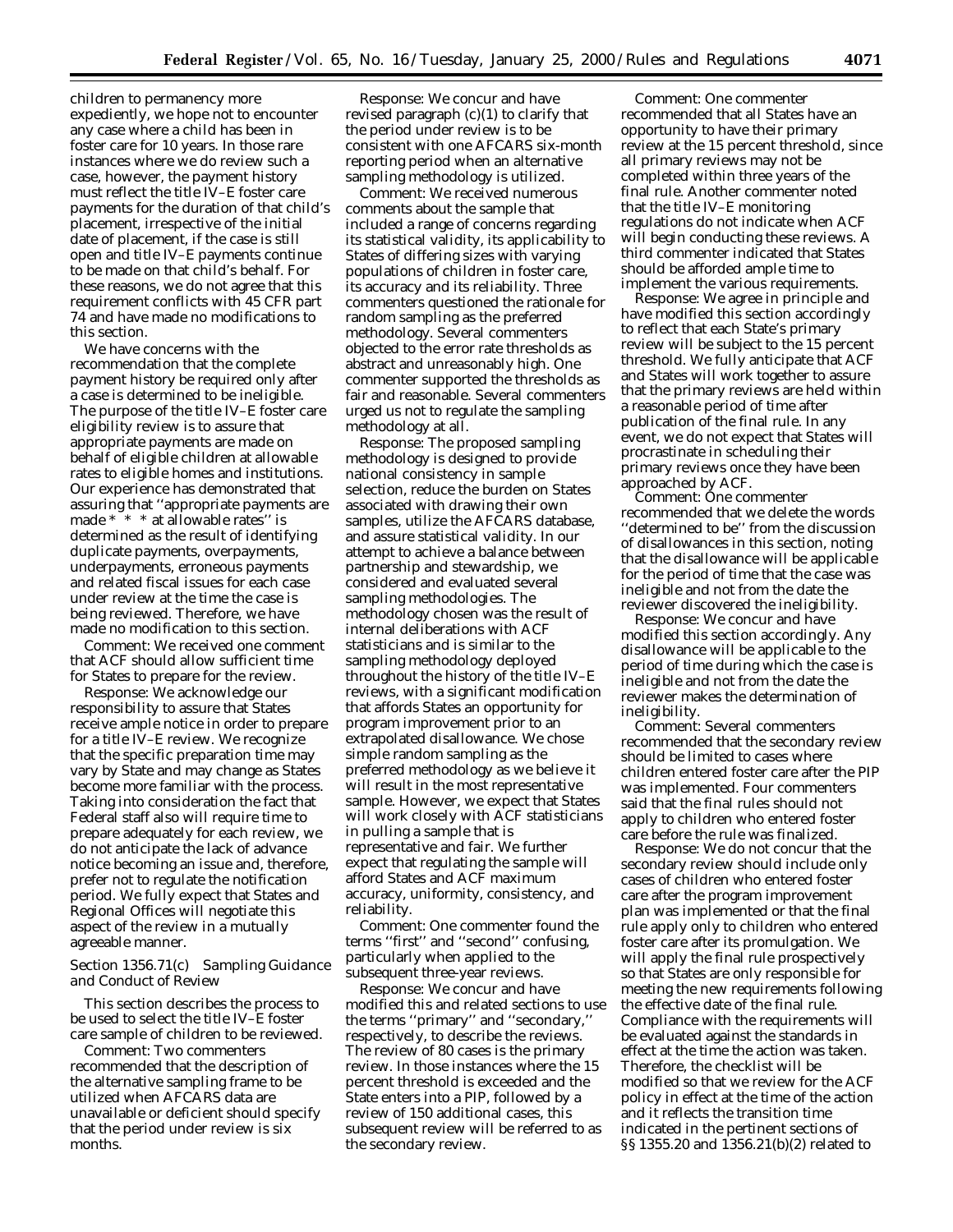licensing of foster family homes and the reasonable efforts determination regarding finalizing permanency plans.

*Comment:* One commenter requested the discussion of the 10 percent and 15 percent error thresholds be clarified to make it apparent that the error threshold for the primary review is eight cases or fewer and four cases or fewer—not simply "8" and "4."

*Response:* We agree and have modified the regulations such that they consistently express that the error threshold for the primary review is eight or fewer and four or fewer cases—not simply eight or four. We further have revised this section to clarify that the error rate applicable to the secondary review of 150 cases is 10%.

*Comment:* One commenter requested that unaccompanied refugee minors be excluded from the sample of title IV–E cases reviewed.

*Response:* Any child on whose behalf title IV–E payments were made is subject to review. No statutory basis exists to exclude any specific population from review and, consequently, no modifications were made to this section.

### *Section 1356.71(d) Requirements Subject to Review*

This section describes the requirements subject to the title IV–E eligibility reviews.

*Comment:* One commenter noted that section 475(1) of the Act was inappropriately cross-referenced in paragraph (2).

*Response:* We concur and have changed this cross-reference to § 1356.30 which addresses the safety requirements for foster care and adoptive home providers.

*Comment:* One commenter suggested that all title IV–E requirements be reviewed, including sections 471(a)(16),  $475(1)$  and  $475(5)(\overline{B})$  of the Act which are the requirements for case plans and six-month periodic reviews.

*Response:* The focus of the title IV–E foster care eligibility review is those child eligibility criteria set forth at section  $472(a)(1)-(4)$  of the Act and the criminal records checks required at section 471(a)(20) of the Act. The sections noted by the commenter are addressed in the child and family services review of State plan requirements, and we made no changes to this section.

### *Section 1356.71(e) Review Instrument*

This section informs States that a checklist will be used to substantiate child and provider eligibility during the on-site title IV–E foster care eligibility review.

*Comment:* Three commenters requested that the review instrument be made available immediately rather than upon publication of the final rule.

*Response:* It would be premature for us to publish the review instrument until the rule becomes final. Once that occurs, we will modify the instrument to reflect the final rule and make it publicly available.

#### *Section 1356.71(f) Eligibility Determination—Child*

This section sets forth the case record requirement of documentation to verify a child's eligibility.

*Comment:* Two commenters requested that the specific child eligibility requirements be included in this section.

*Response:* We concur that this would be helpful to States and have modified this section accordingly.

#### *Section 1356.71(g) Eligibility Determination—Provider*

This section sets forth the requirement for the licensing file for each case under review.

*Comment:* One commenter supports obtaining the licensing file and indicates that we should look ''beyond'' the actual license. Another commenter requested that the specific provider eligibility requirements be included in this section. A third commenter wanted to know the specific licensing standards to which States will be held accountable for the title IV–E foster care eligibility reviews. A fourth commenter requested clarification regarding the scope and extent of the provider review.

*Response:* The State plan requirement at section 471(a)(10) of the Act vests the State with the responsibility for establishing minimum licensing standards regarding safety, admissions policies, sanitation, and civil rights for foster family homes and child care institutions. The State is required to apply its licensing standards to any foster family home or child care institution receiving funds under titles IV–B and IV–E, and for the purposes of title IV–E, only place children in facilities that meet the Federal definition of a foster family home or child care institution. However, it is not within the scope of the title IV–E foster care eligibility review to examine the State licensing standards. For the title IV–E eligibility review, we will determine that the foster family home or facility has a valid license that encompasses the period of the child's stay under review and that the safety requirements at § 1356.30 have been addressed. We made no changes to the regulation as a result of this comment.

During a title IV–E eligibility review, we will examine a provider's license to determine that; it is an appropriate type of facility (*i.e.,* meets the definition of a foster family home or child care institution), the license is valid for the duration of the child's placement, and the safety requirements at § 1356.30 have been addressed. We made no changes to the regulation as a result of this comment.

### *Section 1356.71(h) Standards of Compliance*

This section defines the terms ''substantial compliance'' and ''noncompliance,'' and describes the disallowances and program improvement plan process.

*Comment:* One commenter indicated that reviews should be conducted annually, as opposed to at three-year intervals. Another commenter recommended that we conduct monthly audits. A third commenter suggested reviews at five-year instead of three-year intervals after a State completes its primary review.

*Response:* The frequency of the title IV–E reviews is not statutorily mandated. We decided that three years was a reasonable time frame, considering that some States may be required to develop a PIP after their primary review. For some States, the PIP will be effective for as long as one year. Furthermore, the title IV–E review is not the sole mechanism in place to assure the propriety and accuracy of State' claiming procedures, since the ACF Regional Offices review the quarterly claims submitted by the States. For these reasons, and because States will be undergoing an intensive child and family services review following the publication of the final rule, we have made no modification to this section.

*Comment:* One commenter was of the opinion that more meaningful sanctions should be imposed. Another commenter supported ACF's proposal for the disallowance of funds, indicating that it provides an incentive for States to come into compliance.

*Response:* We carefully considered various options in developing the penalty structure for ineligible cases and believe that our proposal achieves the appropriate balance between partnership and stewardship. We have developed a more collaborative approach with the goal of bringing about the desired results utilizing a process that includes technical assistance and corrective action.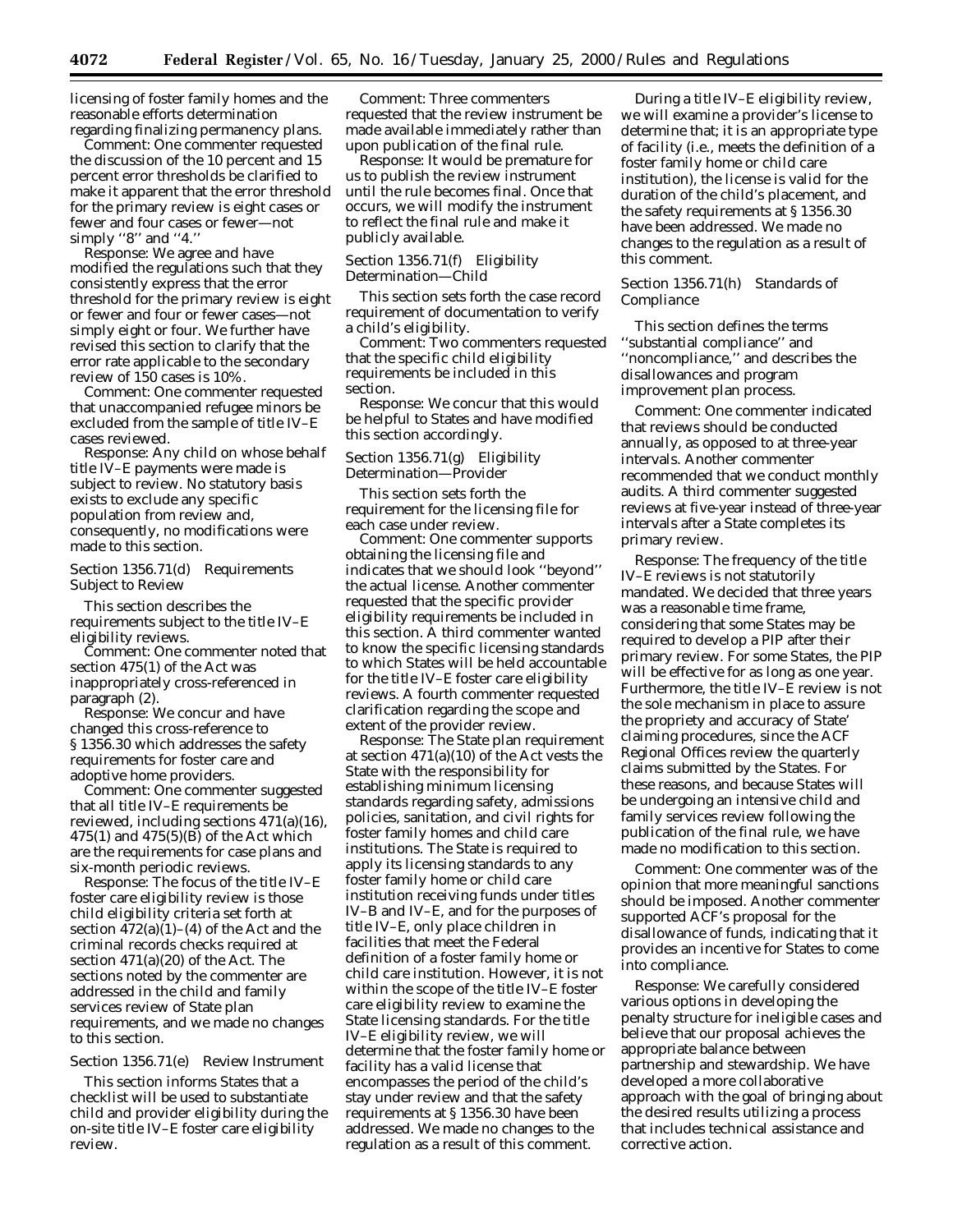### *Section 1356.71(i) Program Improvement Plans*

This section sets forth the requirement for States, determined not to be in substantial compliance, to develop a program improvement plan.

*Comment:* One commenter requested that we consider a provision for a State to negotiate the extension of a PIP in those instances when a legislative amendment is necessary for the State to achieve substantial compliance.

*Response:* We concur and have modified paragraph  $(i)(1)(i)$  to reflect that the duration of the program improvement plan will be determined jointly by the State and the ACF Regional Office, but shall not exceed one year, unless legislative action is required. In such cases, the State and ACF will negotiate the terms and length of the extension not to exceed the last day of the first legislative session after the date of the program improvement plan. We believe that this time frame is sufficient for a State to make necessary statutory changes to achieve substantial compliance.

*Comment:* Several commenters said that 60 days is insufficient time for a State to produce a comprehensive program improvement plan, since such a plan will require collaboration with multiple external entities. Proposed time frames ranged from 120 days to two years. Some commenters indicated that, under exceptional circumstances, a 30-day extension should be an option.

*Response:* An extensive period of time should not elapse from the completion of the on-site review to the development of the PIP. We do recognize, however, that occasionally circumstances may warrant the need for additional time for the State to collaborate with entities outside the child welfare agency, *e.g.,* the court system. We have, therefore, amended paragraph (i)(2) to reflect a modification from 60 days to 90 days for the development of the PIP.

### *Section 1356.71(j) Disallowance of Funds*

This section sets describes how funds to be disallowed will be determined.

*Comment:* Two commenters noted that we reference a nonexistent paragraph "(k)" in the NPRM.

*Response:* We recognize this oversight and have removed the reference to paragraph (k) and clarified that, in the event that a State fails to submit a PIP, we will immediately proceed to the secondary review process.

*Comment:* One commenter noted that the sample period for a review after the completion of a PIP should be the first full AFCARS period subsequent to completion of the PIP.

*Response:* It is our intent to select a sample of cases from AFCARS for the secondary review after the PIP has been completed. In most instances, the most recent State AFCARS submission subsequent to the completion of the PIP will constitute the period under review.

*Comment:* One commenter recommends that the first review under the new protocol should be a joint pilot review with no disallowances taken in order to demonstrate ACF's assertion that the primary objectives of the reviews include promoting federal/state partnerships, focusing on program improvements and generating useful information.

*Response:* We conducted 12 title IV– E foster care eligibility pilot reviews over the past three years to inform the development of the new protocol. States were afforded many opportunities to volunteer for these pilots. We do not concur with the recommendation that we defer sanctions until after the primary review, since in the development of the process we already have suspended disallowances for more than three years.

*Comment:* One commenter requested clarification regarding the term ''universe of claims paid.'' Another commenter requested clarification regarding the scope of the title IV–E foster care disallowance and what was included in it.

*Response:* The term ''universe of claims paid'' means the Federal share of allowable title IV–E foster care maintenance payments and administrative costs for the period of time the case is ineligible. All title IV– E funds expended during the quarter(s) the case is ineligible will be subject to disallowance, including funds for administrative costs. We have revised this paragraph in the final rule to specify which funds will be reduced.

#### **Part 1357—Requirements Applicable to Title IV–B**

*Section 1357.40 Direct Payments to Indian Tribal Organizations (Title IV–B, Subpart 1, Child Welfare Services)*

This section provides the requirements for Indian Tribal Organizations to apply for and receive direct funds under title IV–B, subpart 1.

We made a technical change to § 1357.40 in the final rule to incorporate a 1995 change to the regulation that was mistakenly eliminated by a subsequent final rule. On June 2, 1995, we published a final rule (60 FR 28735– 28737) amending the regulations governing direct payments to Indian Tribal Organizations (ITOs) for child welfare services. The revised regulations

added a description of the formula used to calculate the amount of Federal funds available to eligible ITOs under title IV– B. A new paragraph, § 1357.40(g)(6), was added to implement the new formula. On November 18, 1996, we published a comprehensive final rule for title IV–B, Child and Family Services (61 FR 58632–58663), which amended § 1357.40 and inadvertently omitted the paragraph including the grant formula for ITOs.

We are taking this opportunity to restore the grant formula for ITOs to the regulation as we have been using this formula since it was effective in FFY 1996 (see ACYF–IM–CB–95–28). We have, therefore, made a technical amendment to add the grant formula in a new paragraph, § 1357.40(d)(6).

#### **Impact Analysis**

#### *Executive Order 12866*

Executive Order 12866 requires that regulations be drafted to ensure that they are consistent with the priorities and principles set forth in the Executive Order. The Department has determined that this rule is consistent with these priorities and principles. This final rule amends existing regulations concerning Child and Family Services by adding new requirements governing the review of a State's conformity with its State plan under titles IV–B and IV–E of the Social Security Act (the Act), and implements the provisions of the Social Security Act Amendments of 1994 (Pub. L. 103–432), the Multiethnic Placement Act (MEPA) as amended by Public Law 104–188, and certain provisions of the Adoption and Safe Families Act (ASFA) of 1997 (Pub. L. 105–89).

In addition, this final rule sets forth regulations that clarify certain eligibility criteria that govern the title IV–E foster care eligibility reviews that the Administration on Children, Youth and Families (ACYF) conducts to ensure a State agency's compliance with statutory requirements under the Act.

We received no comments on this section.

### *Executive Order 13132*

Executive Order 13132 on Federalism applies to policies that have federalism implications, defined as ''regulations, legislative comments or proposed legislation, and other policy statements or actions that have substantial direct effects on the States, on the relationship between the national government and the States, or on the distribution of power and responsibilities among the various levels of government.'' This rule does not have federalism implications as defined in the Executive Order.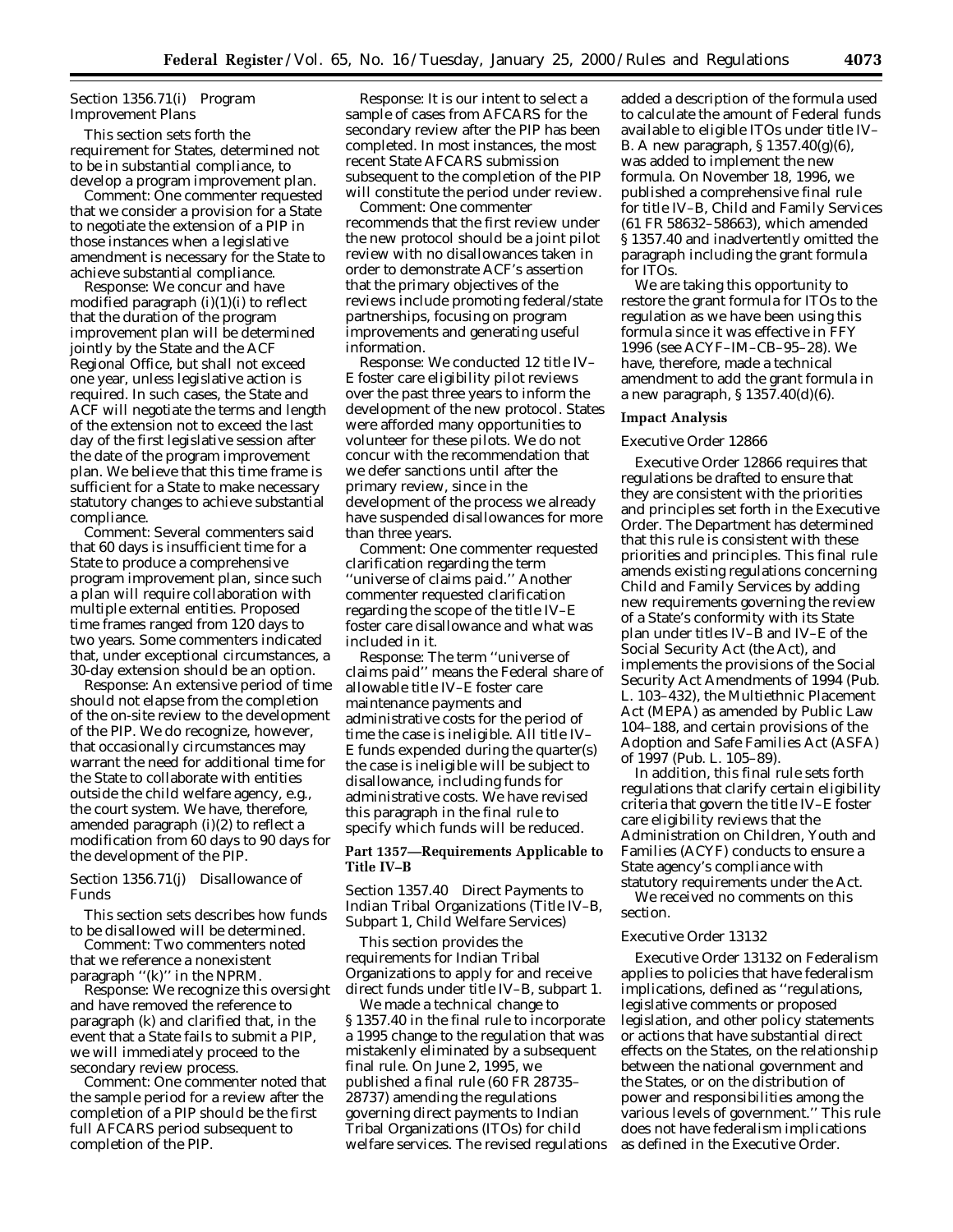#### *Family Well-Being Impact*

As required by Section 654 of the Treasury and General Government Appropriations Act of 1999, we have assessed the impact of this final rule on family well-being. The final rule implements requirements of titles IV–B and IV–E of the Social Security Act relating to Federal monitoring and oversight of State child welfare programs. The rule will promote child safety, child and family well-being and permanence for those children who must be removed from their families temporarily to assure their safety. The final rule will help to ensure that States are taking appropriate steps to protect children and to strengthen, support and stabilize both biological and adoptive families.

### *Regulatory Flexibility Act of 1980*

The Regulatory Flexibility Act (5 U.S.C. Ch. 6) requires the Federal government to anticipate and reduce the impact of rules and paperwork requirements on small businesses. For each rule with a ''significant number of small entities'' an analysis must be prepared describing the rule's impact on small entities. ''Small entities'' are defined by the Act to include small businesses, small nonprofit organizations and small governmental entities. These regulations do not affect small entities because they are applicable to State agencies that administer the child and family services programs and the foster care maintenance payments program.

We received no comments on this section.

#### *Unfunded Mandates Reform Act*

The Unfunded Mandates Reform Act (Pub. L. 104–4) requires agencies to prepare an assessment of anticipated costs and benefits before proposing any rule that may result in an annual expenditure by State, local, and tribal governments, in the aggregate, or by the private sector, of \$100,000,000 or more (adjusted annually for inflation).

*Comment:* One commenter argued that the regulation was not in compliance with the Unfunded Mandates Reform Act (UMRA) because the ASFA requirements significantly increase the administrative burden and cost for State courts and agencies, which are not offset by an increase in Federal funding.

*Response:* Section 201 of the UMRA states that, ''[e]ach agency shall, unless otherwise prohibited by law, assess the effects of Federal regulatory actions on State, local, and tribal governments, and the private sector (other than to the extent that such regulations incorporate requirements specifically set forth in law).'' The UMRA is not applicable to the codification of the ASFA requirements because they are specifically set forth in law. Rather, it is the requirements and procedures of the child and family services review and the title IV–E eligibility review processes which come under the auspices of the UMRA.

This final rule does not impose any mandates on State, local, or tribal governments, or the private sector that will result in an annual expenditure of \$100,000,000 or more. We anticipate that one-third (17) of the States will be reviewed under both review procedures each year and that, each year, approximately five States will be required to complete a corrective action plan in response to section 471(a)(18) compliance issues, for an annual cost of \$352,420. This estimate is based on the burden hours associated with each information collection identified in the ''Paperwork Reduction Act'' section.

#### *Congressional Review*

This rule is not a major rule as defined in 5 U.S.C., Chapter 8.

#### *Paperwork Reduction Act*

Under the Paperwork Reduction Act of 1995, Public Law 104–13, all Departments are required to submit to the Office of Management and Budget (OMB) for review and approval any

reporting or record-keeping requirements inherent in a proposed or final rule. This final rule contains information collection requirements in certain sections that the Department has submitted to OMB for its review.

The sections that contain information collection requirements are: 1355.33(b) on statewide assessments, and (c) onsite review; 1355.35(a) on program improvement plan; 1355.38(b) and (c) on corrective action plans; and 1356.71(i) on program improvement plan. Section 1356 on State plan document and submission requirements (OMB Number 0980–0141) and case plan requirements (OMB Number 0980– 0140) contains information collections. However, these are approved collections and no changes are being made at this time.

The respondents to the information collection requirements in this rule are State agencies. The Department requires this collection of information: (1) In order to review State' compliance with the provisions of the statute and implementing regulations of titles IV–B and IV–E of the Act; and (2) effectively implement the statutory requirement at section 1123A of the Act which requires that regulations be promulgated for the review of child and family services programs, and foster care and adoption assistance programs for conformity with State plan requirements.

*Comment:* A few commenters noted that the estimate for the burden hours associated with § 1355.33(c), the on-site portion of the child and family services review, was too low. The commenters observed that extensive training is required to prepare reviewers.

*Response:* We agree and have amended the estimate accordingly. In addition, we have significantly increased the estimated burden for the on-site portion of the child and family services review to account for the logistics associated with scheduling interviews.

| Collection                                | Number of respondents                                               | Number of<br>responses | Average<br>burden<br>hours per<br>response | Total<br>burden<br>hours |
|-------------------------------------------|---------------------------------------------------------------------|------------------------|--------------------------------------------|--------------------------|
|                                           | 17-State agencies administering the title IV-B<br>& E Programs.     | 17                     | 240                                        | 4,080                    |
|                                           | 17-State agencies administering the title IV-B<br>& E programs.     | 595                    | 18                                         | 10,710                   |
| 1355.35(a)-Program improvement plan       | 17-State agencies administering the titles IV-B<br>& IV-E programs. | 17                     | 80                                         | 1,360                    |
| 1355.38(b) and (c)—Corrective action plan | 5-State agencies administering titles IV-B and<br>$IV-E$ .          | 5                      | 80                                         | 400                      |
| 1356.71(i)-Program improvement plan       | 17-State agencies administering the title IV-E<br>program.          | 17                     | 63                                         | 1.071                    |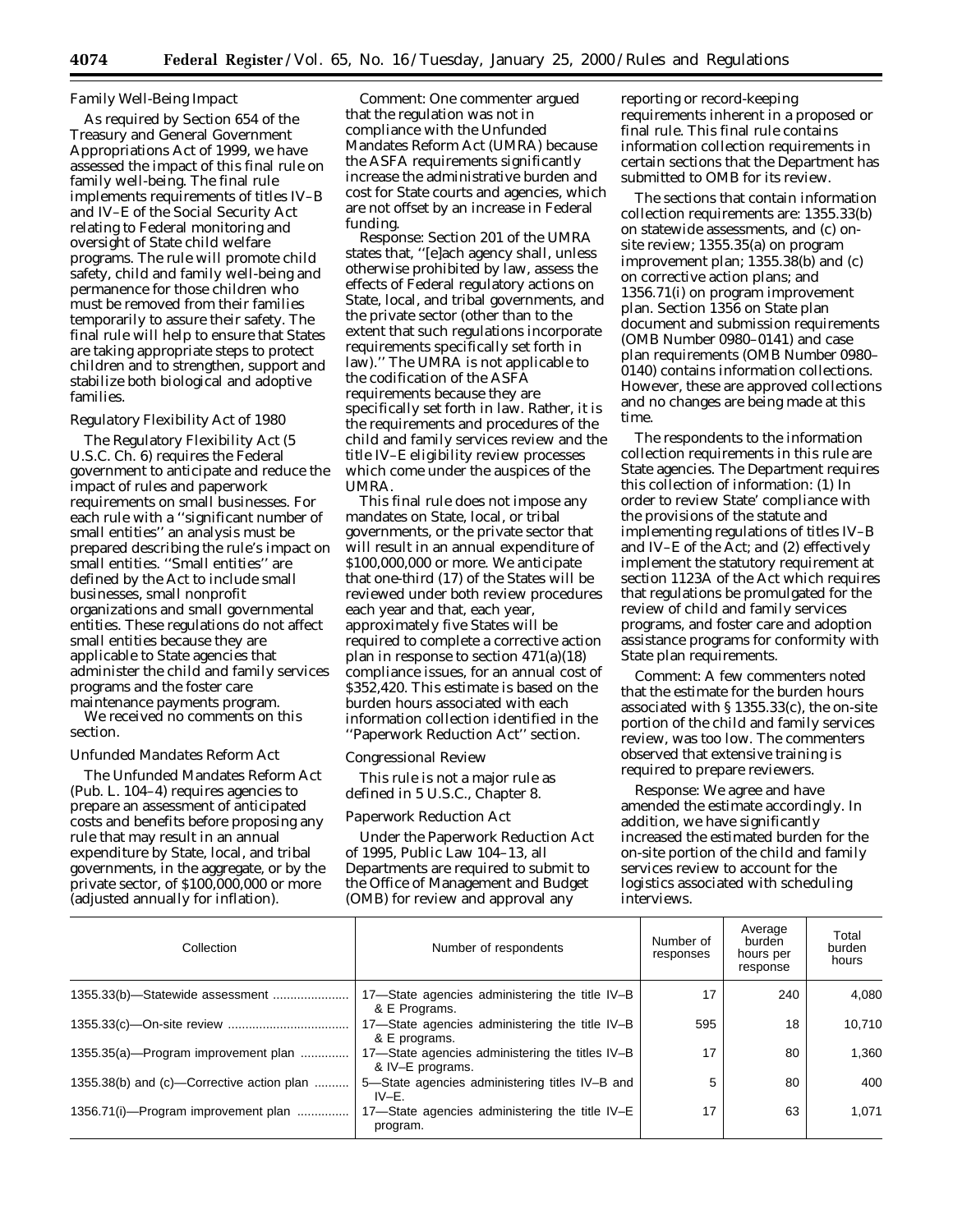We received and considered 38 letters in response to the preclearance Notice (63 FR 52703 (October 1, 1998)) published in order to obtain approval of this information collection under the Paperwork Reduction Act. Several commenters submitted comments on the October 1, 1998 Notice in conjunction with their comments on the NPRM. The comment period for the October 1, 1998 Notice closed on December 1, 1998 while the comment period for the NPRM closed on December 17, 1998. In our opinion, to consider late comments constitutes an arbitrary extension of the comment period for certain groups or individuals. Those comments pertaining to the October 1, 1998 Notice that were submitted in conjunction with the comments on the NPRM were late and were not considered.

In the October 1, 1998 Notice, we published, in their entirety, the statewide assessment, on-site review instrument, and stakeholder interview guide used in conducting the child and family service review. Overwhelmingly, the comments we received were very technical in nature. Commenters offered specific suggestions for rephrasing or adding questions, for quantifying responses, for changes in terminology, and for increasing the objectivity of the instruments. In response to the comments received, each instrument has undergone significant revision. We streamlined the statewide assessment so that it targets State performance in satisfying the relevant State plan requirements and reports on the statewide data indicators used for determining substantial conformity. The on-site review instrument and stakeholder interview guide have been revised to increase objectivity in drawing conclusions regarding the State's performance in achieving the outcomes and in implementing the systemic factors. Copies of the instruments will be distributed to all State agencies and posted on the ACF web site immediately following the effective date of this regulation.

#### **List of Subjects**

### *45 CFR Part 1355*

Adoption and foster care, Child welfare, Grant programs-Social programs.

#### *45 CFR Part 1356*

Adoption and foster care, Grant programs-social programs

#### *45 CFR Part 1357*

Child and family services, Child welfare, Grant programs-Social programs

(Catalog of Federal Domestic Assistance Program Numbers 93.658, Foster Care Maintenance; 93.659, Adoption Assistance; and 93.645, Child Welfare Services—State Grants)

Approved: September 23, 1999. **Donna E. Shalala,** *Secretary.*

Dated: August 25, 1999.

**Olivia A. Golden,**

*Assistant Secretary for Children and Families.*

For the reasons set forth in the preamble we are amending 45 CFR parts 1355, 1356, and 1357 to read as follows:

### **PART 1355—GENERAL**

1. The authority citation for part 1355 continues to read as follows:

**Authority:** 42 U.S.C. 620 *et seq.*, 42 U.S.C. 670 *et seq.*, 42 U.S.C. 1302.

2. Section 1355.20 is amended by revising the definition of *Foster care* and by adding the following definitions in alphabetical order to read as follows:

#### **§ 1355.20 Definitions.**

\* \* \* \* \*

# $(a) * * * *$

*Child care institution* means a private child care institution, or a public child care institution which accommodates no more than twenty-five children, and is licensed by the State in which it is situated or has been approved by the agency of such State or tribal licensing authority (with respect to child care institutions on or near Indian Reservations) responsible for licensing or approval of institutions of this type as meeting the standards established for such licensing. This definition must not include detention facilities, forestry camps, training schools, or any other facility operated primarily for the detention of children who are determined to be delinquent.

*Date a child is considered to have entered foster care* means the earlier of: The date of the first judicial finding that the child has been subjected to child abuse or neglect; or, the date that is 60 calendar days after the date on which the child is removed from the home pursuant to § 1356.21(k). A State may use a date earlier than that required in this paragraph, such as the date the child is physically removed from the home. This definition determines the date used in calculating all time period requirements for the periodic reviews, permanency hearings, and termination of parental rights provision in section 475(5) of the Act and for providing timelimited reunification services described at section 431(a)(7) of the Act. The

definition has no relationship to establishing initial title IV–E eligibility. \* \* \* \* \*

*Entity*, as used in § 1355.38, means any organization or agency (*e.g.*, a private child placing agency) that is separate and independent of the State agency; performs title IV–E functions pursuant to a contract or subcontract with the State agency; and, receives title IV–E funds. A State court is not an ''entity'' for the purposes of § 1355.38 except if an administrative arm of the State court carries out title IV–E administrative functions pursuant to a contract with the State agency.

*Foster care* means 24-hour substitute care for children placed away from their parents or guardians and for whom the State agency has placement and care responsibility. This includes, but is not limited to, placements in foster family homes, foster homes of relatives, group homes, emergency shelters, residential facilities, child care institutions, and preadoptive homes. A child is in foster care in accordance with this definition regardless of whether the foster care facility is licensed and payments are made by the State or local agency for the care of the child, whether adoption subsidy payments are being made prior to the finalization of an adoption, or whether there is Federal matching of any payments that are made.

*Foster care maintenance payments* are payments made on behalf of a child eligible for title IV–E foster care to cover the cost of (and the cost of providing) food, clothing, shelter, daily supervision, school supplies, a child's personal incidentals, liability insurance with respect to a child, and reasonable travel for a child's visitation with family, or other caretakers. Local travel associated with providing the items listed above is also an allowable expense. In the case of child care institutions, such term must include the reasonable costs of administration and operation of such institutions as are necessarily required to provide the items described in the preceding sentences. ''Daily supervision'' for which foster care maintenance payments may be made includes:

(1) *Foster family care*—licensed child care, when work responsibilities preclude foster parents from being at home when the child for whom they have care and responsibility in foster care is not in school, licensed child care when the foster parent is required to participate, without the child, in activities associated with parenting a child in foster care that are beyond the scope of ordinary parental duties, such as attendance at administrative or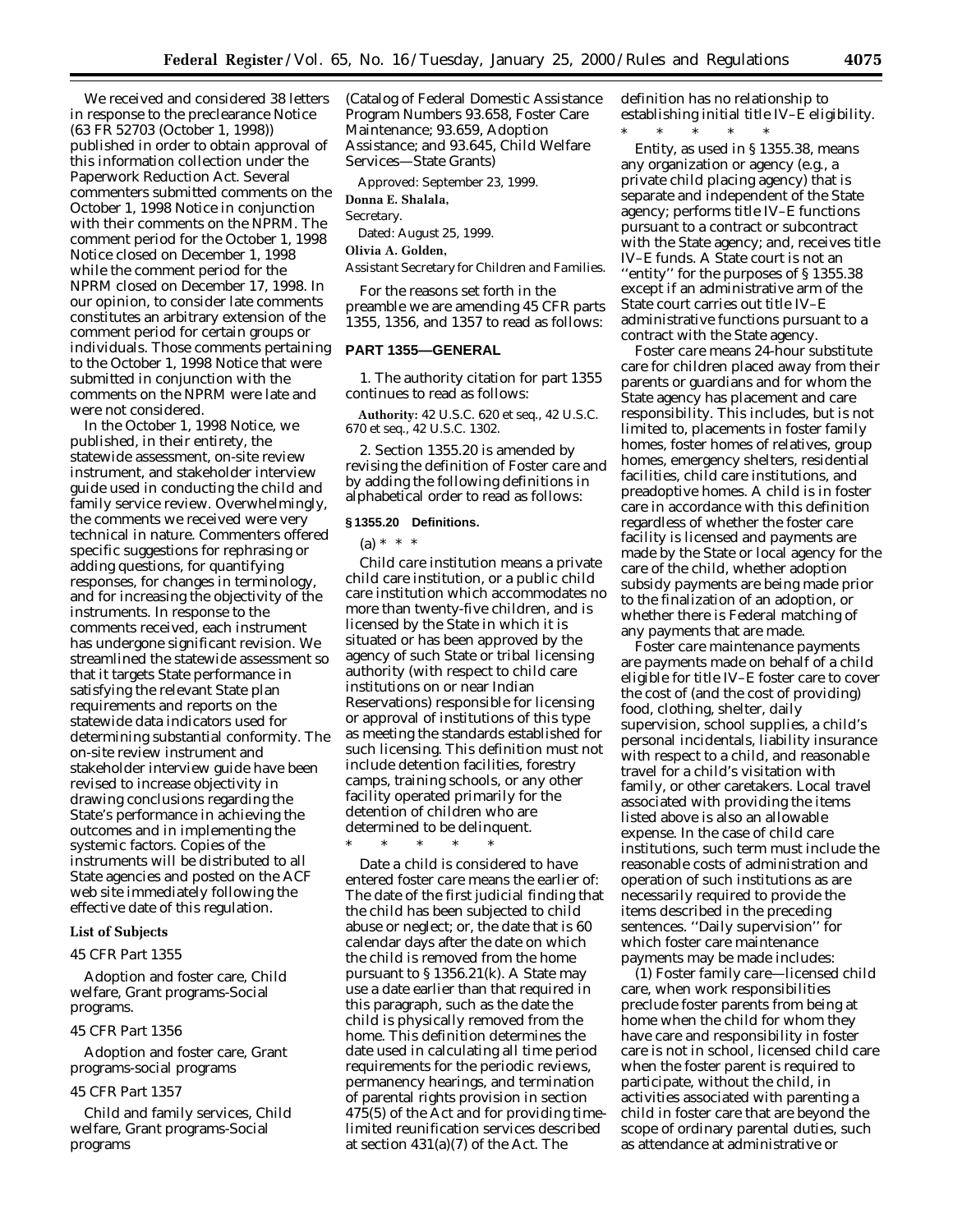judicial reviews, case conferences, or foster parent training. Payments to cover these costs may be: included in the basic foster care maintenance payment; a separate payment to the foster parent, or a separate payment to the child care provider; and

(2) *Child care institutions*—routine day-to-day direction and arrangements to ensure the well-being and safety of the child.

*Foster family home* means, for the purpose of title IV-E eligibility, the home of an individual or family licensed or approved as meeting the standards established by the State licensing or approval authority(ies) (or with respect to foster family homes on or near Indian reservations, by the tribal licensing or approval authority(ies)), that provides 24-hour out-of-home care for children. The term may include group homes, agency-operated boarding homes or other facilities licensed or approved for the purpose of providing foster care by the State agency responsible for approval or licensing of such facilities. Foster family homes that are approved must be held to the same standards as foster family homes that are licensed. Anything less than full licensure or approval is insufficient for meeting title IV-E eligibility requirements. States may, however, claim title IV-E reimbursement during the period of time between the date a prospective foster family home satisfies all requirements for licensure or approval and the date the actual license is issued, not to exceed 60 days.

*Full review* means the joint Federal and State review of all federally-assisted child and family services programs in the States, including family preservation and support services, child protective services, foster care, adoption, and independent living services, for the purpose of determining the State's substantial conformity with the State plan requirements of titles IV-B and IV-E as listed in § 1355.34 of this part. A full review consists of two phases, the statewide assessment and a subsequent on-site review, as described in § 1355.33 of this part.

\* \* \* \* \*

*Legal guardianship* means a judicially-created relationship between child and caretaker which is intended to be permanent and self-sustaining as evidenced by the transfer to the caretaker of the following parental rights with respect to the child: protection, education, care and control of the person, custody of the person, and decision-making. The term *legal guardian* means the caretaker in such a relationship.

*National Child Abuse and Neglect Data System (NCANDS)* means the voluntary national data collection and analysis system established by the Administration for Children and Families in response to a requirement in the Child Abuse Prevention and Treatment Act (Pub. L. 93–247), as amended.

*Partial review* means:

(1) For the purpose of the child and family services review, the joint Federal and State review of one or more federally-assisted child and family services program(s) in the States, including family preservation and support services, child protective services, foster care, adoption, and independent living services. A partial review may consist of any of the components of the full review, as mutually agreed upon by the State and the Administration for Children and Families as being sufficient to determine substantial conformity of the reviewed components with the State plan requirements of titles IV-B and IV-E as listed in § 1355.34 of this part; and

(2) For the purpose of title IV-B and title IV-E State plan compliance issues that are outside the prescribed child and family services review format, *e.g.*, compliance with AFCARS requirements, a review of State laws, policies, regulations, or other information appropriate to the nature of the concern, to determine State plan compliance.

*Permanency hearing* means: (1) The hearing required by section 475(5)(C) of the Act to determine the permanency plan for a child in foster care. Within this context, the court (including a Tribal court) or administrative body determines whether and, if applicable, when the child will be:

(i) Returned to the parent; (ii) Placed for adoption, with the State filing a petition for termination of

parental rights; (iii) Referred for legal guardianship; (iv) Placed permanently with a fit and willing relative; or

(v) Placed in another planned permanent living arrangement, but only in cases where the State agency has documented to the State court a compelling reason for determining that it would not be in the best interests of the child to follow one of the four specified options above.

(2) The permanency hearing must be held no later than 12 months after the date the child is considered to have entered foster care in accordance with the definition at § 1355.20 of this part or within 30 days of a judicial determination that reasonable efforts to

reunify the child and family are not required. After the initial permanency hearing, subsequent permanency hearings must be held not less frequently than every 12 months during the continuation of foster care. The permanency hearing must be conducted by a family or juvenile court or another court of competent jurisdiction or by an administrative body appointed or approved by the court which is not a part of or under the supervision or direction of the State agency. Paper reviews, *ex parte* hearings, agreed orders, or other actions or hearings which are not open to the participation of the parents of the child, the child (if of appropriate age), and foster parents or preadoptive parents (if any) are not permanency hearings.

\* \* \* \* \* *Statewide assessment* means the initial phase of a full review of all federally-assisted child and family services programs in the States, including family preservation and support services, child protective services, foster care, adoption, and independent living services, for the purpose of determining, in part, the State's substantial conformity with the State plan requirements of titles IV–B and IV–E as listed in § 1355.34 of this part. The statewide assessment refers to the completion of the federallyprescribed assessment instrument by members of a review team that meet the requirements of  $\S 1355.33(a)(2)$  of this part.

3. New §§ 1355.31 through 1355.39 are added to read as follows:

#### **§ 1355.31 Elements of the child and family services review system.**

*Scope.* Sections 1355.32 through 1355.37 of this part apply to reviews of child and family services programs administered by States under subparts 1 and 2 of title IV–B of the Act, and reviews of foster care and adoption assistance programs administered by States under title IV–E of the Act.

### **§ 1355.32 Timetable for the reviews.**

(a) *Initial reviews.* Each State must complete an initial full review as described in § 1355.33 of this part during the four-year period after the final rule becomes effective.

(b) *Reviews following the initial review.* 

(1) A State found to be operating in substantial conformity during an initial or subsequent review, as defined in § 1355.34 of this part, must:

(i) Complete a full review every five years; and

(ii) Submit a completed statewide assessment to ACF three years after the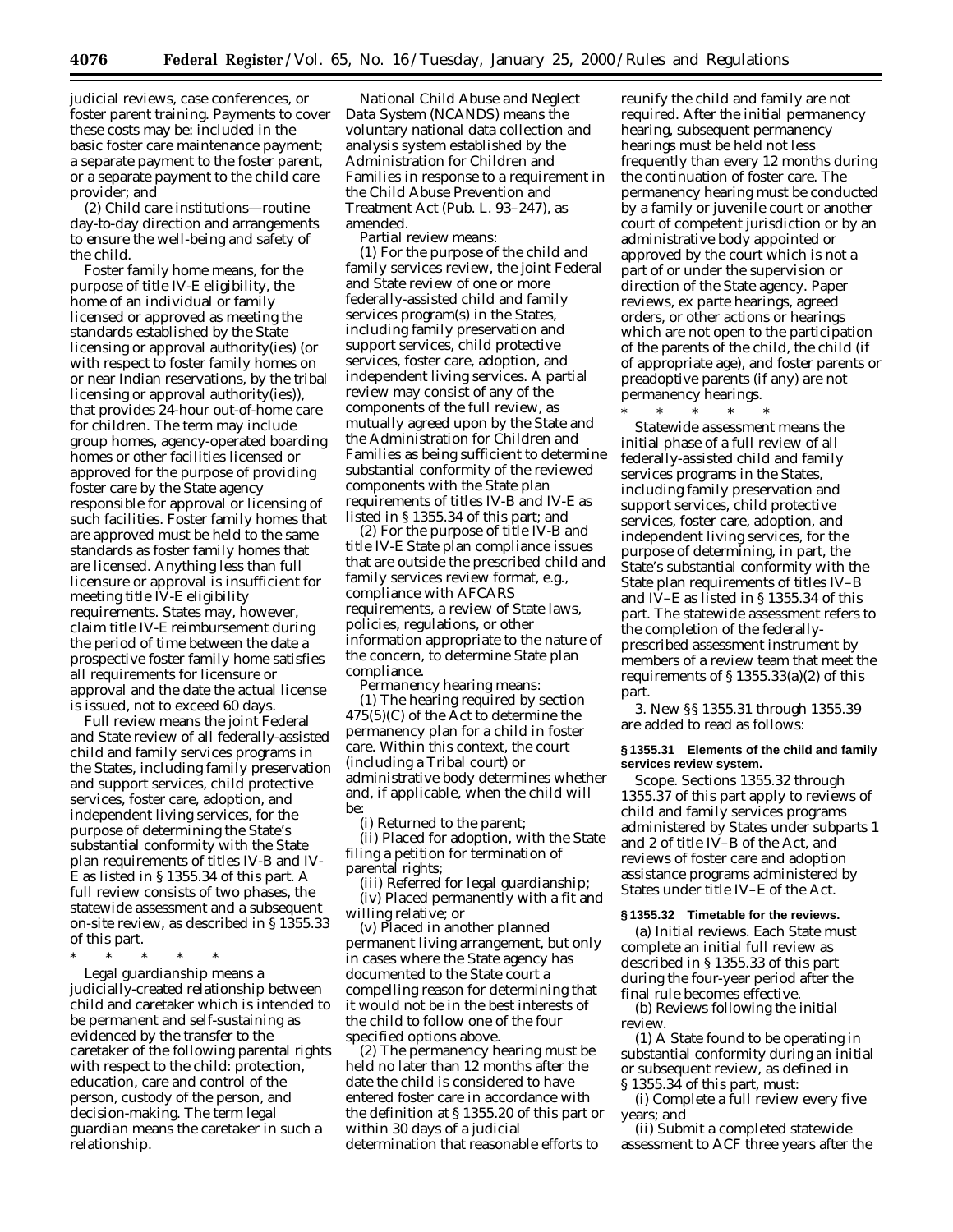on-site review. The statewide assessment will be reviewed jointly by the State and the Administration for Children and Families to determine the State's continuing substantial conformity with the State plan requirements subject to review. No formal approval of this interim statewide assessment by ACF is required.

(2) A State program found not to be operating in substantial conformity during an initial or subsequent review will:

(i) Be required to develop and implement a program improvement plan, as defined in § 1355.35 of this part; and

(ii) Begin a full review two years after approval of the program improvement plan.

(c) *Reinstatement of reviews based on information that a State is not in substantial conformity.*

(1) ACF may require a full or a partial review at any time, based on any information, regardless of the source, that indicates the State may no longer be operating in substantial conformity.

(2) Prior to reinstating a full or partial review, ACF will conduct an inquiry and require the State to submit additional data whenever ACF receives information that the State may not be in substantial conformity.

(3) If the additional information and inquiry indicates to ACF's satisfaction that the State is operating in substantial conformity, ACF will not proceed with any further review of the issue addressed by the inquiry. This inquiry will not substitute for the full reviews conducted by ACF under § 1355.32(b).

(4) ACF may proceed with a full or partial review if the State does not provide the additional information as requested, or the additional information confirms that the State may not be operating in substantial conformity.

(d) *Partial reviews based on noncompliance with State plan requirements that are outside the scope of a child and family services review.* When ACF becomes aware of a title IV– B or title IV–E compliance issue that is outside the scope of the child and family services review process, we will:

(1) Conduct an inquiry and require the State to submit additional data.

(2) If the additional information and inquiry indicates to ACF's satisfaction that the State is in compliance, we will not proceed with any further review of the issue addressed by the inquiry.

(3) ACF will institute a partial review, appropriate to the nature of the concern, if the State does not provide the additional information as requested, or

the additional information confirms that the State may not be in compliance.

(4) If the partial review determines that the State is not in compliance with the applicable State plan requirement, the State must enter into a program improvement plan designed to bring the State into compliance. The terms, action steps and time-frames of the program improvement plan will be developed on a case-by-case basis by ACF and the State. The program improvement plan must take into consideration the extent of noncompliance and the impact of the noncompliance on the safety, permanency or well-being of children and families served through the State's title IV–B or IV–E allocation. If the State remains out of compliance, the State will be subject to a penalty related to the extent of the noncompliance.

(5) Review of AFCARS compliance will take place in accordance with 45 CFR 1355.40.

#### **§ 1355.33 Procedures for the review.**

(a) The full child and family services reviews will:

(1) Consist of a two-phase process that includes a statewide assessment and an on-site review; and

(2) Be conducted by a team of Federal and State reviewers that includes:

(i) Staff of the State child and family services agency, including the State and local offices that represent the service areas that are the focus of any particular review;

(ii) Representatives selected by the State, in collaboration with the ACF Regional Office, from those with whom the State was required to consult in developing its CFSP, as described and required in 45 CFR part 1357.15(l);

(iii) Federal staff of HHS; and

(iv) Other individuals, as deemed appropriate and agreed upon by the State and ACF.

(b) *Statewide assessment.* The first phase of the full review will be a statewide assessment conducted by the internal and external State members of the review team. The statewide assessment must:

(1) Address each systemic factor under review, including the statewide information system; case review system; quality assurance system; staff training; service array; agency responsiveness to the community; and foster and adoptive parent licensing, recruitment and retention;

(2) Assess the outcome areas of safety, permanency, and well-being of children and families served by the State agency using data from AFCARS, NCANDS, or, for the initial review, another source approved by ACF. The State must also analyze and explain its performance in

meeting the national standards for the statewide data indicators;

(3) Assess the characteristics of the State agency that have the most significant impact on the agency's capacity to deliver services to children and families that will lead to improved outcomes;

(4) Assess the strengths and areas of the State's child and family services programs that require further examination through an on-site review;

(1) Include a listing of all the persons external to the State agency who participated in the preparation of the statewide assessment pursuant to §§ 1355.33(a)(2)(ii) and (iv); and

(2) Be completed and submitted to ACF within 4 months of the date that ACF transmits the information for the statewide assessment to the State.

(c) *On-site review.* The second phase of the full review will be an on-site review.

(1) The on-site review will cover the State's programs under titles IV–B and IV–E of the Act, including in-home services and foster care. It will be jointly planned by the State and ACF, and guided by information in the completed statewide assessment that identifies areas in need of improvement or further review.

(2) The on-site review may be concentrated in several specific political subdivisions of the State, as agreed upon by the ACF and the State; however, the State's largest metropolitan subdivision must be one of the locations selected.

(3) ACF has final approval of the selection of specific areas of the State's child and family services continuum described in paragraph (c)(1) of this section and selection of the political subdivisions referenced in paragraph (c)(2) of this section.

(4) Sources of information collected during the on-site review to determine substantial conformity must include, but are not limited to:

(i) Case records on children and families served by the agency;

(ii) Interviews with children and families whose case records have been reviewed and who are, or have been, recipients of services of the agency;

(iii) Interviews with caseworkers, foster parents, and service providers for the cases selected for the on-site review; and

(iv) Interviews with key stakeholders, both internal and external to the agency, which, at a minimum, must include those individuals who participated in the development of the State's CFSP required at 45 CFR 1357.15(1), courts, administrative review bodies, children's guardians ad litem and other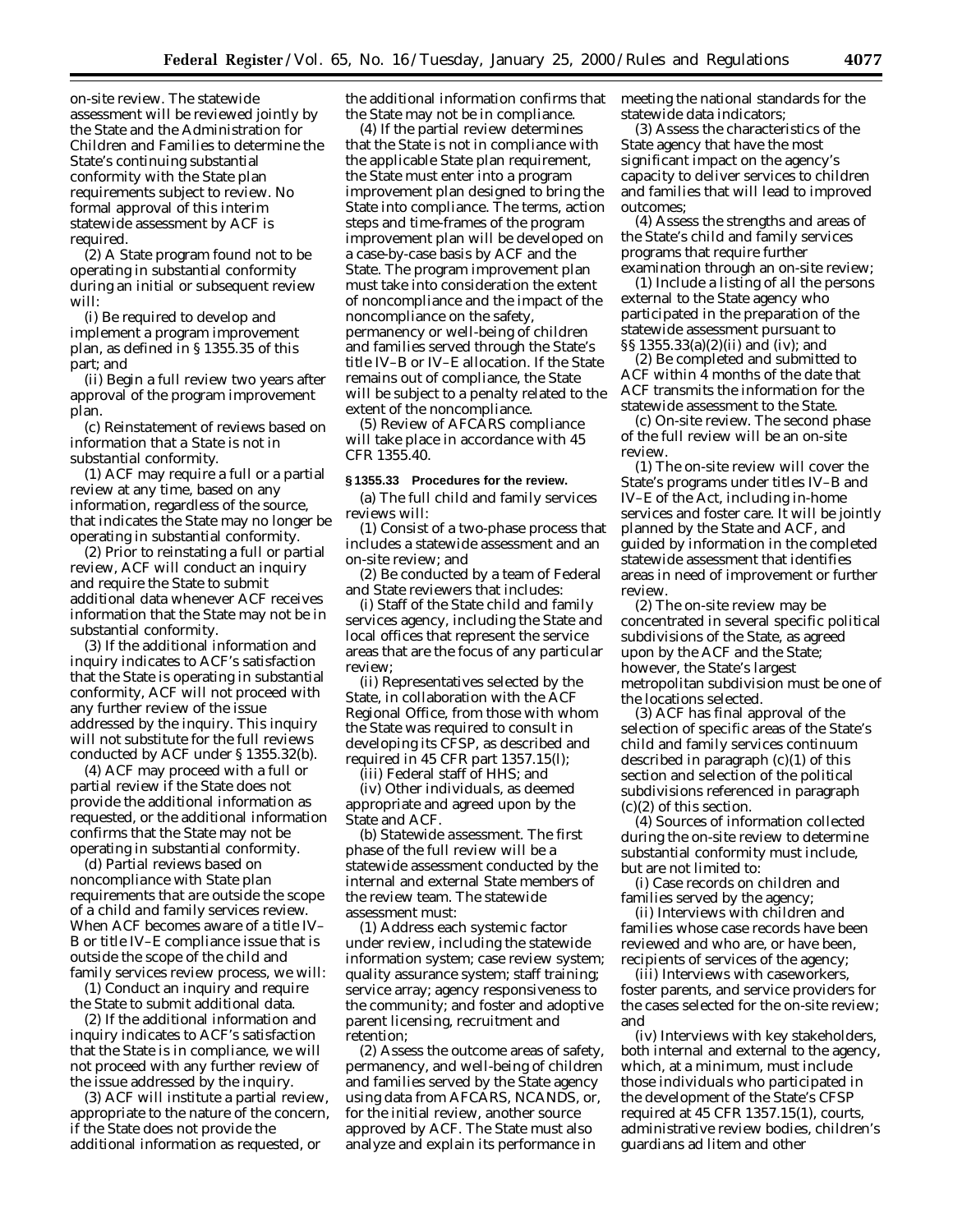individuals or bodies assigned responsibility for representing the best interests of the child.

(5) The sample will range from 30–50 cases. Foster care cases must be drawn randomly from AFCARS, or, for the initial review, from another source approved by ACF and include children who entered foster care during the year under review. In-home cases must be drawn randomly from NCANDS or from another source approved by ACF. To ensure that all program areas are adequately represented, the sample size may be increased.

(6) The sample of 30–50 cases reviewed on-site will be selected from a randomly drawn oversample of no more than 150 cases. The oversample must be statistically significant at a 90 percent compliance rate (95 percent in subsequent reviews), with a tolerable sampling error of 5 percent and a confidence coefficient of 95 percent. The additional cases in the oversample not selected for the on-site review will form the sample of cases to be reviewed, if needed, in order to resolve discrepancies between the data indicators and the on-site reviews in accordance with paragraph (d)(2) of this section.

(d) *Resolution of discrepancies between the statewide assessment and the findings of the on-site portion of the review.* Discrepancies between the statewide assessment and the findings of the on-site portion of the review will be resolved by either of the following means, at the State's option:

(1) The submission of additional information by the State; or

(2) ACF and the State will review additional cases using only those indicators in which the discrepancy occurred. ACF and the State will determine jointly the number of additional cases to be reviewed, not to exceed a total of 150 cases to be selected as specified in paragraph (c)(6) of this section.

(e) *Partial review.* A partial child and family services review, when required, will be planned and conducted jointly by ACF and the State agency based on the nature of the concern. A partial review does not substitute for the full reviews as required under § 1355.32(b).

(f) *Notification.* Within 30 calendar days following either a partial child and family services review, full child and family services review, or the resolution of a discrepancy between the statewide assessment and the findings of the onsite portion of the review, ACF will notify the State agency in writing of whether the State is, or is not, operating in substantial conformity.

#### **§ 1355.34 Criteria for determining substantial conformity.**

(a) *Criteria to be satisfied.* ACF will determine a State's substantial conformity with title IV–B and title IV– E State plan requirements based on the following:

(1) Its ability to meet national standards, set by the Secretary, for statewide data indicators associated with specific outcomes for children and families;

(2) Its ability to meet criteria related to outcomes for children and families; and

(3) Its ability to meet criteria related to the State agency's capacity to deliver services leading to improved outcomes.

(b) *Criteria related to outcomes.* (1) A State's substantial conformity will be determined by its ability to substantially achieve the following child and family service outcomes:

(i) *In the area of child safety:*

(A) Children are, first and foremost, protected from abuse and neglect; and,

(B) Children are safely maintained in their own homes whenever possible and appropriate; (ii) *In the area of permanency for*

*children:*

(A) Children have permanency and stability in their living situations; and

(B) The continuity of family relationships and connections is preserved for children; and

(iii) *In the area of child and family well-being:*

(A) Families have enhanced capacity to provide for their children's needs;

(B) Children receive appropriate services to meet their educational needs; and

(C) Children receive adequate services to meet their physical and mental health needs.

(2) A State's level of achievement with regard to each outcome reflects the extent to which a State has:

(i) Met the national standard(s) for the statewide data indicator(s) associated with that outcome, if applicable; and,

(ii) Implemented the following CFSP requirements or assurances:

(A) The requirements in 45 CFR 1357.15(p) regarding services designed to assure the safety and protection of children and the preservation and support of families;

(B) The requirements in 45 CFR 1357.15(q) regarding the permanency provisions for children and families in sections 422 and 471 of the Act;

(C) The requirements in section 422(b)(9) of the Act regarding recruitment of potential foster and adoptive families;

(D) The assurances by the State as required by section  $422(b)(10)(C)(i)$  and (ii) of the Act regarding policies and procedures for abandoned children;

(E) The requirements in section 422(b)(11) of the Act regarding the State's compliance with the Indian Child Welfare Act;

(F) The requirements in section 422(b)(12) of the Act regarding a State's plan for effective use of crossjurisdictional resources to facilitate timely adoptive or permanent placements; and,

(G) The requirements in section 471(a)(15) of the Act regarding reasonable efforts to prevent removals of children from their homes, to make it possible for children in foster care to safely return to their homes, or, when the child is not able to return home, to place the child in accordance with the permanency plan and complete the steps necessary to finalize the permanent placement.

(3) A State will be determined to be in substantial conformity if its performance on:

(i) Each statewide data indicator developed pursuant to paragraph (b)(4) of this section meets the national standard described in paragraph (b)(5) of this section; and,

(ii) Each outcome listed in paragraph (b)(1) of this section is rated as ''substantially achieved'' in 95 percent of the cases examined during the on-site review (90 percent of the cases for a State's initial review). Information from various sources (case records, interviews) will be examined for each outcome and a determination made as to the degree to which each outcome has been achieved for each case reviewed.

(4) The Secretary will, using AFCARS and NCANDS, develop statewide data indicators for each of the specific outcomes described in paragraph (b)(1) of this section for use in determining substantial conformity. The Secretary will add, amend, or suspend any such statewide data indicator(s) when appropriate. To the extent practical and feasible, the statewide data indicators will be consistent with those developed in accordance with section 203 of the Adoption and Safe Families Act of 1997 (Pub. L. 105–89).

(5) The initial national standards for the statewide data indicators described in paragraph (b)(4) of this section will be based on the 75th percentile of all State performance for that indicator, as reported in AFCARS or NCANDS. The Secretary may adjust these national standards if appropriate. The initial national standard will be set using the following data sources:

(i) The 1997 and 1998 submissions to NCANDS (or the most recent and complete 2 years available), for those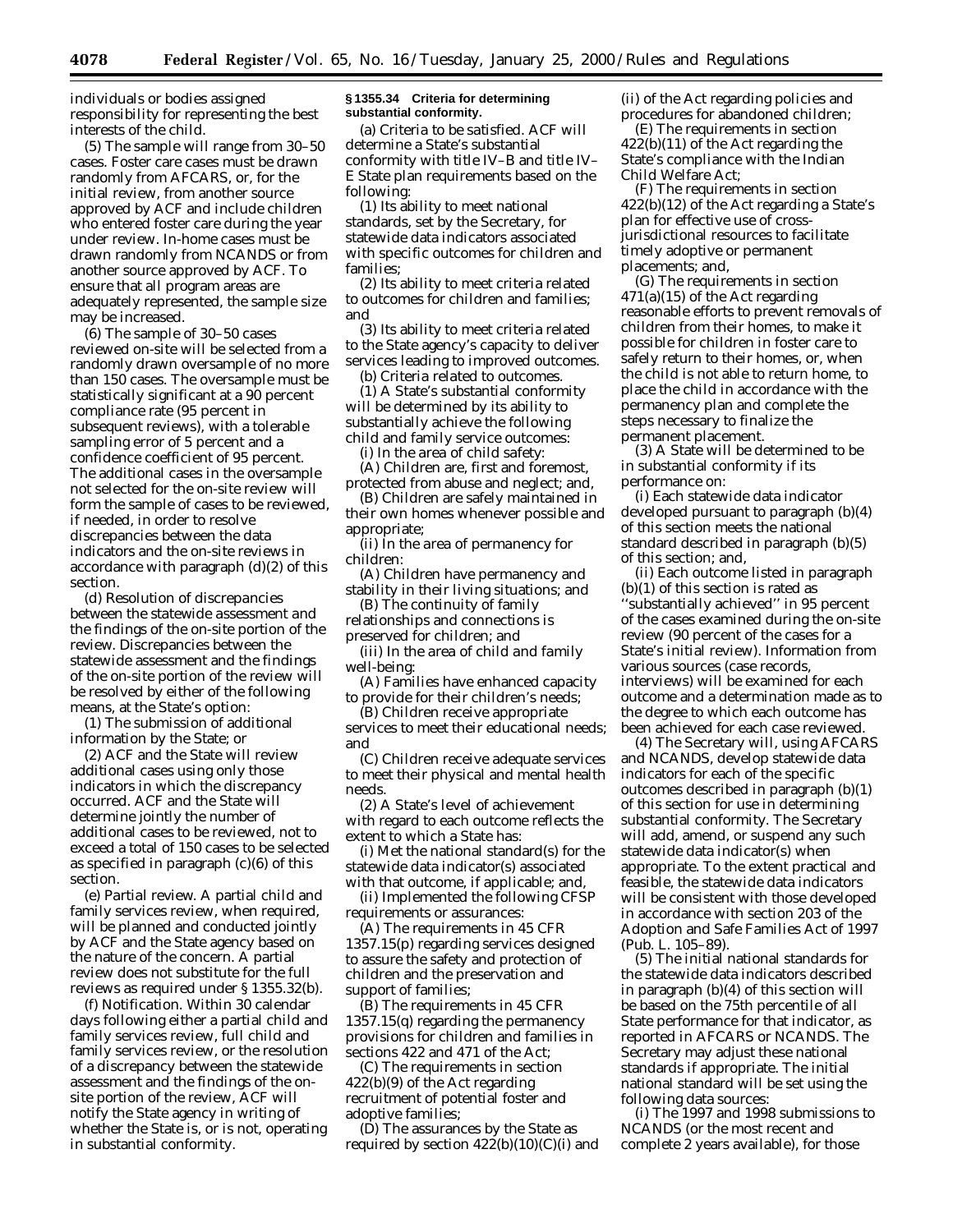statewide data indicators associated with the safety outcomes; and,

(ii) The 1998b, 1999c, and 2000a submissions to AFCARS (or the most recent and complete report periods available), for those statewide data indicators associated with the permanency outcomes.

(c) *Criteria related to State agency capacity to deliver services leading to improved outcomes for children and families.* In addition to the criteria related to outcomes contained in paragraph (b) of this section, the State agency must also satisfy criteria related to the delivery of services. Based on information from the statewide assessment and onsite review, the State must meet the following criteria for each systemic factor in paragraphs (c)(2) through (c)(7) of this section to be considered in substantial conformity: All of the State plan requirements associated with the systemic factor must be in place, and no more than one of the state plan requirements fails to function as described in paragraphs  $(c)(2)$ through (c)(7) of this section. The systemic factor in paragraph (c)(1) of this section, is rated on the basis of only one State plan requirement. To be considered in substantial conformity, the State plan requirement associated with statewide information system capacity must be both in place and functioning as described in the requirement. ACF will use a rating scale to make the determinations of substantial conformity. The systemic factors under review are:

(1) *Statewide information system:* The State is operating a statewide information system that, at a minimum, can readily identify the status, demographic characteristics, location, and goals for the placement of every child who is (or within the immediately preceding 12 months, has been) in foster care (section  $422(b)(10)(B)(i)$  of the Act);

(2) *Case review system:* The State has procedures in place that:

(i) Provide, for each child, a written case plan to be developed jointly with the child's parent(s) that includes provisions: for placing the child in the least restrictive, most family-like placement appropriate to his/her needs, and in close proximity to the parent' home where such placement is in the child's best interests; for visits with a child placed out of State at least every 12 months by a caseworker of the agency or of the agency in the State where the child is placed; and for documentation of the steps taken to make and finalize an adoptive or other permanent placement when the child cannot return home (sections

422(b)(10)(B)(ii), 471(a)(16) and 475(5)(A) of the Act);

(ii) Provide for periodic review of the status of each child no less frequently than once every six months by either a court or by administrative review (sections  $422(b)(10)(B)(ii)$ ,  $471(a)(16)$ and  $475(5)(B)$  of the Act);

(iii) Assure that each child in foster care under the supervision of the State has a permanency hearing in a family or juvenile court or another court of competent jurisdiction (including a Tribal court), or by an administrative body appointed or approved by the court, which is not a part of or under the supervision or direction of the State agency, no later than 12 months from the date the child entered foster care (and not less frequently than every 12 months thereafter during the continuation of foster care) (sections 422(b)(10)(B)(ii), 471(a)(16) and 475(5)(C) of the Act);

(iv) Provide a process for termination of parental rights proceedings in accordance with sections 422(b)(10(B)(ii), 475(5)(E) and (F) of the Act; and,

(v) Provide foster parents, preadoptive parents, and relative caregivers of children in foster care with notice of and an opportunity to be heard in any review or hearing held with respect to the child (sections  $422(b)(10)(B)(ii)$  and 475(5)(G) of the Act).

(3) *Quality assurance system:* The State has developed and implemented standards to ensure that children in foster care placements are provided quality services that protect the safety and health of the children (section  $471(a)(22)$  and is operating an identifiable quality assurance system  $(45 \text{ CFR } 1357.15(u))$  as described in the CFSP that:

(i) Is in place in the jurisdictions within the State where services included in the CFSP are provided;

(ii) Is able to evaluate the adequacy and quality of services provided under the CFSP;

(iii) Is able to identify the strengths and needs of the service delivery system it evaluates;

(iv) Provides reports to agency administrators on the quality of services evaluated and needs for improvement; and

(v) Evaluates measures implemented to address identified problems.

(4) *Staff training:* The State is operating a staff development and training program (45 CFR 1357.15(t)) that:

(i) Supports the goals and objectives in the State's CFSP;

(ii) Addresses services provided under both subparts of title IV–B and the training plan under title IV–E of the Act;

(iii) Provides training for all staff who provide family preservation and support services, child protective services, foster care services, adoption services and independent living services soon after they are employed and that includes the basic skills and knowledge required for their positions;

(iv) Provides ongoing training for staff that addresses the skills and knowledge base needed to carry out their duties with regard to the services included in the State's CFSP; and,

(v) Provides short-term training for current or prospective foster parents, adoptive parents, and the staff of Statelicensed or State-approved child care institutions providing care to foster and adopted children receiving assistance under title IV–E that addresses the skills and knowledge base needed to carry out their duties with regard to caring for foster and adopted children.

(5) *Service array:* Information from the Statewide assessment and on-site review determines that the State has in place an array of services (45 CFR 1357.15(n) and section 422(b)(10)(B)(iii) and (iv) of the Act) that includes, at a minimum:

(i) Services that assess the strengths and needs of children and families assisted by the agency and are used to determine other service needs;

(ii) Services that address the needs of the family, as well as the individual child, in order to create a safe home environment;

(iii) Services designed to enable children at risk of foster care placement to remain with their families when their safety and well-being can be reasonably assured;

(iv) Services designed to help children achieve permanency by returning to families from which they have been removed, where appropriate, be placed for adoption or with a legal guardian or in some other planned, permanent living arrangement, and through post-legal adoption services;

(v) Services that are accessible to families and children in all political subdivisions covered in the State's CFSP; and,

(vi) Services that can be individualized to meet the unique needs of children and families served by the agency.

(6) *Agency responsiveness to the community:*

(i) The State, in implementing the provisions of the CFSP, engages in ongoing consultation with a broad array of individuals and organizations representing the State and county agencies responsible for implementing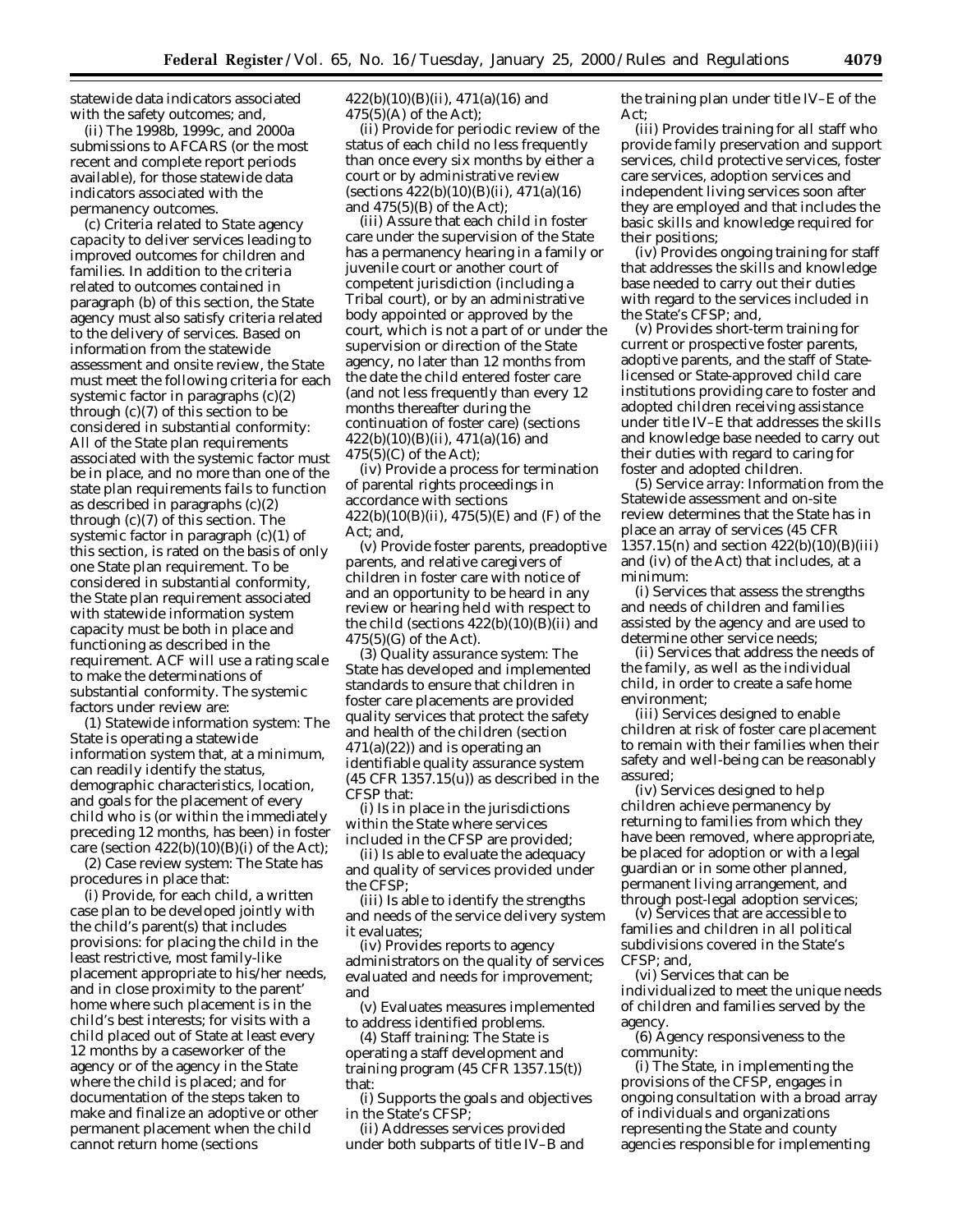the CFSP and other major stakeholders in the services delivery system including, at a minimum, tribal representatives, consumers, service providers, foster care providers, the juvenile court, and other public and private child and family serving agencies (45 CFR 1357.15(l)(4));

(ii) The agency develops, in consultation with these or similar representatives, annual reports of progress and services delivered pursuant to the CFSP (45 CFR 1357.16(a));

(iii) There is evidence that the agency's goals and objectives included in the CFSP reflect consideration of the major concerns of stakeholders consulted in developing the plan and on an ongoing basis (45 CFR 1357.15(m)); and

(iv) There is evidence that the State's services under the plan are coordinated with services or benefits under other Federal or federally-assisted programs serving the same populations to achieve the goals and objectives in the plan (45 CFR 1357.15(m)).

(7) *Foster and adoptive parent licensing, recruitment and retention:*

(i) The State has established and maintains standards for foster family homes and child care institutions which are reasonably in accord with recommended standards of national organizations concerned with standards for such institutions or homes (section 471(a)(10) of the Act);

(ii) The standards so established are applied by the State to every licensed or approved foster family home or child care institution receiving funds under title IV–E or IV–B of the Act (section 471(a)(10) of the Act);

(iii) The State complies with the safety requirements for foster care and adoptive placements in accordance with sections 471(a)(16), 471(a)(20) and 475(1) of the Act and 45 CFR 1356.30;

(iv) The State has in place an identifiable process for assuring the diligent recruitment of potential foster and adoptive families that reflect the ethnic and racial diversity of children in the State for whom foster and adoptive homes are needed (section 422(b)(9) of the Act); and,

(v) The State has developed and implemented plans for the effective use of cross-jurisdictional resources to facilitate timely adoptive or permanent placements for waiting children (section 422(b)(12) of the Act).

(d) *Availability of review instruments.* ACF will make available to the States copies of the review instruments, which will contain the specific standards to be used to determine substantial conformity, on an ongoing basis,

whenever significant revisions to the instruments are made.

### **§ 1355.35 Program improvement plans.**

(a) *Mandatory program improvement plan.*

(1) States found not to be operating in substantial conformity shall develop a program improvement plan. The program improvement plan must:

(i) Be developed jointly by State and Federal staff in consultation with the review team;

(ii) Identify the areas in which the State's program is not in substantial conformity;

(iii)Set forth the goals, the action steps required to correct each identified weakness or deficiency, and dates by which each action step is to be completed in order to improve the specific areas;

(iv) Set forth the amount of progress the statewide data will make toward meeting the national standards;

(v) Establish benchmarks that will be used to measure the State's progress in implementing the program improvement plan and describe the methods that will be used to evaluate progress;

(vi) Identify how the action steps in the plan build on and make progress over prior program improvement plans;

(vii) Identify the technical assistance needs and sources of technical assistance, both Federal and non-Federal, which will be used to make the necessary improvements identified in the program improvement plan.

(2) In the event that ACF and the State cannot reach consensus regarding the content of a program improvement plan or the degree of program or data improvement to be achieved, ACF retains the final authority to assign the contents of the plan and/or the degree of improvement required for successful completion of the plan. Under such circumstances, ACF will render a written rationale for assigning such content or degree of improvement.

(b) *Voluntary program improvement plan.* States found to be operating in substantial conformity may voluntarily develop and implement a program improvement plan in collaboration with the ACF Regional Office, under the following circumstances:

(1) The State and Regional Office agree that there are areas of the State's child and family services programs in need of improvement which can be addressed through the development and implementation of a voluntary program improvement plan;

(2) ACF approval of the voluntary program improvement plan will not be required; and

(3) No penalty will be assessed for the State's failure to achieve the goals described in the voluntary program improvement plan.

(c) *Approval of program improvement plans.*

(1) A State determined not to be in substantial conformity must submit a program improvement plan to ACF for approval within 90 calendar days from the date the State receives the written notification from ACF that it is not operating in substantial conformity.

(2) Any program improvement plan will be approved by ACF if it meets the provisions of paragraph (a) of this section.

(3) If the program improvement plan does not meet the provisions of paragraph (a) of this section, the State will have 30 calendar days from the date it receives notice from ACF that the plan has not been approved to revise and resubmit the plan for approval.

(4) If the State does not submit a revised program improvement plan according to the provisions of paragraph  $(c)(3)$  of this section or if the plan does not meet the provisions of paragraph (a) of this section, withholding of funds pursuant to the provisions of § 1355.36 of this part will begin.

(d) *Duration of program improvement plans.*

(1) ACF retains the authority to establish time frames for the program improvement plan consistent with the seriousness and complexity of the remedies required for any areas determined not in substantial conformity, not to exceed two years.

(2) Particularly egregious areas of nonconformity impacting child safety must receive priority in both the content and time frames of the program improvement plans and must be addressed in less than two years.

(3) The Secretary may approve extensions of deadlines in a program improvement plan not to exceed one year. The circumstances under which requests for extensions will be approved are expected to be rare. The State must provide compelling documentation of the need for such an extension. Requests for extensions must be received by ACF at least 60 days prior to the affected completion date.

(4) States must provide quarterly status reports (unless ACF and the State agree upon less frequent reports) to ACF. Such reports must inform ACF of progress in implementing the measures of the plan.

(e) *Evaluating program improvement plans.* Program improvement plans will be evaluated jointly by the State agency and ACF, in collaboration with other members of the review team, as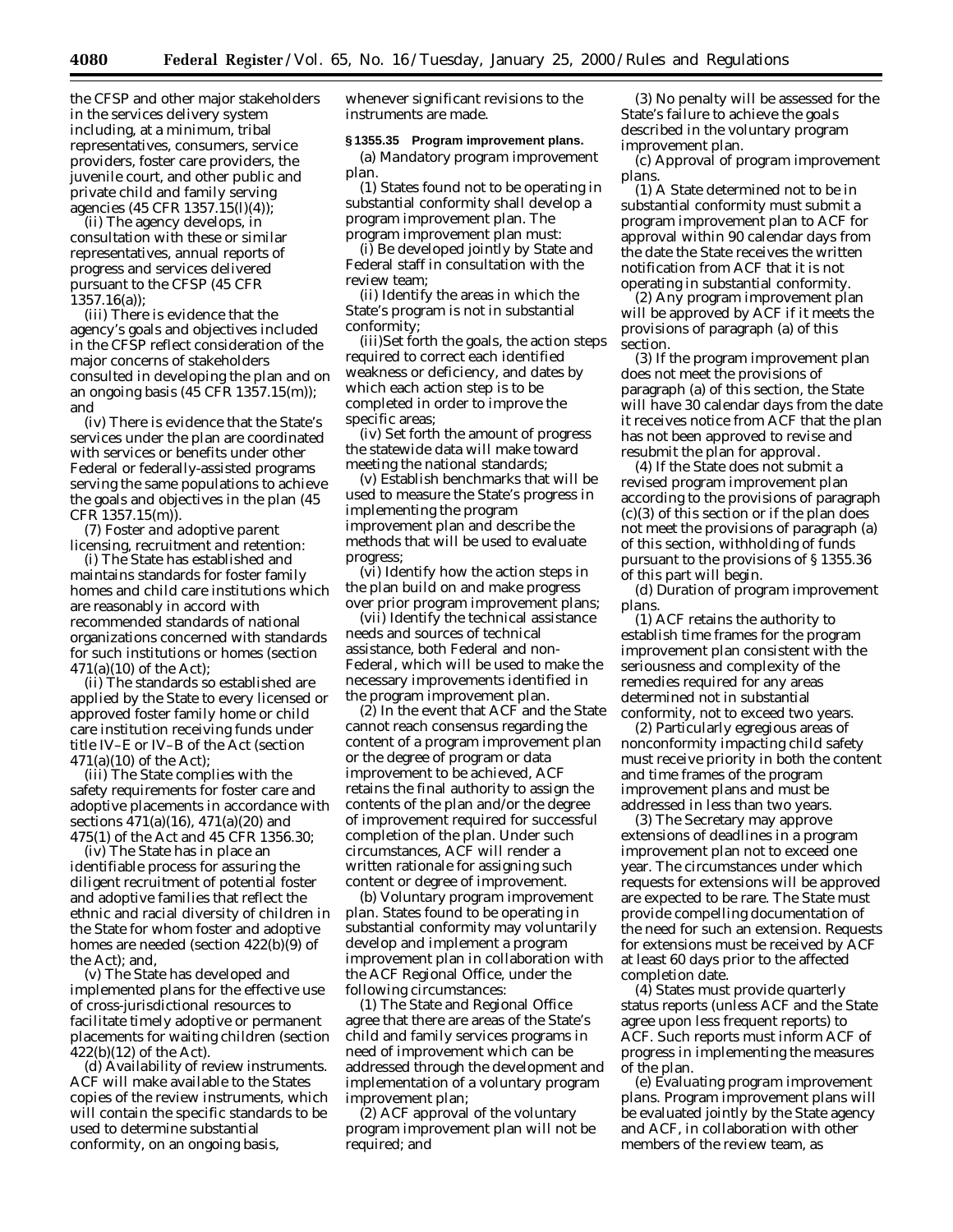described in the State's program improvement plan and in accordance with the following criteria:

(1) The methods and information used to measure progress must be sufficient to determine when and whether the State is operating in subsequent substantial conformity or has reached the negotiated standard with respect to statewide data indicators that fail to meet the national standard for that indicator;

(2) The frequency of evaluating progress will be determined jointly by the State and Federal team members, but no less than annually. Evaluation of progress will be performed in conjunction with the annual updates of the State's CFSP, as described in paragraph (f) of this section;

(3) Action steps may be jointly determined by the State and ACF to be achieved prior to projected completion dates, and will not require any further evaluation at a later date; and

(4) The State and ACF may jointly renegotiate the terms and conditions of the program improvement plan as needed, provided that:

(i) The renegotiated plan is designed to correct the areas of the State's program determined not to be in substantial conformity and/or achieve a standard for the statewide data indicators that is acceptable to ACF;

(ii) The amount of time needed to implement the provisions of the plan does not extend beyond three years from the date the original program improvement plan was approved;

(iii) The terms of the renegotiated plan are approved by ACF; and

(iv) The Secretary approves any extensions beyond the two-year limit.

(f) *Integration of program improvement plans with CFSP planning.* The elements of the program improvement plan must be incorporated into the goals and objectives of the State's CFSP. Progress in implementing the program improvement plan must be included in the annual reviews and progress reports related to the CFSP required in 45 CFR 1357.16.

#### **§ 1355.36 Withholding Federal funds due to failure to achieve substantial conformity or failure to successfully complete a program improvement plan.**

(a) *For the purposes of this section:*  $(1)$  The term "title IV–B funds" refers to the State's combined allocation of title IV–B subpart 1 and subpart 2 funds; and

(2) The term ''title IV–E funds'' refers to the State's reimbursement for administrative costs for the foster care program under title IV–E.

(b) *Determination of the amount of Federal funds to be withheld.* ACF will

determine the amount of the State title IV–B and IV–E funds to be withheld due to a finding that the State is not operating in substantial conformity, as follows:

(1) A State will have the opportunity to develop and complete a program improvement plan prior to any withholding of funds.

(2) Title IV–B and IV–E funds will not be withheld from a State if the determination of nonconformity was caused by the State's correct use of formal written statements of Federal law or policy provided the State by DHHS.

(3) A portion of the State's title IV–B and IV–E funds will be withheld by ACF for the year under review and for each succeeding year until the State either successfully completes a program improvement plan or is found to be operating in substantial conformity.

(4) The amount of title IV–B and title IV–E funds subject to withholding due to a determination that a State is not operating in substantial conformity is based on a pool of funds defined as follows:

(i) The State's allotment of title IV–B funds for each of the years to which the withholding applies; and

(ii) An amount equivalent to 10 percent of the State's Federal claims for title IV–E foster care administrative costs for each of the years to which withholding applies;

(5) The amount of funds to be withheld from the pool in paragraph (b)(4) of this section will be computed as follows:

(i) Except as provided for in paragraphs  $(b)(7)$  and  $(b)(8)$  of this section, an amount equivalent to one percent of the funds described in paragraph (b)(4) of this section for each of the years to which withholding applies will be withheld for each of the seven outcomes listed in § 1355.34(b)(1) of this part that is determined not to be substantially achieved; and

(ii) Except as provided for in paragraphs  $(b)(7)$  and  $(b)(8)$  of this section, an amount equivalent to one percent of the funds described in paragraph (b)(4) of this section for each of the years to which withholding applies will be withheld for each of the seven systemic factors listed in § 1355.34(c) of this part that is determined not to be in substantial conformity.

(6) Except as provided for in paragraphs  $(b)(7)$ ,  $(b)(8)$ , and  $(e)(4)$  of this section, in the event the State is determined to be in nonconformity on each of the seven outcomes and each of the seven systemic factors subject to review, the maximum amount of title IV–B and title IV–E funds to be

withheld due to the State's failure to comply is 14 percent per year of the funds described in paragraph (b)(4) of this section for each year.

(7) States determined not to be in substantial conformity that fail to correct the areas of nonconformity through the successful completion of a program improvement plan, and are determined to be in nonconformity on the second full review following the first full review in which a determination of nonconformity was made will be subject to increased withholding as follows:

(i) The amount of funds described in paragraph (b)(5) of this section will increase to two percent for each of the seven outcomes and each of the seven systemic factors that continues in nonconformity since the immediately preceding child and family services review;

(ii) The increased withholding of funds for areas of continuous nonconformity is subject to the provisions of paragraphs (c), (d), and (e) of this section;

(iii) The maximum amount of title IV– B and title IV–E funds to be withheld due to the State's failure to comply on the second full review following the first full review in which the determination of nonconformity was made is 28 percent of the funds described in paragraph (b)(4) of this section for each year to which the withholding of funds applies.

(8) States determined not to be in substantial conformity that fail to correct the areas of nonconformity through the successful completion of a program improvement plan, and are determined to be in nonconformity on the third and any subsequent full reviews following the first full review in which a determination of nonconformity was made will be subject to increased withholding as follows:

(i) The amount of funds described in paragraph (b)(5) of this section will increase to three percent for each of the seven outcomes and each of the seven systemic factors that continues in nonconformity since the immediately preceding child and family services review;

(ii) The increased withholding of funds for areas of continuous nonconformity is subject to the provisions of paragraphs (c), (d), and (e) of this section;

(iii) The maximum amount of title IV– B and title IV–E funds to be withheld due to the State's failure to comply on the third and any subsequent full reviews following the first full review in which the determination of nonconformity was made is 42 percent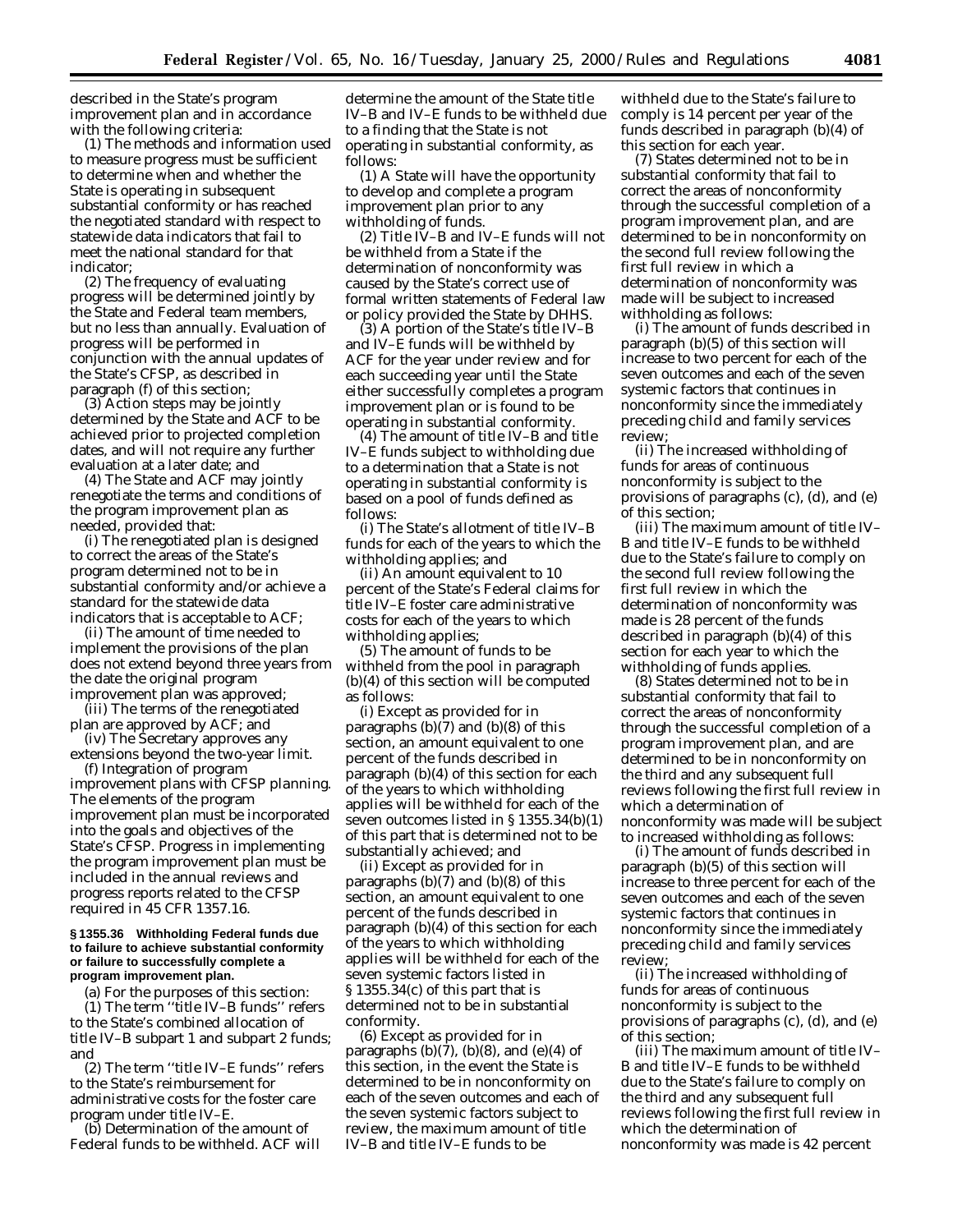of the funds described in paragraph (b)(4) of this section for each year to which the withholding of funds applies.

(c) *Suspension of withholding.*

(1) For States determined not to be operating in substantial conformity, ACF will suspend the withholding of the State title IV–B and title IV–E funds during the time that a program improvement plan is in effect, provided that:

(i) The program improvement plan conforms to the provisions of § 1355.35 of this part; and

(ii) The State is actively implementing the provisions of the program improvement plan.

(2) Suspension of the withholding of funds is limited to three years following each review, or the amount of time approved for implementation of the program improvement plan, whichever is less.

(d) *Terminating the withholding of funds.* For States determined not to be in substantial conformity, ACF will terminate the withholding of the State's title IV–B and title IV–E funds related to the nonconformity upon determination by the State and ACF that the State has achieved substantial conformity or has successfully completed a program improvement plan. ACF will rescind the withholding of the portion of title IV– B and title IV–E funds related to specific goals or action steps as of the date at the end of the quarter in which they were determined to have been achieved.

(e) *Withholding of funds.*

(1) States determined not to be in substantial conformity that fail to successfully complete a program improvement plan will be notified by ACF of this final determination of nonconformity in writing within 10 business days after the relevant completion date specified in the plan, and advised of the amount of title IV– B and title IV–E funds which are to be withheld.

(2) Title IV–B and title IV–E funds will be withheld based on the following:

(i) If the State fails to submit status reports in accordance with § 1355.35(d)(4), or if such reports indicate that the State is not making satisfactory progress toward achieving goals or actions steps, funds will be withheld at that time for a period beginning October 1 of the fiscal year for which the determination of nonconformity was made and ending on the specified completion date for the affected goal or action step.

(ii) Funds related to goals and action steps that have not been achieved by the specified completion date will be withheld at that time for a period beginning October 1 of the fiscal year for which the determination of nonconformity was made and ending on the completion date of the affected goal or action step; and

(iii) The withholding of funds commensurate with the level of nonconformity at the end of the program improvement plan will begin at the latest completion date specified in the program improvement plan and will continue until a subsequent full review determines the State to be in substantial conformity or the State successfully completes a program improvement plan developed as a result of that subsequent full review.

(3) When the date the State is determined to be in substantial conformity or to have successfully completed a program improvement plan falls within a specific quarter, the amount of funds to be withheld will be computed to the end of that quarter.

(4) A State agency that refuses to participate in the development or implementation of a program improvement plan, as required by ACF, will be subject to the maximum increased withholding of 42 percent of its title IV–B and title IV–E funds, as described in paragraph (b)(8) of this section, for each year or portion thereof to which the withholding of funds applies.

(5) The State agency will be liable for interest on the amount of funds withheld by the Department, in accordance with the provisions of 45 CFR 30.13.

### **§ 1355.37 Opportunity for Public Inspection of Review Reports and Materials.**

The State agency must make available for public review and inspection all statewide assessments (§ 1355.33(b)), report of findings (§ 1355.33(e)), and program improvement plans (§ 1355.35(a)) developed as a result of a full or partial child and family services review.

#### **§ 1355.38 Enforcement of section 471(a)(18) of the Act regarding the removal of barriers to interethnic adoption.**

(a) *Determination that a violation has occurred in the absence of a court finding.*

(1) If ACF becomes aware of a possible section 471(a)(18) violation, whether in the course of a child and family services review, the filing of a complaint, or through some other mechanism, it will refer such a case to the Department's Office for Civil Rights (OCR) for investigation.

(2) Based on the findings of the OCR investigation, ACF will determine if a violation of section 471(a)(18) has occurred. A section 471(a)(18) violation occurs if a State or an entity in the State:

(i) Has denied to any person the opportunity to become an adoptive or foster parent on the basis of the race, color, or national origin of the person, or of the child, involved;

(ii) Has delayed or denied the placement of a child for adoption or into foster care on the basis of the race, color, or national origin of the adoptive or foster parent, or the child involved; or,

(iii) With respect to a State, maintains any statute, regulation, policy, procedure, or practice that on its face, is a violation as defined in paragraphs  $(a)(2)(i)$  and  $(2)(ii)$  of this section.

(3) ACF will provide the State or entity with written notification of its determination.

(4) If there has been no violation, there will be no further action. If ACF determines that there has been a violation of section 471(a)(18), it will take enforcement action as described in this section.

(5) Compliance with the Indian Child Welfare Act of 1978 (Pub. L. 95–608) does not constitute a violation of section 471(a)(18).

(b) *Corrective action and penalties for violations with respect to a person or based on a court finding.*

(1) A State found to be in violation of section 471(a)(18) with respect to a person, as described in paragraphs  $(a)(2)(i)$  and  $(a)(2)(ii)$  of this section, will be penalized in accordance with paragraph (g)(2) of this section. A State determined to be in violation of section  $471(a)(18)$  of the Act as a result of a court finding will be penalized in accordance with paragraph  $(g)(4)$  of this section. The State may develop, obtain approval of, and implement a plan of corrective action any time after it receives written notification from ACF that it is in violation of section 471(a)(18) of the Act.

(2) Corrective action plans are subject to ACF approval.

(3) If the corrective action plan does not meet the provisions of paragraph (d) of this section, the State must revise and resubmit the plan for approval until it has an approved plan.

(4) A State found to be in violation of section  $471(a)(18)$  by a court must notify ACF within 30 days from the date of entry of the final judgement once all appeals have been exhausted, declined, or the appeal period has expired.

(c) *Corrective action for violations resulting from a State's statute, regulation, policy, procedure, or practice.*

(1) A State found to have committed a violation of the type described in paragraph (a)(2)(iii) of this section must develop and submit a corrective action plan within 30 days of receiving written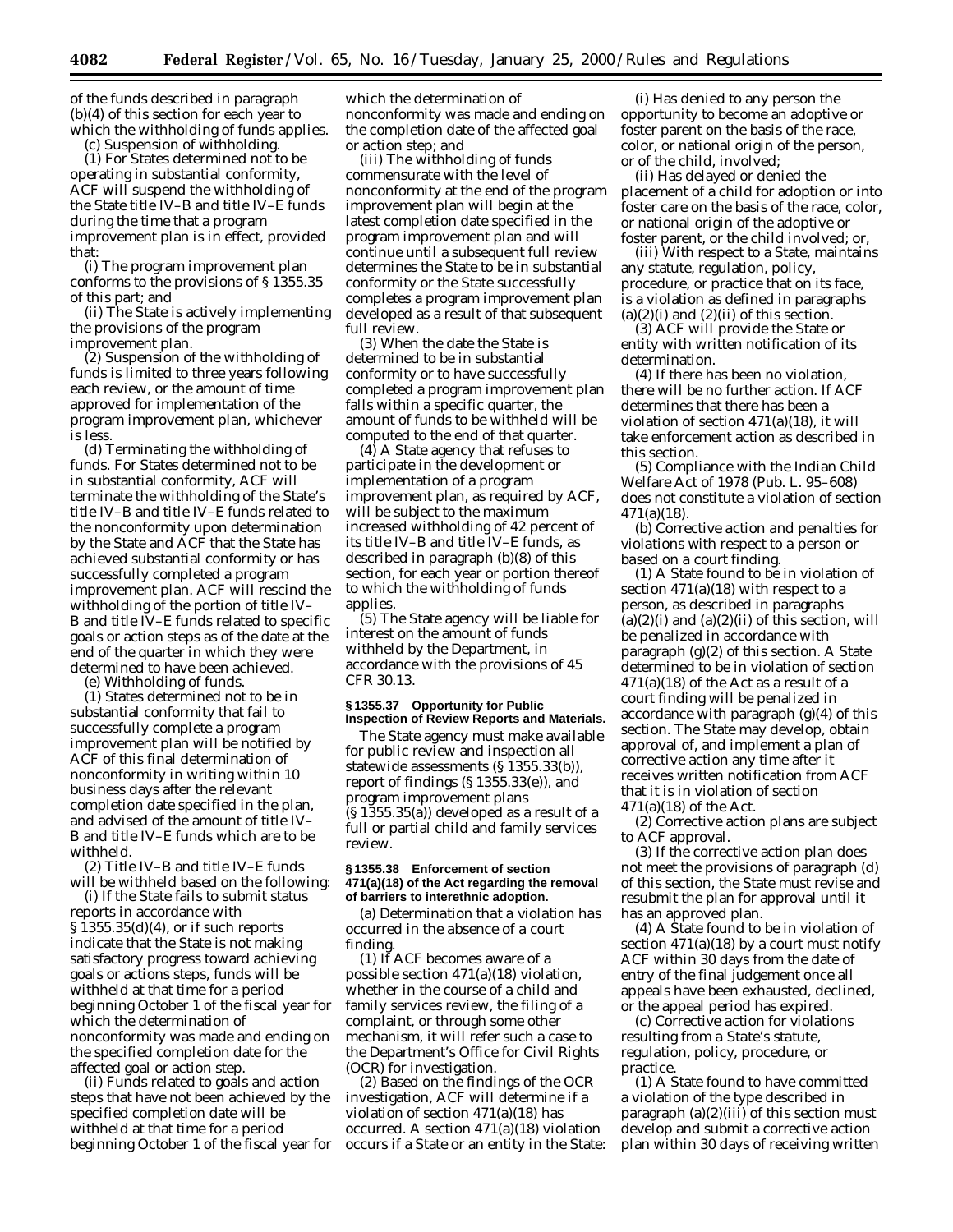notification from ACF that it is in violation of section 471(a)(18). Once the plan is approved the State will have to complete the corrective action and come into compliance. If the State fails to complete the corrective action plan within six months and come into compliance, a penalty will be imposed in accordance with paragraph (g)(3) of this section.

(2) Corrective action plans are subject to ACF approval.

(3) If the corrective action plan does not meet the provisions of paragraph (d) of this section, the State must revise and resubmit the plan within 30 days from the date it receives a written notice from ACF that the plan has not been approved. If the State does not submit a revised corrective action plan according to the provisions of paragraph (d) of this section, withholding of funds pursuant to the provisions of paragraph (g) of this section will apply.

(d) *Contents of a corrective action plan.* A corrective action plan must:

(1) Identify the issues to be addressed; (2) Set forth the steps for taking corrective action;

(3) Identify any technical assistance needs and Federal and non-Federal sources of technical assistance which will be used to complete the action steps; and,

(4) Specify the completion date. This date will be no later than 6 months from the date ACF approves the corrective action plan.

(e) *Evaluation of corrective action plans.* ACF will evaluate corrective action plans and notify the State (in writing) of its success or failure to complete the plan within 30 calendar days. If the State has failed to complete the corrective action plan, ACF will calculate the amount of reduction in the State's title IV–E payment and include this information in the written notification of failure to complete the plan.

(f) *Funds to be withheld.* The term ''title IV–E funds'' refers to the amount of Federal funds advanced or paid to the State for allowable costs incurred by a State for foster care maintenance payments, adoption assistance payments, administrative, and training costs under title IV–E and the State's allotment for the Independent Living program.

(g) *Reduction of title IV–E funds.*

(1) Title IV–E funds shall be reduced in specified amounts in accordance with paragraph (h) of this section under the following circumstances:

(i) A determination that a State is in violation of section 471(a)(18) of the Act with respect to a person as described in

paragraphs  $(a)(2)(i)$  and  $(a)(2)(ii)$  of this section, or;

(ii) After a State's failure to implement and complete a corrective action plan and come into compliance as described in paragraph (c) of this section.

(2) Once ACF notifies a State, in writing, that it has committed a section  $471(a)(18)$  violation with respect to a person, the State's title IV–E funds will be reduced for the fiscal quarter in which the State received such written notification and for each succeeding quarter within that fiscal year or until the State completes a corrective action plan and comes into compliance, whichever is earlier.

(3) For States that fail to complete a corrective action plan within 6 months, title IV–E funds will be reduced by ACF for the fiscal quarter in which the State received notification of its violation. The reduction will continue for each succeeding quarter within that fiscal year or until the State completes the corrective action plan and comes into compliance, whichever is earlier.

(4) If, as a result of a court finding, a State is determined to be in violation of section 471(a)(18) of the Act, ACF will assess a penalty without further investigation. Once the State is notified (in writing) of the violation, its title IV– E funds will be reduced for the fiscal quarter in which the court finding was made and for each succeeding quarter within that fiscal year or until the State completes a corrective action plan and comes into compliance, whichever is sooner.

(5) The maximum number of quarters that a State will have its title IV–E funds reduced due to a finding of a State's failure to conform to section  $471(a)(18)$ of the Act is limited to the number of quarters within the fiscal year in which a determination of nonconformity was made. However, an uncorrected violation may result in a subsequent review, another finding, and additional penalties.

(6) No penalty will be imposed for a court finding of a violation of section 471(a)(18) until the judgement is final and all appeals have been exhausted, declined, or the appeal period has expired.

(h) *Determination of the amount of reduction of Federal funds.* ACF will determine the reduction in title IV–E funds due to a section 471(a)(18) violation in accordance with section 474(d)(1) of the Act.

(1) State agencies that violate section 471(a)(18) with respect to a person or fail to implement or complete a corrective action plan as described in paragraph (c) of this section will be

subject to a penalty. The penalty structure will follow section 474(d)(1) of the Act. Penalties will be levied for the quarter of the fiscal year in which the State is notified of its section 471(a)(18) violation, and for each succeeding quarter within that fiscal year until the State comes into compliance with section 471(a)(18). The reduction in title IV–E funds will be computed as follows:

(i) 2 percent of the State's title IV–E funds for the fiscal year quarter, as defined in paragraph (f) of this section, for the first finding of noncompliance in that fiscal year;

(ii) 3 percent of the State's title IV–E funds for the fiscal year quarter, as defined in paragraph (f) of this section, for the second finding of noncompliance in that fiscal year;

(iii) 5 percent of the State's title IV– E funds for the fiscal year quarter, as defined in paragraph (f) of this section, for the third or subsequent finding of noncompliance in that fiscal year.

(2) Any entity (other than the State agency) which violates section  $471(a)(18)$  of the Act during a fiscal quarter with respect to any person must remit to the Secretary all title IV–E funds paid to it by the State during the quarter in which the entity is notified of its violation.

(3) No fiscal year payment to a State will be reduced by more than 5 percent of its title IV–E funds, as defined in paragraph (f) of this section, where the State has been determined to be out of compliance with section 471(a)(18) of the Act.

(4) The State agency or entity, as applicable, will be liable for interest on the amount of funds reduced by the Department, in accordance with the provisions of 45 CFR 30.13.

#### **§ 1355.39 Administrative and judicial review.**

States determined not to be in substantial conformity with titles IV–B and IV–E State plan requirements, or a State or entity in violation of section 471(a)(18) of the Act:

(a) May appeal, pursuant to 45 CFR part 16, the final determination and any subsequent withholding of, or reduction in, funds to the HHS Departmental Appeals Board within 60 days after receipt of a notice of nonconformity described in § 1355.36(e)(1) of this part, or receipt of a notice of noncompliance by ACF as described in § 1355.38(a)(3) of this part; and

(b) Will have the opportunity to obtain judicial review of an adverse decision of the Departmental Appeals Board within 60 days after the State or entity receives notice of the decision by the Board. Appeals of adverse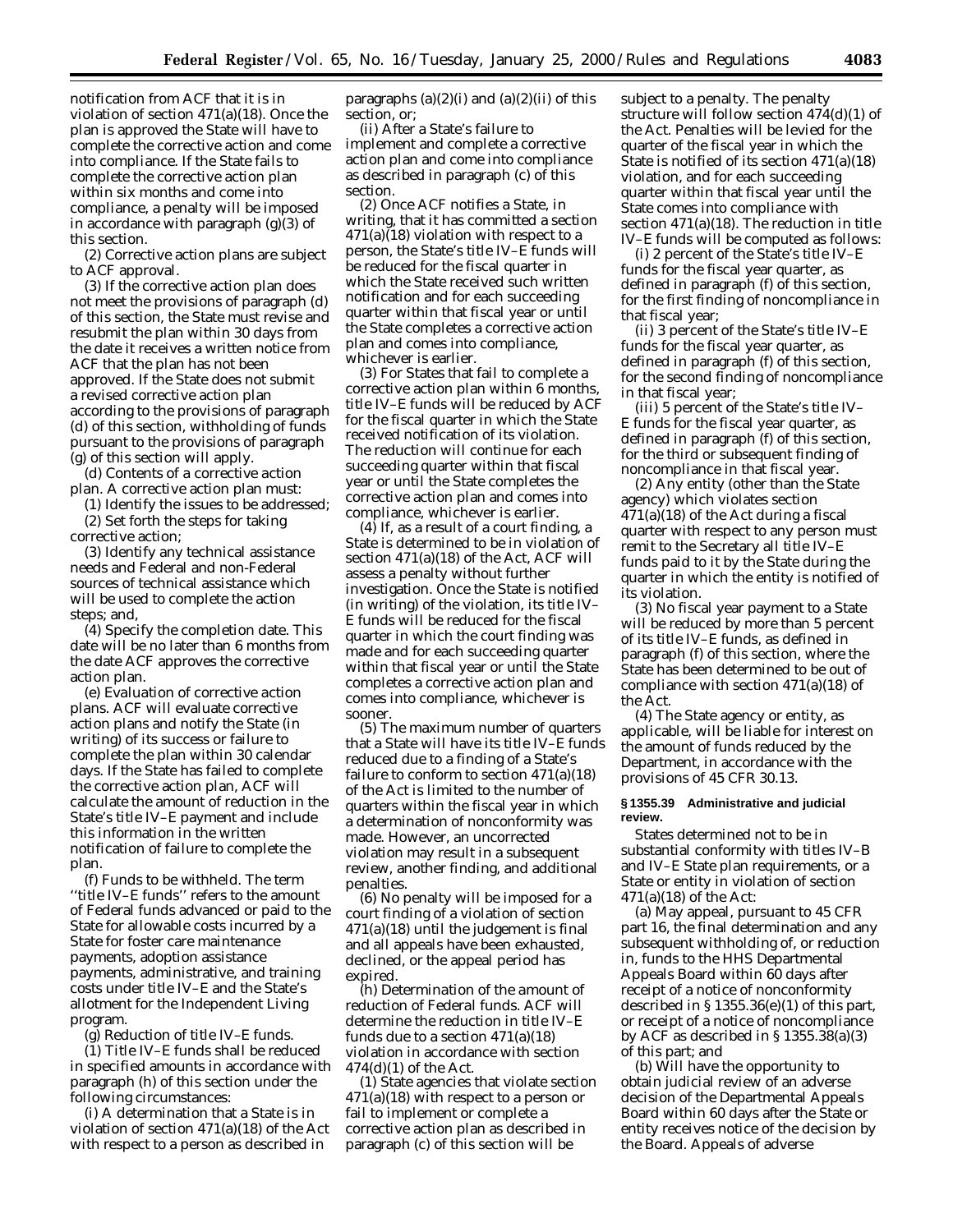Department Appeals Board decisions must be made to the district court of the United States for the judicial district in which the principal or headquarters office of the agency responsible for administering the program is located.

(c) The procedure described in paragraphs (a) and (b) of this section will not apply to a finding that a State or entity has been determined to be in violation of section 471(a)(18) which is based on a judicial decision.

4. Amend § 1355.40 by revising the second sentence in paragraph (a)(2) to read as follows:

#### **§ 1355.40 Foster care and adoption data collection.**

(a) *Scope of the data collection system.*

 $(1)$  \*

 $\ddot{2}$  \* \* \* This includes American Indian children covered under the assurances in section 422(b)(10) of the Act on the same basis as any other child. \* \* \*

\* \* \* \* \*

### **Appendix A to Part 1355—Foster Care Data Elements**

5. Appendix A to part 1355 is amended as follows:

a. Amend Section I by revising data elements II.C.1. and heading of 2., IX.C.1., headings of 2. and 4., and IX.C.3.

b. Amend Section II by revising the first paragraph on ''Reporting population'' and the instruction paragraphs II.C. and IX.C., and

c. Remove paragraph IX.D. to read as follows:

*Section I—Foster Care Data Elements*

- \* \* \* \* \*
- II. Child's Demographic Information \* \* \* \* \*
- C. Race/Ethnicity
- 1. Race
- a. American Indian or Alaska Native
- b. Asian
- c. Black or African American
- d. Native Hawaiian or Other Pacific Islander
- e. White
- f. Unable to Determine
- 2. Hispanic or Latino Ethnicity\_
- \* \* \* \* \*
- IX. Foster Family Home-Parent(s) Data (To be answered only if Section V., Part A. CURRENT PLACEMENT SETTING is 1, 2 or 3)
- \* \* \* \* \*
	- C. Race/Ethnicity
	- 1. Race of 1st Foster Caretaker
	- a. American Indian or Alaska Native
	- b. Asian
	- c. Black or African American
	- d. Native Hawaiian or Other Pacific
	- Islander e. White

### f. Unable to Determine

- 2. Hispanic or Latino Ethnicity of 1st Foster Caretaker\_
- \* \* \* \* \*
- 3. Race of 2nd Foster Caretaker (If Applicable)
- a. American Indian or Alaska Native
- b. Asian
- c. Black or African American
- d. Native Hawaiian or Other Pacific Islander
- e. White
- f. Unable to Determine
- 4. Hispanic or Latino Ethnicity of 2nd Foster Caretaker (If applicable)\_
- \* \* \* \* \*

#### *Section II—Definitions of and Instructions for Foster Care Data Elements*

*Reporting population.* The population to be included in this reporting system includes all children in foster care under the responsibility of the State agency administering or supervising the administration of the title IV-B Child and Family Services State plan and the title IV-E State plan; that is, all children who are required to be provided the assurances of section  $422(b)(10)$  of the Social Security Act.

\* \* \* \* \* II. Child's Demographic Information

- \* \* \* \* \*
	- C. Race/Ethnicity\*\*

1. Race—In general, a person's race is determined by how they define themselves or by how others define them. In the case of young children, parents determine the race of the child. Indicate all races (a through e) that apply with a ''1.'' For those that do not apply, indicate a ''0.'' Indicate ''f. Unable to Determine'' with a ''1'' if it applies and a ''0'' if it does not.

American Indian or Alaska Native—A person having origins in any of the original peoples of North or South America (including Central America), and who maintains tribal affiliation or community attachment.

Asian—A person having origins in any of the original peoples of the Far East, Southeast Asia, or the Indian subcontinent including, for example, Cambodia, China, India, Japan, Korea, Malaysia, Pakistan, the Philippine Islands, Thailand, and Vietnam.

Black or African American—A person having origins in any of the black racial groups of Africa.

Native Hawaiian or Other Pacific Islander—A person having origins in any of the original peoples of Hawaii, Guam, Samoa, or other Pacific Islands.

White—A person having origins in any of the original peoples of Europe, the Middle East, or North Africa.

Unable to Determine—The specific race category is ''unable to determine'' because the child is very young or is severely disabled and no person is available to identify the child's race. ''Unable to determine'' is also used if the parent, relative or guardian is unwilling to identify the child's race.

2. Hispanic or Latino Ethnicity—Answer ''yes'' if the child is of Mexican, Puerto Rican, Cuban, Central or South American

origin, or a person of other Spanish cultural origin regardless of race. Whether or not a person is Hispanic or Latino is determined by how they define themselves or by how others define them. In the case of young children, parents determine the ethnicity of the child. 'Unable to Determine'' is used because the child is very young or is severely disabled and no person is available to determine whether or not the child is Hispanic or Latino. ''Unable to determine'' is also used if the parent, relative or guardian is unwilling to identify the child's ethnicity.

\* \* \* \* \*

IX. Family Foster Home-Parent(s) Data

\* \* \* \* \*

\* \* \* \* \*

C. Race—Indicate the race for each of the foster parent(s). See instructions and definitions for the race categories under data element II.C.1. Use ''f. Unable to Determine'' only when a parent is unwilling to identify his or her race. Hispanic or Latino Ethnicity—Indicate the ethnicity for each of the foster parent(s). See instructions and definitions under data element II.C.2. Use ''f. Unable to Determine'' only when a parent is unwilling to identify his or her ethnicity.

#### **Appendix B to Part 1355—Adoption Data Elements**

6. Appendix B to part 1355 is amended as follows:

a. Amend Section I by revising data elements II.C.1., headings of 2. and 4., II.C.3., II.C. and VI.C. b. Amend Section II by revising the instruction paragraphs II.C. and VI.C. to read as follows:

### *Section I—Adoption Data Elements*

II. Child's Demographic Information

\* \* \* \* \*

\* \* \* \* \*

- C. Race/Ethnicity
- 1. Race
- a. American Indian or Alaska Native
- b. Asian
- c. Black or African American
- d. Native Hawaiian or Other Pacific Islander
- e. White
- f. Unable to Determine
- 2. Hispanic or Latino Ethnicity\_
- \* \* \* \* \*
- VI. Adoptive Parents
- \* \* \* \* \*
- C. Race/Ethnicity
- 1. Adoptive Mother's Race (If Applicable)
- a. American Indian or Alaska Native
- b. Asian
- c. Black or African American d. Native Hawaiian or Other Pacific Islander
- e. White
- f. Unable to Determine
- 2. Hispanic or Latino Ethnicity of Mother (If Applicable) $\frac{1}{\ast}$

 $*$  \*

- 3. Adoptive Father's Race (If Applicable)
- a. American Indian or Alaska Native
- b. Asian
- c. Black or African American
- d. Native Hawaiian or Other Pacific Islander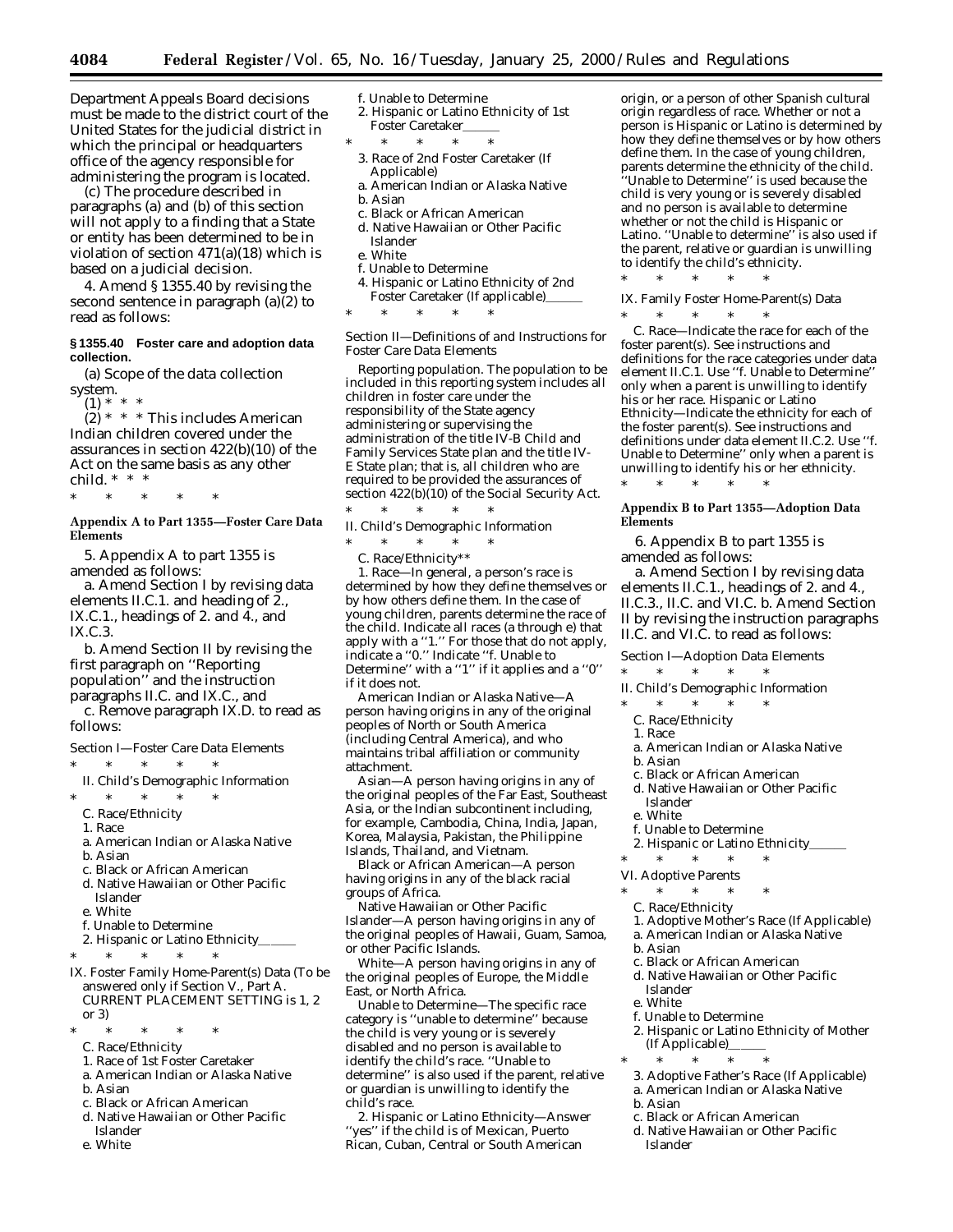- f. Unable to Determine
- 4. Hispanic or Latino Ethnicity of Father (If Applicable)

\* \* \* \* \*

### *Section II—Definitions of Instructions for Adoption Data Elements*

\* \* \* \* \*

### II. Child's Demographic Information

\* \* \* \* \* C. Race/Ethnicity

1. Race—In general, a person's race is determined by how they define themselves or by how others define them. In the case of young children, parents determine the race of the child. Indicate all races (a–e) that apply with a ''1.'' For those that do not apply, indicate a ''0.'' Indicate ''f. Unable to Determine'' with a 1'' if it applies and a ''0'' if it does not.

American Indian or Alaska Native—A person having origins in any of the original peoples of North or South America (including Central America), and who maintains tribal affiliation or community attachment.

Asian—A person having origins in any of the original peoples of the Far East, Southeast Asia, or the Indian subcontinent including, for example, Cambodia, China, India, Japan, Korea, Malaysia, Pakistan, the Philippine Islands, Thailand, and Vietnam.

Black or African American—A person having origins in any of the black racial groups of Africa.

Native Hawaiian or Other Pacific Islander—A person having origins in any of the original peoples of Hawaii, Guam, Samoa, or other Pacific Islands.

White—A person having origins in any of the original peoples of Europe, the Middle East, or North Africa.

Unable to Determine—The specific race category is ''unable to determine'' because the child is very young or is severely disabled and no person is available to identify the child's race. ''Unable to determine'' is also used if the parent, relative or guardian is unwilling to identify the child's race.

2. Hispanic or Latino Ethnicity— Answer ''yes'' if the child is of Mexican, Puerto Rican, Cuban, Central or South American origin, or a person of other Spanish cultural origin regardless of race. Whether or not a person is Hispanic or Latino is determined by how they define themselves or by how others define them. In the case of young children, parents determine the ethnicity of the child. ''Unable to Determine'' is used because the child is very young or is severely disabled and no other person is available to determine whether or not the child is Hispanic or Latino. ''Unable to determine'' is also used if the parent, relative or guardian is unwilling to identify the child's ethnicity.

\* \* \* \* \*

# **VI. Adoptive Parents**

\* \* \* \* \*

\* \* \* \* \* C. Race/Ethnicity—Indicate the race/ ethnicity for each of the adoptive parent(s). See instructions and definitions for the race/ethnicity categories under data element II.C. Use ''f. Unable to Determine'' only when a parent is unwilling to identify his or her race or ethnicity.

### **Appendix D to Part 1355—Foster Care and Adoption Record Layouts**

7. Appendix D to part 1355 is amended as follows:

a. Amend Section A by revising 1.b.(2) and (3), revising the Element No., Data element description, and No. of numeric characters columns of the table under c. for certain elements, and revising the number of ''Total characters'';

b. Amend Section A by revising 2.b.(3) and the table under c. including the No. of characters for Element No. 02 and the number for ''Record Length'';

c. Amend Section B by revising 1.b.(2) and (3), revising the Element No., Data element description, and No. of numeric characters columns of the table under c. for certain elements, and revising the number of ''Total characters''; and

d. Amend Section B by revising 2.b.(3) and the table under c. including the No. of characters for Element No. 02 and the number for ''Record Length'', to read as follows:

*A. Foster Care*

1. Foster Care Semi-Annual Detailed Data Elements Record

a. \* \* \*

b. \* \* \*

(2) Enter date values in year, month and day order (YYYYMMDD), *e.g.,* 19991030 for October 30, 1999, or year and month order (YYYYMM), *e.g.,* 199910 for October 1999. Leave the element value blank if dates are not applicable.

(3) For elements 8, 11–15, 26–40, 52, 54 and 59–65, which are ''select all that apply'' elements, enter a ''1'' for each element that applies, enter a zero for non-applicable elements.

\* \* \* \* \* c. foster care Semi-Annual Detailed Data elements Record layout follows:

| Element No.                                        | Appendix A data<br>element | Data element description |  |  |  |  |  | No. of numeric<br>characters |   |
|----------------------------------------------------|----------------------------|--------------------------|--|--|--|--|--|------------------------------|---|
|                                                    |                            |                          |  |  |  |  |  |                              |   |
| 02                                                 | I.B.                       |                          |  |  |  |  |  |                              |   |
|                                                    |                            |                          |  |  |  |  |  |                              |   |
| 05<br>06                                           | I.E.<br>II.A.              |                          |  |  |  |  |  |                              | 8 |
|                                                    |                            |                          |  |  |  |  |  |                              |   |
| 08<br>08a<br>08b<br>08c<br>08d<br>08e<br>08f<br>09 | II.C.1.<br>ILC.2.          |                          |  |  |  |  |  |                              |   |
|                                                    |                            |                          |  |  |  |  |  |                              |   |
| 18                                                 | III.A.1.                   |                          |  |  |  |  |  |                              |   |

e. White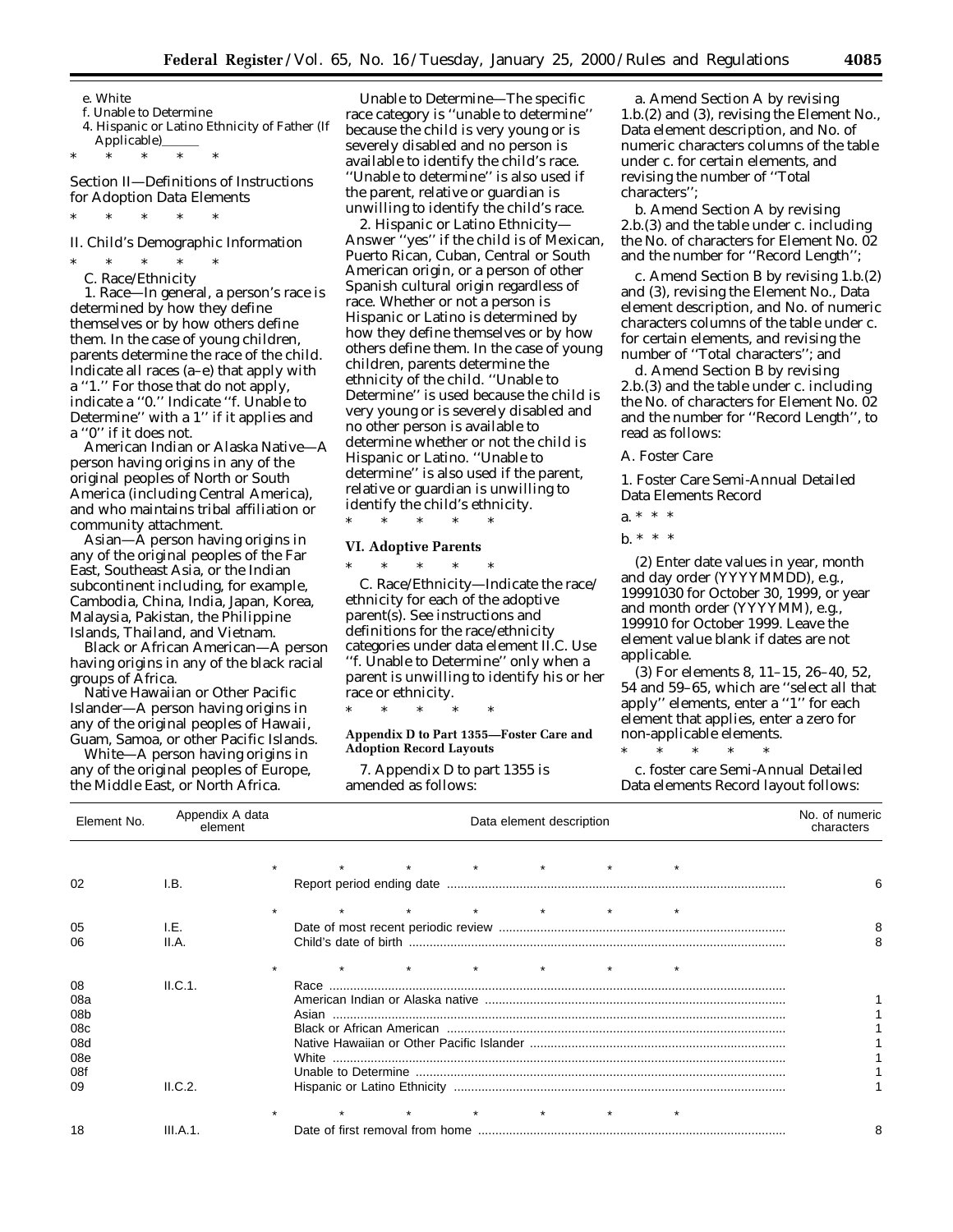| Element No.     | Appendix A data<br>element | Data element description                            |     |  |  |  |  |
|-----------------|----------------------------|-----------------------------------------------------|-----|--|--|--|--|
|                 |                            | $\star$<br>$\star$<br>$\star$<br>$\star$<br>$\star$ |     |  |  |  |  |
| 20              | III.A.3.                   |                                                     |     |  |  |  |  |
| 21              | III.A.4.                   |                                                     |     |  |  |  |  |
| 22              | III.A.5.                   |                                                     |     |  |  |  |  |
| 23              | III.B.1.                   |                                                     |     |  |  |  |  |
|                 |                            |                                                     |     |  |  |  |  |
| 45              | VII.B.1.                   |                                                     |     |  |  |  |  |
| 46              | VII.B.2.                   |                                                     |     |  |  |  |  |
| 47              | VIII.A.                    |                                                     |     |  |  |  |  |
| 48              | VIII.B.                    |                                                     |     |  |  |  |  |
|                 |                            | $\star$<br>$\star$                                  |     |  |  |  |  |
| 50              | IX.B.1.                    |                                                     |     |  |  |  |  |
| 51              | IX.B.2.                    |                                                     |     |  |  |  |  |
| 52              | IX.C.1.                    |                                                     |     |  |  |  |  |
| 52a             |                            |                                                     |     |  |  |  |  |
| 52 <sub>b</sub> |                            |                                                     |     |  |  |  |  |
| 52c             |                            |                                                     |     |  |  |  |  |
| 52d             |                            |                                                     |     |  |  |  |  |
| 52e             |                            |                                                     |     |  |  |  |  |
| 52f             |                            |                                                     |     |  |  |  |  |
| 53              | IX.C.2.                    |                                                     |     |  |  |  |  |
| 54              | IX.C.3.                    |                                                     |     |  |  |  |  |
| 54a             |                            |                                                     |     |  |  |  |  |
| 54b             |                            |                                                     |     |  |  |  |  |
| 54c             |                            |                                                     |     |  |  |  |  |
| 54d             |                            |                                                     |     |  |  |  |  |
| 54e             |                            |                                                     |     |  |  |  |  |
| 54f             |                            |                                                     |     |  |  |  |  |
| 55              | IX.C.4.                    |                                                     |     |  |  |  |  |
| 56              | X.A.1.                     |                                                     |     |  |  |  |  |
| 57              | X.A.2.                     |                                                     |     |  |  |  |  |
|                 |                            |                                                     |     |  |  |  |  |
|                 |                            |                                                     | 197 |  |  |  |  |

### 2. Foster Care Semi-Annual Summary Data Elements Record

a. \* \* \*

b. \* \* \*

(3) Enter date values in year, month order (YYYYMM), *e.g.,*199912 for December 1999.

c. Foster Care Semi-Annual Summary Data Elements Record Layout follows:

| Element No. |         |   | Summary data<br>file                                 | No. of<br>characters |     |
|-------------|---------|---|------------------------------------------------------|----------------------|-----|
| 02          | $\star$ | ÷ | $\star$<br>Report period<br>ending date<br>(YYYYMM). | $\star$              |     |
|             | $\star$ | ÷ |                                                      | $\star$              | 174 |
|             |         |   | Record Length                                        |                      |     |

*B. Adoption*

1. Adoption Semi-Annual Detailed Data Elements Record a. \* \* \*

b. \* \* \*

(2) Enter date values in year, month and day order (YYYYMMDD), *e.g.,* 19991030 for October 30, 1999, or year and month order (YYYYMM), *e.g.,* 199910 for October 1999. Leave the element value blank if dates are not applicable.

(3) For elements 7, 11–15, 25, 27 and 29–32 which are ''select all that apply'' elements, enter a ''1'' for each element that applies; enter a zero for nonapplicable elements.

c. Adoption Semi-Annual Detailed Data Elements Record Layout follows:

| Element No. | Appendix B data<br>element |         | Data element description |         |                     |         |  |  | No. of numeric<br>characters |
|-------------|----------------------------|---------|--------------------------|---------|---------------------|---------|--|--|------------------------------|
|             |                            | $\star$ | $\star$                  | $\star$ | $\star$             | $\star$ |  |  |                              |
| 02          | I.B.                       |         |                          |         |                     |         |  |  |                              |
|             |                            | $\star$ |                          |         | $\star$ and $\star$ | $\star$ |  |  |                              |
| 05          | II.A.                      |         |                          |         |                     |         |  |  |                              |
|             |                            | $\star$ |                          |         | $\star$             |         |  |  |                              |
| 07          | ILC.1                      | Race.   |                          |         |                     |         |  |  |                              |
| 07a         |                            |         |                          |         |                     |         |  |  |                              |
| 07b         |                            |         |                          |         |                     |         |  |  |                              |
| 07c         |                            |         |                          |         |                     |         |  |  |                              |
| 07d         |                            |         |                          |         |                     |         |  |  |                              |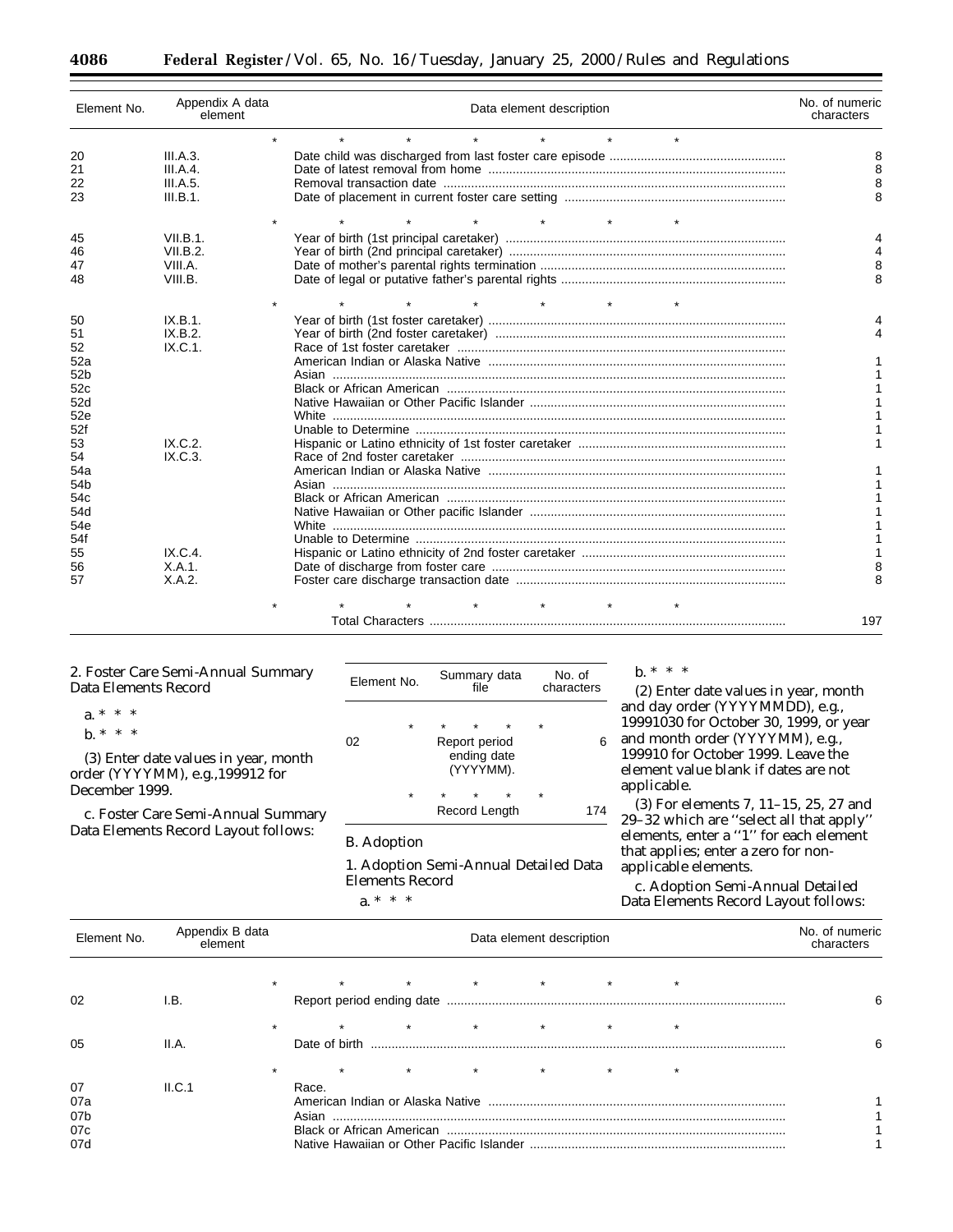| Element No.                                              | Appendix B data<br>element    | Data element description |     |  |  |  |  |
|----------------------------------------------------------|-------------------------------|--------------------------|-----|--|--|--|--|
| 07e<br>07f<br>08                                         | II.C.2.                       |                          |     |  |  |  |  |
| 16<br>17                                                 | IV.A.1<br>IV.A.2.             | $\star$                  |     |  |  |  |  |
| 19<br>20<br>21                                           | V.A.1.<br>V.A.2.<br>V.B.      | $\star$                  | 8   |  |  |  |  |
| 23<br>24<br>25                                           | VI.B.1.<br>VI.B.2.<br>VI.C.1. |                          |     |  |  |  |  |
| 25a<br>25 <sub>b</sub><br>25c<br>25d<br>25e<br>25f<br>26 | VI.C.2.                       |                          |     |  |  |  |  |
| 27<br>27a<br>27 <sub>b</sub><br>27c<br>27d<br>27e<br>27f | VI.C.3.                       |                          |     |  |  |  |  |
| 28                                                       | VI.C.4.                       |                          | 111 |  |  |  |  |

2. Adoption Semi-Annual Summary Data Elements Record

a. \* \* \* b. \* \* \*

(3) Enter data values in year, month order (YYYYMM), *e.g.,* 199912 for

December 1999. c. Adoption Semi-Annual Summary Data Element Record Layout follows:

| Element No. |         |         | file                                                      | Summary data | No. of char-<br>acters |  |
|-------------|---------|---------|-----------------------------------------------------------|--------------|------------------------|--|
| 02          | $\star$ | $\star$ | $\star$<br>÷<br>Report period<br>ending date<br>(YYYYMM). |              | ÷                      |  |
|             | $\star$ | ÷       | $\star$<br>Record Length                                  | $\star$      | ÷                      |  |

#### **Appendix E to Part 1355—Data Standards**

8. Appendix E to part 1355 is amended as follows:

a. Amend Section A.2. by adding paragraph a.(18);

b. Revise Section A.3. paragraph a.(1), and the element description for Element No. 09, 53, and 55 of the chart under  $b(2);$ 

c. Amend Section B.2. by revising paragraph a.(8) and adding paragraph a.(9); and

d. In Section B.3. revise paragraph a.(1), the element description for Element No. 08, 26 and 28 of the chart under b.(2), to read as follows:

*A. Foster Care*

2. Detailed Data File Submission Standards a. \* \* \*

(18) In Elements 8, 52, and 54, race categories (''a'' through ''e'') and ''f. Unable to Determine'' cannot be coded ''0,'' for it does not apply. If any of the race categories apply and are coded as ''1'' then ''f. Unable to Determine'' cannot also apply.

\* \* \* \* \* 3. Missing Data Standards

\* \* \* \* \*

\* \* \* \* \*

a. \* \* \* (1) Data elements whose values fail internal consistency validations as outlined

in A.2.a.(1)–(18) above, and

\* \* \* \* \*

| Element No.   |   | Element description                                                |         |   |  |  |
|---------------|---|--------------------------------------------------------------------|---------|---|--|--|
| $\star$       | ÷ | $\star$                                                            | $\star$ | ÷ |  |  |
| 09            |   | Child's Hispanic or Latino Eth-<br>nicity                          |         |   |  |  |
| $\star$<br>53 | ÷ | $\star$<br>Hispanic or Latino Ethnicity of<br>1st foster caretaker | $\star$ | ÷ |  |  |

|                    | Element No. |   | Element description                                     |   |         |   |  |  |  |
|--------------------|-------------|---|---------------------------------------------------------|---|---------|---|--|--|--|
| $\star$            |             | ÷ | ÷                                                       |   | $\star$ | ÷ |  |  |  |
| 55                 |             |   | Hispanic or Latino Ethnicity of<br>2nd foster caretaker |   |         |   |  |  |  |
| ж                  | ж           | ж | $\ast$                                                  | ж |         |   |  |  |  |
| <b>B.</b> Adoption |             |   |                                                         |   |         |   |  |  |  |
| ж                  | ж           | ж | ж                                                       | ж |         |   |  |  |  |

2. Detailed Data Elements File Submission **Standards** 

a. \* \* \*

(8) If the ''Family Structure'' (Element 22) is option 3, Single Female, then the Mother's Year of Birth (Element 23), the ''Adoptive Mother's Race'' (Element 25) and ''Hispanic or Latino Ethnicity'' (Element 26) must be completed. Similarly, if the ''Family Structure'' (Element 22) is option 4, Single Male, then the Father's Year of Birth (Element 24), the Adoptive Father's Race'' (Element 27) and ''Hispanic or Latino Ethnicity'' (Element 28) must be completed. If the ''Family Structure'' (Element 22) is option 1 or 2, then both Mother's and Father's ''Year of Birth,'' ''Race'' and ''Hispanic or Latino Ethnicity'' must be completed.

(9) In Elements 7, 25, and 27, race categories (''a'' through ''e'') and ''f. Unable to Determine'' cannot be coded ''0,'' for it does not apply. If any of the race categories apply and are coded as ''1'' then ''f. Unable to Determine'' cannot also apply.

\* \* \* \* \*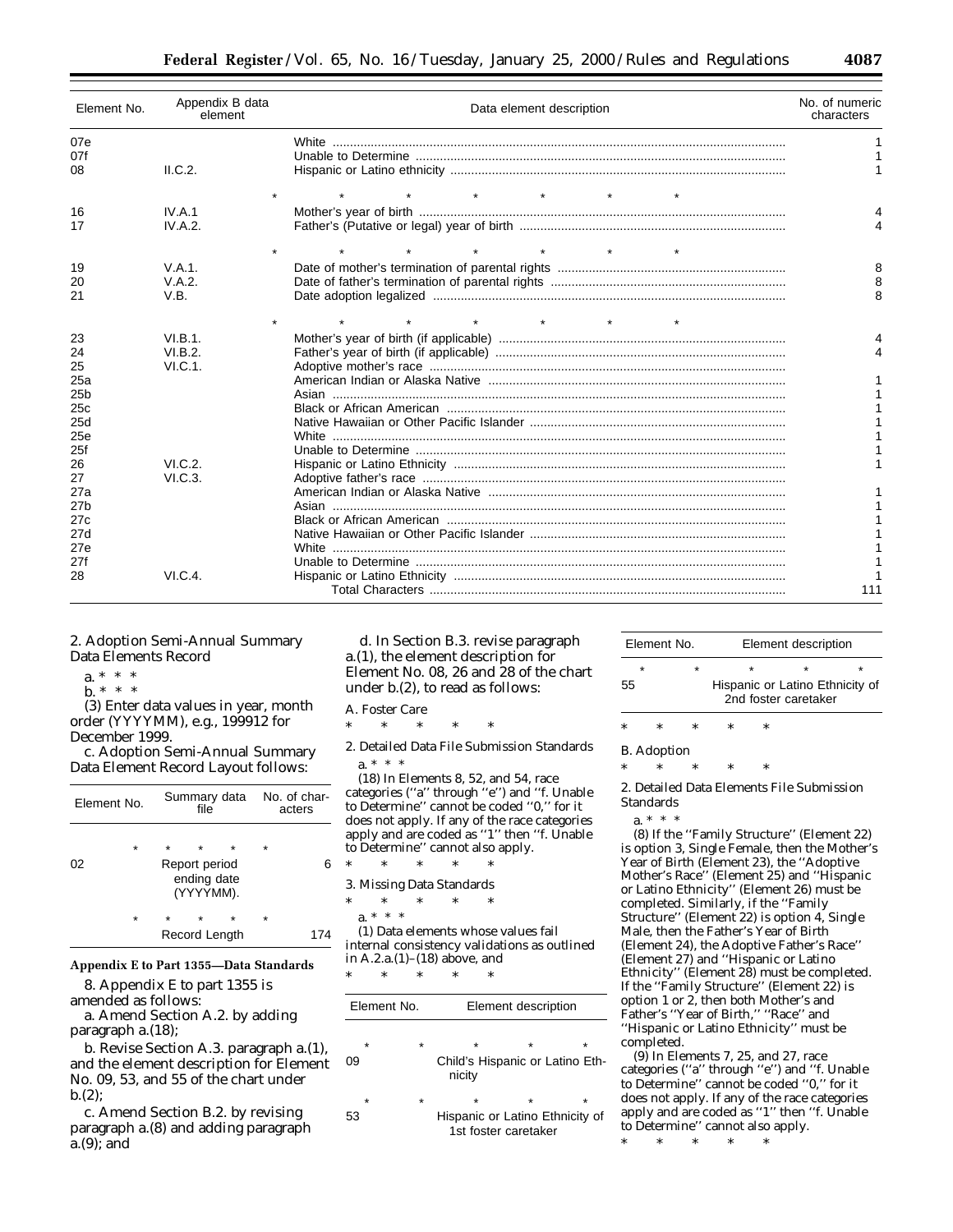3. Missing Data Standards \* \* \* \* \* a. \* \* \* (1) Data elements whose values fail internal consistency validations as outlined in 2.a.(1)–(9) above, and

\* \* \* \* \*

|         | Element No. |         | Element description                              |   |                                 |         |  |  |
|---------|-------------|---------|--------------------------------------------------|---|---------------------------------|---------|--|--|
| $\star$ |             | $\star$ | ÷                                                |   | $\star$                         | *       |  |  |
| 08      |             |         | Is the child of Hispanic or<br>Latino ethnicity? |   |                                 |         |  |  |
| ÷       |             | $\star$ | $\star$                                          |   | ÷                               | *       |  |  |
| 26      |             |         | mother                                           |   | Hispanic or Latino ethnicity of |         |  |  |
| $\star$ |             | $\star$ | $\star$                                          |   | $\star$                         | $\star$ |  |  |
| 28      |             |         | father                                           |   | Hispanic or Latino ethnicity of |         |  |  |
| ж       | ж           | *       | ж                                                | * |                                 |         |  |  |

# **PART 1356—REQUIREMENTS APPLICABLE TO TITLE IV–E**

9. The authority citation for Part 1356 continues to read as follows:

**Authority:** 42 U.S.C. 620 *et seq.*, 42 U.S.C. 670 *et seq.*, and 42 U.S.C. 1302.

10. Section 1356.20 is amended by revising the first two sentences of paragraph (e)(4) to read as follows:

### **§ 1356.20 State plan document and submission requirements.**

- \* \* \* \* \*
- (e) \* \* \*

(4) *Action.* Each Regional Administrator, ACF, has the authority to approve State plans and amendments thereto which provide for the administration of foster care maintenance payments and adoption assistance programs under section 471 of the Act. The Commissioner, ACYF, retains the authority to determine that proposed plan material is not approvable, or that a previously approved plan no longer meets the requirements for approval. \* \* \* \* \* \* \* \*

11. Section 1356.21 is revised to read as follows:

#### **§ 1356.21 Foster care maintenance payments program implementation requirements.**

(a) *Statutory and regulatory requirements of the Federal foster care program.* To implement the foster care maintenance payments program provisions of the title IV–E State plan and to be eligible to receive Federal financial participation (FFP) for foster care maintenance payments under this part, a State must meet the requirements of this section, 45 CFR 1356.22, 45 CFR

1356.30, and sections 472, 475(1), 475(4), 475(5) and 475(6) of the Act.

(b) *Reasonable efforts.* The State must make reasonable efforts to maintain the family unit and prevent the unnecessary removal of a child from his/her home, as long as the child's safety is assured; to effect the safe reunification of the child and family (if temporary out-ofhome placement is necessary to ensure the immediate safety of the child); and to make and finalize alternate permanency plans in a timely manner when reunification is not appropriate or possible. In order to satisfy the

''reasonable efforts'' requirements of section 471(a)(15) (as implemented through section 472(a)(1) of the Act), the State must meet the requirements of paragraphs (b) and (d) of this section. In determining reasonable efforts to be made with respect to a child and in making such reasonable efforts, the child's health and safety must be the State's paramount concern.

(1) *Judicial determination of reasonable efforts to prevent a child's removal from the home.*

(i) When a child is removed from his/ her home, the judicial determination as to whether reasonable efforts were made, or were not required to prevent the removal in accordance with paragraph (b)(3) of this section, must be made no later than 60 days from the date the child is removed from the home pursuant to paragraph (k) of this section.

(ii) If the determination concerning reasonable efforts to prevent the removal is not made as specified in paragraph  $(b)(1)(i)$  of this section, the child is not eligible under the title IV– E foster care maintenance payments program for the duration of that stay in foster care.

(2) *Judicial determination of reasonable efforts to finalize a permanency plan.*

(i) The State agency must obtain a judicial determination that it has made reasonable efforts to finalize the permanency plan that is in effect (whether the plan is reunification, adoption, legal guardianship, placement with a fit and willing relative, or placement in another planned permanent living arrangement) within twelve months of the date the child is considered to have entered foster care in accordance with the definition at § 1355.20 of this part, and at least once every twelve months thereafter while the child is in foster care.

(ii) If such a judicial determination regarding reasonable efforts to finalize a permanency plan is not made, the child becomes ineligible under title IV–E from the end of the twelfth month following the date the child is considered to have

entered foster care in accordance with the definition at § 1355.20 of this part, or the end of the month in which the most recent judicial determination of reasonable efforts to finalize a permanency plan was made, and remains ineligible until such a judicial determination is made.

(3) *Circumstances in which reasonable efforts are not required to prevent a child's removal from home or to reunify the child and family.* Reasonable efforts to prevent a child's removal from home or to reunify the child and family are not required if the State agency obtains a judicial determination that such efforts are not required because:

(i) A court of competent jurisdiction has determined that the parent has subjected the child to aggravated circumstances (as defined in State law, which definition may include but need not be limited to abandonment, torture, chronic abuse, and sexual abuse);

(ii) A court of competent jurisdiction has determined that the parent has been convicted of:

(A) Murder (which would have been an offense under section 1111(a) of title 18, United States Code, if the offense had occurred in the special maritime or territorial jurisdiction of the United States) of another child of the parent;

(B) Voluntary manslaughter (which would have been an offense under section 1112(a) of title 18, United States Code, if the offense had occurred in the special maritime or territorial jurisdiction of the United States) of another child of the parent;

(C) Aiding or abetting, attempting, conspiring, or soliciting to commit such a murder or such a voluntary manslaughter; or

(D) A felony assault that results in serious bodily injury to the child or another child of the parent; or,

(iii) The parental rights of the parent with respect to a sibling have been terminated involuntarily.

(4) *Concurrent planning.* Reasonable efforts to finalize an alternate permanency plan may be made concurrently with reasonable efforts to reunify the child and family.

(5) *Use of the Federal Parent Locator Service.* The State agency may seek the services of the Federal Parent Locator Service to search for absent parents at any point in order to facilitate a permanency plan.

(c) *Contrary to the welfare determination.* Under section 472(a)(1) of the Act, a child's removal from the home must have been the result of a judicial determination (unless the child was removed pursuant to a voluntary placement agreement) to the effect that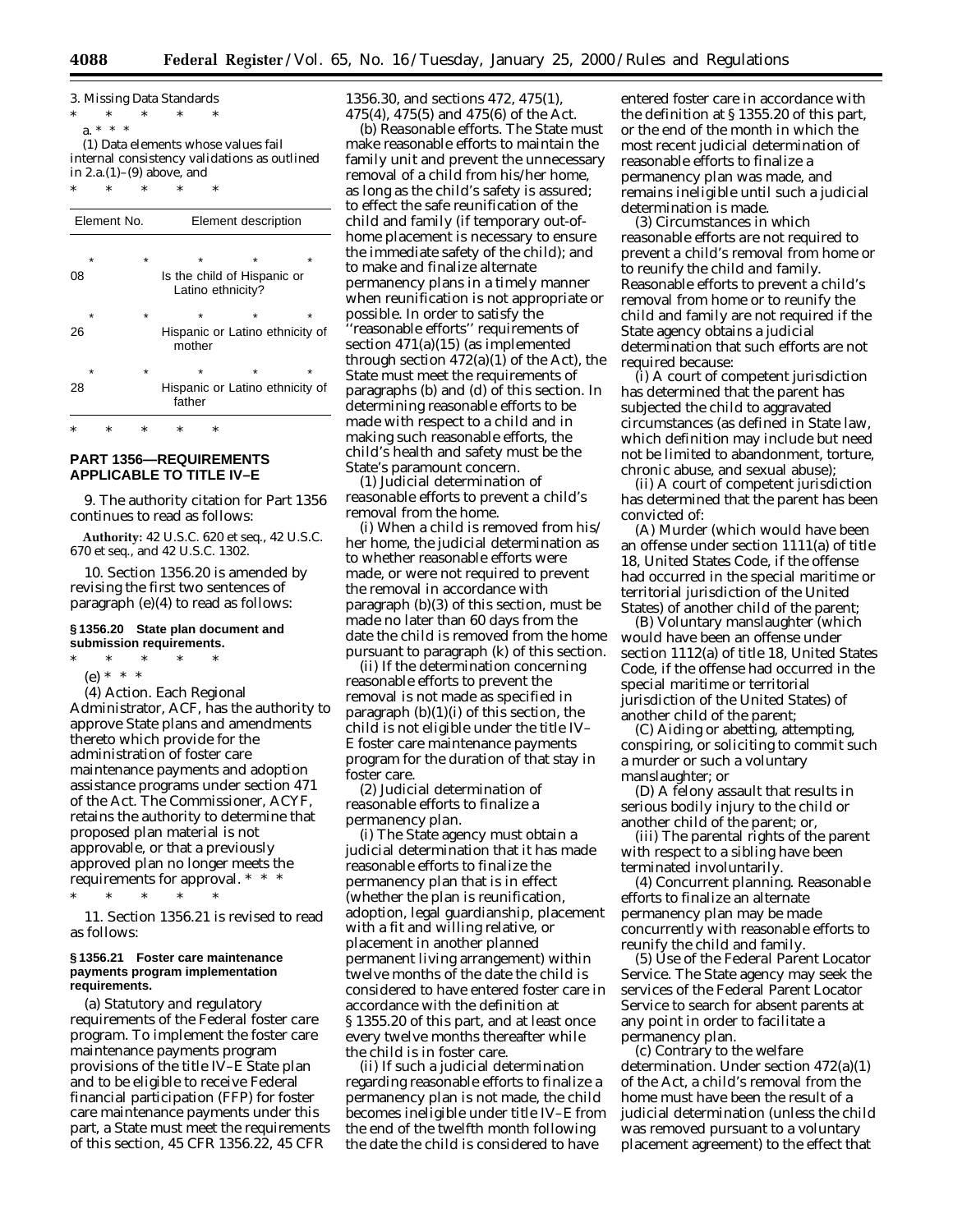continuation of residence in the home would be contrary to the welfare, or that placement would be in the best interest, of the child. The contrary to the welfare determination must be made in the first court ruling that sanctions (even temporarily) the removal of a child from home. If the determination regarding contrary to the welfare is not made in the first court ruling pertaining to removal from the home, the child is not eligible for title IV–E foster care maintenance payments for the duration of that stay in foster care.

(d) *Documentation of judicial determinations.* The judicial determinations regarding contrary to the welfare, reasonable efforts to prevent removal, and reasonable efforts to finalize the permanency plan in effect, including judicial determinations that reasonable efforts are not required, must be explicitly documented and must be made on a case-by-case basis and so stated in the court order.

(1) If the reasonable efforts and contrary to the welfare judicial determinations are not included as required in the court orders identified in paragraphs (b) and (c) of this section, a transcript of the court proceedings is the only other documentation that will be accepted to verify that these required determinations have been made.

(2) Neither affidavits nor nunc pro tunc orders will be accepted as verification documentation in support of reasonable efforts and contrary to the welfare judicial determinations.

(3) Court orders that reference State law to substantiate judicial determinations are not acceptable, even if State law provides that a removal must be based on a judicial determination that remaining in the home would be contrary to the child's welfare or that removal can only be ordered after reasonable efforts have been made.

(e) *Trial home visits.* A trial home visit may not exceed six months in duration, unless a court orders a longer trial home visit. If a trial home visit extends beyond six months and has not been authorized by the court, or exceeds the time period the court has deemed appropriate, and the child is subsequently returned to foster care, that placement must then be considered a new placement and title IV–E eligibility must be newly established. Under these circumstances the judicial determinations regarding contrary to the welfare and reasonable efforts to prevent removal are required.

(f) *Case review system.* In order to satisfy the provisions of section  $471(a)(16)$  of the Act regarding a case review system, each State's case review

system must meet the requirements of sections 475(5) and 475(6) of the Act.

(g) *Case plan requirements.* In order to satisfy the case plan requirements of sections  $471(a)(16)$ ,  $475(1)$  and  $475(5)$ (A) and (D) of the Act, the State agency must promulgate policy materials and instructions for use by State and local staff to determine the appropriateness of and necessity for the foster care placement of the child. The case plan for each child must:

(1) Be a written document, which is a discrete part of the case record, in a format determined by the State, which is developed jointly with the parent(s) or guardian of the child in foster care; and

(2) Be developed within a reasonable period, to be established by the State, but in no event later than 60 days from the child's removal from the home pursuant to paragraph (k) of this section;

(3) Include a discussion of how the case plan is designed to achieve a safe placement for the child in the least restrictive (most family-like) setting available and in close proximity to the home of the parent(s) when the case plan goal is reunification and a discussion of how the placement is consistent with the best interests and special needs of the child. (FFP is not available when a court orders a placement with a specific foster care provider);

(4) Include a description of the services offered and provided to prevent removal of the child from the home and to reunify the family; and

(5) Document the steps to finalize a placement when the case plan goal is or becomes adoption or placement in another permanent home in accordance with sections  $475(1)$ (E) and  $(5)$ (E) of the Act. When the case plan goal is adoption, at a minimum, such documentation shall include childspecific recruitment efforts such as the use of State, regional, and national adoption exchanges including electronic exchange systems.

(This requirement has been approved by the Office of Management and Budget (OMB) under OMB control number 0980–0140)

(h) *Application of the permanency hearing requirements.* 

(1) To meet the requirements of the permanency hearing, the State must, among other requirements, comply with section 475(5)(C) of the Act.

(2) In accordance with paragraph (b)(3) of this section, when a court determines that reasonable efforts to return the child home are not required, a permanency hearing must be held within 30 days of that determination, unless the requirements of the

permanency hearing are fulfilled at the hearing in which the court determines that reasonable efforts to reunify the child and family are not required.

(3) If the State concludes, after considering reunification, adoption, legal guardianship, or permanent placement with a fit and willing relative, that the most appropriate permanency plan for a child is placement in another planned permanent living arrangement, the State must document to the court the compelling reason for the alternate plan. Examples of a compelling reason for establishing such a permanency plan may include:

(i) The case of an older teen who specifically requests that emancipation be established as his/her permanency plan;

(ii) The case of a parent and child who have a significant bond but the parent is unable to care for the child because of an emotional or physical disability and the child's foster parents have committed to raising him/her to the age of majority and to facilitate visitation with the disabled parent; or,

(iii) the Tribe has identified another planned permanent living arrangement for the child.

(4) When an administrative body, appointed or approved by the court, conducts the permanency hearing, the procedural safeguards set forth in the definition of *permanency hearing* must be so extended by the administrative body.

(i) *Application of the requirements for filing a petition to terminate parental rights at section 475(5)(E) of the Social Security Act.* (1) Subject to the exceptions in paragraph (i)(2) of this section, the State must file a petition (or, if such a petition has been filed by another party, seek to be joined as a party to the petition) to terminate the parental rights of a parent(s):

(i) Whose child has been in foster care under the responsibility of the State for 15 of the most recent 22 months. The petition must be filed by the end of the child's fifteenth month in foster care. In calculating when to file a petition for termination of parental rights, the State:

(A) Must calculate the 15 out of the most recent 22 month period from the date the child entered foster care as defined at section 475(5)(F) of the Act;

(B) Must use a cumulative method of calculation when a child experiences multiple exits from and entries into foster care during the 22 month period;

(C) Must not include trial home visits or runaway episodes in calculating 15 months in foster care; and,

(D) Need only apply section 475(5)(E) of the Act to a child once if the State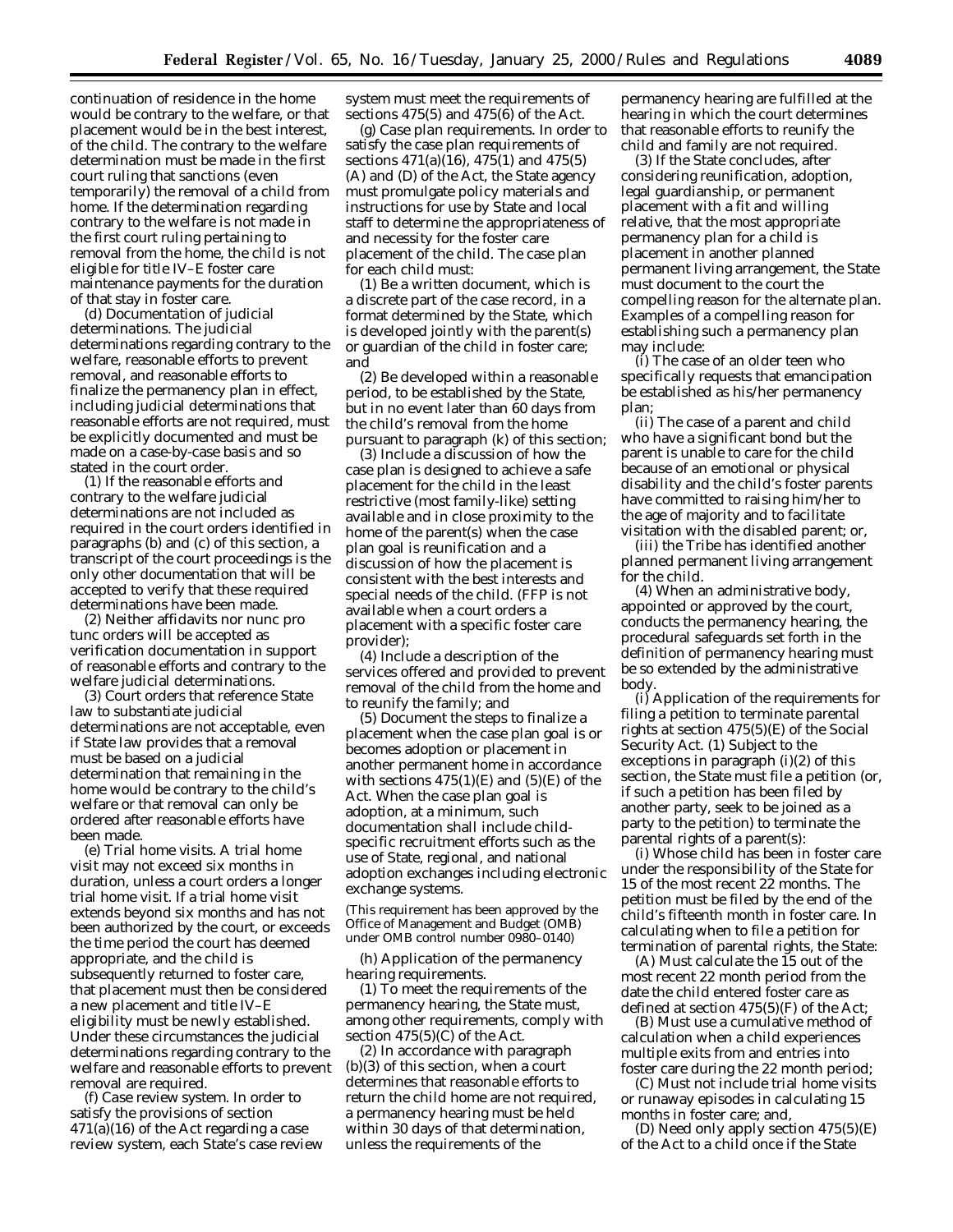does not file a petition because one of the exceptions at paragraph (i)(2) of this section applies;

(ii) Whose child has been determined by a court of competent jurisdiction to be an abandoned infant (as defined under State law). The petition to terminate parental rights must be filed within 60 days of the judicial determination that the child is an abandoned infant; or,

(iii) Who has been convicted of one of the felonies listed at paragraph (b)(3)(ii) of this section. Under such circumstances, the petition to terminate parental rights must be filed within 60 days of a judicial determination that reasonable efforts to reunify the child and parent are not required.

(2) The State may elect not to file or join a petition to terminate the parental rights of a parent per paragraph (i)(1) of this section if:

(i) At the option of the State, the child is being cared for by a relative;

(ii) The State agency has documented in the case plan (which must be available for court review) a compelling reason for determining that filing such a petition would not be in the best interests of the individual child. Compelling reasons for not filing a petition to terminate parental rights include, but are not limited to:

(A) Adoption is not the appropriate permanency goal for the child; or,

(B) No grounds to file a petition to terminate parental rights exist; or,

(C) The child is an unaccompanied refugee minor as defined in 45 CFR 400.111; or

(D) There are international legal obligations or compelling foreign policy reasons that would preclude terminating parental rights; or

(iii) The State agency has not provided to the family, consistent with the time period in the case plan, services that the State deems necessary for the safe return of the child to the home, when reasonable efforts to reunify the family are required.

(3) When the State files or joins a petition to terminate parental rights in accordance with paragraph (i)(1) of this section, it must concurrently begin to identify, recruit, process, and approve a qualified adoptive family for the child.

(j) *Child of a minor parent in foster care.* Foster care maintenance payments made on behalf of a child placed in a foster family home or child care institution, who is the parent of a son or daughter in the same home or institution, must include amounts which are necessary to cover costs incurred on behalf of the child's son or daughter. Said costs must be limited to funds expended on those items

described in the definition of *foster care maintenance payments*.

(k) *Removal from the home of a specified relative.*

(1) For the purposes of meeting the requirements of section 472(a)(1) of the Act, a removal from the home must occur pursuant to:

(i) A voluntary placement agreement entered into by a parent or relative which leads to a physical or constructive removal (i.e., a nonphysical or paper removal of custody) of the child from the home; or

(ii) A judicial order for a physical or constructive removal of the child from a parent or specified relative.

(2) A removal has not occurred in situations where legal custody is removed from the parent or relative and the child remains with the same relative in that home under supervision by the State agency.

(3) A child is considered constructively removed on the date of the first judicial order removing custody, even temporarily, from the appropriate specified relative or the date that the voluntary placement agreement is signed by all relevant parties.

(l) *Living with a specified relative.*For purposes of meeting the requirements for living with a specified relative prior to removal from the home under section 472(a)(1) of the Act and all of the conditions under section 472(a)(4), one of the two following situations must apply:

(1) The child was living with the parent or specified relative, and was AFDC eligible in that home in the month of the voluntary placement agreement or initiation of court proceedings; or

(2) The child had been living with the parent or specified relative within six months of the month of the voluntary placement agreement or the initiation of court proceedings, and the child would have been AFDC eligible in that month if s/he had still been living in that home.

(m) *Review of payments and licensing standards.* In meeting the requirements of section 471(a)(11) of the Act, the State must review at reasonable, specific, time-limited periods to be established by the State:

(1) The amount of the payments made for foster care maintenance and adoption assistance to assure their continued appropriateness; and

(2) The licensing or approval standards for child care institutions and foster family homes.

(n) *Foster care goals.* The specific foster care goals required under section 471(a)(14) of the Act must be incorporated into State law by statute or administrative regulation with the force of law.

(o) *Notice and opportunity to be heard.* The State must provide the foster parent(s) of a child and any preadoptive parent or relative providing care for the child with timely notice of and an opportunity to be heard in permanency hearings and six-month periodic reviews held with respect to the child during the time the child is in the care of such foster parent, preadoptive parent, or relative caregiver. Notice of and an opportunity to be heard does not include the right to standing as a party to the case.

12. Section 1356.30 is redesignated as § 1356.22 and revised to read as follows:

### **§ 1356.22 Implementation requirements for children voluntarily placed in foster care.**

(a) As a condition of receipt of Federal financial participation (FFP) in foster care maintenance payments for a dependent child removed from his home under a voluntary placement agreement, the State must meet the requirements of:

 $(1)$  Section 472 of the Act, as amended;

(2) Sections 422(b)(10) and 475(5) of the Act;

(3) 45 CFR 1356.21 (f), (g), (h), and (i); and

(4) The requirements of this section. (b) Federal financial participation is available only for voluntary foster care maintenance expenditures made within the first 180 days of the child's placement in foster care unless there has been a judicial determination by a court of competent jurisdiction, within the first 180 days of such placement, to the effect that the continued voluntary placement is in the best interests of the child.

(c) The State agency must establish and maintain a uniform procedure or system, consistent with State law, for revocation by the parent(s) of a voluntary placement agreement and return of the child.

13. New § 1356.30 is added to read as follows:

#### **§ 1356.30 Safety requirements for foster care and adoptive home providers.**

(a) Unless an election provided for in paragraph (d) of this section is made, the State must provide documentation that criminal records checks have been conducted with respect to prospective foster and adoptive parents.

(b) The State may not approve or license any prospective foster or adoptive parent, nor may the State claim FFP for any foster care maintenance or adoption assistance payment made on behalf of a child placed in a foster home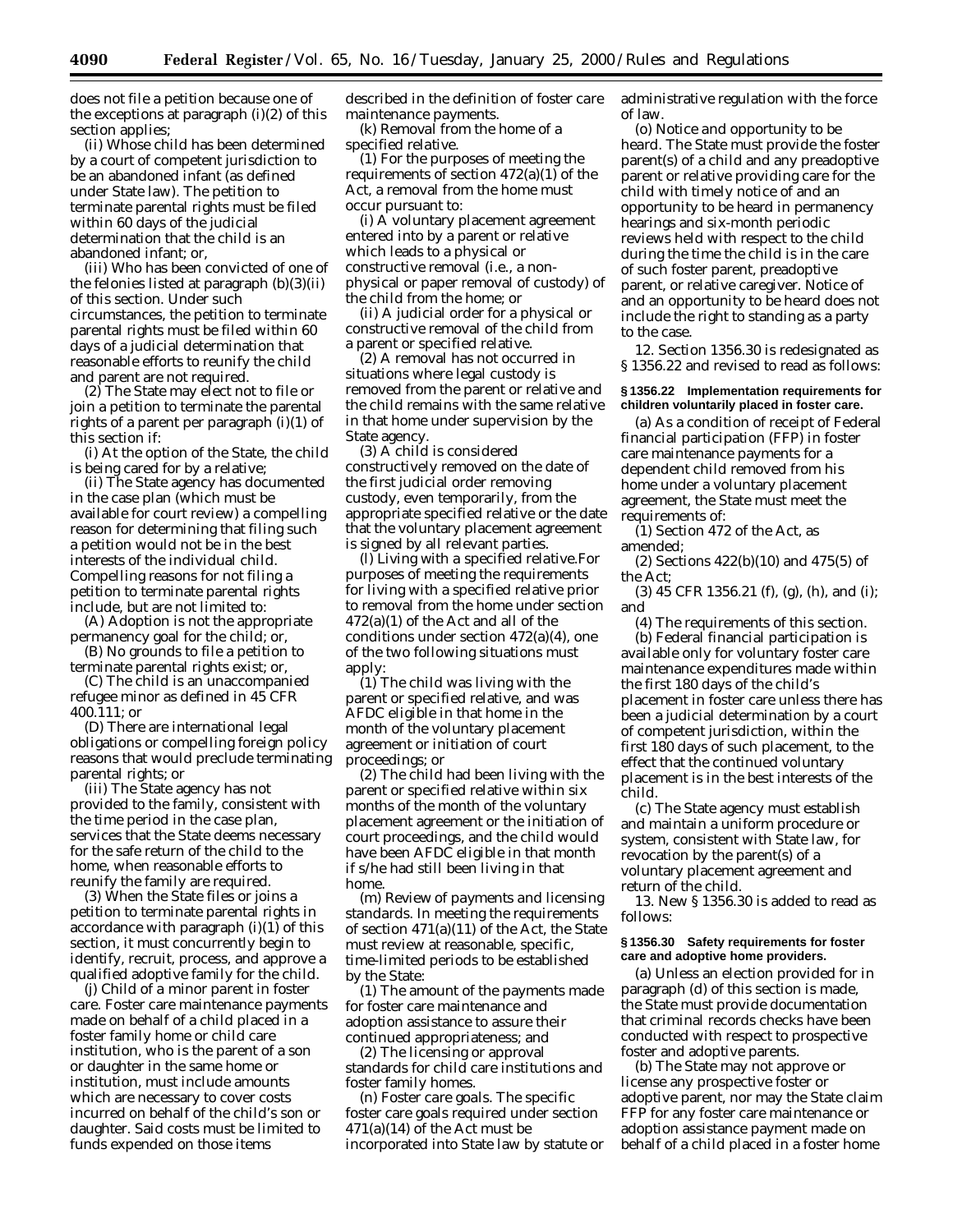operated under the auspices of a child placing agency or on behalf of a child placed in an adoptive home through a private adoption agency, if the State finds that, based on a criminal records check conducted in accordance with paragraph (a) of this section, a court of competent jurisdiction has determined that the prospective foster or adoptive parent has been convicted of a felony involving:

(1) Child abuse or neglect;

(2) Spousal abuse;

(3) A crime against a child or children (including child pornography); or,

(4) A crime involving violence, including rape, sexual assault, or homicide, but not including other physical assault or battery.

(c) The State may not approve or license any prospective foster or adoptive parent, nor may the State claim FFP for any foster care maintenance or adoption assistance payment made on behalf of a child placed in a foster home operated under the auspices of a child placing agency or on behalf of a child placed in an adoptive home through a private adoption agency, if the State finds, based on a criminal records check conducted in accordance with paragraph (a) of this section, that a court of competent jurisdiction has determined that the prospective foster or adoptive parent has, within the last five years, been convicted of a felony involving:

(1) Physical assault;

(2) Battery; or,

(3) A drug-related offense.

(d)(1) The State may elect not to conduct or require criminal records checks on prospective foster or adoptive parents by:

(i) Notifying the Secretary in a letter from the Governor; or

(ii) Enacting State legislation.

(2) Such an election also removes the State's obligation to comport with paragraphs (b) and (c) of this section.

(e) In all cases where the State opts out of the criminal records check requirement, the licensing file for that foster or adoptive family must contain documentation which verifies that safety considerations with respect to the caretaker(s) have been addressed.

(f) In order for a child care institution to be eligible for title IV–E funding, the licensing file for the institution must contain documentation which verifies that safety considerations with respect to the staff of the institution have been addressed.

14. Section 1356.50 is amended by revising paragraphs (a) and (b) to read as follows:

**§ 1356.50 Withholding of funds for noncompliance with the approved title IV– E State plan.**

(a) To be in compliance with the title IV–E State plan requirements, a State must meet the requirements of the Act and 45 CFR 1356.20, 1356.21, 1356.30, and 1356.40 of this part.

(b) To be in compliance with the title IV–E State plan requirements, a State that chooses to claim FFP for voluntary placements must meet the requirements of the Act, 45 CFR 1356.22 and paragraph (a) of this section; and

15. Section 1356.60 is amended by revising paragraph (b)(1) and removing paragraph  $(c)(4)$  to read as follows:

\* \* \* \* \*

# **§ 1356.60 Fiscal requirements (title IV–E).** \* \* \* \* \*

(b) *Federal matching funds for State and local training for foster care and adoption assistance under title IV–E.*

(1) Federal financial participation is available at the rate of seventy-five percent (75%) in the costs of:

(i) Training personnel employed or preparing for employment by the State or local agency administering the plan, and;

(ii) Providing short-term training (including travel and per diem expenses) to current or prospective foster or adoptive parents and the members of the state licensed or approved child care institutions providing care to foster and adopted children receiving title IV–E assistance.

\* \* \* \* \*

#### **§§ 1356.65 and 1356.70 [Removed]**

16. Sections 1356.65 and 1356.70 are removed.

17. New § 1356.71 is added to read as follows:

#### **§ 1356.71 Federal review of the eligibility of children in foster care and the eligibility of foster care providers in title IV–E programs.**

(a) *Purpose, scope and overview of the process.*

(1) This section sets forth requirements governing Federal reviews of State compliance with the title IV–E eligibility provisions as they apply to children and foster care providers under paragraphs (a) and (b) of section 472 of the Act.

(2) The requirements of this section apply to State agencies that receive Federal payments for foster care under title IV–E of the Act.

(3) The review process begins with a primary review of foster care cases for the title IV–E eligibility requirements. States determined to be in substantial compliance based on the primary

review will not be subject to another review for three years. States that are determined not to be in compliance will develop and implement a program improvement plan designed to correct the areas of non-compliance, and a secondary review will be conducted after completion of the program improvement plan.

(b) *Composition of review team and preliminary activities preceding an onsite review.*

(1) The review team must be composed of representatives of the State agency, and ACF's Regional and Central Offices.

(2) The State must provide ACF with the complete payment history for each of the sample and oversample cases prior to the on-site review.

(c) *Sampling guidance and conduct of review.*

(1) The list of sampling units in the target population (*i.e.,* the sampling frame) will be drawn by ACF statistical staff from the Adoption and Foster Care Analysis and Reporting System (AFCARS) data which are transmitted by the State agency to ACF. The sampling frame will consist of cases of children who were eligible for foster care maintenance payments during the reporting period reflected in a State's most recent AFCARS data submission. For the initial primary review, if these data are not available or are deficient, an alternative sampling frame, consistent with one AFCARS six-month reporting period, will be selected by ACF in conjunction with the State agency.

(2) A sample of 80 cases (plus a 10 percent oversample of eight cases) from the title IV–E foster care program will be selected for the primary review utilizing probability sampling methodologies. Usually, the chosen methodology will be simple random sampling, but other probability samples may be utilized, when necessary and appropriate.

(3) Cases from the oversample will be substituted and reviewed for each of the original sample of 80 cases which is found to be in error.

(4) At the completion of the primary review, the review team will determine the number of ineligible cases. When the total number of ineligible cases does not exceed eight, ACF can conclude with a probability of 88 percent that in a population of 1000 or more cases the population ineligibility case error rate is less than 15 percent and the State will be considered in substantial compliance. For primary reviews held subsequent to the initial primary reviews, the acceptable population ineligibility case error rate threshold will be reduced from less than 15 percent (eight or fewer ineligible cases)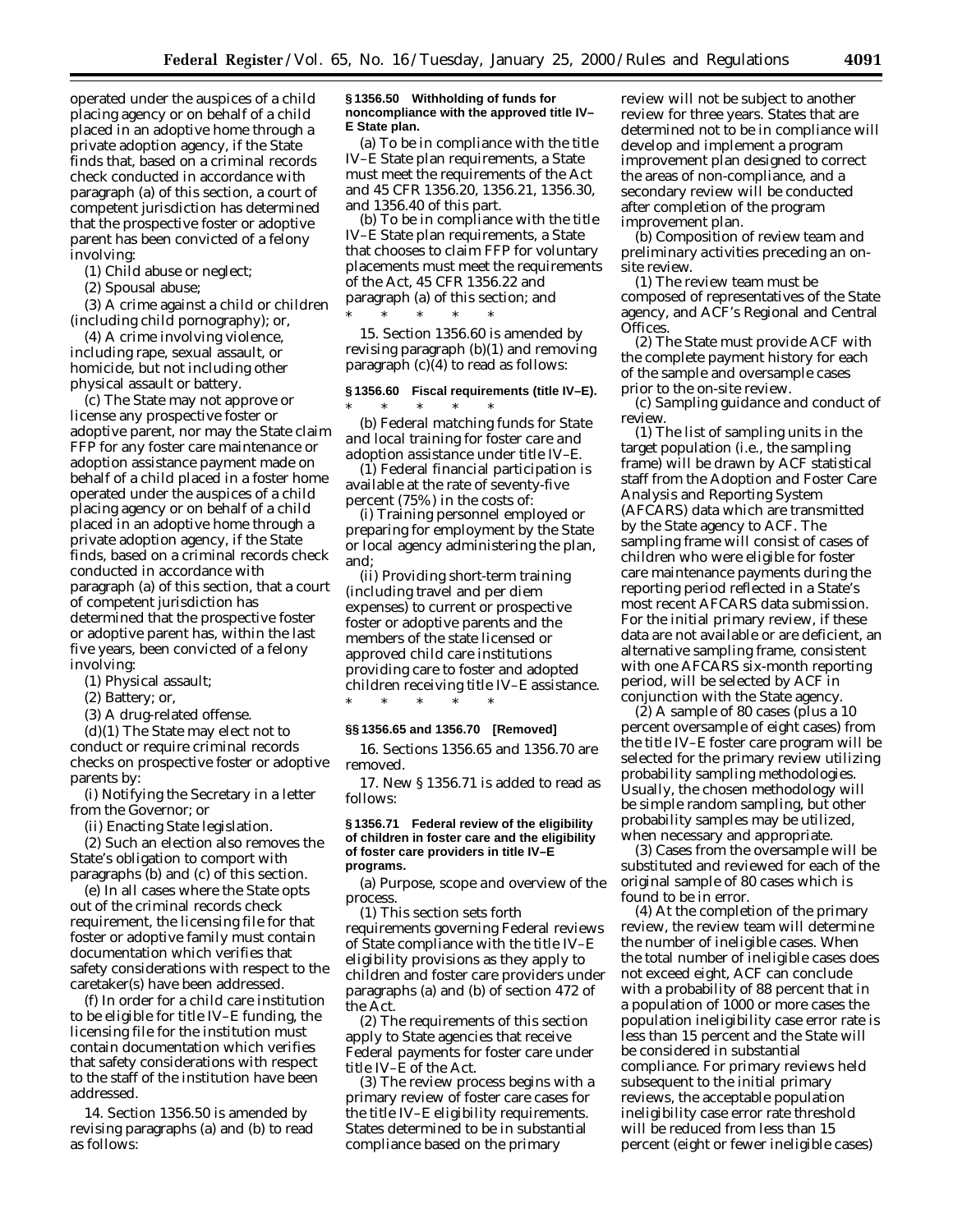to less than 10 percent (four or fewer ineligible cases)). A State agency which meets this standard is considered to be in ''substantial compliance'' (see paragraph (h) of this section). A disallowance will be assessed for the ineligible cases for the period of time the cases are ineligible.

(5) A State which has been determined to be in ''noncompliance'' (*i.e.,* not in substantial compliance) will be required to develop a program improvement plan according to the specifications discussed in paragraph (i) of this section, as well as undergo a secondary review. For the secondary review, a sample of 150 cases (plus a 10 percent oversample of 15 cases) will be drawn from the most recent AFCARS submission. Usually, the chosen methodology will be simple random sampling, but other probability samples may be utilized, when necessary and appropriate. Cases from the oversample will be substituted and reviewed for each of the original sample of 150 cases which is found to be in error.

(6) At the completion of the secondary review, the review team will calculate both the sample case ineligibility and dollar error rates for the cases determined ineligible during the review. An extrapolated disallowance equal to the lower limit of a 90 percent confidence interval for the population total dollars in error for the amount of time corresponding to the AFCARS reporting period will be assessed if both the child/provider (case) ineligibility and dollar error rates exceed 10 percent. If neither, or only one, of the error rates exceeds 10 percent, a disallowance will be assessed for the ineligible cases for the period of time the cases are ineligible.

(d) *Requirements subject to review.* States will be reviewed against the requirements of title IV–E of the Act regarding:

(1) The eligibility of the children on whose behalf the foster care maintenance payments are made (section  $472(a)(1)-(4)$  of the Act) to include:

(i) Judicial determinations regarding ''reasonable efforts'' and ''contrary to the welfare'' in accordance with § 1356.21(b) and (c), respectively;

(ii) Voluntary placement agreements in accordance with § 1356.22;

(iii) Responsibility for placement and care vested with the State agency;

(iv) Placement in a licensed foster family home or child care institution; and,

(v) eligibility for AFDC under such State plan as it was in effect on July 16, 1996.

(2) Allowable payments made to foster care providers who comport with sections 471(a)(10), 471(a)(20), 472(b) and (c) of the Act and § 1356.30.

(e) *Review instrument.* A title IV–E foster care eligibility review checklist will be used when conducting the eligibility review.

(f) *Eligibility determination—child.* The case record of the child must contain sufficient documentation to verify a child's eligibility in accordance with paragraph (d)(1) of this section, in order to substantiate payments made on the child's behalf.

(g) *Eligibility determination provider.* 

(1) For each case being reviewed, the State agency must make available a licensing file which contains the licensing history, including a copy of the certificate of licensure/approval or letter of approval, for each of the providers in the following categories:

(i) Public child care institutions with 25 children or less in residence;

(ii) Private child care institutions; (iii) Group homes; and

(iv) Foster family homes, including relative homes.

(2) The licensing file must contain documentation that the State has complied with the safety requirements for foster and adoptive placements in accordance with § 1356.30.

(3) If the licensing file does not contain sufficient information to support a child's placement in a licensed facility, the State agency may provide supplemental information from other sources (*e.g.,* a computerized database).

(h) *Standards of compliance.*  (1) Disallowances will be taken, and plans for program improvement required, based on the extent to which a State is not in substantial compliance with recipient or provider eligibility provisions of title IV–E, or applicable regulations in 45 CFR parts 1355 and 1356.

(2) Substantial compliance and noncompliance are defined as follows:

(i) *Substantial compliance—*For the primary review (of the sample of 80 cases), no more than eight of the title IV–E cases reviewed may be determined to be ineligible. (This critical number of allowable ''errors,'' *i.e.,* ineligible cases, is reduced to four errors or less in primary reviews held subsequent to the initial primary review). For the secondary review (if required), *substantial compliance* means either the case ineligibility or dollar error rate does not exceed 10 percent.

(ii) *Noncompliance—*means not in substantial compliance. For the primary review (of the sample of 80 cases), nine

or more of the title IV–E cases reviewed must be determined to be ineligible. (This critical number of allowable 'errors," *i.e.*, ineligible cases, is reduced to five or more in primary reviews subsequent to the initial primary review). For the secondary review (if required), *noncompliance* means both the case ineligibility and dollar error rates exceed 10 percent.

(3) ACF will notify the State in writing within 30 calendar days after the completion of the review of whether the State is, or is not, operating in substantial compliance.

(4) States which are determined to be in substantial compliance must undergo a subsequent review after a minimum of three years.

(i) *Program improvement plans.* (1) States which are determined to be in noncompliance with recipient or provider eligibility provisions of title IV–E, or applicable regulations in 45 CFR Parts 1355 and 1356, will develop a program improvement plan designed to correct the areas determined not to be in substantial compliance. The program improvement plan will:

(i) Be developed jointly by State and Federal staff;

(ii) Identify the areas in which the State's program is not in substantial compliance;

(iii) Not extend beyond one year. A State will have a maximum of one year in which to implement and complete the provisions of the program improvement plan unless State legislative action is required. In such instances, an extension may be granted with the State and ACF negotiating the terms and length of such extension that shall not exceed the last day of the first legislative session after the date of the program improvement plan; and

(iv) Include:

(A) Specific goals;

(B) The action steps required to correct each identified weakness or deficiency; and,

(C) a date by which each of the action steps is to be completed.

(2) States determined not to be in substantial compliance as a result of a primary review must submit the program improvement plan to ACF for approval within 90 calendar days from the date the State receives written notification that it is not in substantial compliance. This deadline may be extended an additional 30 calendar days when a State agency submits additional documentation to ACF in support of cases determined to be ineligible as a result of the on-site eligibility review.

(3) The ACF Regional Office will intermittently review, in conjunction with the State agency, the State's